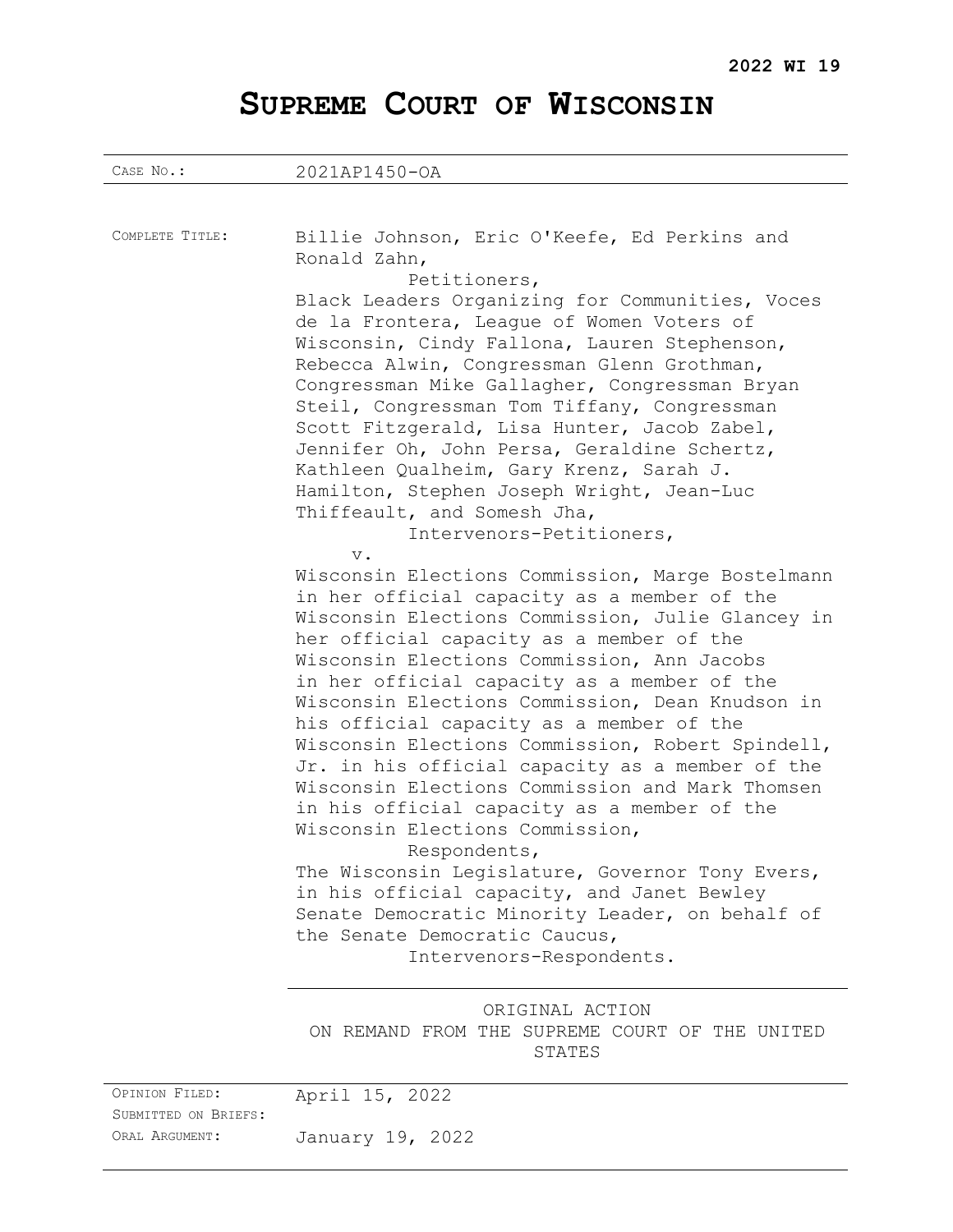SOURCE OF APPEAL: COURT: COUNTY: JUDGE:

#### JUSTICES:

ZIEGLER, C.J., delivered the majority opinion of the Court, in which ROGGENSACK, REBECCA GRASSL BRADLEY, and HAGEDORN, JJ., joined. REBECCA GRASSL BRADLEY, J., filed a concurring opinion, in which ZIEGLER, C.J., and ROGGENSACK, J., joined. HAGEDORN, J., filed a concurring opinion. KAROFSKY, J., filed a dissenting opinion, in which ANN WALSH BRADLEY and DALLET, JJ., joined. NOT PARTICIPATING:

#### ATTORNEYS:

For the petitioners, there were briefs filed by *Richard M. Esenberg, Anthony F. LoCoco, Lucas T. Vebber* and *Wisconsin Institute for Law & Liberty,* Milwaukee. There was oral argument by *Richard M. Esenberg*.

For the intervenors-petitioners Black Leaders Organizing for Communities, Voces de la Frontera, League of Women Voters of Wisconsin, Cindy Fallona, Lauren Stephenson and Rebecca Alwin, briefs, including amicus briefs, were filed by *Douglas M. Poland, Jeffrey A. Mandell, Rachel E. Snyder, Richard A. Manthe, Carly Gerads* and *Stafford Rosenbaum LLP*, Madison; *Mel Barnes* and *Law Forward, Inc*., Madison; *Mark P. Gaber* (pro hac vice), *Christopher Lamar* (pro hac vice)and *Campaign Legal Center*, Washington, D.C.; *Annabelle Harless* (pro hac vice) and *Campaign Legal Center*, Chicago. There was oral argument by *Douglas M. Poland.*

For the intervenors-petitioners Congressmen Glenn Grothman, Mike Gallagher, Bryan Steil, Tom Tiffany and Scott Fitzgerald there were briefs, including amicus briefs, filed by *Misha Tseytlin, Kevin M. LeRoy*, and *Troutman Pepper Hamilton Sanders LLP*, Chicago. There was oral argument by *Misha Tseytlin*.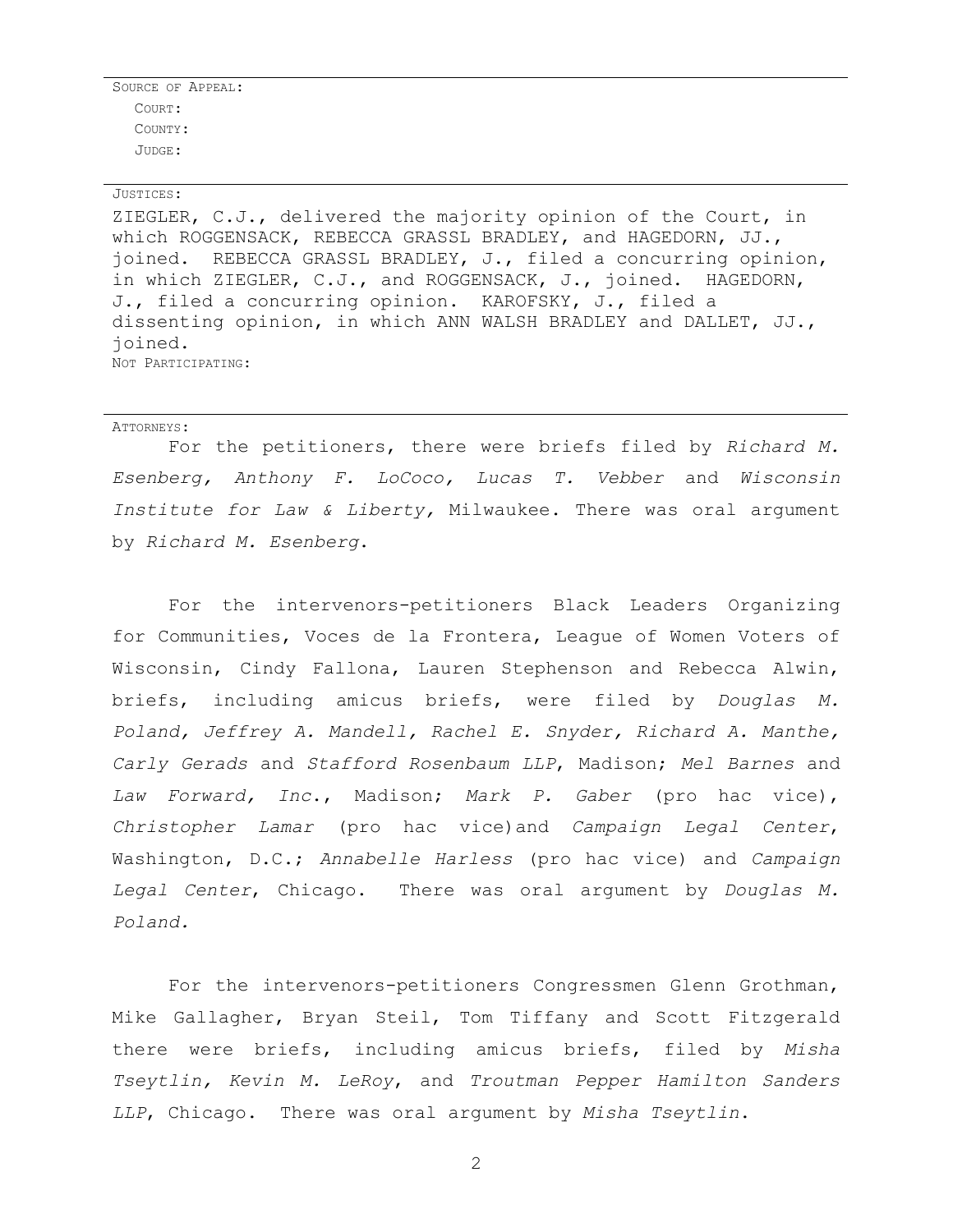For the intervenors-petitioners Lisa Hunter, Jacob Zabel, Jennifer Oh, John Persa, Geraldine Schertz and Kathleen Qualheim, there were briefs, including amicus briefs filed by *Charles G. Curtis, Jr.* and *Perkins Coie LLP*, Madison; *Marc Erik Elias* (pro hac vice), *Aria C. Branch* (pro hac vice), *Daniel C. Osher* (pro hac vice), *Jacob D. Shelly* (pro hac vice), *Christina A. Ford* (pro hac vice), *William K. Hancock* (pro hac vice) and *Elias Law Group LLP*, Washington, D.C. There was oral argument by *John Devaney (*pro hac vice*), Perkins Coie LLP*, Washington, D.C.

For the intervenors-petitioners Citizens Mathematicians and Scientists Gary Krenz, Sarah J. Hamilton, Stephen Joseph Wright, Jean-Luc Thiffeault and Somesh Jha, briefs were filed by *Michael P. May, Sarah A. Zylstra, Tanner G. Jean-Louis* and *Boardman & Clark LLP*, Madison, and *David J. Bradford* (pro hac vice) and *Jenner & Block LLP*, Chicago. There was oral argument by *Sam Hirsch* (pro hac vice), *Jenner & Block LLP*, Washington, D.C.

For the respondents Wisconsin Elections Commission, Marge Bostelmann, Julie Glancey, Ann Jacobs, Dean Knudson, Robert Spindell, Jr. and Mark Thomsen there were letter-briefs filed by *Steven C. Kilpatrick*, assistant attorney general, *Karla Z. Keckhaver*, assistant attorney general, *Thomas C. Bellavia*, assistant attorney general.

For the intervenors-respondents the Wisconsin Legislature there were briefs, including amicus briefs, filed by *Kevin M. St. John* and *Bell Giftos St. John LLC*, Madison; *Jeffrey M. Harris* (pro hac vice), *Taylor A.R. Meehan* (pro hac vice), *James P. McGlone* and *Consovoy McCarthy PLLC*, Arlington, Virginia and *Adam K. Mortara* and *Lawfair LLC*, Chicago. There was oral argument by *Taylor A.R. Meehan*.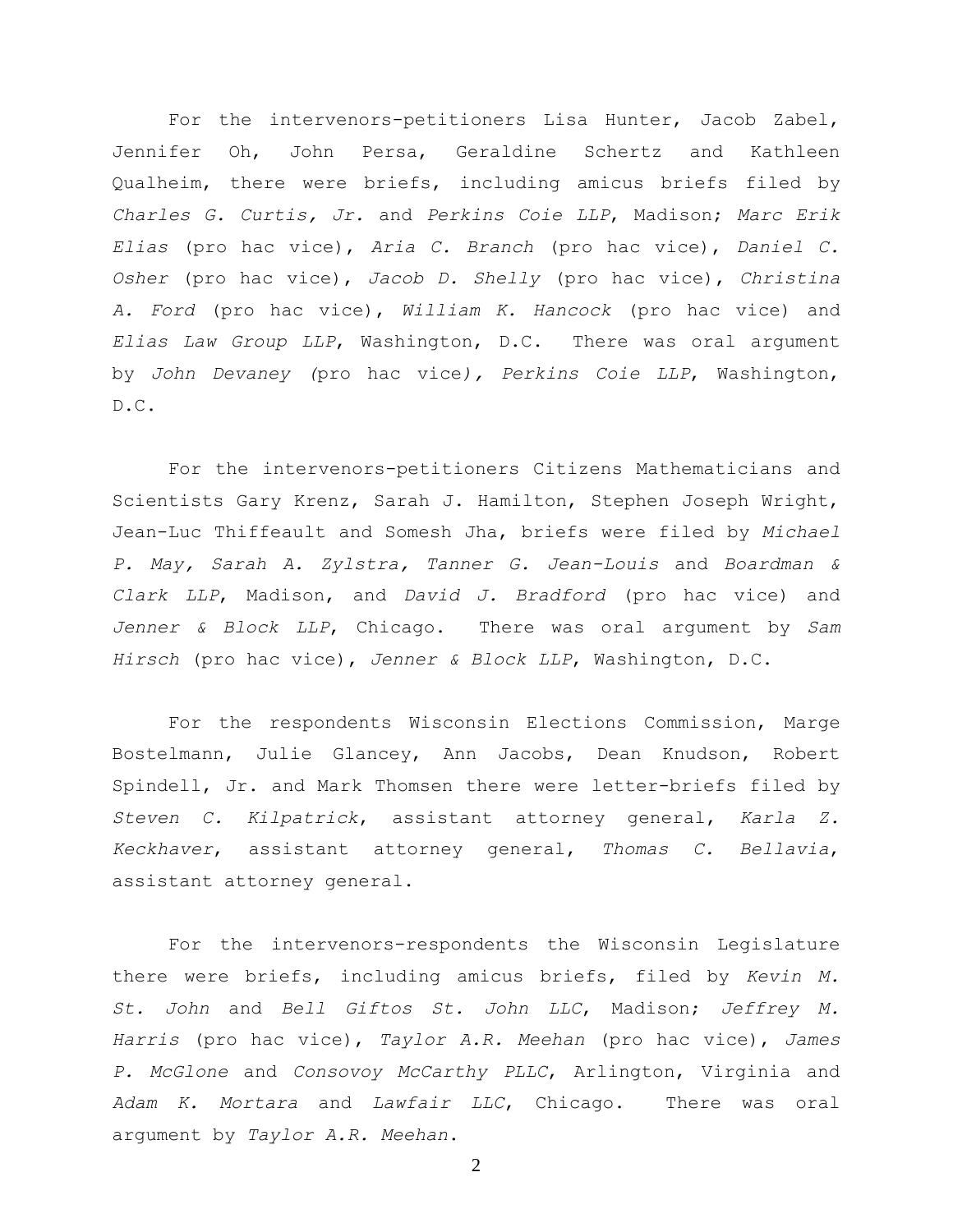For the intervenor-respondent Governor Tony Evers there were briefs filed by *Joshua L. Kaul*, attorney general, *Anthony D. Russomanno*, assistant attorney general and *Brian P. Keenan*, assistant attorney general. There was oral argument by *Anthony D. Russomanno.*

For the intervenor-respondent Janet Bewley, State Senate Democratic Minority Leader on behalf of the State Senate Democratic Caucus there were briefs filed by *Tamara B. Packard*, *Aaron G. Dumas* and *Pines Bach LLP*, Madison. There was oral argument by *Tamara B. Packard*.

There was an amicus brief filed on behalf of William Whitford, Hans Breitenmoser, Mary Lynne Donohue, Wendy Sue Johnson and Deborah Patel by *Ruth M. Greenwood* (pro hac vice), *The Election Law Clinic, Harvard Law School*, Cambridge, MA; with whom on the brief were law student-practitioners *Mary F. Brown*, *Mark R. Haidar*, *Meredith A. Manda*, *Sarah A. Sadlier*, *Corey M. Stewart*, *Harvard Law School* and *Jakob Feltham* and *Hawks Quindel, S.C.*, Madison.

There was an amicus brief filed on behalf of Concerned Voters of Wisconsin by *Joseph S. Goode*, *Mark M. Leitner*, *John W. Halpin* and *Laffey, Leitner & Goode, L.L.C.*, Milwaukee.

There was an amicus brief filed on behalf of Non-Party Legal Scholars by *Allison Boldt, Robert Yablon* and the *University of Wisconsin Law School*, Madison.

There was an amicus brief filed by *Daniel R. Suhr*, Thiensville.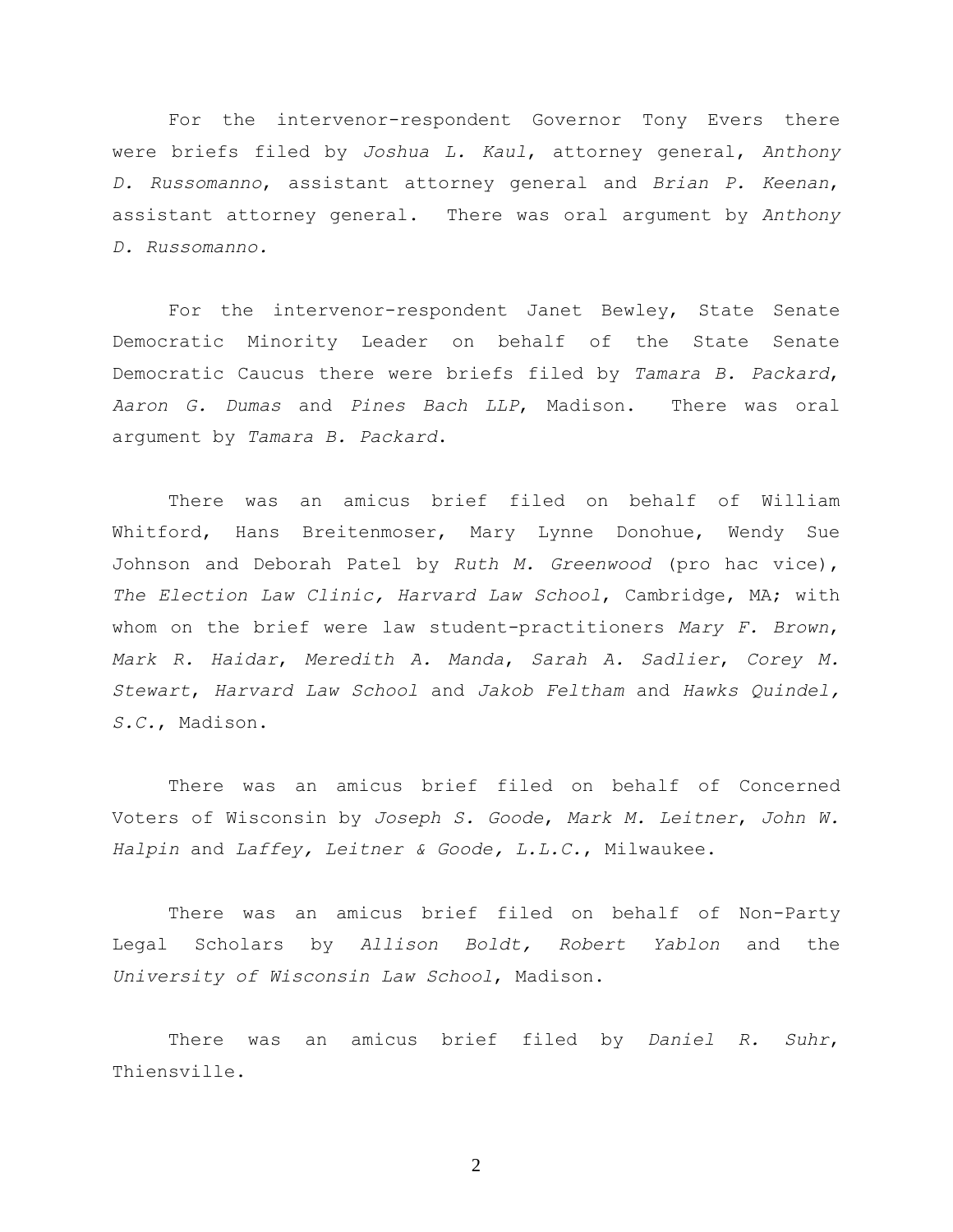## **2022 WI 19**

#### NOTICE

**This opinion is subject to further editing and modification. The final version will appear in the bound volume of the official reports.** 

No. 2021AP1450-OA

STATE OF WISCONSIN **1999** : IN SUPREME COURT

**Billie Johnson, Eric O'Keefe, Ed Perkins and Ronald Zahn,**

## **Petitioners,**

**Black Leaders Organizing for Communities, Voces de la Frontera, League of Women Voters of Wisconsin, Cindy Fallona, Lauren Stephenson, Rebecca Alwin, Congressman Glenn Grothman, Congressman Mike Gallagher, Congressman Bryan Steil, Congressman Tom Tiffany, Congressman Scott Fitzgerald, Lisa Hunter, Jacob Zabel, Jennifer Oh, John Persa, Geraldine Schertz, Kathleen Qualheim, Gary Krenz, Sarah J. Hamilton, Stephen Joseph Wright, Jean-Luc Thiffeault, and Somesh Jha,** 

## **FILED**

 **Intervenors-Petitioners,**

 **v.**

**Wisconsin Elections Commission, Marge Bostelmann in her official capacity as a member of the Wisconsin Elections Commission, Julie Glancey in her official capacity as a member of the Wisconsin Elections Commission, Ann Jacobs in her official capacity as a member of the Wisconsin Elections Commission, Dean Knudson in his official capacity as a member of the Wisconsin Elections Commission, Robert Spindell, Jr. in his official capacity as a member of the Wisconsin Elections Commission and Mark Thomsen in his official capacity as a member of the Wisconsin Elections Commission,**

 **Respondents,**

# **APR 15, 2022**

Sheila T. Reiff Clerk of Supreme Court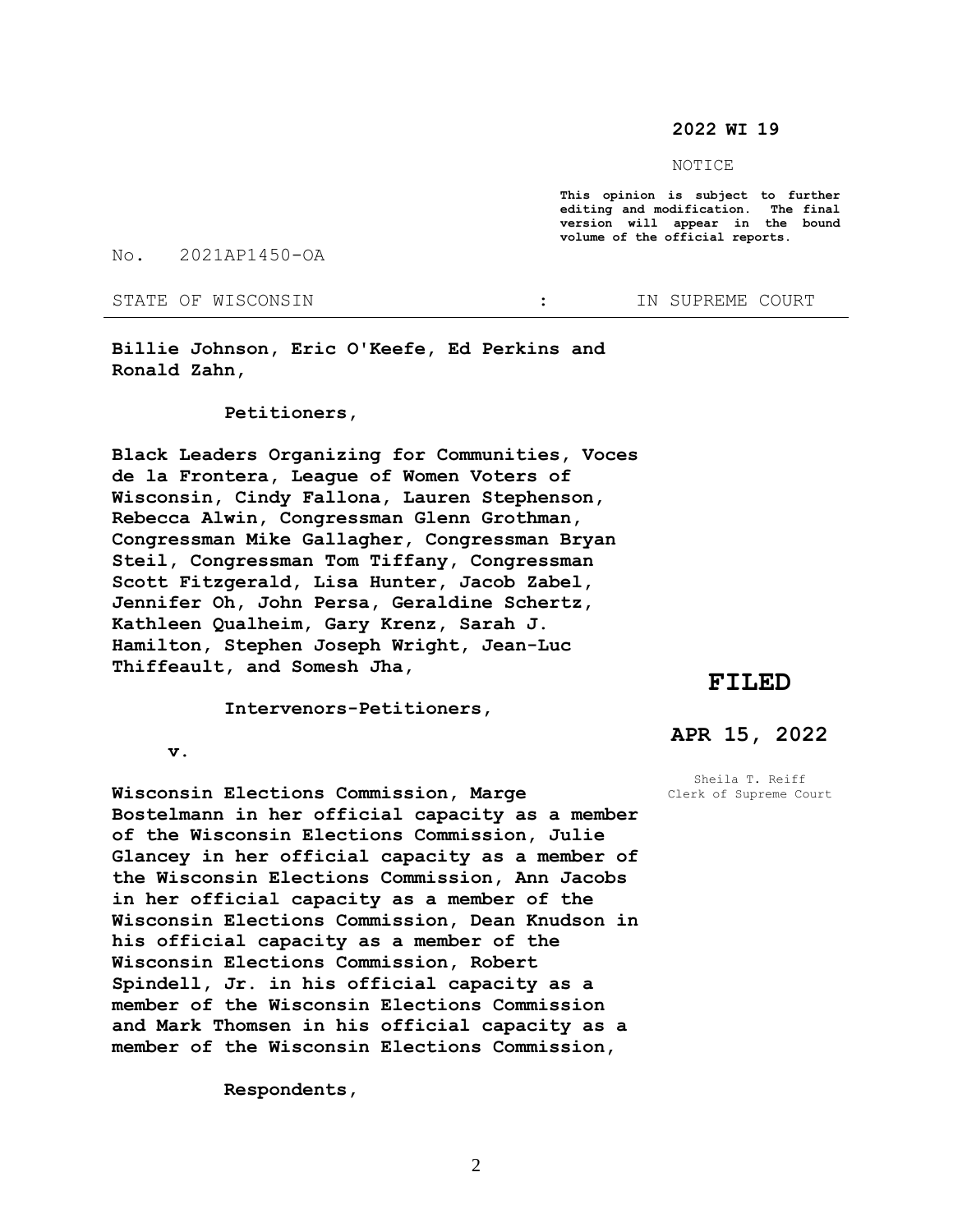**The Wisconsin Legislature, Governor Tony Evers, in his official capacity, and Janet Bewley Senate Democratic Minority Leader, on behalf of the Senate Democratic Caucus,**

## **Intervenors-Respondents.**

ZIEGLER, C.J., delivered the majority opinion of the Court, in which ROGGENSACK, REBECCA GRASSL BRADLEY, and HAGEDORN, JJ., joined. REBECCA GRASSL BRADLEY, J., filed a concurring opinion, in which ZIEGLER, C.J., and ROGGENSACK, J., joined. HAGEDORN, J., filed a concurring opinion. KAROFSKY, J., filed a dissenting opinion, in which ANN WALSH BRADLEY and DALLET, JJ., joined.

ORIGINAL ACTION. On remand from the United States Supreme court. *Relief granted.*

¶1 ANNETTE KINGSLAND ZIEGLER, C.J. This is an original action filed by Petitioners Billie Johnson, Eric O'Keefe, Ed Perkins, and Ronald Zahn to remedy malapportionment in Wisconsin's state legislative and congressional districts. On March 3, 2022, this court selected legislative and congressional maps drawn by Governor Tony Evers. Johnson v. Wis. Elections Comm'n, 2022 WI 14, 152, 400 Wis. 2d 626, N.W.2d . Upon a request for certiorari review by the United States Supreme Court, the Supreme Court granted certiorari and summarily reversed the selection of the Governor's state legislative maps. Wis. Legislature v. Wis. Elections Comm'n, 595 U.S. , 142 S. Ct. 1245, 1251 (2022) (per curiam). Racial motivations drove the Governor's selection of district lines, and the Supreme Court reasoned that the court relied on insufficient evidence to endorse such race-based decision making. Id. at 1249-51. The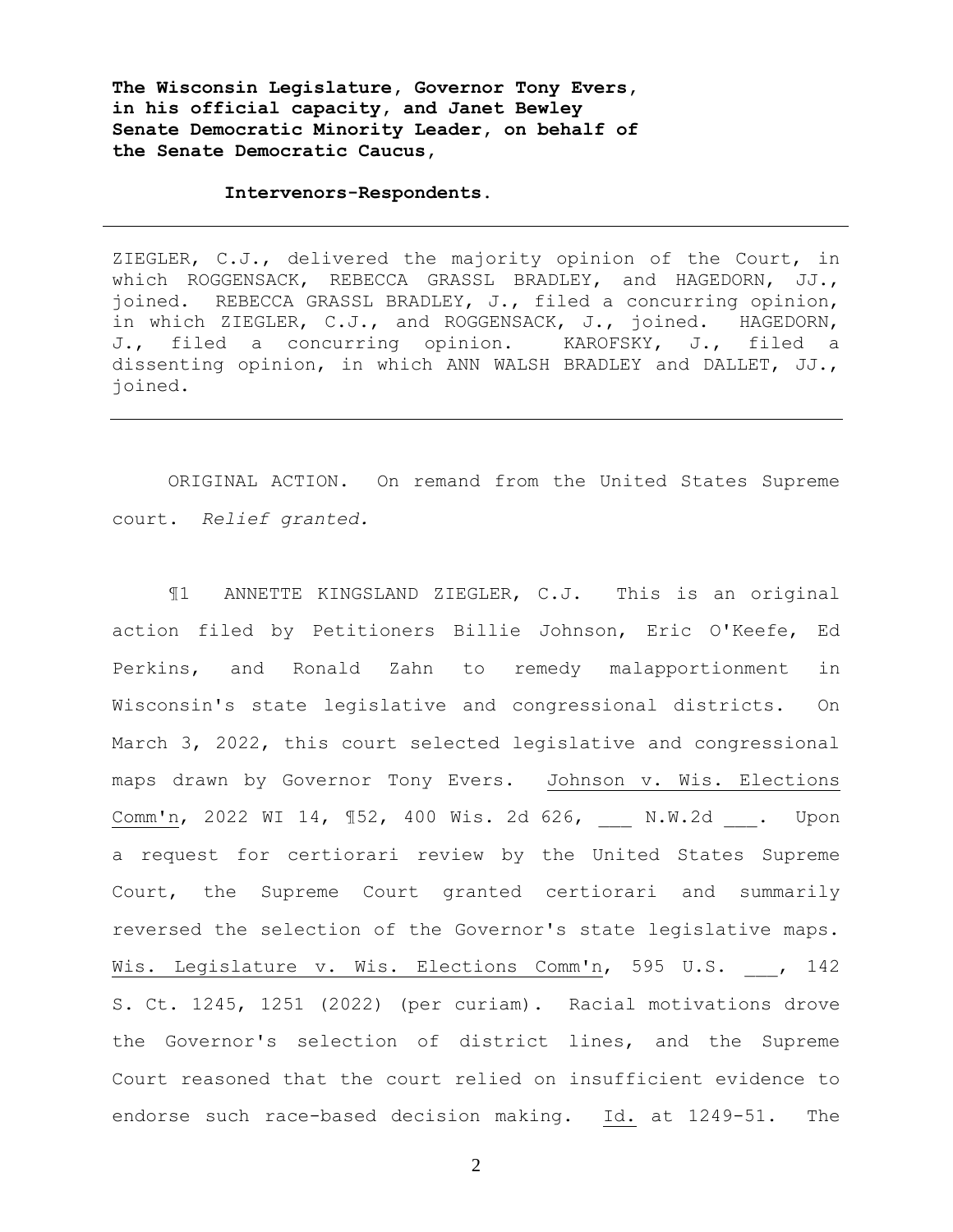Supreme Court remanded the case to the court for further proceedings regarding the Wisconsin State Senate and Assembly maps. Id. at 1251.

¶2 Upon review of the record, we conclude that insufficient evidence is presented to justify drawing state legislative districts on the basis of race. The maps proposed by the Governor, Senator Janet Bewley, Black Leaders Organizing for Communities ("BLOC"), and Citizen Mathematicians and Scientists ("CMS") are racially motivated and, under the Equal Protection Clause, they fail strict scrutiny.

¶3 By contrast, the maps proposed by the Wisconsin Legislature are race neutral. The Legislature's maps comply with the Equal Protection Clause, along with all other applicable federal and state legal requirements. Further, the Legislature's maps exhibit minimal changes to the existing maps, in accordance with the least change approach we adopted in Johnson v. Wis. Elections Comm'n, 2021 WI 87, 399 Wis. 2d 623, 967 N.W.2d 469. Therefore, we adopt the state senate and assembly maps proposed by the Legislature for the State of Wisconsin.

I. FACTUAL BACKGROUND AND PROCEDURAL POSTURE

¶4 In 2011, the Wisconsin Legislature passed and the Governor signed state legislative and congressional maps after the 2010 census. Over the subsequent ten years, the population of Wisconsin changed; people moved away from some areas and people moved into others. These changes were recognized in the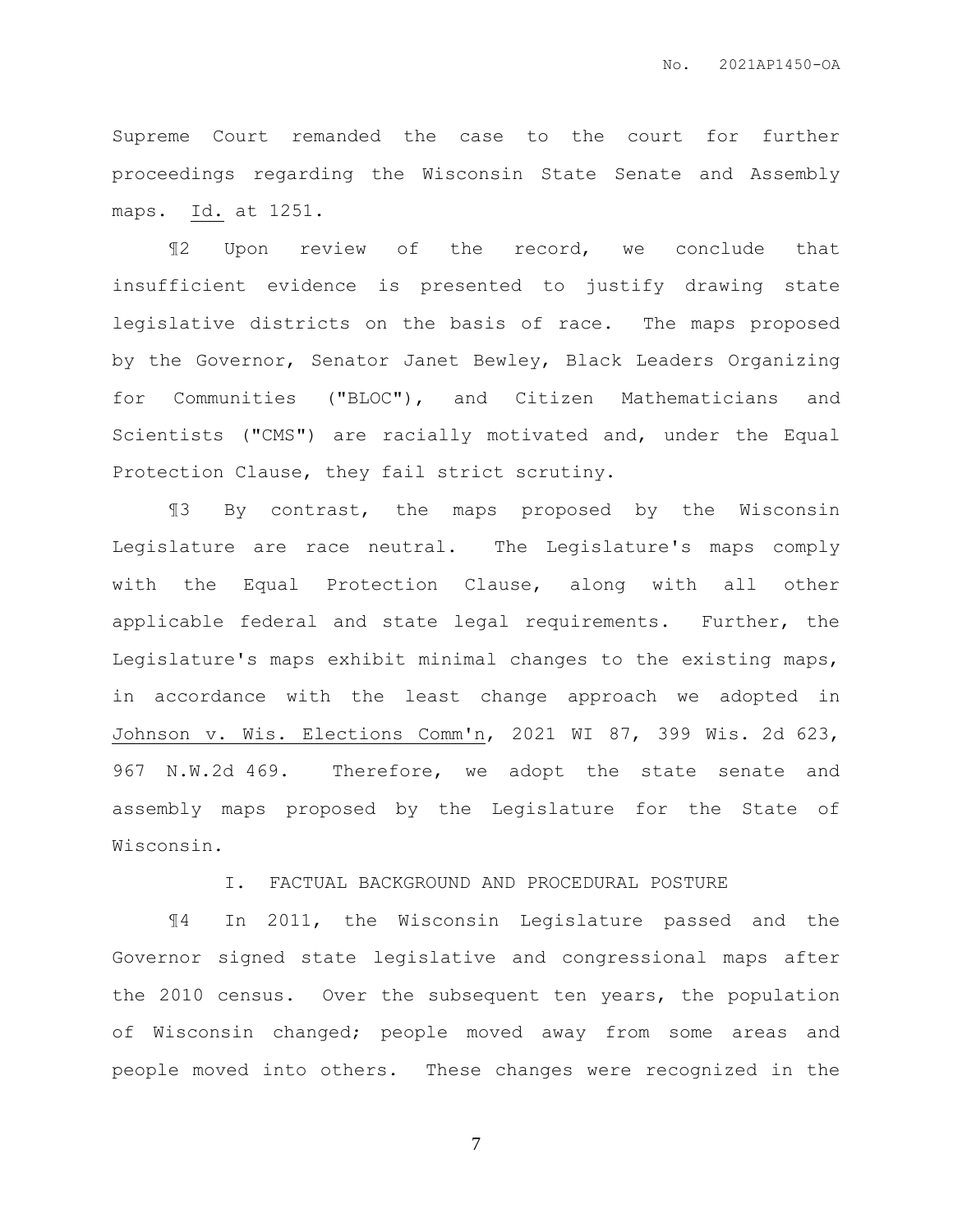2020 census, which identified a population increase in the state from 5,686,986 to 5,893,718. See Johnson, 399 Wis. 2d 623, ¶15.

¶5 The Petitioners filed this original action in August 2021 to remedy alleged malapportionment in Wisconsin's state legislative and congressional maps.1 In September 2021, this court accepted the case, and in October 2021, the court directed the parties to file briefs addressing what factors the court should consider when selecting new maps. Johnson v. Wis. Elections Comm'n, No. 2021AP1450-OA, unpublished order (Wis. Sept. 22, 2021, amend. Sept. 24, 2021); Johnson v. Wis. Elections Comm'n, No. 2021AP1450-OA, unpublished order (Wis. Oct. 14, 2021). On November 17, 2021, the court directed the parties to confer and, if they wished to participate in a discovery period, to file a joint proposed discovery plan by December 3, 2021. Johnson v. Wis. Elections Comm'n, No. 2021AP1450-OA, unpublished order (Wis. Nov. 17, 2021).

¶6 On November 30, 2021, the court issued a decision explaining the framework by which the court would select maps. The court identified that under the Equal Protection Clause of

 $\overline{a}$ 

<sup>1</sup> The Legislature is constitutionally tasked with responsibility to act in reapportionment. Wis. Const. art. IV, § 3 ("At its first session after each enumeration made by the authority of the United States, the legislature shall apportion and district anew the members of the senate and assembly, according to the number of inhabitants."). In 2021, after completion of the 2020 census, the Legislature passed new redistricting maps. However, "[that] legislation did not survive the political process." Johnson v. Wis. Elections Comm'n, 2021 WI 87, ¶72 n.8, 399 Wis. 2d 623, 967 N.W.2d 469. As a result, this court is called upon to select redistricting maps.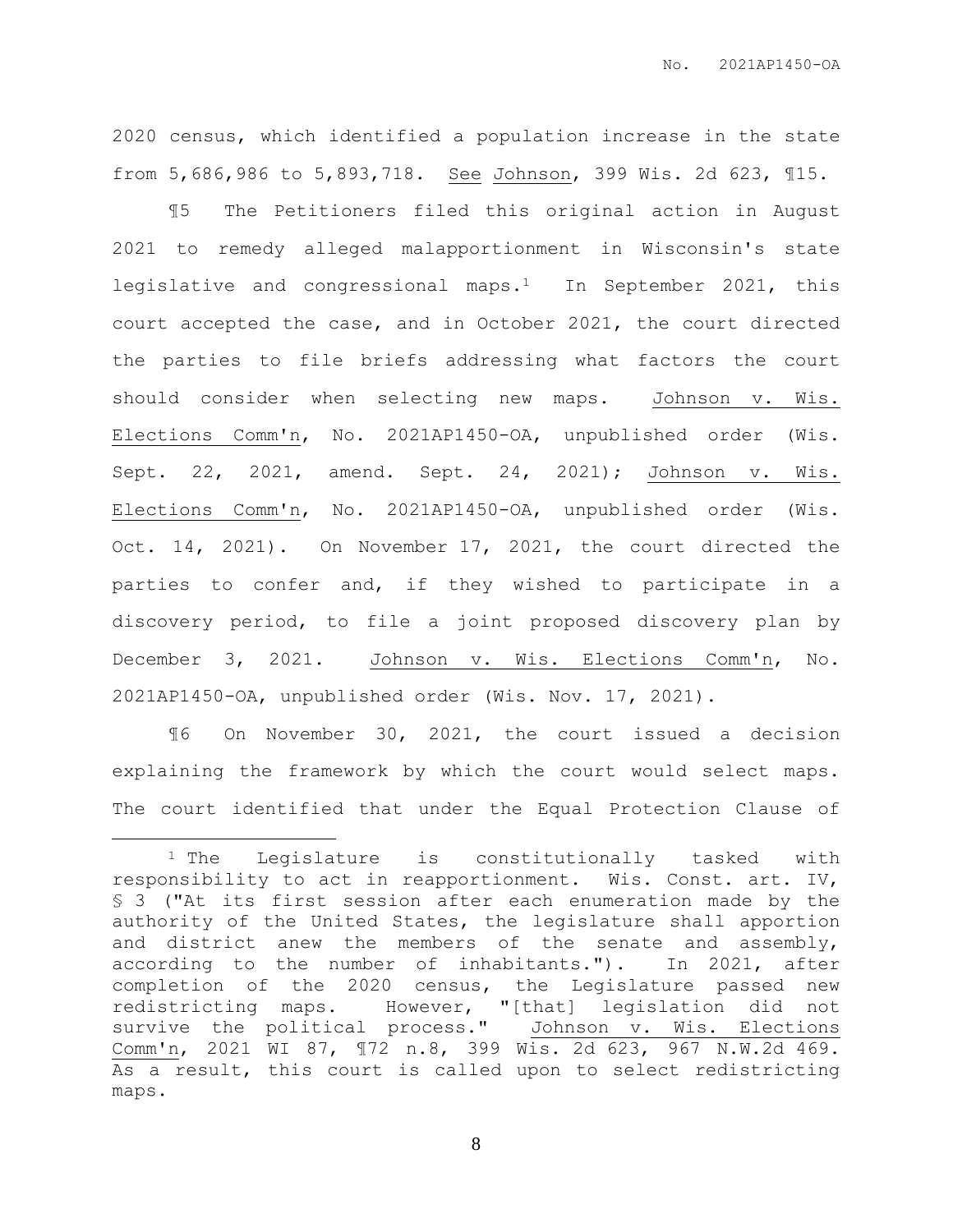the United States Constitution, "a State [must] make an honest and good faith effort to construct districts, in both houses of its legislature, as nearly of equal population as practicable." Johnson, 399 Wis. 2d 623, ¶24 (quoting Reynolds v. Sims, 377 U.S. 533, 577 (1964)). This "one person, one vote" principle applies with less force when selecting districts for state legislative maps than it does for congressional maps. "Consistent with principles of federalism, states have limited flexibility to pursue other legitimate policy objectives, such as 'maintain[ing] the integrity of various political subdivisions' and 'provid[ing] for compact districts of contiguous territory.'" Id., ¶26 (alterations in original) (quoting Brown v. Thomson, 462 U.S. 835, 842 (1983)). The court explained that, in addition to satisfying all Equal Protection Clause requirements, the court must consider compliance with Section 2 of the Voting Rights Act ("VRA"). Id., ¶27 (citing 52 U.S.C. § 10301).

¶7 Under state law, the court recognized that the Wisconsin Constitution, as with the United States Constitution, imposes a requirement for population equality among legislative districts. Id., ¶¶28-33 (citing Wis. Const. art. IV, § 3). Although "perfect exactness in the apportionment, according to the number of inhabitants, is neither required nor possible," "there should be as close an approximation to exactness as possible." Id., ¶28 (quoting State ex rel. Attorney General v. Cunningham, 81 Wis. 440, 484, 51 N.W. 724 (1892)). Further, the court identified a state constitutional interest in retaining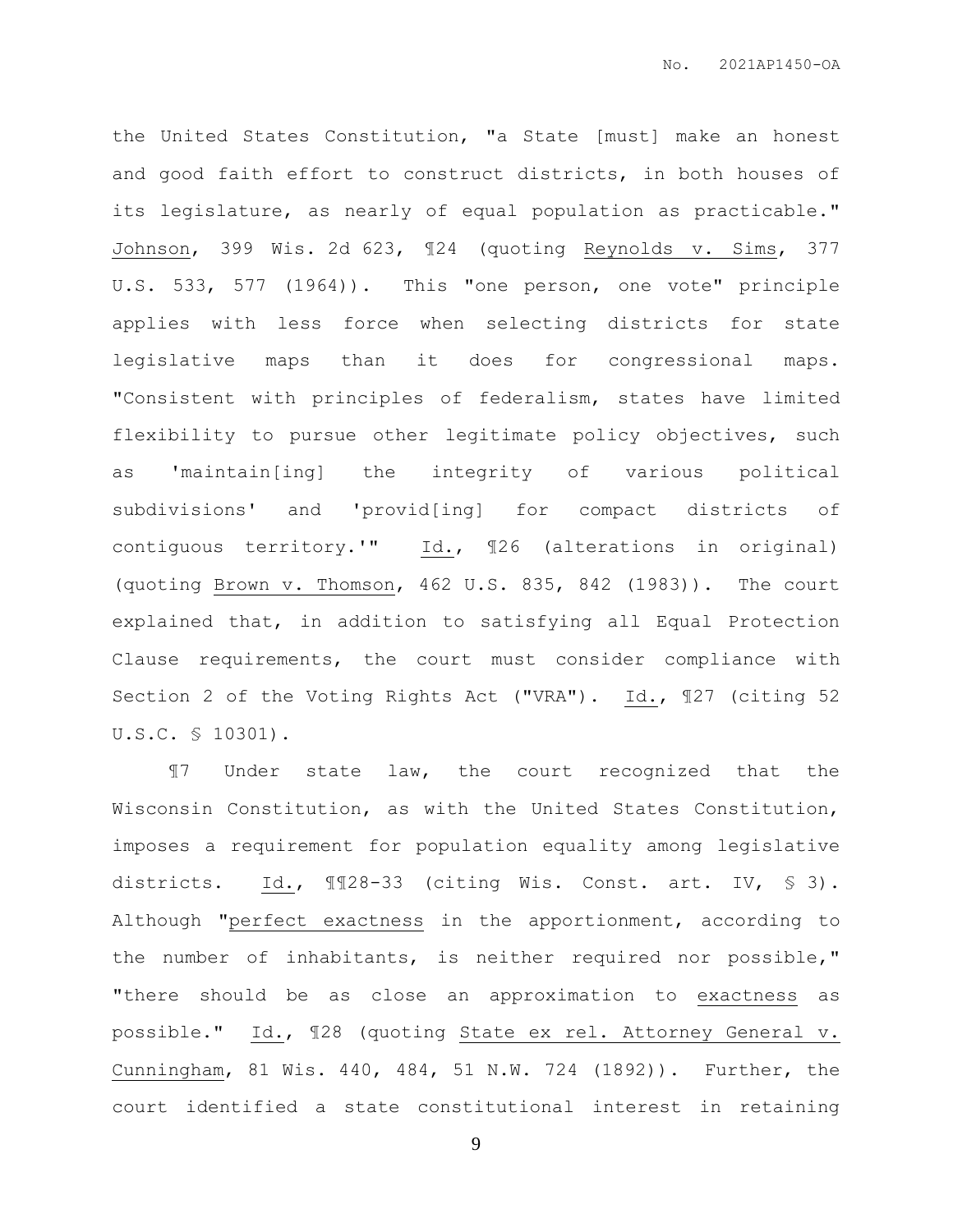assembly districts within "county, precinct, town, [and] ward lines." Id., ¶35 (quoting Wis. Const. art. IV, § 4). The court recognized that, under federal one person, one vote jurisprudence, bounding districts by county lines may not be possible, but "the smaller the political subdivision, the easier it may be to preserve its boundaries." Id. Finally, the court stated that assembly districts must be "contiguous" and "in as compact form as practicable." Id., ¶¶36-37 (citing Wis. Const. art. IV, § 4). Both the assembly and senate must have single member districts, and assembly districts may not be "divided in the formation of a senate district," i.e., senate districts must "nest" within assembly district boundaries. Id., 137 (citing Wis. Const. art. IV, SS 4, 5).

¶8 In its November 30 decision, the court adopted the "least change approach," whereby the court would select maps that "comport with relevant legal requirements" while "reflect[ing] the least change necessary." Id., ¶72 (citation omitted). The court rejected the suggestion that the court consider partisan fairness and proportional representation of political parties when selecting maps. Id., ¶¶40-52.

¶9 Following the court's November 17 order directing the parties to confer and develop a discovery plan, the parties on December 3, 2021, submitted a joint discovery plan. The parties agreed that any discovery in this case and the legal issues presented therein would be completed by December 23, 2021. They stipulated that no discovery "beyond the exchange of maps, expert disclosures, and any documents or data that a party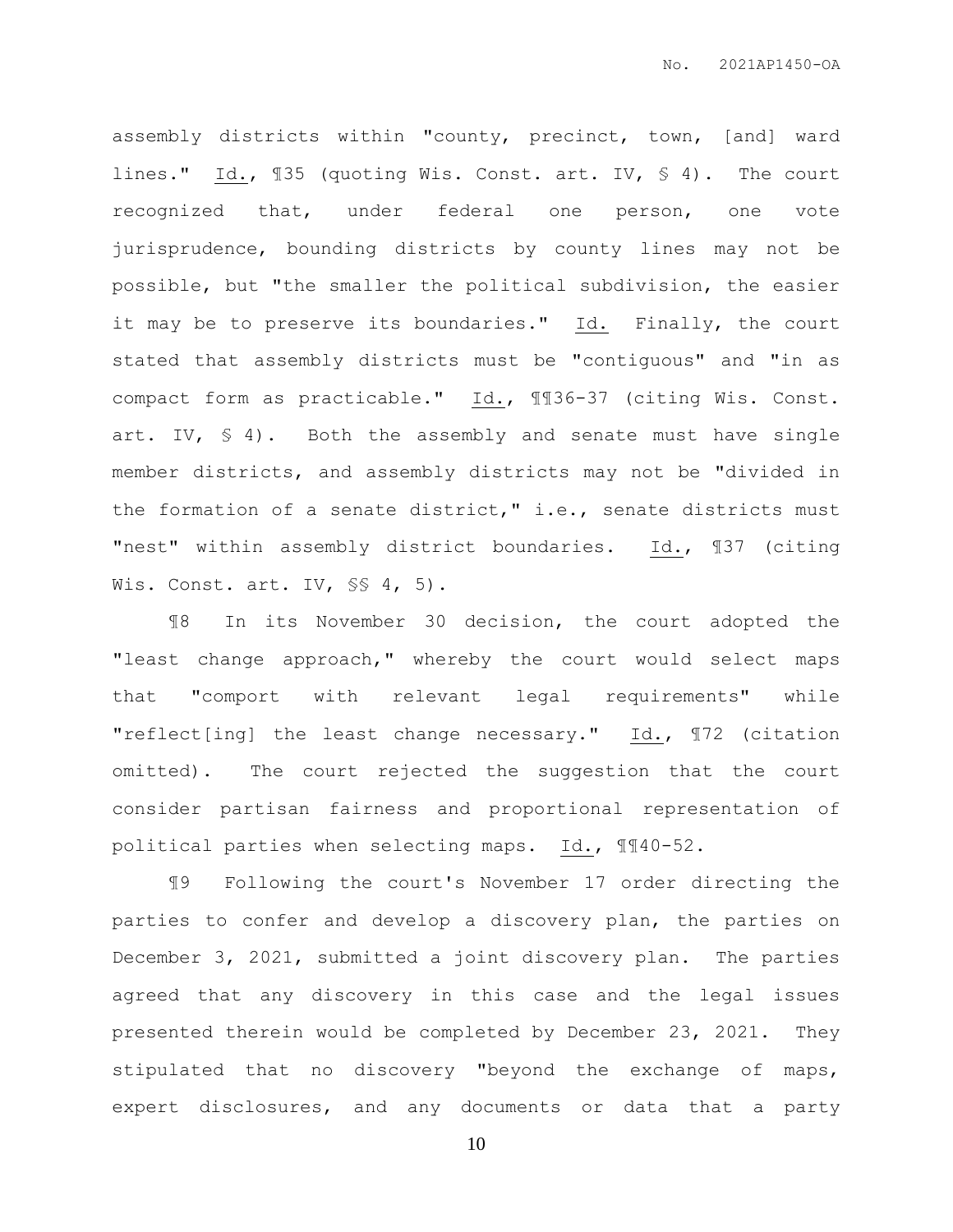intends to rely upon or an expert has relied upon" was anticipated. As that information would be included in briefing with the court, the parties consequently undertook no other discovery. See Johnson, No. 2021AP1450-OA, unpublished order, at 2 (Wis. Nov. 17, 2021) (explaining the timeline for filing briefing with the court).

¶10 Between December 15, 2021, and January 4, 2022, the court received hundreds of pages of briefing and expert reports from the parties. The court heard oral arguments on January 19, 2022. Between September 22, 2021, when the court first accepted this original action, and January 19, 2022, when the court held oral arguments, the court received no formal request or motion to permit additional discovery, beyond what was included in the joint discovery plan, or to modify the court's schedule to accommodate discovery needs.

¶11 On January 19, 2022, the court heard a total of five hours of oral arguments over the course of the day. On March 3, 2022, the court issued a decision adopting the Governor's state legislative and congressional maps. Johnson, 400 Wis. 2d 626, ¶52. The court reasoned that the Governor's maps included the least alterations to preexisting maps. Id., ¶¶26-33. In addition, the court said that the Governor's maps complied with the Equal Protection Clause, the VRA, and the Wisconsin Constitution. Id., ¶¶34-51.

¶12 After the court issued its March 3 decision, the Petitioners and the Legislature sought certiorari review by the United States Supreme Court, asserting that the court's adoption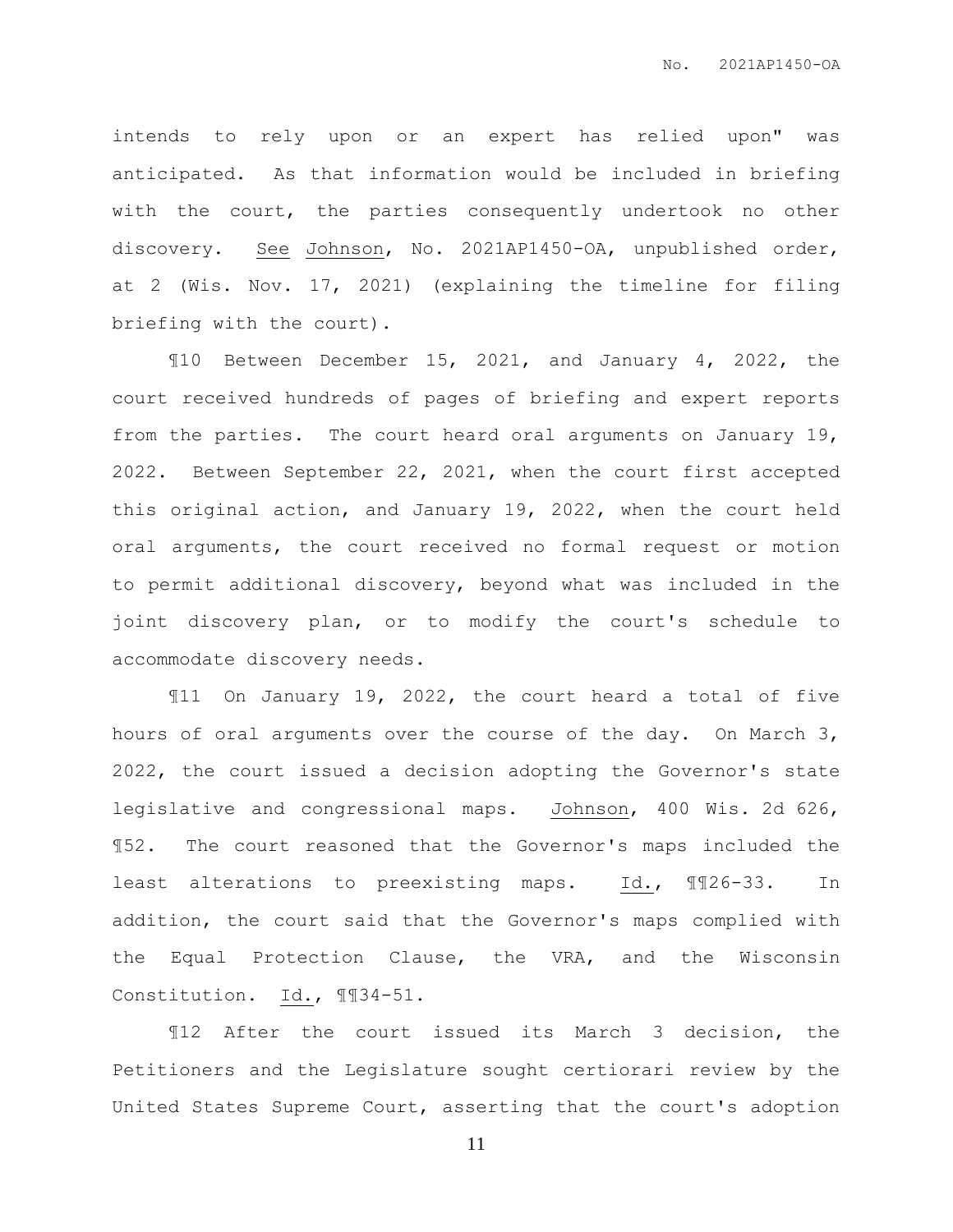of the Governor's state legislative maps constituted a racial gerrymander in violation of the Equal Protection Clause. Congressmen Glenn Grothman, Mike Gallagher, Bryan Steil, Tom Tiffany, and Scott Fitzgerald ("the Congressmen") filed a separate appeal to the Supreme Court, challenging this court's selection of the Governor's congressional map.<sup>2</sup>

¶13 On March 23, 2022, the United States Supreme Court reversed the court's decision to select the Governor's state legislative maps. The Supreme Court confirmed that, under the Equal Protection Clause, a state government cannot draw district maps on the basis of race unless the state satisfies strict scrutiny. Wis. Legislature v. Wis. Elections Comm'n, 142 S. Ct. at 1248-49. If the state has before it a "strong basis in evidence" for believing the VRA "require[s] [the state] to move voters based on race," and the evidence is district specific, a racially motivated map can satisfy strict scrutiny. Id. at 1249 (quoting Cooper v. Harris, 581 U.S. \_\_\_\_, 137 S. Ct. 1455, 1470 (2017)). However, the state must possess this evidence before it creates maps based on racial classifications. Id. (quoting Shaw v. Hunt, 517 U.S. 899, 910 (1996)).

¶14 In the case before this court, the Supreme Court reasoned that, based on the filings and presentations made by the Governor, the Governor had failed to present a strong

 $\overline{a}$ 

<sup>2</sup> The United States Supreme Court denied review of the Congressmen's appeal. Grothman v. Wis. Elections Comm'n, No. 21A490, 2022 WL 851726 (Mar. 23, 2022) (stay denied). Thus, the March 3 decision to adopt the Governor's congressional map remains unchanged.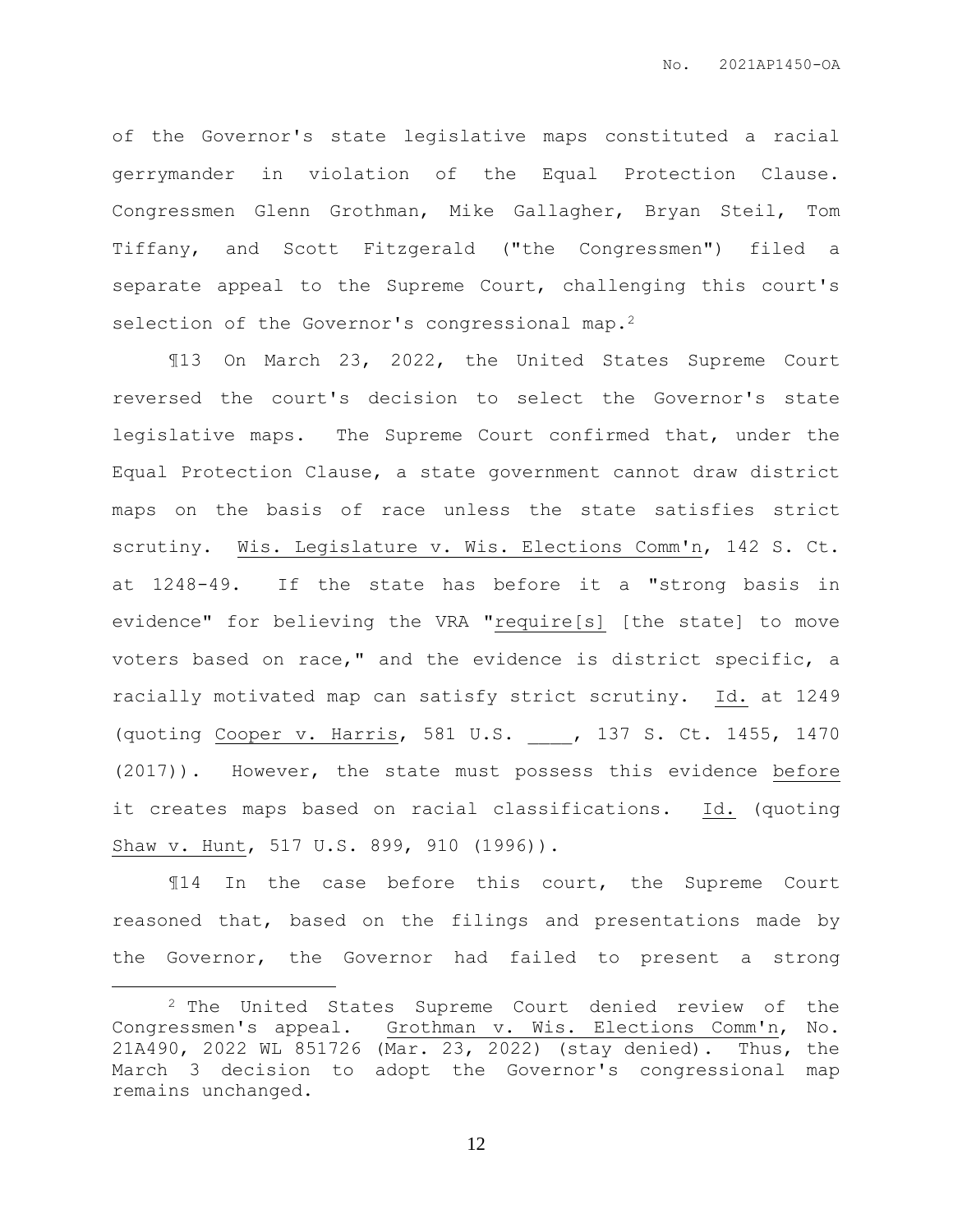evidentiary basis for believing the VRA mandated the district lines he drew. Id. at 1249. Specifically, the Supreme Court identified that the Governor's primary explanation for his racially drawn maps was the fact that it was cartographically possible to draw them. Id. According to the Supreme Court, "[s]trict scrutiny requires much more." Id. Based on the record, the Governor's maps failed to satisfy this legal standard. Id.

¶15 The Supreme Court concluded that this court's March 3 decision fell short because this court had concluded only that the "VRA might support race-based districting." Id. (quoting Johnson, 400 Wis. 2d 626, ¶47 ("[W]e cannot say for certain on this record that seven majority-Black assembly districts are required by the VRA.")). Strict scrutiny requires more: it requires strong, district-specific evidence that race-based map drawing is required, not just that it "might" be required. Id. at 1249-50. The Equal Protection Clause "does not allow a State to adopt a racial gerrymander that the State does not, at the time of imposition, 'judg[e] necessary under a proper interpretation of the VRA.'" Id. at 1250 (quoting Cooper, 137 S. Ct. at 1472).

¶16 Further, the Supreme Court indicated that the court failed to properly examine the three-step prerequisites to proving a VRA violation, as stated in Thornburg v. Gingles, 478 U.S. 30, 46-51 (1986). Although, in its March 3 decision, the court cited electoral history analysis provided by BLOC, the court failed to thoroughly examine whether and to what extent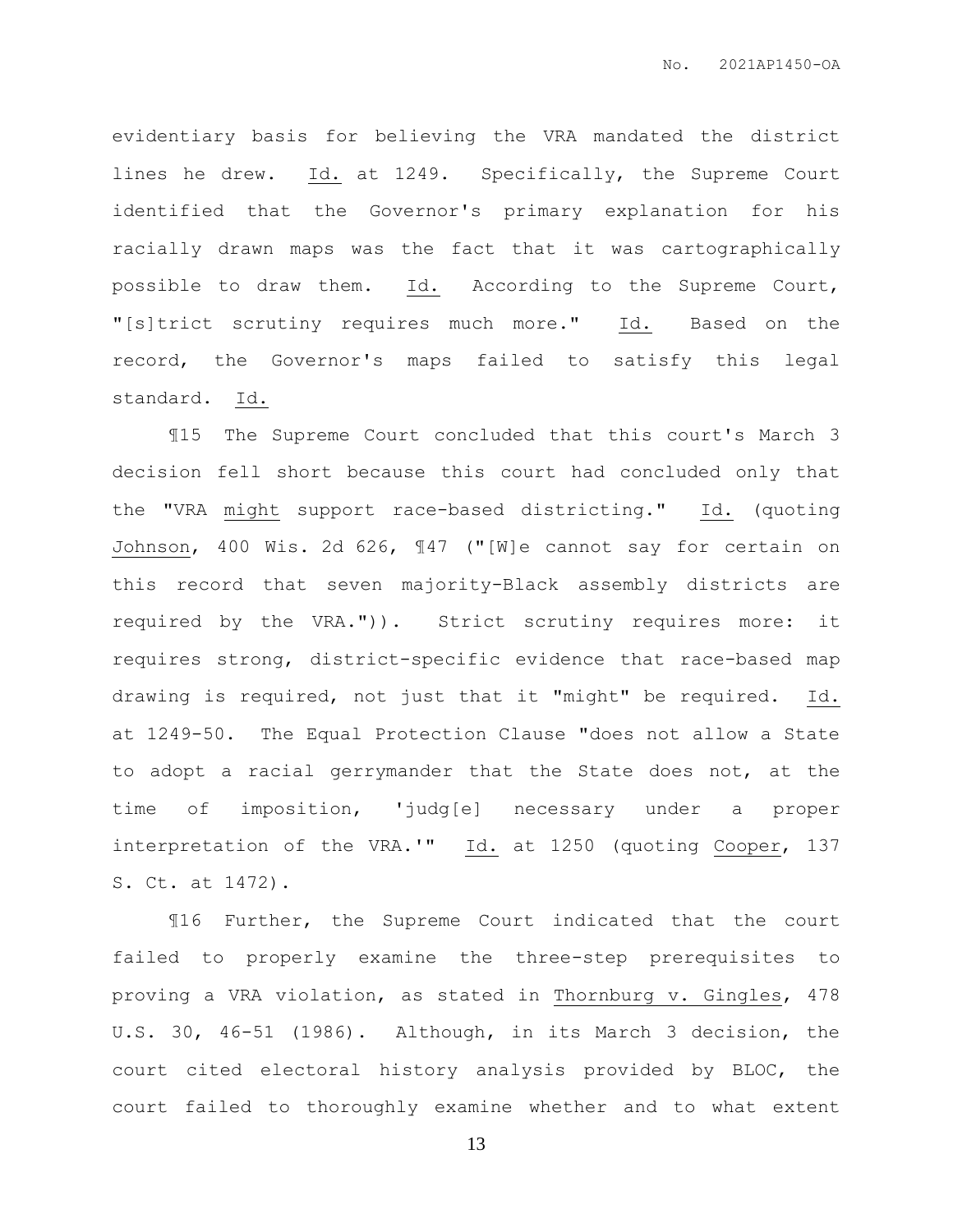that report proved a VRA violation. Wis. Legislature v. Wis. Elections Comm'n, 142 S. Ct. at 1249-50.

¶17 Finally, the Supreme Court noted that, when the court examined whether under the totality of the circumstances racial considerations were mandated by the VRA, the court improperly "focused exclusively on proportionality." Id. at 1250. "[N]o single statistic provides courts with a shortcut to determine whether a set of single-member districts unlawfully dilutes minority voting strength." Id. (quoting Johnson v. De Grandy, 512 U.S. 997, 1020–21 (1994)).

¶18 The Supreme Court concluded, "The question that our VRA precedents ask and the court failed to answer is whether a race-neutral alternative that did not add a seventh majorityblack district would deny black voters equal political opportunity." Id. at 1250-51. "Answering that question requires an 'intensely local appraisal' of the challenged district." Id. at 1251 (quoted source omitted).

¶19 The Supreme Court remanded the case to us for further proceedings. The Court explained that we could "choose from among . . . other submissions." Id. Alternatively, the court could "take additional evidence if [we] prefer[ed] to reconsider the Governor's maps." Id. It instructed, however, that "[a]ny new analysis . . . must comply with our equal protection jurisprudence." Id.

## II. ANALYSIS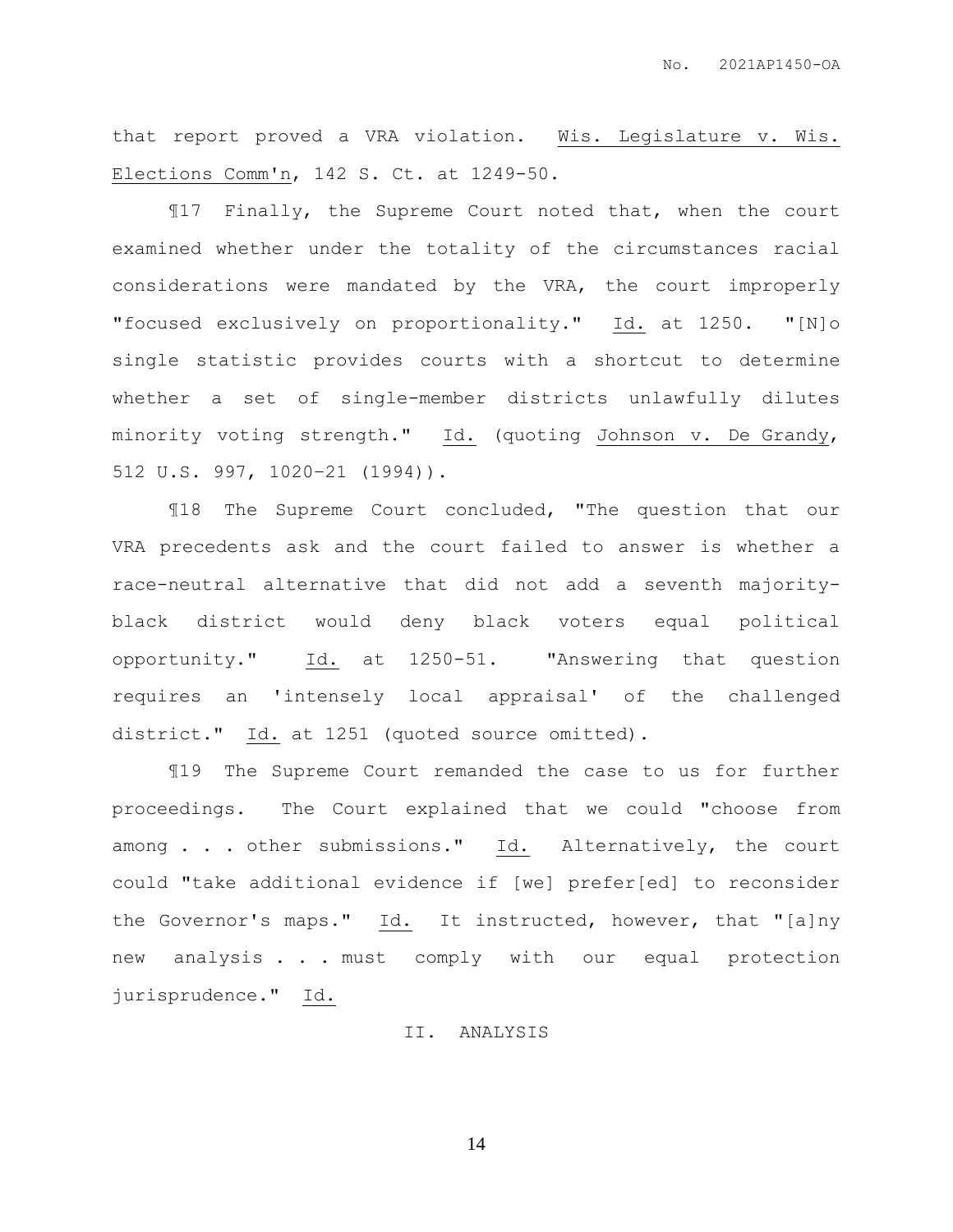¶20 Five parties submitted maps for the Wisconsin Senate and Assembly: the Governor, Senator Janet Bewley, BLOC, CMS, and the Legislature.

¶21 In line with our November 30 decision, we apply a "least change approach." We "[t]read[] [no] further than necessary to remedy current legal deficiencies." Johnson, 399 Wis. 2d 623, 164. In so doing, we "begin with the current boundaries and change them as little as possible." Id., ¶73. Previously, the court indicated that "core retention," or the percentage of voters who remain in their preexisting districts, is an "especially helpful" metric of change. Johnson, 400 Wis. 2d 626, ¶13. Regardless of how much weight is given to core retention as a measure of change, only the Legislature's maps comply with the law, as we explain below. As a matter of law, the Legislature's maps are superior to the available alternatives.

¶22 Under the record presented before us, and with clarification from the Supreme Court, we conclude that the Legislature proposed the only legally compliant maps. The maps proposed by the Legislature also reflect minimal changes to existing maps. Thus, the Legislature's maps are the best, and only, viable proposal. We will first analyze whether the proposed legislative maps comply with federal and state law. We will then discuss the least-change principle.

> A. Compliance With The Law 1. The Equal Protection Clause and the VRA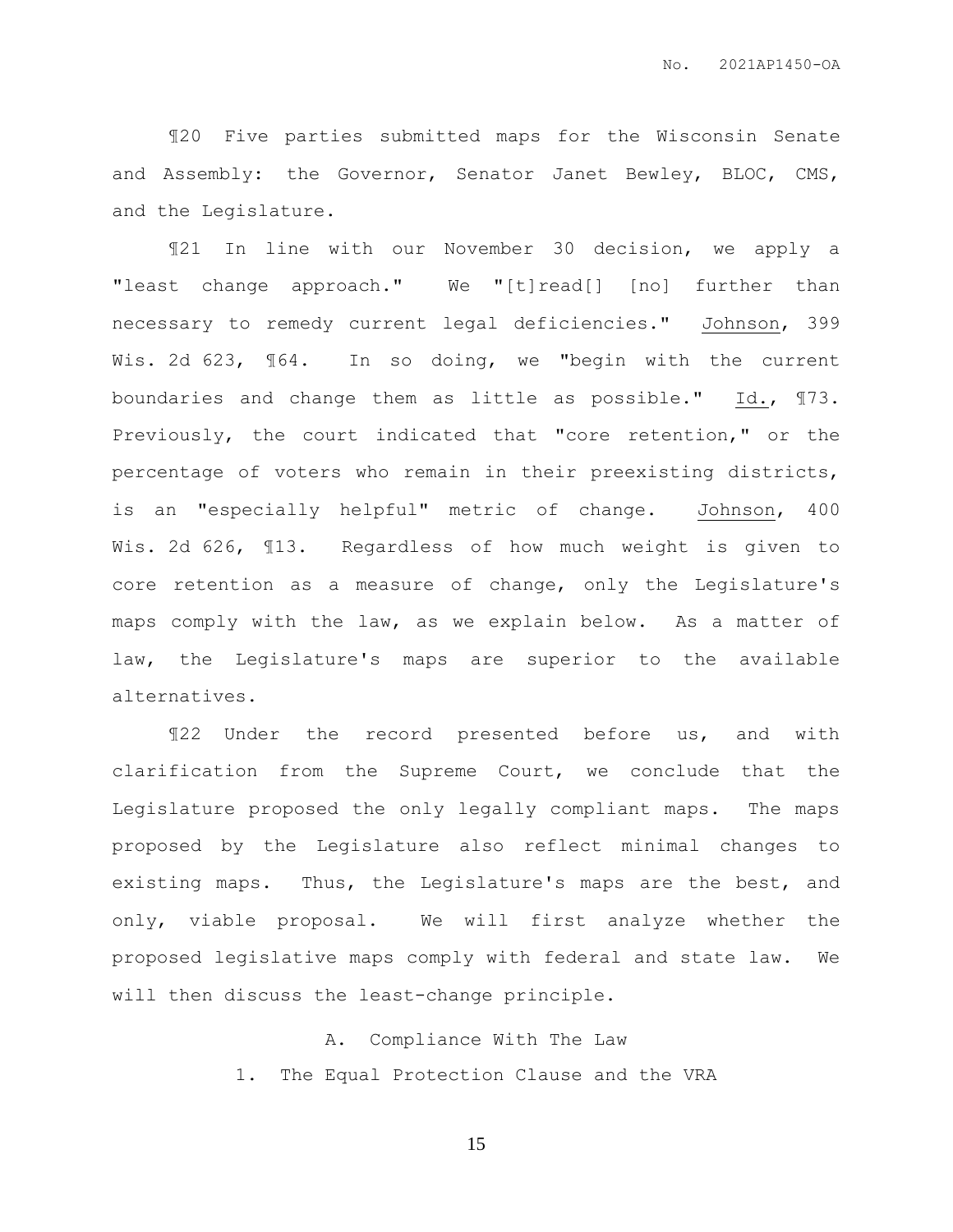¶23 Section 1 of the Fourteenth Amendment states that "[n]o State shall make or enforce any law which shall . . . deny to any person within its jurisdiction the equal protection of the laws." In recognition of this basic constitutional guarantee, the United States Supreme Court has recognized that "[d]istinctions between citizens solely because of their ancestry are by their very nature odious to a free people, and therefore are contrary to our traditions and hence constitutionally suspect." Fisher v. Univ. of Texas, Austin, 570 U.S. 297, 309 (2013) (citations and quotations omitted); accord Wis. Legislature v. Wis. Elections Comm'n, 142 S. Ct. at 1248 (explaining that government-endorsed racial distinctions "are by their very nature odious" (quotations omitted)).

¶24 The Equal Protection Clause strongly protects individuals from race-based classifications in redistricting. "Racial classifications with respect to voting carry particular dangers. Racial gerrymandering, even for remedial purposes, may balkanize us into competing racial factions[.]" Shaw v. Reno, 509 U.S. 630, 657 (1993). "Race-based assignments [in voting districts] embody stereotypes that treat individuals as the product of their race, evaluating their thoughts and efforts— their very worth as citizens——according to a criterion barred to the Government by history and the Constitution." Miller v. Johnson, 515 U.S. 900, 912 (1995). Such behavior "threatens to carry us further from the goal of a political system in which race no longer matters-a goal that the Fourteenth and Fifteenth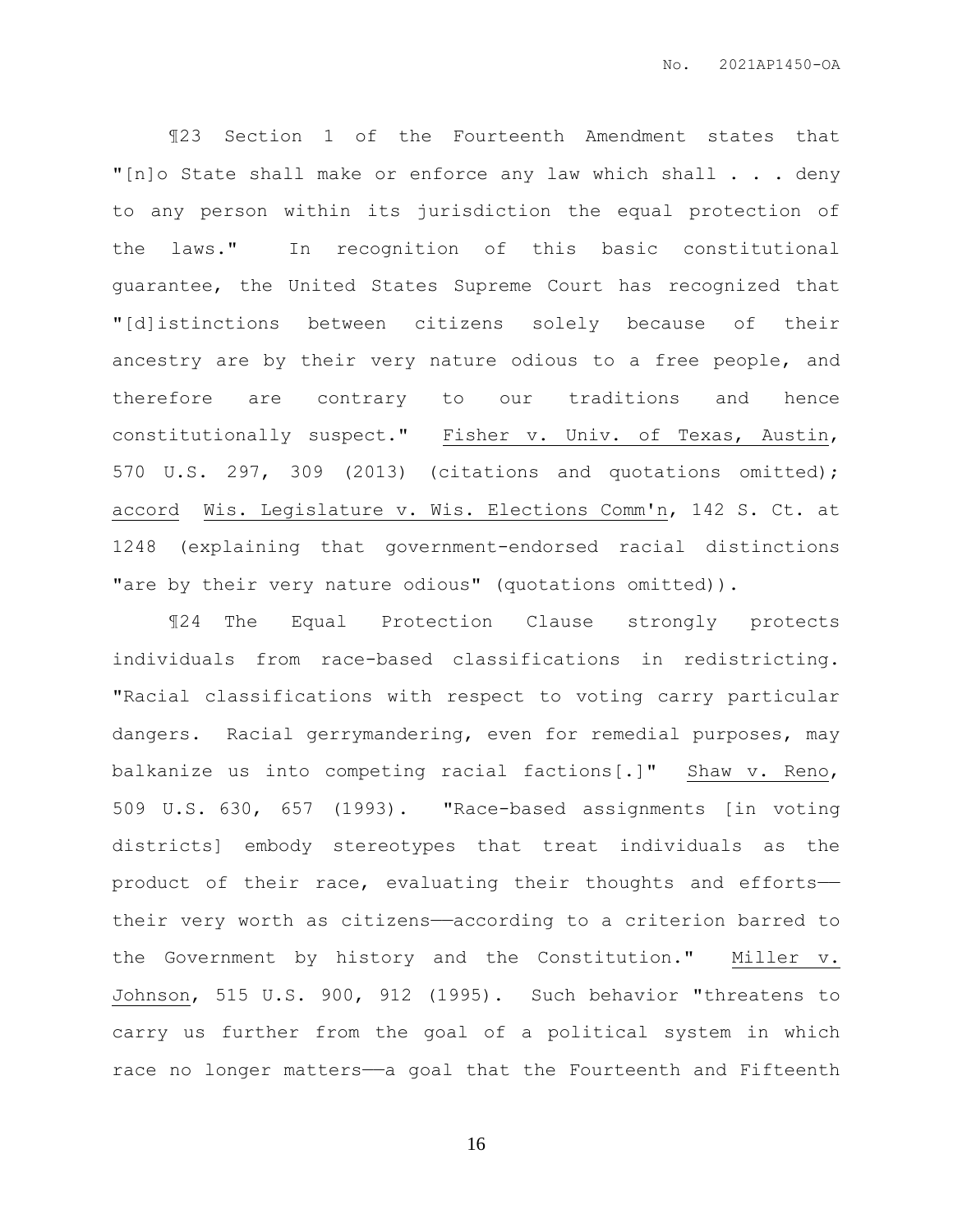Amendments embody, and to which the Nation continues to aspire." Shaw v. Reno, 509 U.S. at 657.

¶25 Classifications based on race, in redistricting just like in other contexts, "are constitutional only if they are narrowly tailored to further compelling governmental interests." Grutter v. Bollinger, 539 U.S. 306, 326 (2003). This is a "searching judicial inquiry," id., that rejects "any but the most exact connection between justification and classification." Parents Involved in Cmty. Schs. v. Seattle Sch. Dist. No. 1, 551 U.S. 701, 720 (2007) (quotations removed). The Supreme Court has "assumed that . . . complying with operative provisions of the Voting Rights Act of 1965" can serve as a compelling interest. However, the government must still satisfy the narrow tailoring and "searching judicial inquiry" that strict scrutiny requires. Grutter, 539 U.S. at 326; Bush v. Vera, 517 U.S. 952, 978 (1996) (plurality) ("Strict scrutiny remains, nonetheless, strict."). In order to satisfy strict scrutiny, there must be a "strong basis in evidence" that the VRA requires the drawing of districts on the basis of race. Miller, 515 U.S. at 922; Wis. Legislature v. Wis. Elections Comm'n, 142 S. Ct. at 1249 (emphasizing that an observation, based on available records, that race-based districts "may" be required is insufficient to satisfy strict scrutiny).

¶26 Section 2 of the VRA prohibits election practices and procedures that, in the "totality of the circumstances," create

political processes leading to nomination or election in the State or political subdivision [that] are not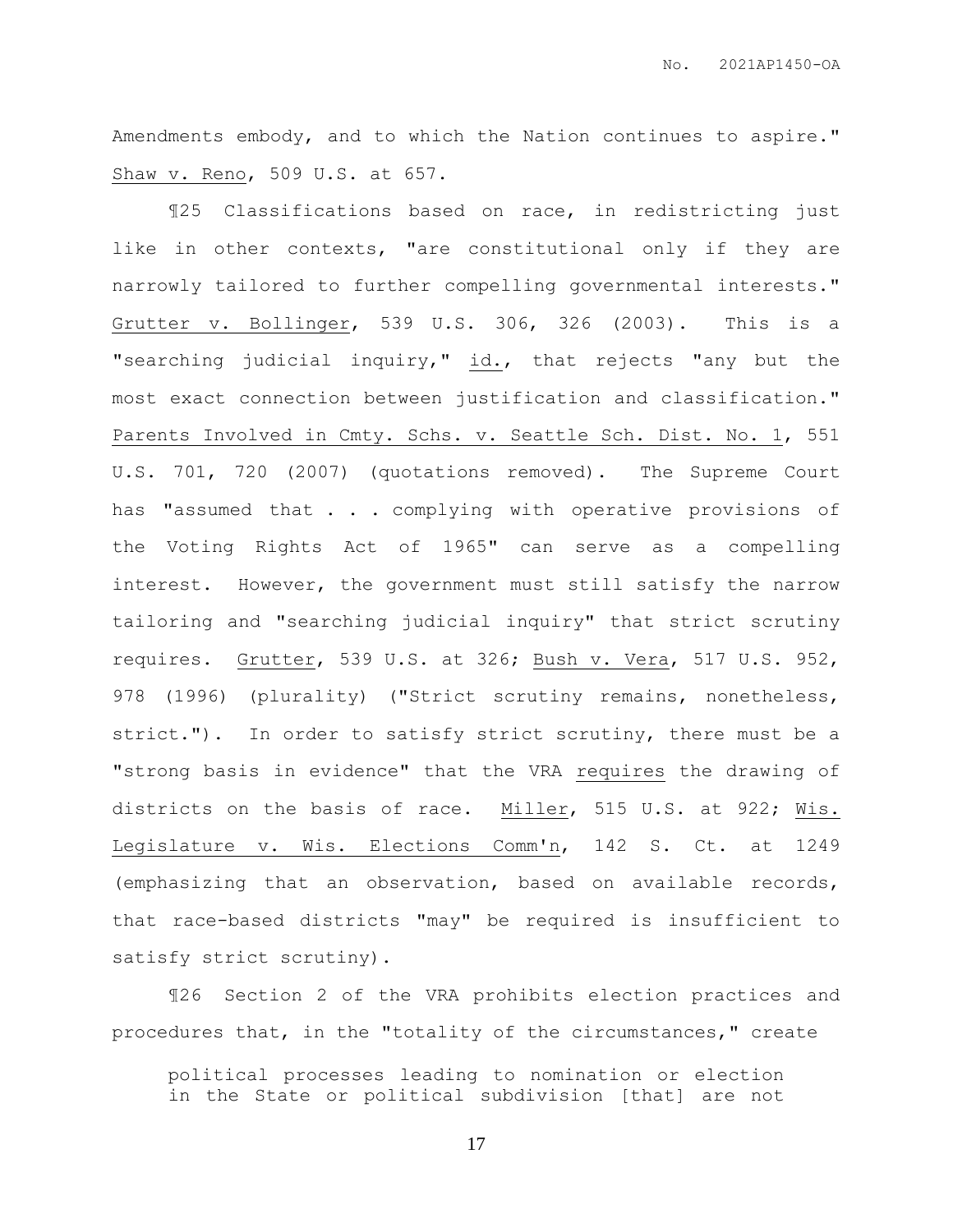equally open to participation by members of a [protected] class of citizens . . . in that its members have less opportunity than other members of the electorate to participate in the political process and to elect representatives of their choice.

52 U.S.C. § 10301(b). "[I]nteracting with social and historical conditions," district lines that prevent a cohesive minority from electing their preferred candidate "impairs the ability of a protected class to [exercise voting rights] on an equal basis with other voters." De Grandy, 512 U.S. at 1007. If certain conditions are met in a specific location, the law may require the "drawing of [] majority-minority district[s]." Cooper, 137 S. Ct. at 1487.

¶27 The Supreme Court has demanded that three specific preconditions be met before it can conclude that the creation of additional majority-minority districts may be necessary: "(1) the racial group is sufficiently large and geographically compact to constitute a majority in a single-member district; (2) the racial group is politically cohesive; and (3) the majority vote[s] sufficiently as a bloc to enable it . . . usually to defeat the minority's preferred candidate." League of United Latin American Citizens v. Perry, 548 U.S. 399, 425 (2006) ("LULAC") (quotations omitted). These three requirements are called the "Gingles preconditions." Wis. Legislature v. Wis. Elections Comm'n, 142 S. Ct. at 1250.

¶28 Satisfaction of the Gingles preconditions does not, on its own, prove a VRA violation. To meet the standard, there must be an established record of discriminatory, districtspecific effects. The Supreme Court has repeatedly cited a 1982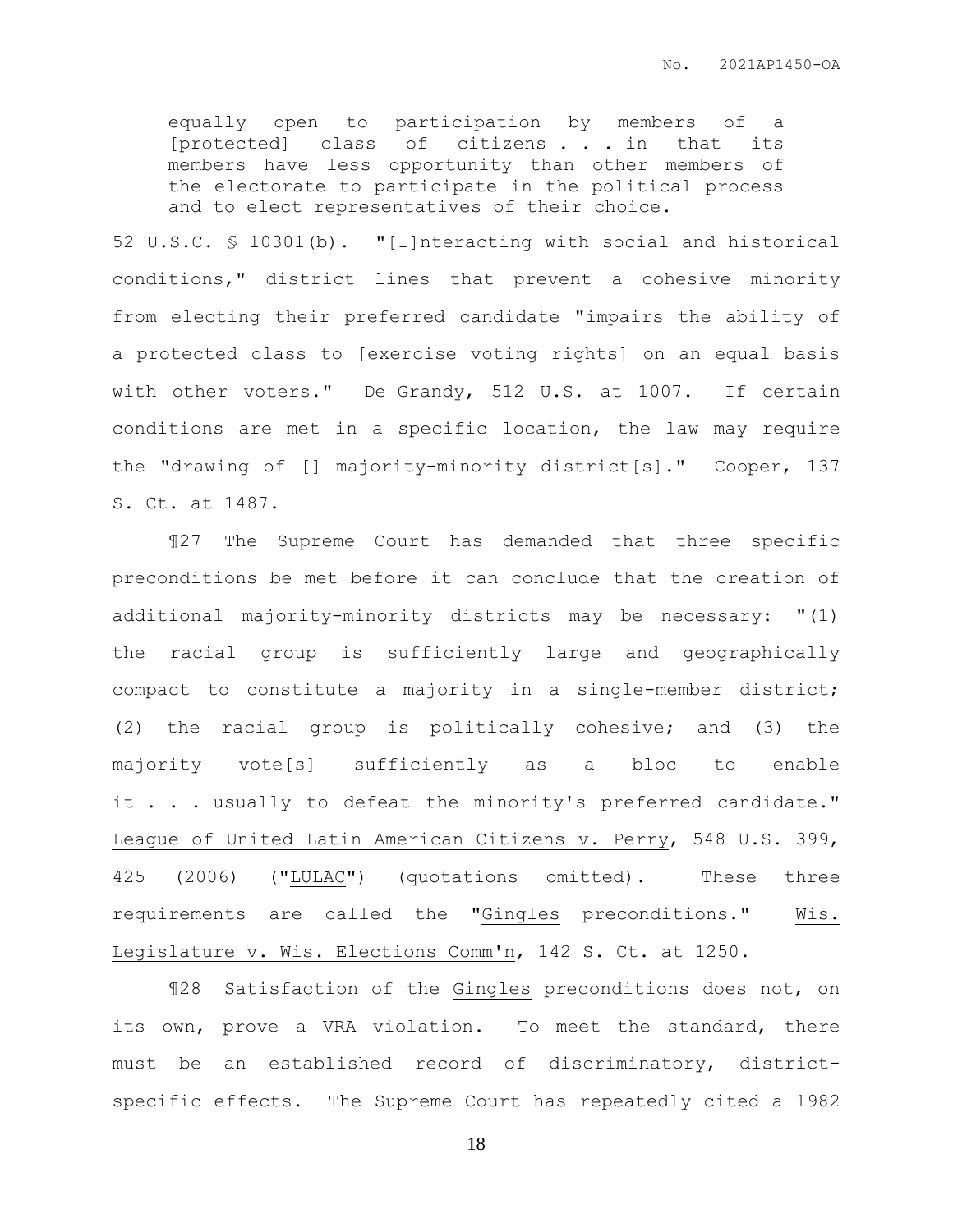report from the United States Senate which lists numerous factors of potential significance, including, for example, the history and practice of state-sponsored discrimination, the extent to which discrimination hinders the ability of a minority to effectively participate in democratic elections, and the use of racial appeals in campaigning. LULAC, 548 U.S. at 426 (citing Gingles, 478 U.S. at 44-45). In addition, proportionality of effective minority districts to the minority's "citizen voting-age population" can be relevant to the totality of the circumstances analysis. LULAC, 548 U.S. at 436; accord Wis. Legislature v. Wis. Elections Comm'n, 142 S. Ct. at 1249 ("We have identified as relevant to the totality analysis several factors enumerated in the Senate Report on the 1982 amendments to the VRA, as well as [proportionality]."). Proportionality, however, is "never dispositive." Wis. Legislature v. Wis. Elections Comm'n, 142 S. Ct. at 1250 (quoting De Grandy, 512 U.S. at 1026 (O'Connor, J., concurring)).

¶29 The VRA requires an "intensely local appraisal" which "pars[es] . . . data at the district level" and evidences a lack of minority electoral opportunity, such that a race-based remedy is needed. Id. at 1250-51; LULAC, 548 U.S. at 432-34 (holding that a majority-Hispanic district was required but an existing map creating a majority-Hispanic district failed to satisfy the VRA, explaining that different Hispanic individuals in different locales had "differences in socio-economic status, education, employment, health, and other characteristics," and there was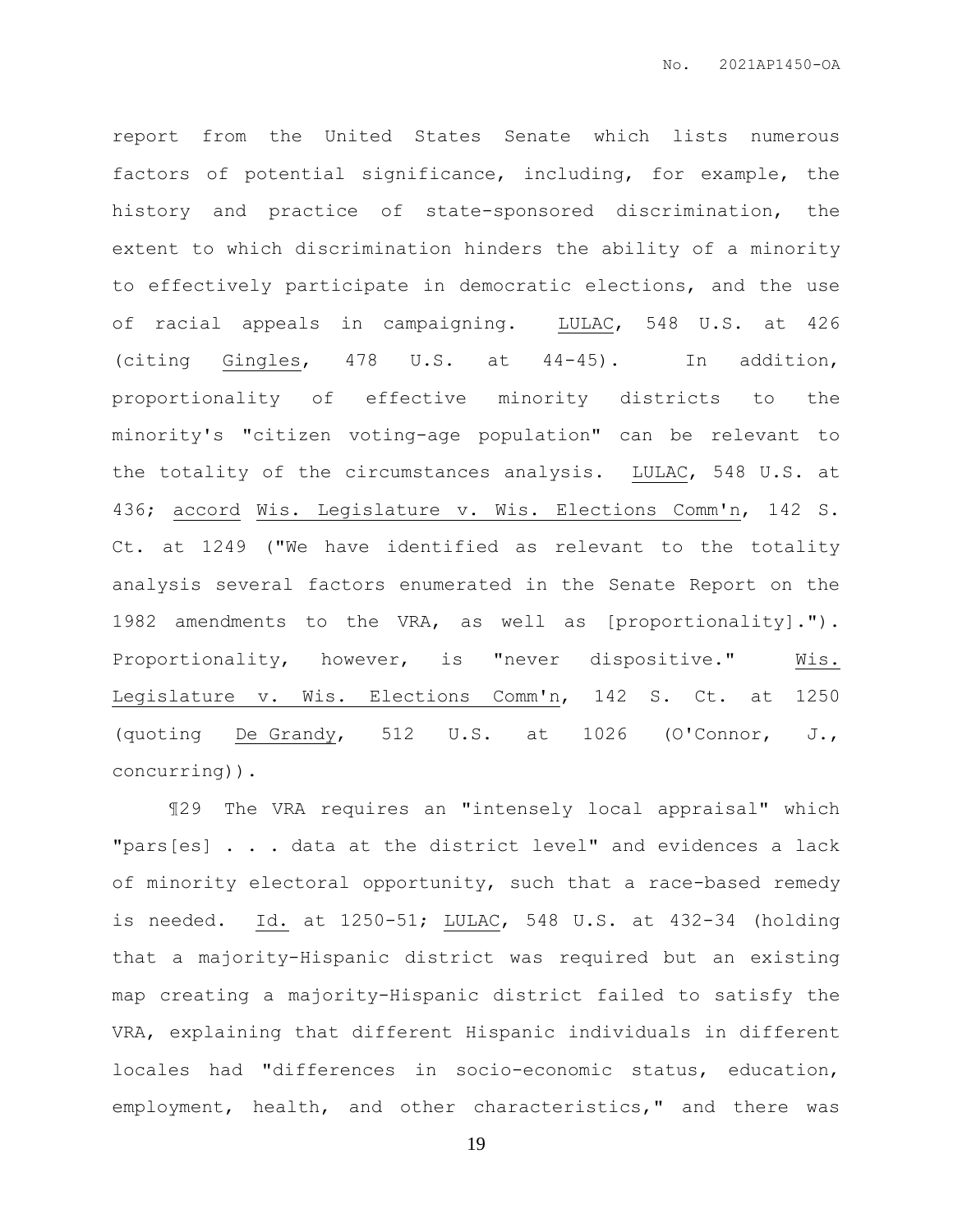insufficient evidence of "compactness" under the first Gingles precondition); Cooper, 137 S. Ct. at 1471-72, 1471 n.5 ("[G]eneralized conclusion[s]" of state-wide racial polarization in voting "fail[] to meaningfully (or indeed, at all) address the relevant local question: whether, in a new version of District 1 created without a focus on race, black voters would encounter sufficient[] white bloc-voting to cancel [their] ability to elect representatives of their choice." (quotations omitted)). The inquiry is emphatically not to create "the maximum number of majority-minority districts," regardless of the on-the-ground characteristics of the minority communities under consideration. De Grandy, 512 U.S. at 1016 (reversing a district court's finding of § 2 violation because more Hispanic majority-minority districts could have been created). In other words, a district-specific VRA violation must be demonstrated in evidence before a race-based remedy may be used. Wis. Legislature v. Wis. Elections Comm'n, 142 S. Ct. at 1249-50 (emphasizing that a state must have evidentiary support for a race-based action "before" the action is taken (citing Shaw v. Hunt, 517 U.S. at 910)); Miller, 515 U.S. at 922; LULAC, 548 U.S. at 437; Cooper, 137 S. Ct. at 1471-72, 1471 n.5.

¶30 Without a "strong basis in evidence" that the VRA requires the use of race to draw legislative districts, Miller, 515 U.S. at 922, race-neutral "traditional districting principles such as compactness, contiguity, and respect for political subdivisions" must control. Shaw v. Reno, 509 U.S. at 647; accord Wis. Legislature v. Wis. Elections Comm'n, 142 S.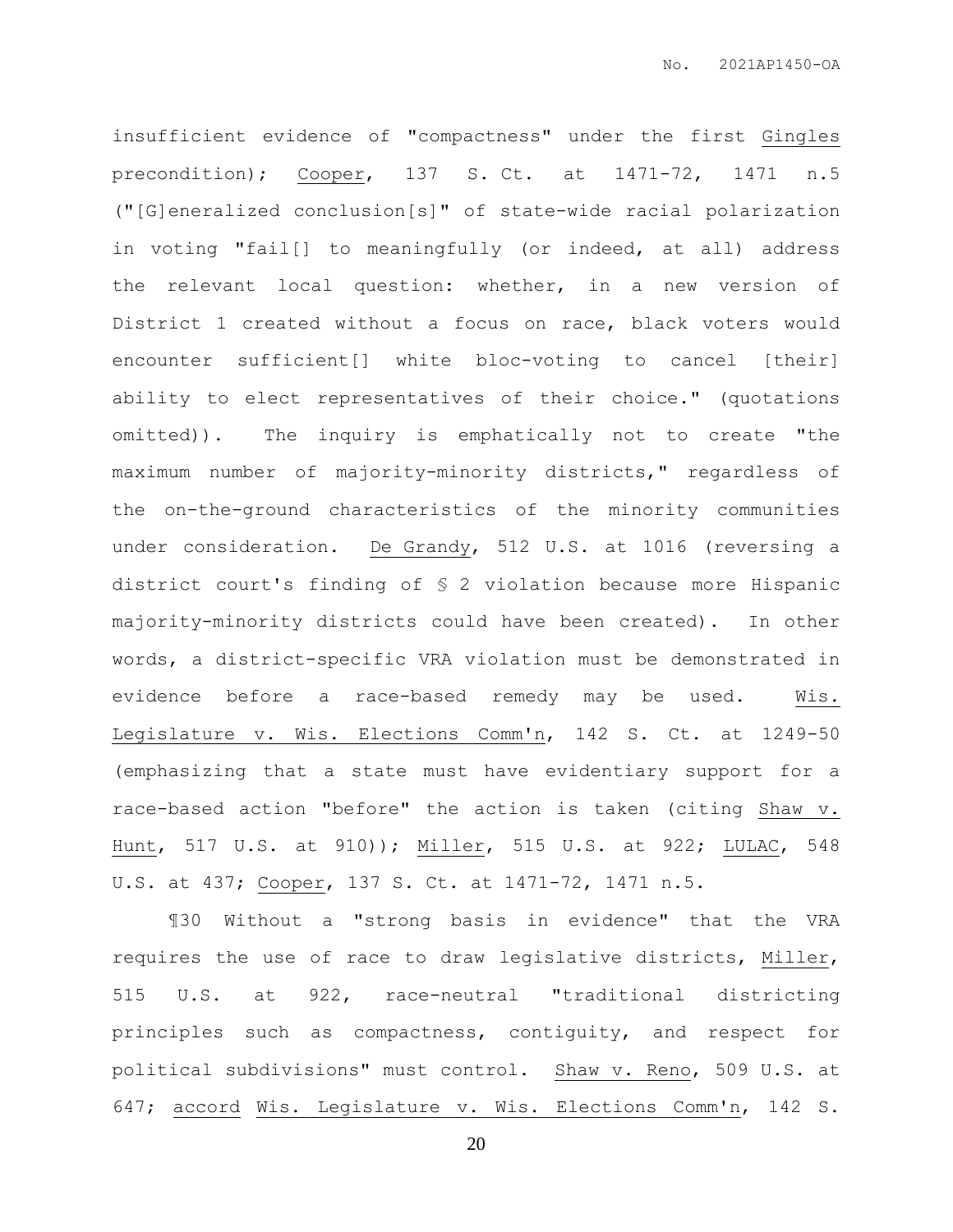Ct. 1250-51 (explaining that the VRA requires the use of race in redistricting only when a "race-neutral alternative . . . would deny [a protected class of] voters equal political opportunity").

¶31 Here, examining the available record, we conclude that there is not a "strong basis in evidence" that the VRA requires the use of race to draw majority-black legislative districts. Specifically, there is insufficient evidence to demonstrate that here, black voters have their choice of candidate blocked by a cohesive and oppositional voting bloc. See LULAC, 548 U.S. at 436 (explaining the Gingles preconditions).

¶32 The Governor failed to present evidence that a racebased remedy was necessary under the VRA, but nonetheless drew districts on the basis of race to create seven majority-black districts. Wis. Legislature v. Wis. Elections Comm'n, 142 S. Ct. at 1249; Miller, 515 U.S. at 922. The Supreme Court recognized that the Governor "provided almost no other evidence or analysis supporting his claim that the VRA required the seven majority-black districts that he drew." Wis. Legislature v. Wis. Elections Comm'n, 142 S. Ct. at 1249. The Supreme Court further noted that the Governor's "main explanation for drawing the seventh majority-black district was that there is now a sufficiently large and compact population of black residents to fill it apparently embracing just the sort of uncritical majority-minority district maximization that we have expressly rejected." Id. (citation omitted). This is clearly in violation of the Equal Protection Clause, as a race-based remedy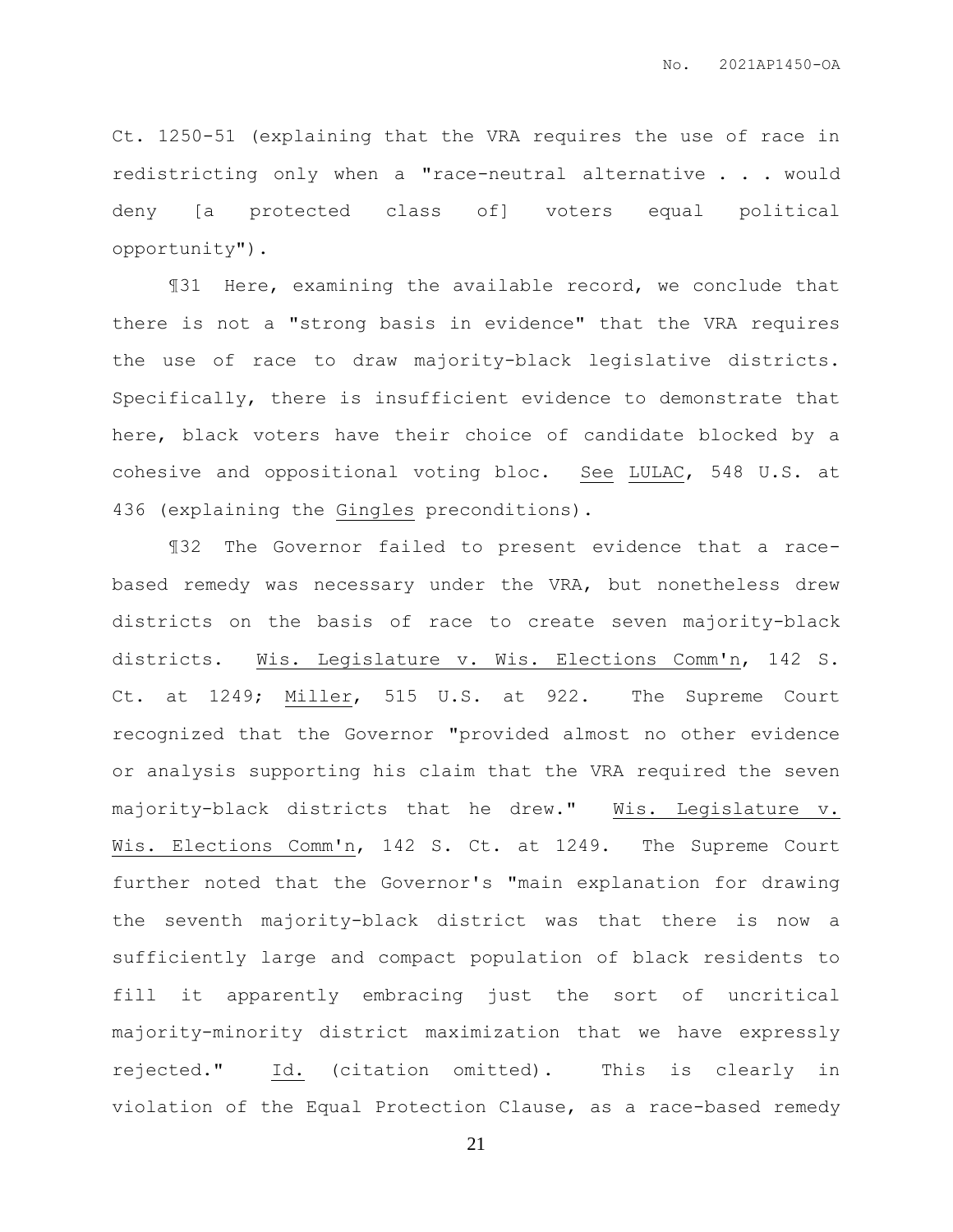cannot precede proof of a VRA violation. Id. at 1249-50 (citing Shaw v. Hunt, 517 U.S. at 910). Supreme Court precedent confirms this to be the case. De Grandy specifically concluded that the "failure to maximize cannot be the measure of § 2." De Grandy, 512 U.S. at 1017.

¶33 The Governor's maps were racially motivated and are thus subject to strict scrutiny. To determine whether a map is race based, we must examine "direct evidence going to . . . [the map-drawer's] purpose," in addition to circumstantial evidence, such as "a district's shape and demographics." Shaw v. Hunt, 517 U.S. at 905. In briefing and at oral argument, the Governor repeatedly asserted that the VRA required the drawing of seven majority-black districts. He stated in his initial brief that the VRA "requires the drawing of majority-minority districts" and that his maps "create[] seven majority Black districts" because there is now a "sufficiently large and compact population of Black residents" to do so. In the Governor's response brief he stated, "[S]even majority-minority Black districts can be drawn in Milwaukee and so 'should be.'" In addition to his overt reliance on race, he indisputably drew districts to reach precise racial targets in district demographics. The Governor drew seven districts all at almost exactly 51% black voting-age population ("BVAP"), the lowest BVAP being 50.2% and the highest being 51.4%. See Miller, 515 U.S. at 917-18 (holding that a state subordinated traditional redistricting criteria to race by noting the objective characteristics of the district which strongly indicated racial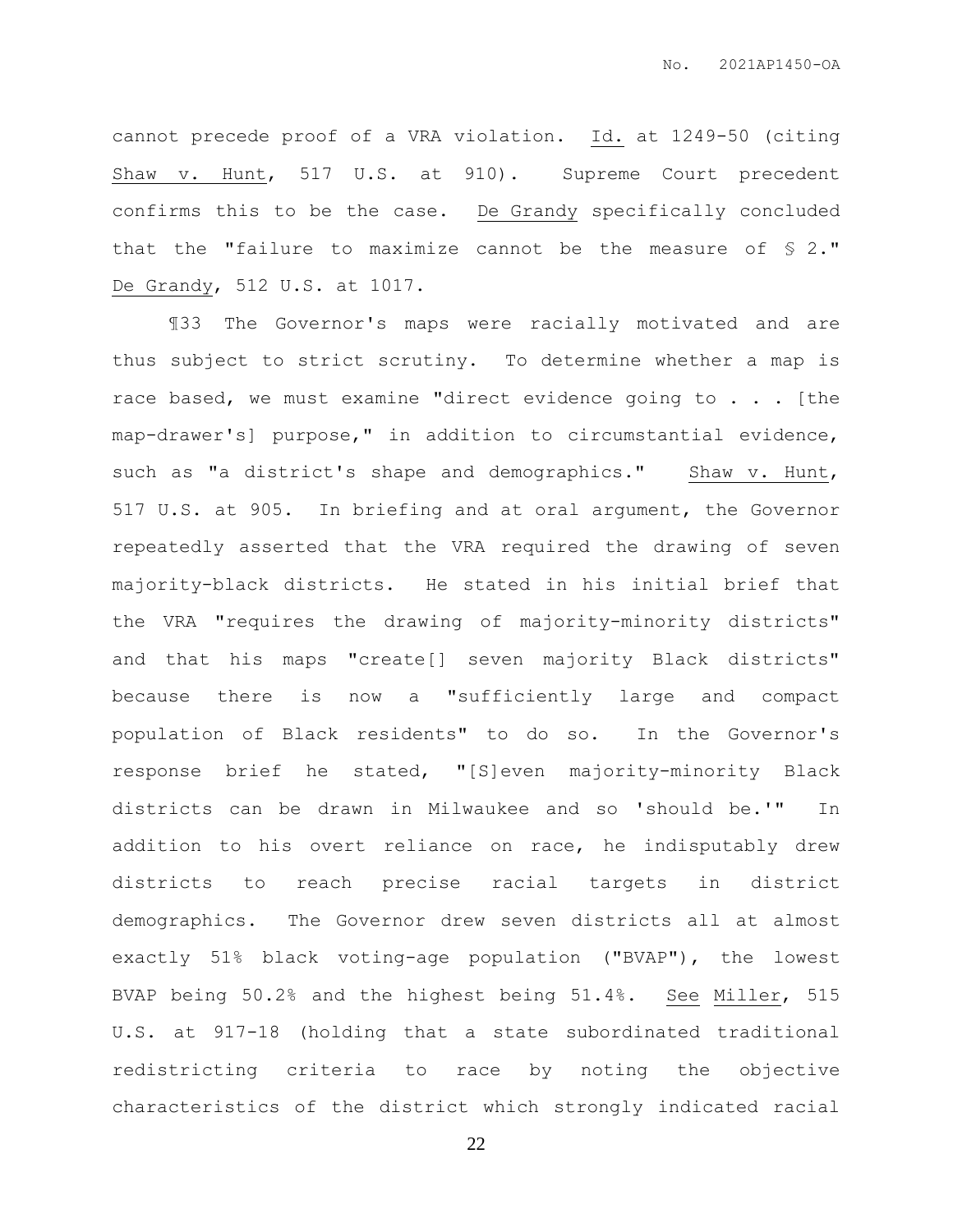motivations as well as statements made by map drawers, confirming the use of race in drawing districts).

¶34 The Governor did not present evidence of a VRA violation, despite drawing maps on the basis of race. He produced no evidence of electoral history and no districtspecific evidence demonstrating that the black communities he moved among districts would be denied the opportunity to effectively participate in democracy absent his proposed district lines. See 52 U.S.C. § 10301(b); Cooper, 137 S. Ct. at 1471-72, 1471 n.5; LULAC, 548 U.S. at 432, 437. Upon review of this case, the Supreme Court confirmed that "the Governor failed to carry his burden" of showing "the VRA required the seven majority-black districts that he drew." Wis. Legislature v. Wis. Elections Comm'n, 142 S. Ct. at 1249. As the Supreme Court explained, "[s]trict scrutiny requires much more" than what the Governor produced and relied upon.<sup>3</sup> Id.

¶35 Importantly, the Governor had more than adequate opportunity to produce a sufficient record. The court accepted this case in September 2021. In November 2021, the court directed the Governor to confer with the other parties and develop a joint discovery plan, and in December 2021, an open

 $\overline{a}$ 

<sup>&</sup>lt;sup>3</sup> The dissent critiques the Supreme Court's Equal Protection Clause jurisprudence and restates arguments made by the dissenting justices in the Supreme Court's per curiam opinion. See, e.g., dissent, ¶178 (quoting Wis. Legislature v. Wis. Elections Comm'n, 595 U.S. \_\_\_, 142 S. Ct. 1245, 1251 (2022) (Sotomayor, J., dissenting)). Obviously, we must follow the majority's directives.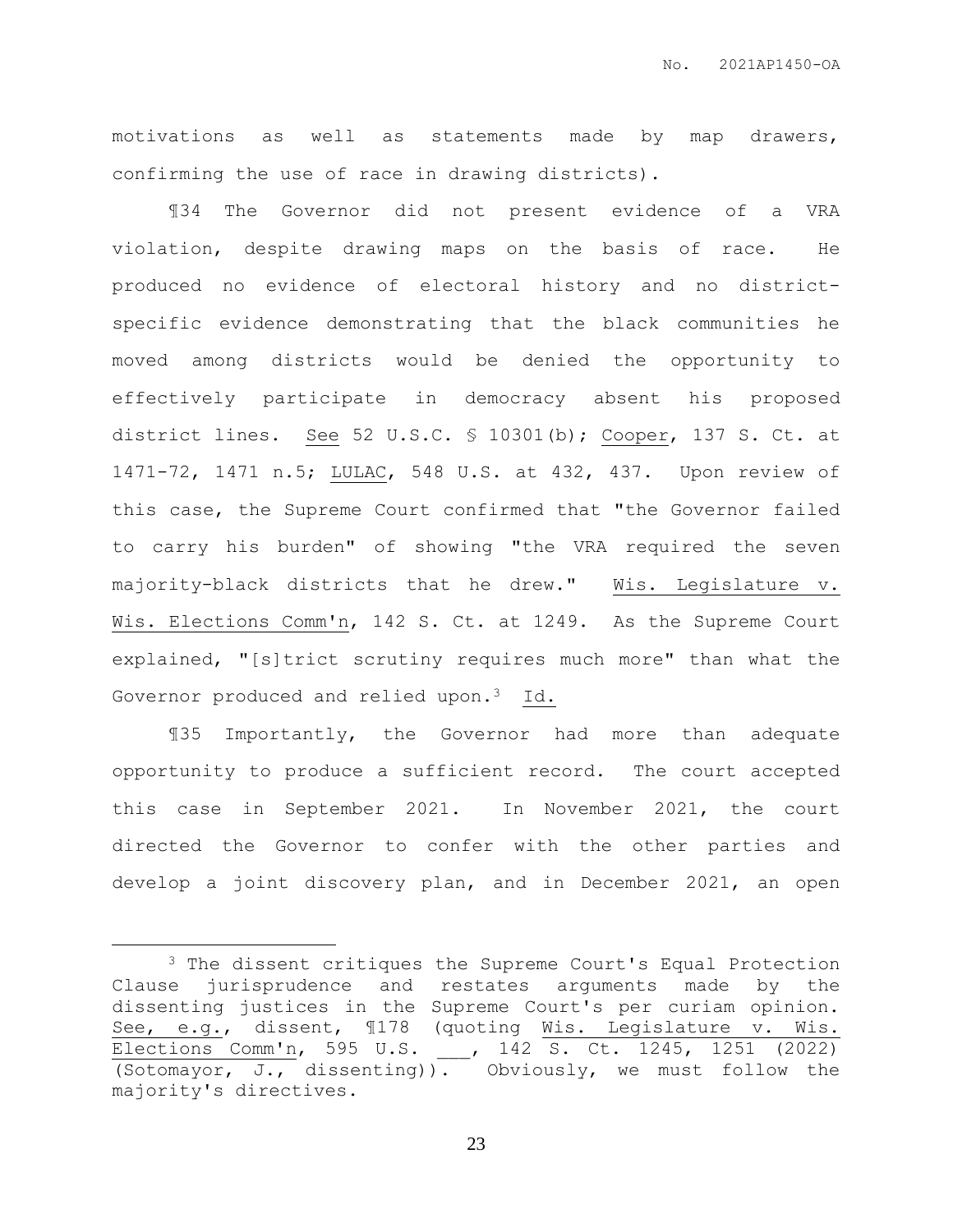discovery period was held. Oral arguments were held on January 19, 2022, four months after the court accepted this case and two months after the parties conferred on discovery procedure. Notably, in the joint discovery plan, the Governor stipulated that no discovery outside briefs and expert reports produced for the court was needed. Not once did the Governor notify the court that there was a need to develop a more detailed record or that the procedures adopted by the court failed to permit adequate discovery. The Governor chose to place his case on the evidentiary support included in his briefs and expert reports, and as the Supreme Court held, that evidence was not sufficient to justify racially motivated district lines. Wis. Legislature v. Wis. Elections Comm'n, 142 S. Ct. at 1249- 50.

¶36 The same flaws of the Governor's maps exist for Senator Bewley's maps. She, like the Governor, contends that the Gingles preconditions are met and race must be used in order to comply with the VRA. Like the Governor, Senator Bewley puts the cart before the horse: she creates a race-based remedy without district-specific evidence of a VRA violation. To justify her race-based measures, Senator Bewley relies on a single statewide general election, which, at most, suggests that white voters had weaker preference for the Democratic Party candidate than black voters. Such evidence falls far short of demonstrating a VRA violation. It fails to prove whether specific black communities in the Milwaukee-area within Senator Bewley's racially drawn districts would experience bloc-voting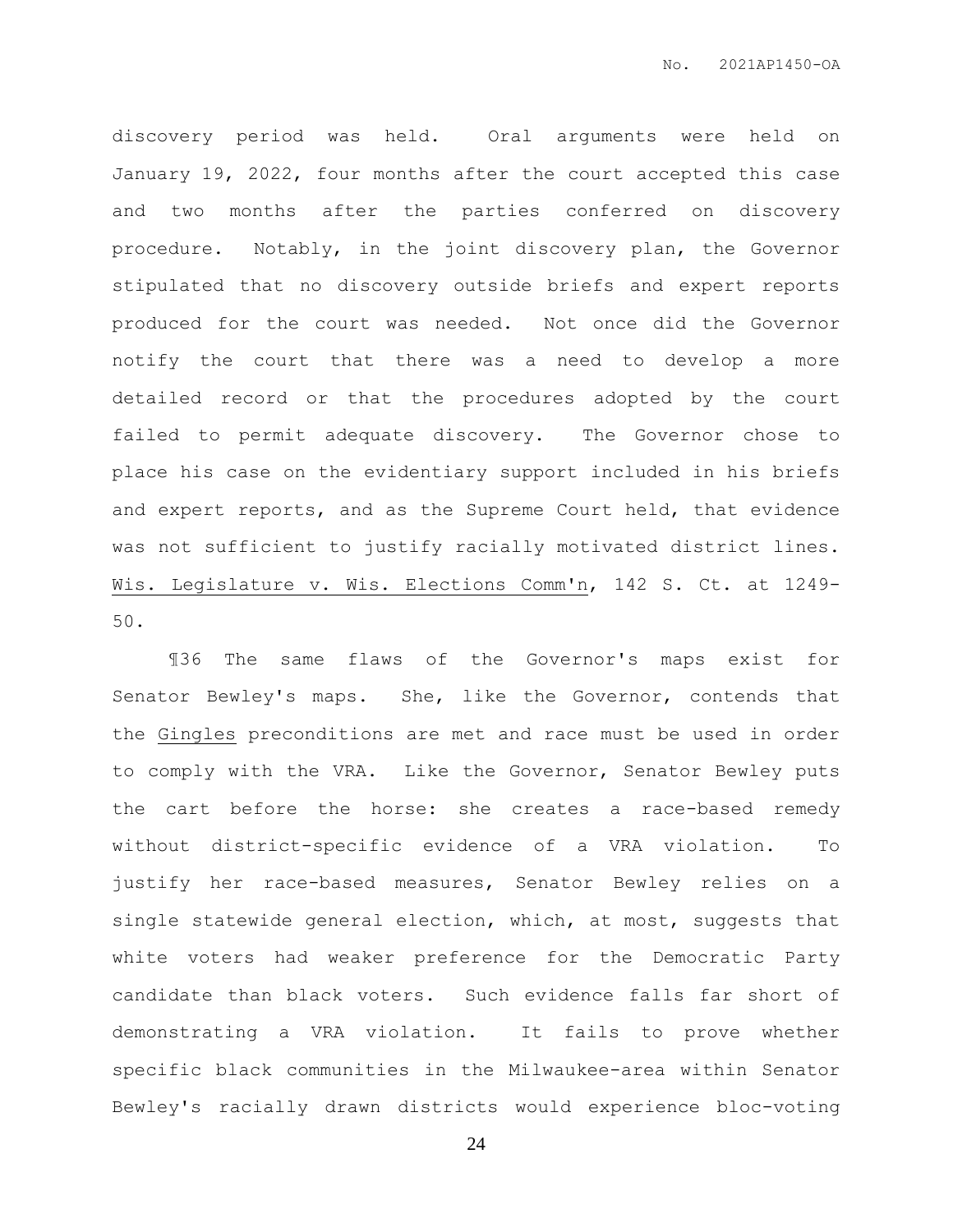resistance from a white majority that could effectively and consistently prevent the election of black-supported candidates. Wis. Legislature v. Wis. Elections Comm'n, 142 S. Ct. at 1249- 51; LULAC, 548 U.S. at 432, 437; Cooper, 137 S. Ct. at 1471-72, 1471 n.5. Thus, Senator Bewley's legislative maps are likewise disqualified as there is not a "strong basis in evidence" to believe that her racially motivated maps are required under the VRA. Wis. Legislature v. Wis. Elections Comm'n, 142 S. Ct. at 1249-50; Miller, 515 U.S. at 922.<sup>4</sup>

 $\overline{a}$ 

<sup>4</sup> Hunter Intervenor-Petitioners ("Hunter") originally submitted state legislative maps. However, Hunter seemingly withdrew those maps from consideration, contending that the court should consider the Governor's maps in lieu of their maps. Hunter's position was made apparent by the conclusion of briefing. After opening briefing and responses, in its reply brief, Hunter "urge[d] adoption of the Governor's congressional map or, alternatively, the Hunter congressional map  $\ldots$ ." By contrast, Hunter did not advance support for its state legislative maps. Hunter stated that the court should "adopt[] . . . either the Governor's or BLOC's legislative maps." At oral arguments, Hunter reiterated this position. It stated that it would "stand by" its congressional maps, despite the Governor presenting, in Hunter's opinion, a superior congressional map. [Oral Arguments 1:59.] For state legislative maps, Hunter asserted that it would "not argue for" its state legislature maps, reasoning that, in its view, the available alternatives presented by other parties were superior. Id. Upon remand from the United States Supreme Court, Hunter stood by its decision to support the Governor's legislative maps. Hunter offered only three options for the court on remand: receive new evidence and "re-adopt the Governor's proposed maps"; "amend the boundaries of [the Governor's] particular districts"; or simply select the Governor's maps without additional analysis on the VRA. Since Hunter filed its reply brief, it has neither affirmatively asserted nor implicitly suggested that we should consider its state legislative maps. Instead, it has dedicated the entirety of its arguments toward opposing the Legislature's state legislative maps and supporting the Governor's maps. Even if we were to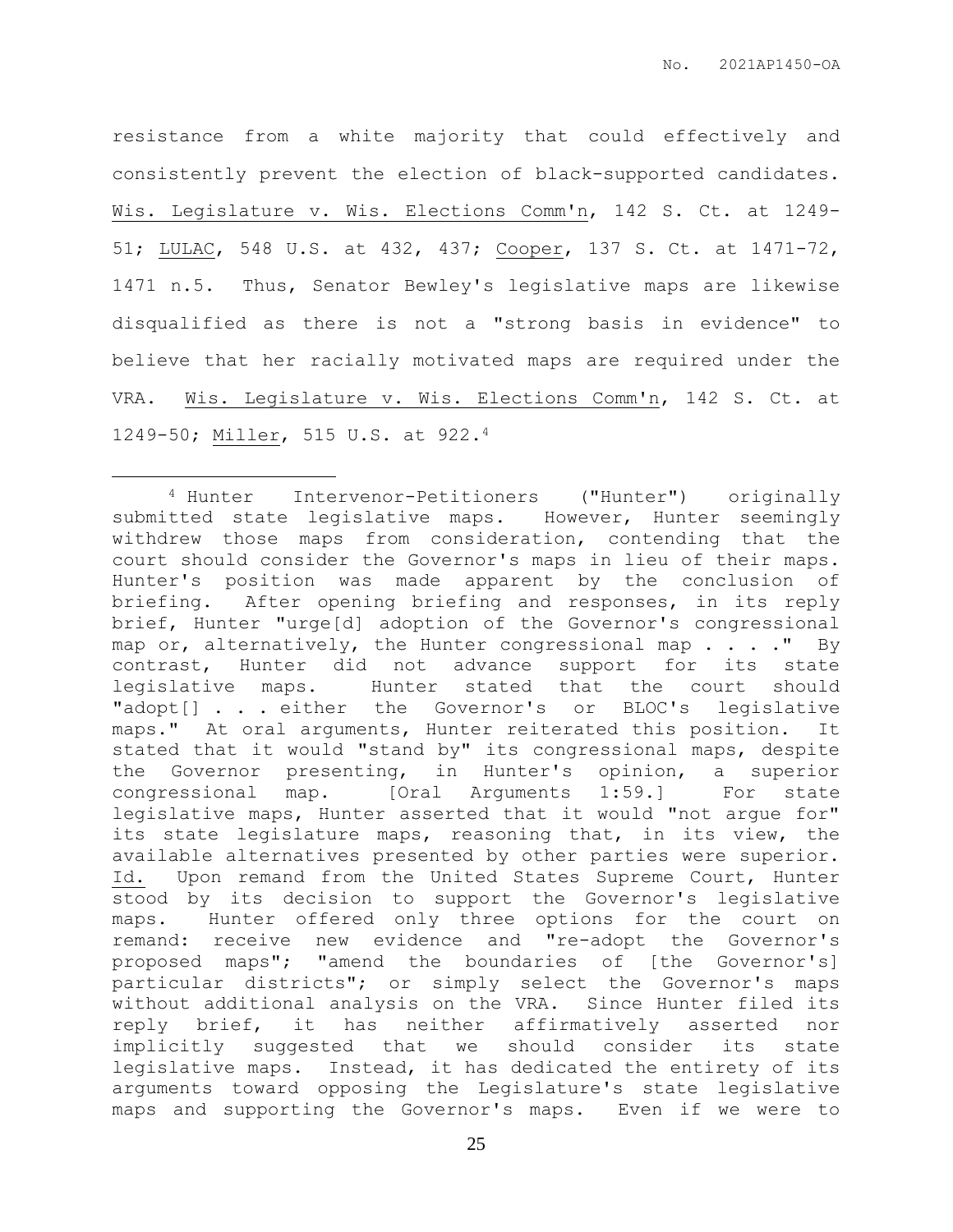¶37 Like the Governor and Senator Bewley, BLOC also provided maps that were racially motivated. The evidence BLOC produced in support of a VRA violation, while more than either the Governor or Senator Bewley, nonetheless falls short of that required under the law. On close examination of BLOC's analysis, there exists an inadequate evidentiary basis to support the use of race in drawing BLOC's legislative districts. At most, BLOC produced incomplete, regional information that was not sufficiently district-specific. The record BLOC provided cannot overcome strict scrutiny.

¶38 There is no doubt race was a driving factor in BLOC's selection of legislative districts. BLOC argues in briefing that the VRA requires the use of race to draw seven majorityblack districts. In so doing, BLOC's maps include seven bare majority-black districts like the Governor's maps. BLOC's maps target exact 51% BVAP thresholds: seven assembly districts vary between 50.2% and 52.3% BVAP.

¶39 From the start, it is clear by examining the BVAP of BLOC's districts that BLOC's remedy for an alleged VRA violation

 $\overline{a}$ 

consider Hunter's maps, they would be rejected for the same reasons we reject Senator Bewley's maps. Hunter argued that the Gingles preconditions are satisfied and we must use race to "create a seventh Black opportunity district." However, Hunter presents no district-specific evidence that black voters in particular communities in the Milwaukee area are "usually" denied the opportunity to elect candidates they support. League of United Latin American Citizens v. Perry, 548 U.S. 399, 425, 432, 437 (2006) ("LULAC"); Wis. Legislature v. Wis. Elections Comm'n, 142 S. Ct. at 1249-51; Cooper v. Harris, 581 U.S. \_\_\_, 137 S. Ct. 1455, 1471-72, 1471 n.5. (2017).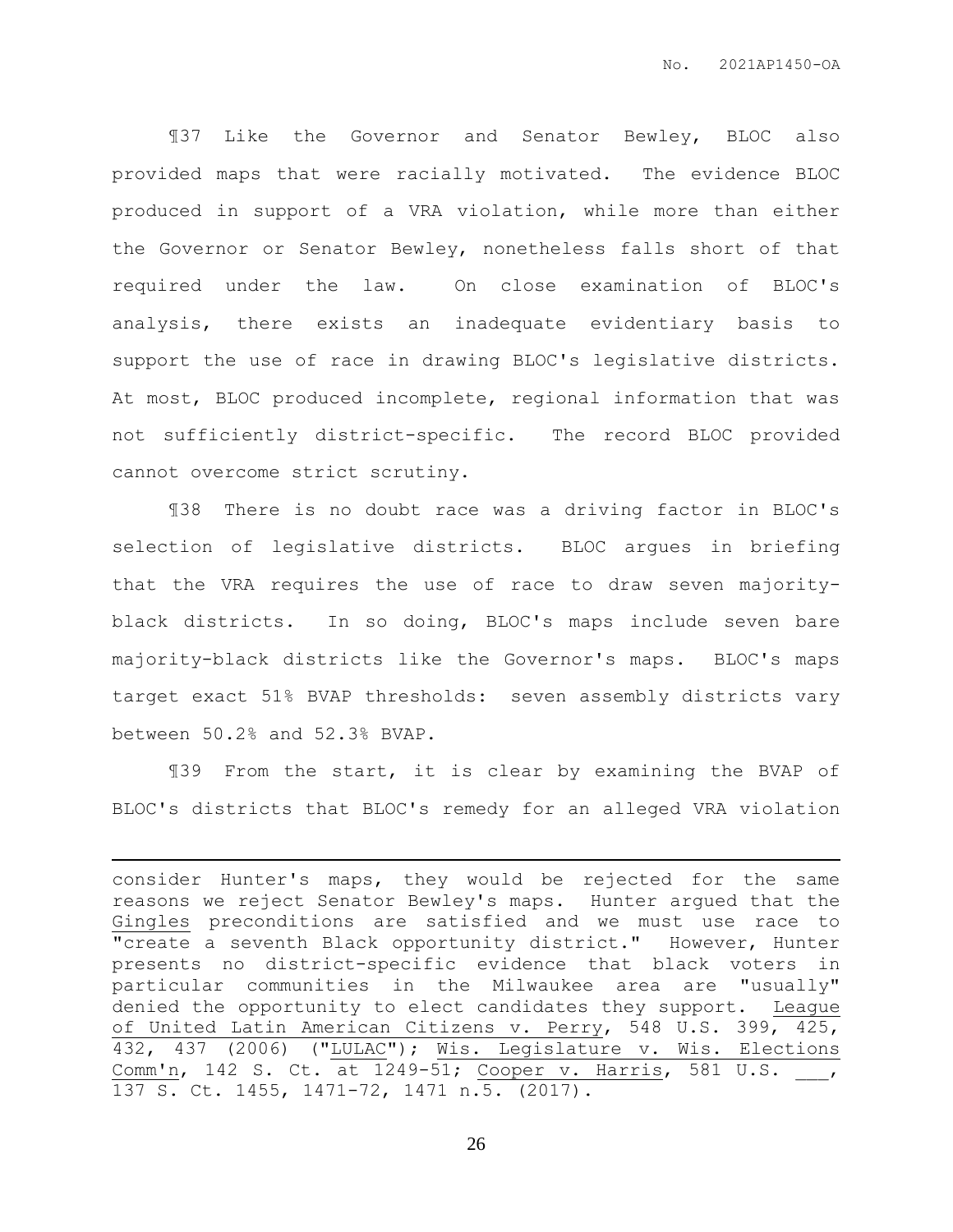is to actually reduce, not increase, the population percentages of black voters. In fact, the BLOC proposed "remedy" is to reduce minority percentage, ranging from 51% to 62% BVAP, to about 50%, in all six current majority-black assembly districts. This same feature is found in the Governor's maps. The Supreme Court explicitly noted this reduction of minority percentages when the Court summarily reversed the Governor's maps. Wis. Legislature v. Wis. Elections Comm'n, 142 S. Ct. at 1247 n.1 (stating that the Governor "intentionally created seven majority-black districts" by "reducing the black voting-age population in the other six majority-black districts" to a cluster around 51% BVAP).<sup>5</sup>

 $\overline{a}$ 

<sup>5</sup> Of course, this concern regarding the reduction of minority percentages is not the same when the Gingles preconditions have been satisfied and the VRA requires a reduction in the percentage of minorities in a given district so as to avoid "packing." See Johnson v. De Grandy, 512 U.S. 997, 1007 (1994) (indicating that the VRA remedy could be necessary where minorities are "pack[ed] . . . into one or a small number of districts to minimize their influence in the districts next door"). However, the court is not aware of a single case where a court has found a sufficient evidentiary basis to apply a race-based remedy and subsequently reduced the percentage of minorities across multiple districts from safe majorities of around 60% to a bare 51%. Compare, e.g., Comm. for a Fair & Balanced Map v. Ill. State Bd. of Elections, 835 F. Supp. 2d 563, 582 (N.D. Ill. 2011) ("60 percent of voting-age population is reasonably required to ensure minorities a fair opportunity to elect a candidate of their choice."); Hastert v. State Bd. of Elections, 777 F. Supp. 634, 647 (N.D. Ill. 1991) (noting that a "65% minority population [or 60% minority voting-age population] concentration [is] generally regarded as necessary to ensure minorities a reasonable opportunity to control a district"); Baumgart v. Wendelberger, Nos. 01-C-0121 & 02-C-0366, unpublished slip op., 2002 WL 34127471, at \*5 (E.D. Wis. May 30, 2002) (recognizing expert testimony that "a minority district requires an African–American voting age population of at least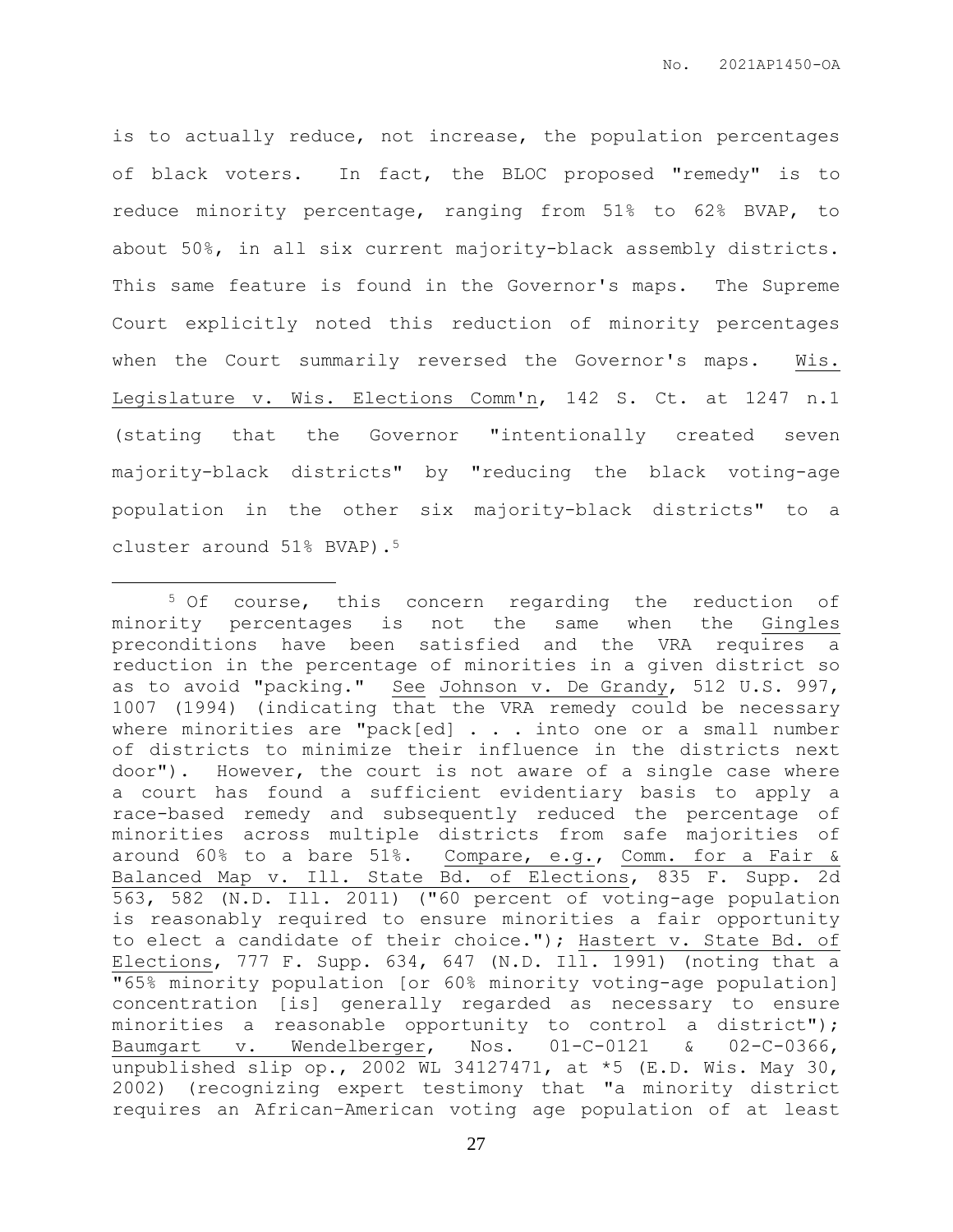¶40 To justify the use of race in drawing district lines, BLOC selects eight election results to prove the existence of white voters blocking candidates supported by the black voters. Notably, BLOC's analysis focuses on five election results from Milwaukee County and two election results from the City of Milwaukee. As part of its election analysis, it includes only one election from an elected office at issue, a party primary for the 12th assembly district in 2018. But BLOC explicitly excludes that election from its bloc-voting analysis because it "only covers a small subset of the wider jurisdiction," i.e., it is district specific. No other election analysis of senate or assembly districts for any other district at any other time is provided, and no other evidence on the existence of the Gingles preconditions is provided on the district level. The BLOC analysis is simply devoid of district-specific evidence. Such local evidence is required under the VRA to first demonstrate a violation, thereby necessitating a race-based remedy. Wis. Legislature v. Wis. Elections Comm'n, 142 S. Ct. 1245, at 1249- 51; LULAC, 548 U.S. at 432, 437; Cooper, 137 S. Ct. at 1471-72, 1471 n.5.

¶41 Notably, BLOC does not consider any November general elections, when the candidates for the public offices at issue are selected to represent the districts at issue. The Legislature notes that, in November general elections in the local districts at issue, the black-preferred candidate is

60% to guarantee the election of candidates of choice").

 $\overline{a}$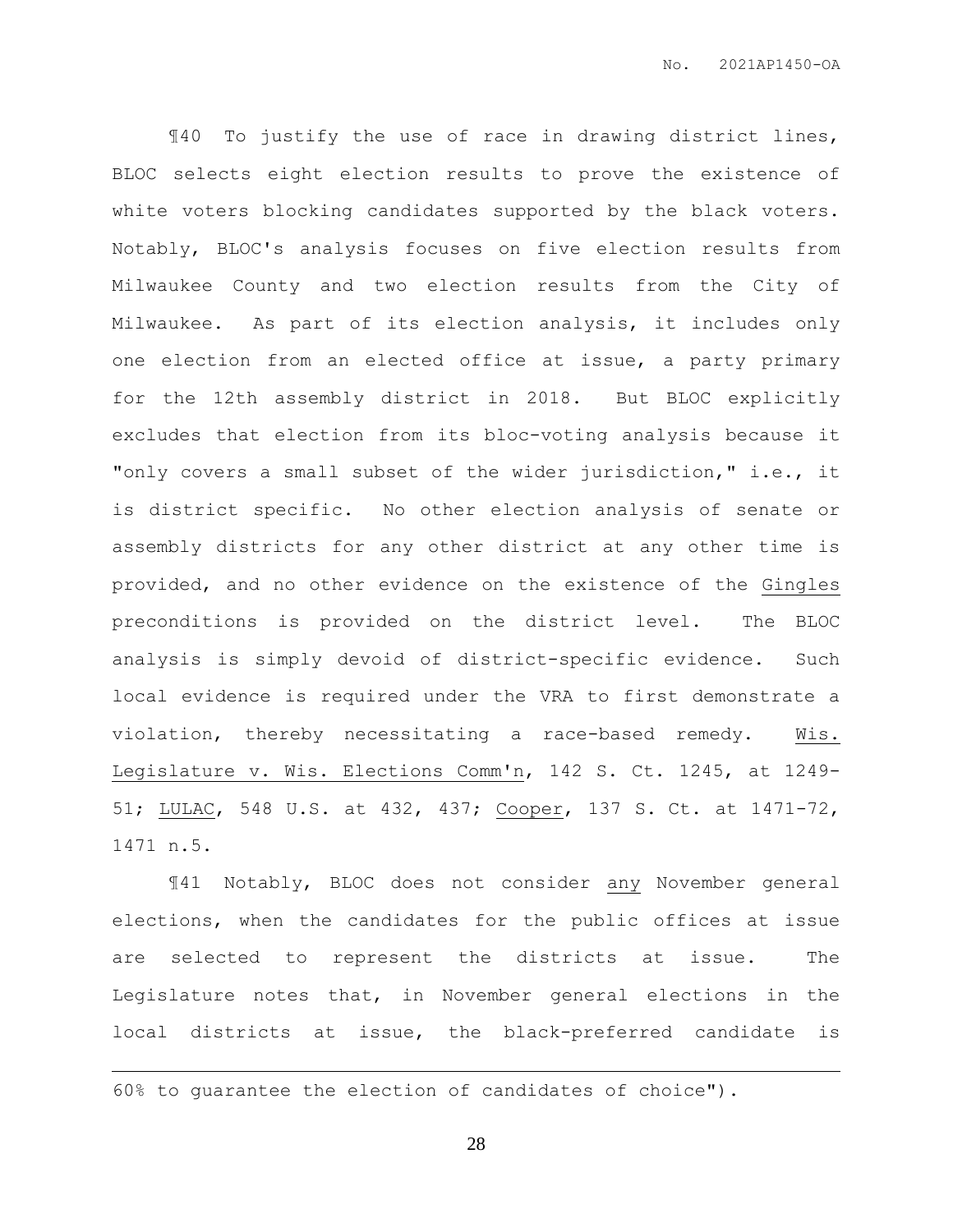rarely, if ever blocked by a white coalition. Although primary data and exogenous elections can be relevant to a VRA analysis, to exclude completely any consideration of the elections that decide who holds the seats under consideration in the districts under consideration is markedly at odds with standard VRA analysis. See, e.g., Cooper, 137 S. Ct. at 1471-72 (examining general election history of a congressional district at issue in the challenge); LULAC, 548 U.S. at 427-28 (explaining general election history in the congressional district at issue); United States v. City of Euclid, 580 F. Supp. 2d 584, 604-12 (N.D. Ohio 2008) (describing non-applicable elections in the context of a detailed review of city council general elections at issue in the lawsuit); Harper v. City of Chicago Heights, 824 F. Supp. 786, 790, 799-800 (N.D. Ill. 1993) (examining the general election history of specific city commissioner offices at issue); see also Bone Shirt v. Hazeltine, 336 F. Supp. 2d 976, 996 (D.S.D. 2004) (explaining a common hierarchy of election history value, when such history is available, noting that "[e]ndogenous elections, contests within the jurisdiction and for the particular office that is at issue, are more probative than exogenous elections"). Without a full and complete accounting of district-specific election results, and the extent to which candidates supported by the relevant black communities are elected to the state senate and assembly in the districts at issue, we cannot conclude that without the use of race, black voters in those districts would lack the same "opportunity . . . to participate in the political process and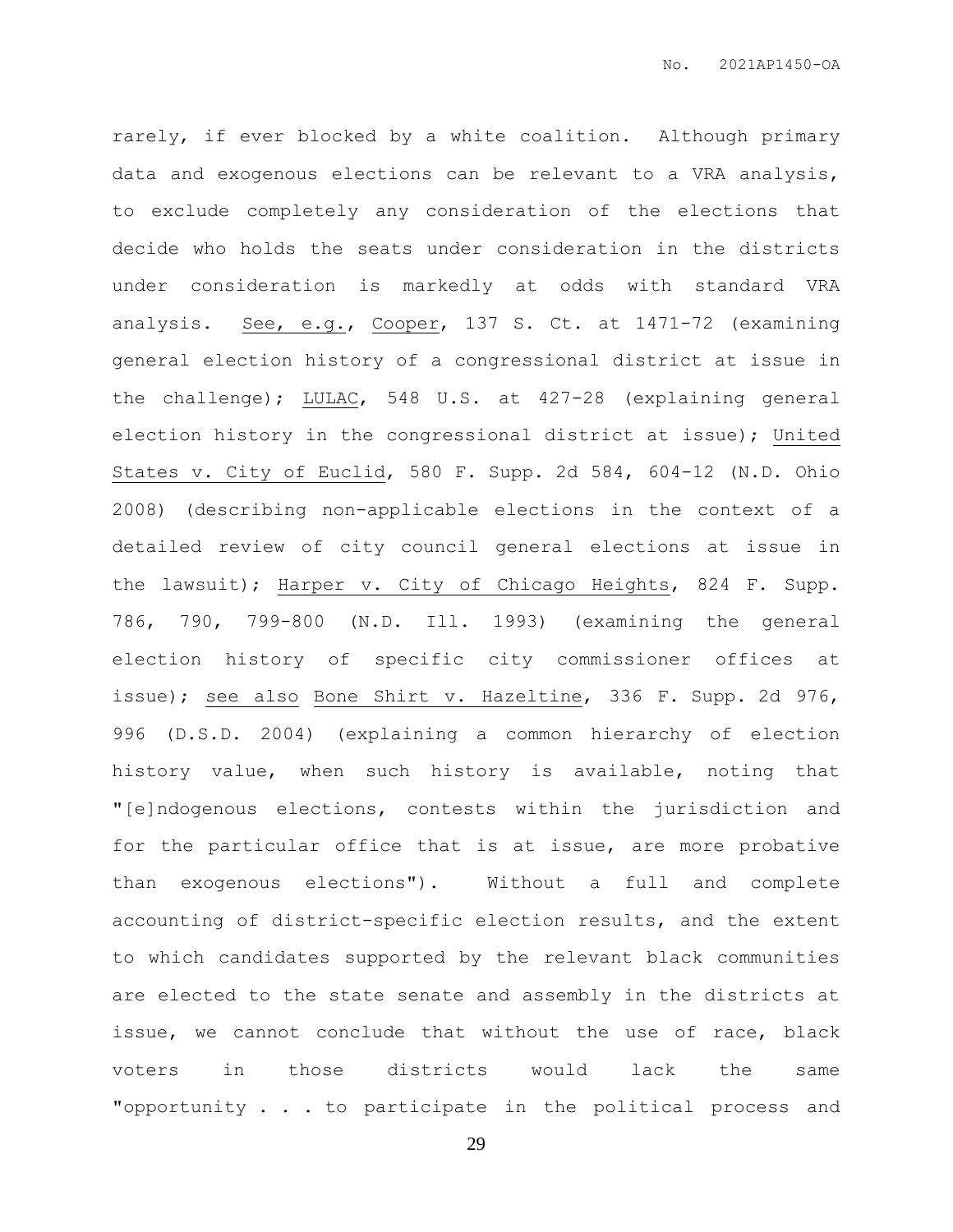to elect representatives of their choice" as would other voters. 52 U.S.C. § 10301(b). The court must examine the "totality of the circumstances," not just election data supporting a racebased remedy. Id.

¶42 BLOC's evidence fails because it is not district specific. Even if we were to look beyond that, at best, BLOC's incomplete analysis shows that the black candidate of choice was elected in four out of the eight races.6 A 50% success rate is hardly strong evidence of extensive racial bloc voting such that the black-preferred candidate is "usually" blocked from office. LULAC, 548 U.S. at 425; see, e.g., Clarke v. City of Cincinnati, 40 F.3d 807, 812-13 (6th Cir. 1994) (noting that the electoral

 $\overline{a}$ 

<sup>6</sup> As noted above, BLOC excluded the 2018 Democratic Party primary for the 12th assembly district from its bloc-voting analysis, reasoning that the election was too localized. In that election, the black-preferred candidate was not blocked by a white coalition. Thus, by excluding that election, BLOC contended that the black candidate of choice was blocked in four out of seven races, or 57% of the time. Upon further review of BLOC's analysis, it is apparent that a proper VRA record cannot selectively exclude elections that weigh against a race-based remedy. See 52 U.S.C. § 10301(b) (requiring courts to examine the "totality of the circumstances"); see, e.g., Cooper, 137 S. Ct. at 1471-72 (examining general election history of a congressional district at issue in the challenge); LULAC, 548 U.S. at 427-28 (explaining general election history in the congressional district at issue). In fact, BLOC's reasoning runs counter to Supreme Court precedent, which mandates district-specific evidence of the Gingles preconditions. Wis. Legislature v. Wis. Elections Comm'n, 142 S. Ct. at 1249-51; LULAC, 548 U.S. at 432, 437; Cooper, 137 S. Ct. at 1471-72, 1471 n.5. Even if we were to look past the fatal deficiencies of BLOC's analysis as a whole, we do not accept BLOC's premise that the 2018 primary for the 12th assembly district can be excluded from its analysis.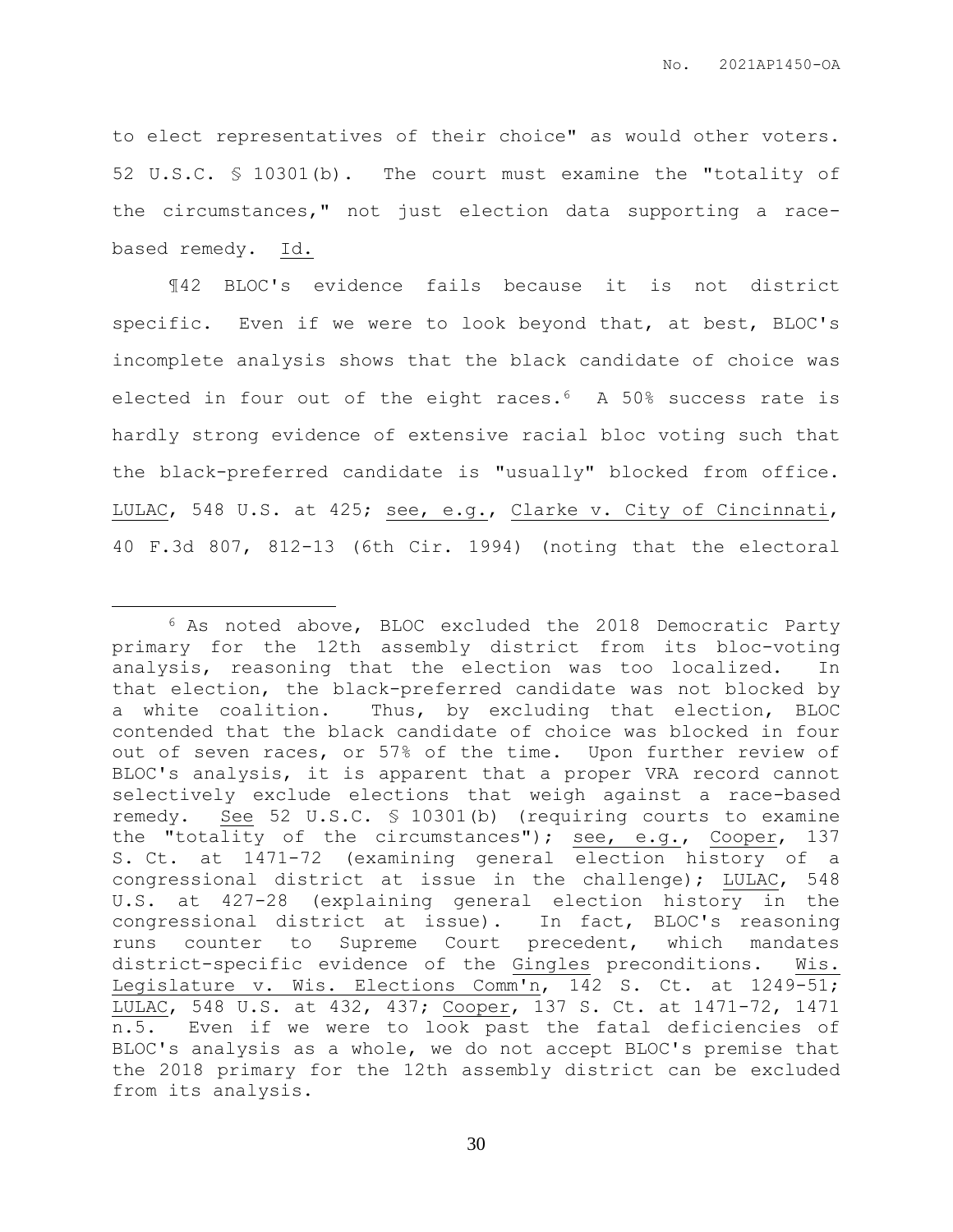history for the public offices at issue demonstrated that "47 percent of blacks' preferred black candidates were elected" and thus there was "no reason to find that blacks' preferred black candidates have 'usually' been defeated" under Gingles).

¶43 The Legislature noted that, despite BLOC focusing on county-wide races and including the 2018 Democratic Gubernatorial primary in its analysis, BLOC conspicuously omitted any consideration of the 2018 Democratic Lieutenant Gubernatorial primary in Milwaukee County. BLOC's only response was circular: "This election is less probative of the performance of districts, because it does not simulate an election in which white bloc voting might defeat the choice of Black voters." With the addition of the 2018 Lieutenant Gubernatorial primary in Milwaukee County, the Legislature correctly notes that only four of nine races, using BLOC's own analysis, involve the black-preferred candidate being blocked from office. This does not satisfy the Gingles preconditions for the local black communities at issue.

¶44 The Supreme Court stated explicitly that reliance in the March 3 decision on BLOC's analysis of "eight previous races . . . in the Milwaukee area" was flawed because there was no demonstration that the Gingles preconditions were satisfied at the district level. Wis. Legislature v. Wis. Elections Comm'n, 142 S. Ct. at 1250 (reasoning that the March 3 analysis on the Gingles preconditions was improper, citing BLOC's electoral evidence, and stating the court "made virtually no effort to parse that data at the district level"). The court's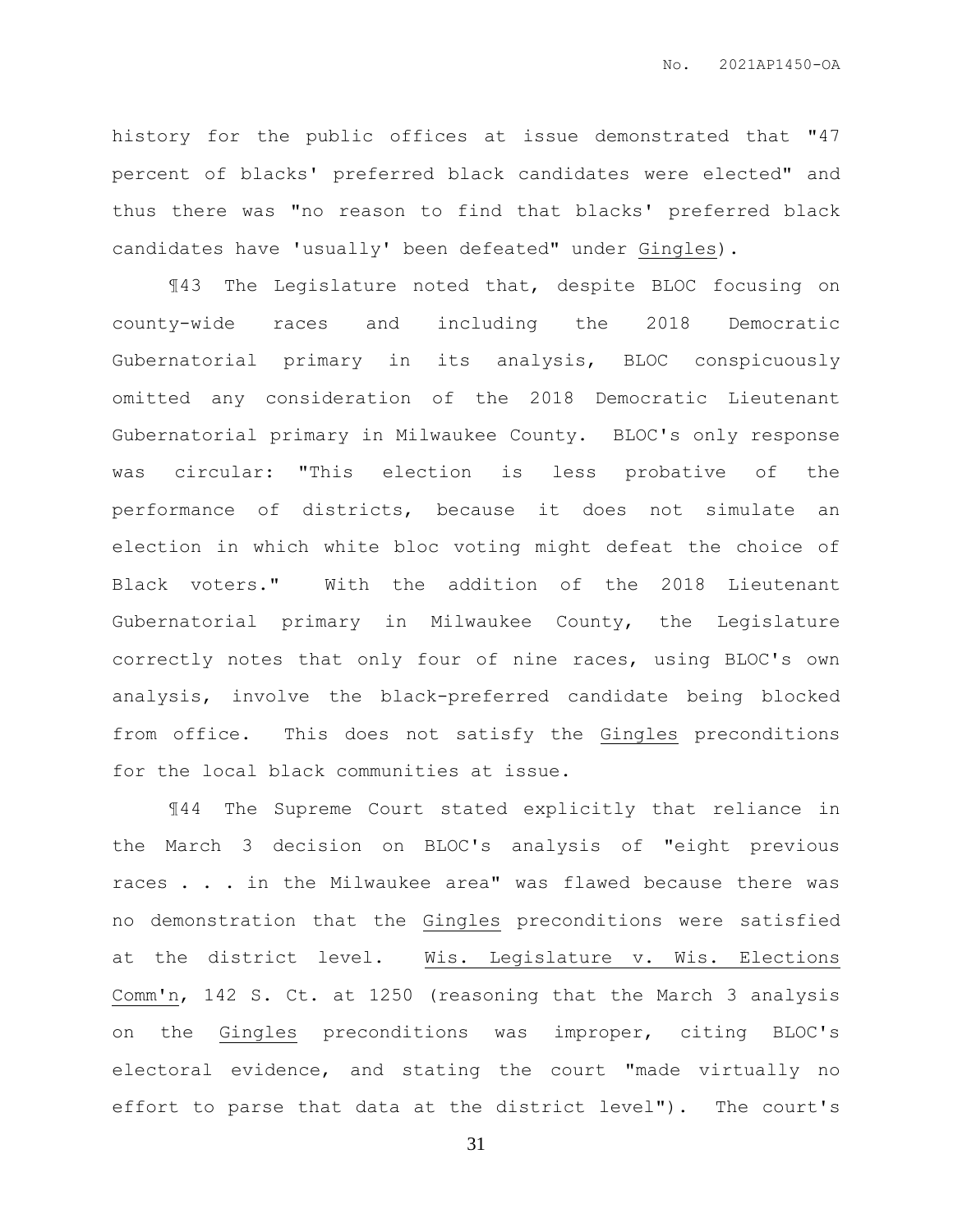March 3 decision itself acknowledged that "we cannot say for certain on this record that seven majority-Black assembly districts," as proposed by the Governor and BLOC, "are required by the VRA." Johnson, 400 Wis. 2d 626, ¶47. The Supreme Court has made clear that amount of evidence is inadequate to justify a race-based remedy. Wis. Legislature v. Wis. Elections Comm'n, 142 S. Ct. at 1249-50 (evidence showing the VRA "might" require a race-based remedy does not satisfy strict scrutiny). Upon further review of BLOC's analysis, we conclude that BLOC has not presented sufficient evidentiary support to justify the use of race to draw the legislative districts it proposes. Id.; Miller, 515 U.S. at 922. Therefore, BLOC's maps must be rejected.

¶45 CMS's maps, while performing well on several raceneutral criteria, upon further review also fail for being racebased.7 "[S]trict scrutiny applies when race is the 'predominant' consideration in drawing the district lines such that 'the legislature subordinates traditional race-neutral districting principles to racial considerations.'" Shaw v. Hunt, 517 U.S. at 907 (quoting Miller, 515 U.S. at 916). CMS applied an algorithm that considered thousands of possible alternative maps, and it tasked the algorithm to produce a map that performed best on various metrics of least change,

 $\overline{a}$ 

<sup>7</sup> CMS scored well on several race-neutral factors. For example, CMS's maps had less than half the population deviation of the Governor, Senator Bewley, and BLOC. In addition, CMS had hundreds fewer local government splits than the Governor, Senator Bewley, and BLOC.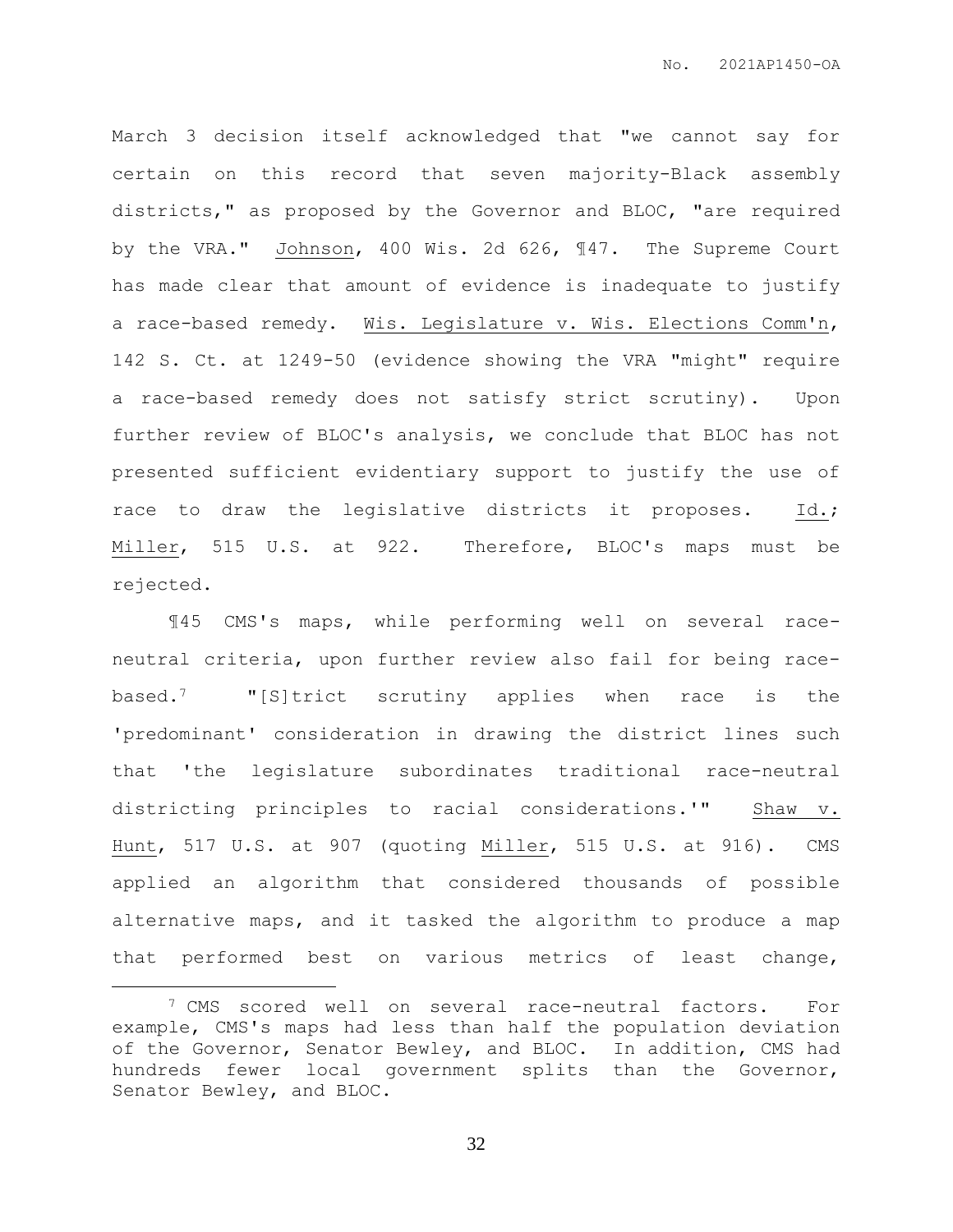population deviation, and local boundary splits. In addition, it tasked the algorithm to produce seven assembly districts that had "a substantial concentration of black [voters]" and that elected black candidates of choice. CMS did not concern itself with creating districts with exact BVAP amounts, as did the Governor and BLOC. The BVAP in CMS's relevant assembly districts varied widely from 35% to 83.2%.

¶46 Nonetheless, it is clear that under CMS's algorithm, maps would not be selected if they did not create seven districts with substantial black populations that also elected black-preferred candidates, according to its inputs of election data. Although, by using cutting edge technology CMS selected a map that performed well in other race-neutral criteria, alternative maps run through the algorithm that could have performed better on those race-neutral criteria were not considered by CMS because they did not contain seven districts with specific racial characteristics. See Shaw v. Hunt, 517 U.S. at 907 (explaining that a redistricting map was racially motivated, even though race-neutral criteria were considered in the selection of districts, because the race-neutral criteria "came into play only after the race-based decision had been made"). Therefore, we conclude that CMS's maps "subordinated traditional race-neutral districting principles . . . to racial considerations." Miller, 515 U.S. at 916.

¶47 Like other parties, CMS did not present districtspecific evidence that the communities being placed in racebased boundaries would be denied equal opportunities in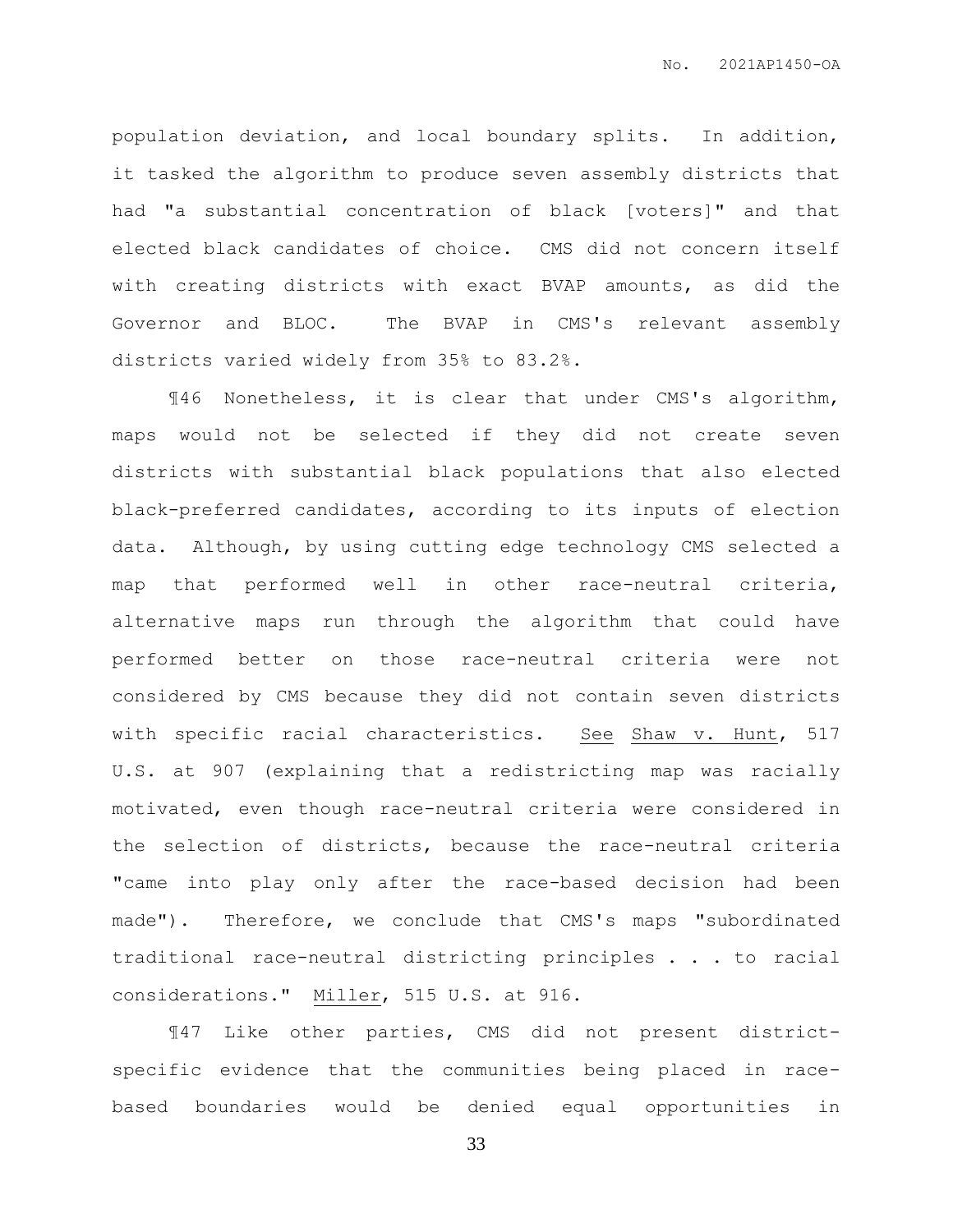elections and would have their choice of candidates blocked by a white majority coalition if CMS's racially motivated districts were not adopted. 52 U.S.C. § 10301(b). In fact, CMS argued that the Legislature's maps——which, as explained below, are race neutral——would produce six effective districts for blackpreferred candidates. In lieu of the local appraisal required under law, CMS cited state-wide election data to show that, on average, black voters in the State of Wisconsin support different candidates than white voters. That is not the relevant local inquiry to determine the existence of the Gingles preconditions, sufficient to trigger a race-based remedy. Wis. Legislature v. Wis. Elections Comm'n, 142 S. Ct. 1245, at 1249- 51; LULAC, 548 U.S. at 432, 437; Cooper, 137 S. Ct. at 1471-72, 1471 n.5. Creating race-based districts, as CMS does, without first demonstrating a VRA violation, is fundamentally and constitutionally flawed. Wis. Legislature v. Wis. Elections Comm'n, 142 S. Ct. at 1249-50 (citing Shaw v. Hunt, 517 U.S. at 910).

¶48 In contrast to the maps proposed by the Governor, Senator Bewley, BLOC, and CMS, the Legislature's proposed maps are indisputably race neutral. No party argued and no evidence was provided demonstrating that the Legislature's maps were, in fact, not race neutral. The Legislature affirmed multiple times that the maps proposed by the Governor and BLOC to create exactly 51% BVAP districts were a "racial gerrymander," and by contrast, the Legislature utilized "race-neutral criteria" to draw districts in the Milwaukee area, as it did for all other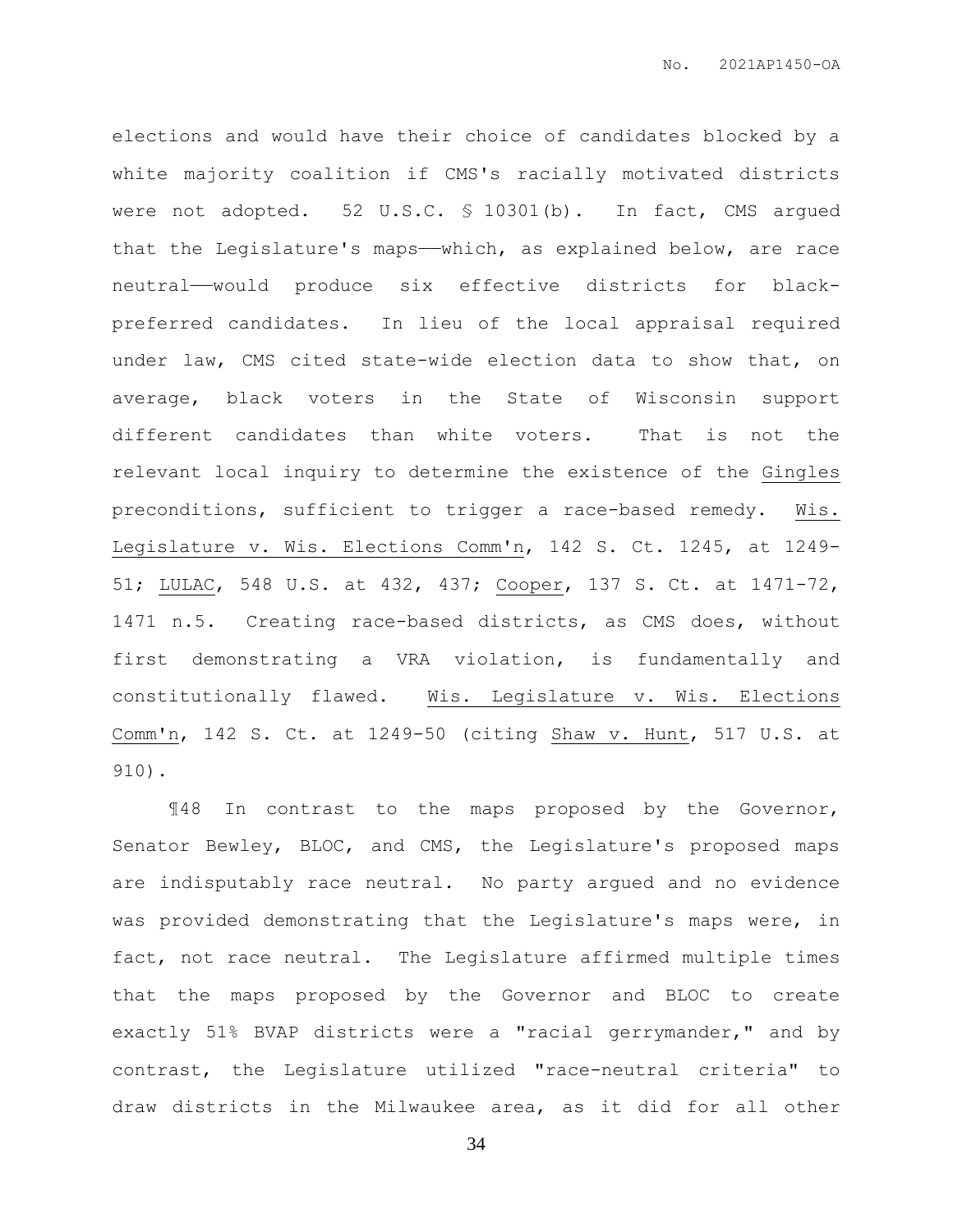citizens regardless of race in the remainder of the state. Unlike the other parties, the Legislature never asserted that the Gingles preconditions required the drawing of majority-black districts. To the contrary, the Legislature's expert stated correctly that "the electoral patterns detailed by [BLOC] raise serious doubts about whether the Gingles threshold standard is currently met."<sup>8</sup>

¶49 The Equal Protection Clause "guarantees equal laws, not equal results." Personal Adm'r of Mass. v. Feeney, 442 U.S. 256, 273 (1979). Only those maps that purposefully discriminate between individuals are subject to strict scrutiny. Shaw v. Reno, 509 U.S. at 642. Maps come under strict scrutiny "not just when they contain express racial classifications, but also when, though race neutral on their face, they are motivated by a racial purpose or object." Miller, 515 U.S. at 913. The standard to demonstrate racial motivations through circumstantial evidence alone is high and rarely met. The map must be "so highly irregular that, on its face, it rationally cannot be understood as anything other than an effort to

 $\overline{a}$ 

<sup>8</sup> The Legislature stated that their maps complied with the VRA. A race-neutral map can comply with the VRA. Specifically, a map does not violate the VRA when the Gingles preconditions have not been satisfied. LULAC, 548 U.S. at 425. Indeed, a race-neutral map is the preferred outcome, and an outcome explicitly contemplated by the Supreme Court. Wis. Legislature v. Wis. Elections Comm'n, 142 S. Ct. at 1250-51 ("The question that our VRA precedents ask and the court failed to answer is whether a race-neutral alternative that did not add a seventh majority-black district would deny black voters equal political opportunity.").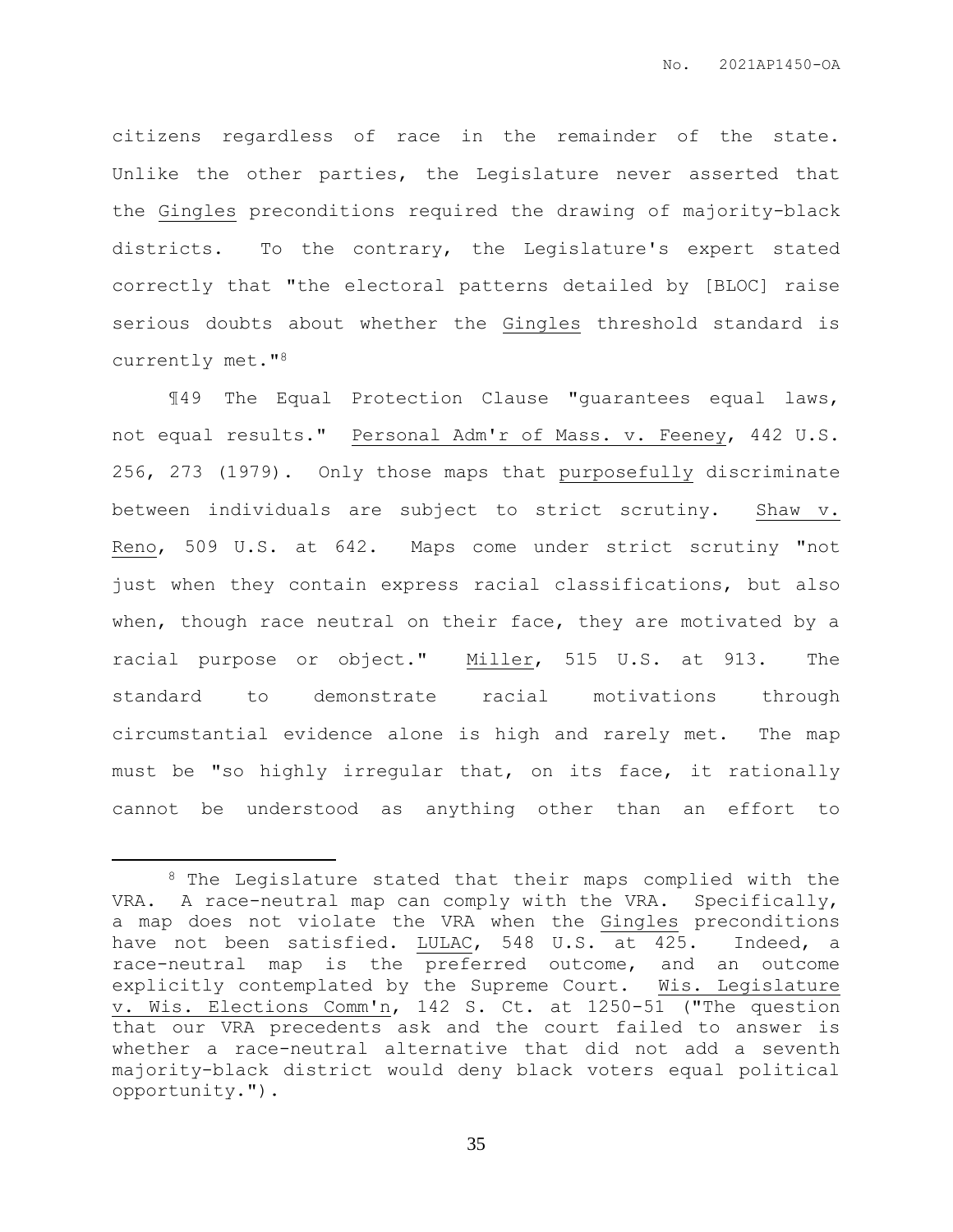segregate[e] . . . voters on the basis of race." Id. at 914 (quotations omitted); Shaw v. Reno, 509 U.S. at 643 (explaining that there are "rare [maps] that . . . are, on their face, unexplainable on grounds other than race" (quotations omitted)); Feeney, 442 U.S. at 272 ("This rule applies as well to a classification that is ostensibly neutral but is an obvious pretext for racial discrimination." (Emphasis added.)). Courts recognize that redistricting is a "sensitive" process which involves a "complex interplay of forces"; mapmakers are "presumed" to be acting in a good faith, race-neutral manner. Miller, 515 U.S. at 915-16.

¶50 No such evidence of discriminatory intent has been provided, and, with the presumption of good faith in mind, we cannot conclude that the Legislature's maps are so highly irregular that they are "unexplainable on grounds other than race." Miller, 515 U.S. at 913; Shaw v. Reno, 509 U.S. at 643. Unlike the Governor and BLOC, who carefully calibrated BVAP in their districts, the BVAP in the Legislature's districts varies depending on the unique geography and community characteristics of those districts. BVAP in the Legislature's districts varies from 45.8% to 71.5%. In so doing, the Legislature's maps perform very well in race-neutral criteria. Out of the plans proposed, the Legislature's maps have low population deviation and have a low number of local government splits, including in the Milwaukee-area districts. In addition, the Legislature's maps include few incumbency pairings, and they move few voters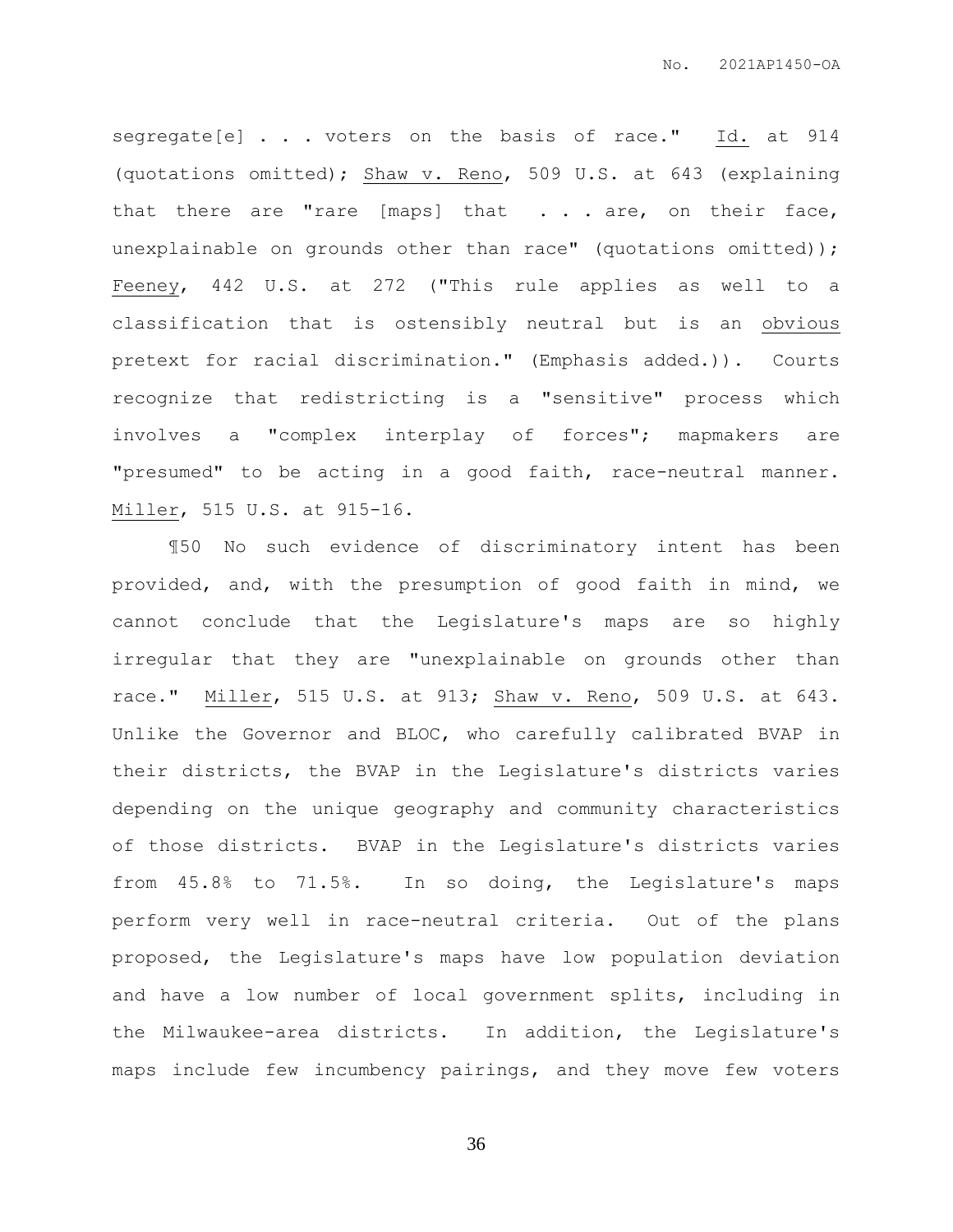into new senate districts with different election cycles.<sup>9</sup> Those characteristics are seen in the Milwaukee-area districts, as they are throughout the state. Further, the districts with high BVAP are compact and do not have "highly irregular" features common to racial gerrymanders. Miller, 515 U.S. at 917 (reasoning that, although a district did not "seem bizarre on its face," the shape in conjunction with its exacting demographic characteristics painted a "story of racial gerrymandering"); Shaw v. Hunt, 517 U.S. at 905-06 (stating a district was "serpentine" and "geographically non-compact by any objective standard"); Bush v. Vera, 517 U.S. at 959-60 (explaining that, based on the shape of a district, there was "no integrity in terms of traditional, neutral redistricting criteria"). When drawing districts, race-neutral considerations drove the Legislature's decisions; racial targets did not. See Miller, 515 U.S. at 916 (examining, to determine if a map was race neutral, whether the map included exact percentages of black voters in a district and whether the map performed poorly on race-neutral considerations such as compactness, contiguity, and preservation of communities of interest); Alabama Legislative Black Caucus v. Alabama, 575 U.S. 254, 273-74 (2015) (listing evidence that could show a map was not race neutral,

 $\overline{a}$ 

<sup>9</sup> Under the Wisconsin Constitution, senators are "chosen alternately from the odd and even-numbered districts for the term of 4 years." Wis. Const. art. IV, § 5. Thus, if voters are moved between odd and even senatorial districts, their ability to participate in senatorial elections could be delayed for several years, as compared to their original districts.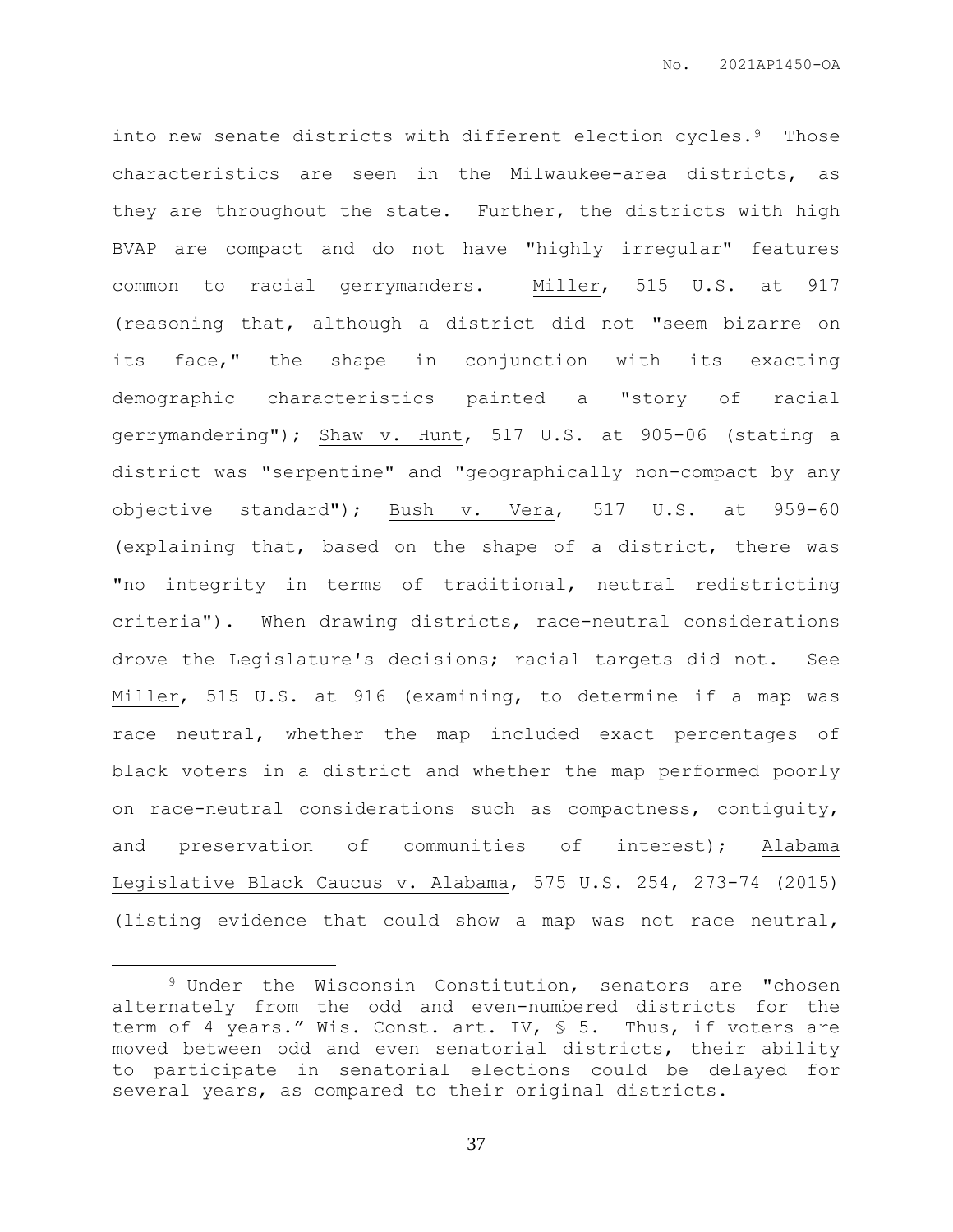including exact racial demographics and splitting high numbers of local government boundaries); Cooper, 137 S. Ct. at 1468 (explaining that "[u]nconteested evidence in the record show[ed] that the State's mapmakers . . . purposefully established a racial target . . . .").

¶51 "[I]ndividual districts [are] subject to . . . racial gerrymandering challenges." Alabama Legislative Black Caucus, 575 U.S. at 263-64. Logically, if such challenges are brought, the individual district at issue must be examined. Id. Here, no such challenge has been made to the Legislature's maps. No party challenged or presented evidence which would support a claim that any of the districts in the Legislature's maps were racially motivated. In addition, no evidence was presented in the record that could overcome the presumption of good faith or show that any district lines in the Legislature's map, including those districts with high BVAP, were "unexplainable on grounds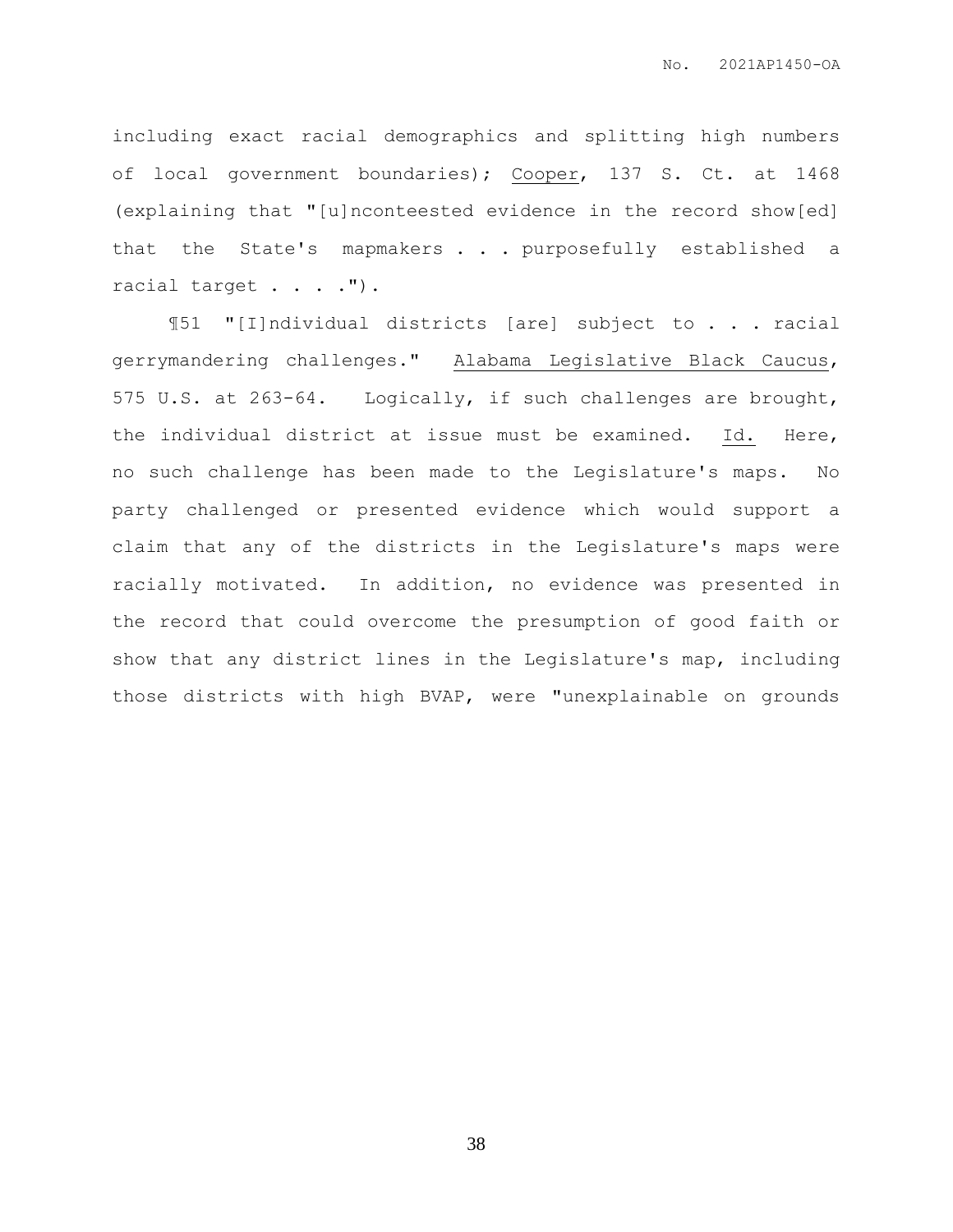other than race."10 Miller, 515 U.S. at 913. On this record, no available evidence exists showing that race was "the

 $\overline{a}$ 

<sup>10</sup> The dissent indicates that the Legislature could have moved more black voters into Milwaukee-area districts to boost BVAP. It also states that the Legislature performed well on core retention in the Milwaukee area and it split a village that contains a higher percentage of black voters. Dissent, ¶¶189- 191. Simply because the Legislature could have drawn maps differently does not prove, given the "complex interplay of forces" in redistricting, that the Milwaukee-area districts are "unexplainable on grounds other than race." Miller v. Johnson, 515 U.S. 900, 913 (1995). The dissent fails to examine in a district-specific manner how the Milwaukee-area districts could be rationally drawn using race-neutral criteria, such as respect for local boundaries and communities of interest or least change. Citation to a single municipality split, in a state with thousands of local governments, as well as strong performance on race-neutral criteria such as core retention, is a far cry from an "obvious pretext for racial discrimination." Personal Adm'r of Mass. v. Feeney, 442 U.S. 256, 272 (1979). High core retention, for instance, can be readily explained by the fact that the Milwaukee-area districts were underpopulated and, of course, a larger portion of the core would be retained. The Legislature may have reasonably believed municipal splits were needed to avoid ward splits, achieve least change, and minimize population deviation. The dissent essentially admits that proof of a racial gerrymander is lacking. It states that it has "no . . . submitted evidence" on whether the Legislature's choices in Milwaukee were driven by respect for communities of interest, and it contends that the maps could be politically motivated. Dissent, ¶191; see Rucho v. Common Cause, 588 U.S. \_\_\_, 139 S. Ct. 2484 (2019) (holding that claims of partisan motivation in map drawing is not cognizable under the United States Constitution); Johnson, 399 Wis. 2d 623, ¶39 (reasoning that "partisan fairness presents a purely political question" and is not derived from an identifiable legal right). The dissent cites to Cooper, but that case actually supports the conclusion that the Legislature's maps are race neutral. Dissent, ¶190; see Cooper, 137 S. Ct. at 1466, 1468-69, 1472-78, 1482-84 (holding that racial considerations predominated where mapmakers expressly stated they were moving black voters to comply with the VRA, altering two congressional districts to have almost exactly 51% BVAP, creating districts with a "fingerlike extension" and a "snakelike body," having one district with "stark racial borders" within the same local government, and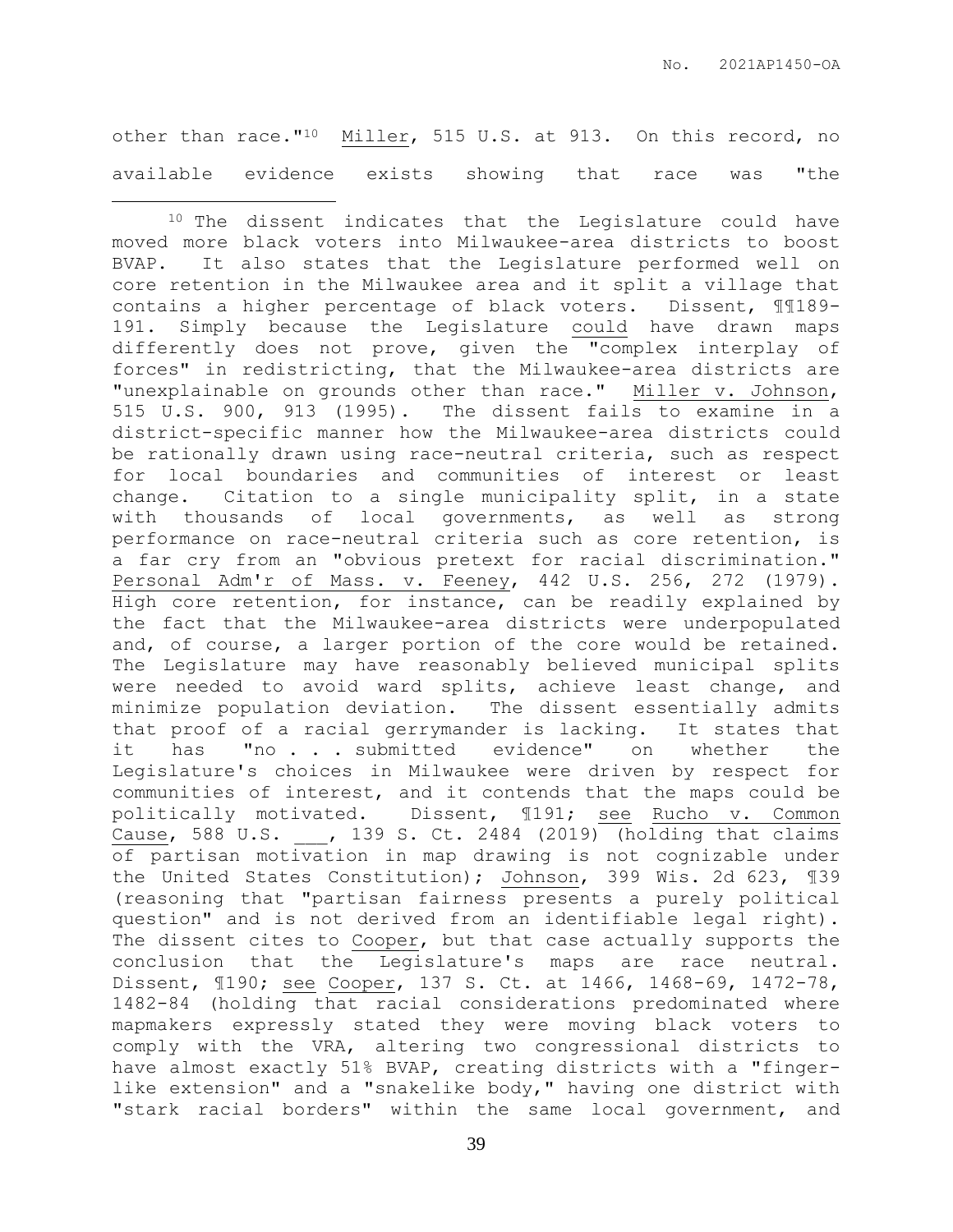'predominant' consideration in drawing the [Legislature's] district lines such that '[it] subordinate[d] traditional raceneutral districting principles to racial considerations.'" Shaw v. Hunt, 517 U.S. at 907 (quoting Miller, 515 U.S. at 916). To determine otherwise would be wholesale speculation.

¶52 The Governor and BLOC argue that the Legislature's maps violate the VRA by having one assembly district at 45.8% BVAP and another at 71.5% BVAP. However, neither the Governor nor BLOC cite authority standing for the position that, using race-neutral redistricting criteria, having low or high percentages of black voters in a given district on its own violates the VRA. It is well established that the VRA mandates the use of race in redistricting only upon proof that the Gingles preconditions are satisfied in a potential or existing district. LULAC, 548 U.S. at 425; Cooper, 137 S. Ct. at 1471- 72; Wis. Legislature v. Wis. Elections Comm'n, 142 S. Ct. 1245, at 1249-50. It is true that maps can violate the VRA where black voters are "fragment[ed] . . . among several districts where a bloc-voting majority can routinely outvote them" as well as where black voters are "pack[ed] . . . into one or a small number of districts to minimize their influence in the districts next door." De Grandy, 512 U.S. at 1007. But where there exists no strong evidence that an identifiable community of black voters is being denied equal opportunity to participate

 $\overline{a}$ 

having another district whose racial composition materially changed despite having "no need for significant total-population changes" under one person, one vote).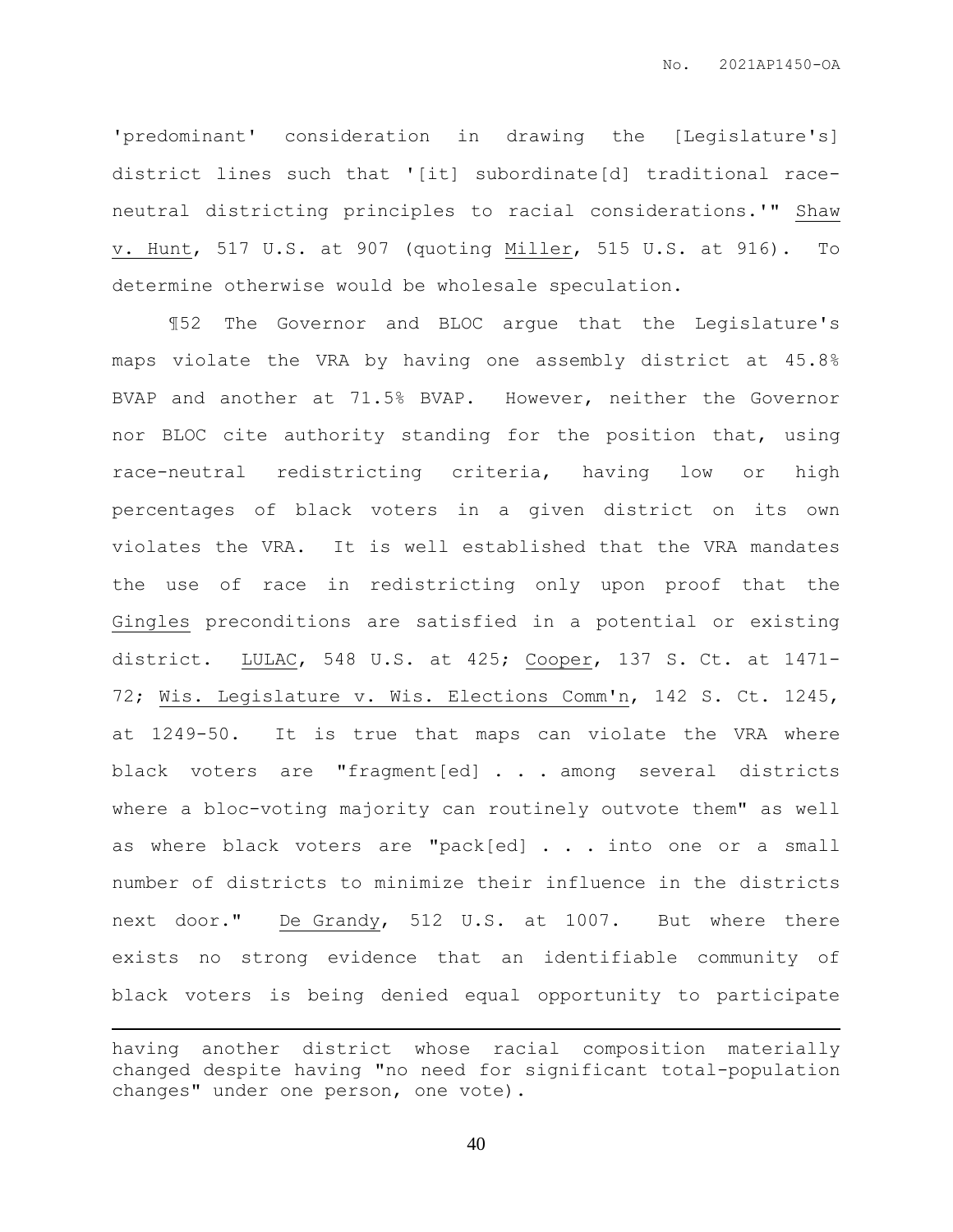due to the existence of the Gingles preconditions, race cannot be used to distribute black voters from one district to another. Id. at 1015 (explaining that the existence of one district with a high percentage of minorities and another district with a low percentage of minorities, by itself, shows "only that lines could have been drawn elsewhere, nothing more"); Gonzalez v. City of Aurora, 535 F.3d 594, 598 (7th Cir. 2008) ("But neither § 2 nor Gingles nor any later decision of the Supreme Court speaks of maximizing the influence of any racial or ethnic group."); Bartlett v. Strickland, 556 U.S. 1, 15 (2009) (plurality) ("Nothing in § 2 grants special protection to a minority group's right to form political coalitions."). No party presents strong evidence showing the existence of the Gingles preconditions in individual districts, as they currently exist, in race-based proposals, or in the Legislature's raceneutral maps. Without that evidence of a VRA violation, a racebased remedy is not justified, whether to boost BVAP in one district to above 50% or to lower BVAP in another district to below 71.5%. Wis. Legislature v. Wis. Elections Comm'n, 142 S. Ct. at 1249-51; LULAC, 548 U.S. at 432, 437; Cooper, 137 S. Ct. at 1471-72, 1471 n.5.

¶53 The Governor and BLOC also argue that the Legislature's 10th assembly district, which has 45.8% BVAP, does not provide effective democratic opportunity for black voters. Thus, the Governor and BLOC aver that the Legislature's maps include only five effective black assembly districts. However, assembly district 10 does not create a VRA violation because the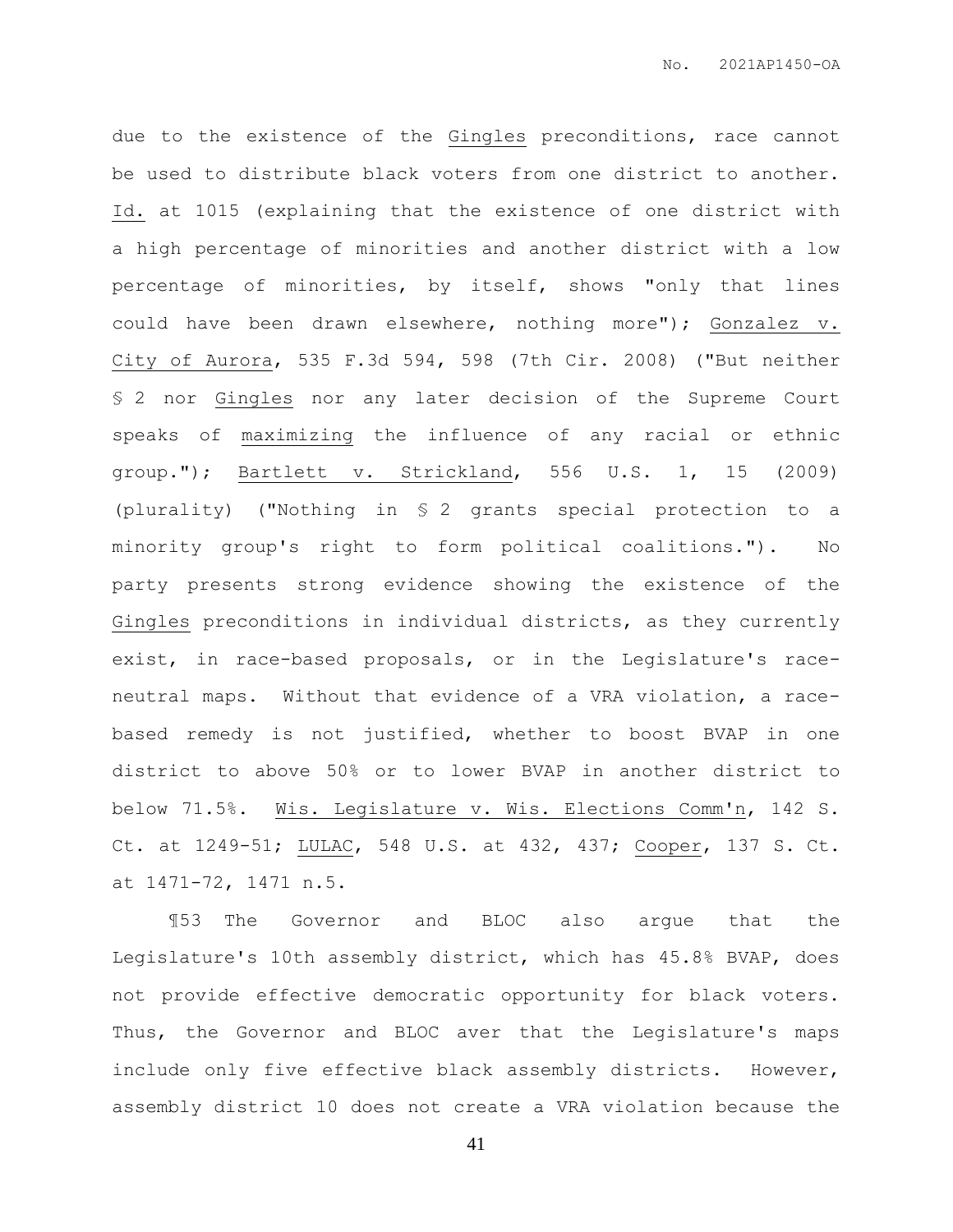Gingles preconditions are not satisfied—namely, the record does not demonstrate that black voters are usually denied their preferred candidate. In fact, the evidence demonstrates otherwise.

¶54 The Governor and BLOC point to BLOC's analysis on a single election result, the 2018 Democratic Gubernatorial Primary, to demonstrate that the 10th assembly district violates the VRA. We are unaware of a single case that has found the existence of a strong evidentiary record, applied the VRA, and satisfied strict scrutiny through consideration of a single result from an exogenous election in a party primary. Compare LULAC, 548 U.S. at 427-28 (examining partisan general election results for the congressional district at issue); Cooper, 137 S. Ct. at 1470-71 (reviewing partisan general election results for the congressional district at issue); City of Euclid, 580 F. Supp. 2d at 598-99 (explaining electoral history for nonpartisan general election results for the offices at issue); Harper, 824 F. Supp. at 790 (reviewing non-partisan general election results for the offices at issue). That is a far cry from "strong basis in evidence" demanded by the Equal Protection clause. Wis. Legislature v. Wis. Elections Comm'n, 142 S. Ct. at 1249; Miller, 515 U.S. at 922.

¶55 Even so, under BLOC's own statistics, the black preferred candidate won in the Legislature's 10th assembly district by a comfortable margin. According to BLOC, the black preferred candidate, Mahlon Mitchell, won a plurality of the vote and beat the next strongest candidate, the Governor, 39% to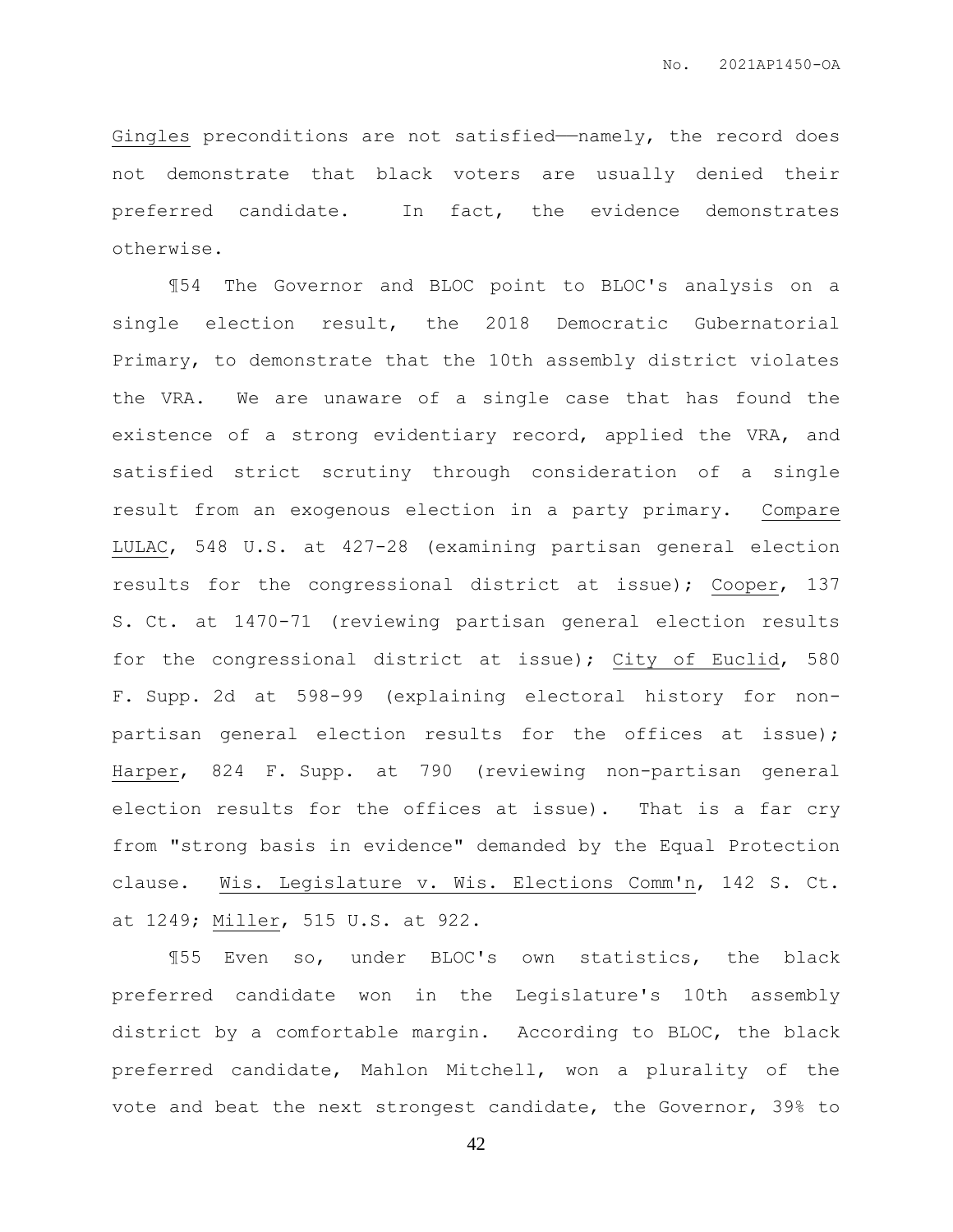29%. This indicates that the Legislature's 10th assembly district supports black preferred candidates, not that white coalitions stymie black electoral opportunity in violation of the VRA.

¶56 Nonetheless, BLOC theorizes that, because there were many candidates on the ballot other than Mitchell and the Governor, it is possible white voters may have voted for the Governor and blocked the selection of Mitchell if those other candidates were not on the ballot. This amounts to nothing more than speculation. Whether and to what extent voters would have selected other candidates if their preferred candidates were not on the ballot is unknowable, lying firmly within in the realm of guesswork. The Supreme Court, in this case and in several prior cases, has made it clear that governments cannot rely on presumptions, speculation, and belief to utilize race in redistricting and satisfy a VRA need. See Wis. Legislature v. Wis. Elections Comm'n, 142 S. Ct. at 1249-51; Cooper, 137 S. Ct. at 1470-71; Miller, 515 U.S. at 920-27; Shaw v. Hunt, 517 U.S. at 916. Instead, we must have a "strong basis in evidence" to believe the VRA would be violated if race were not used. Wis. Legislature v. Wis. Elections Comm'n, 142 S. Ct. at 1249; Miller, 515 U.S. at 922. BLOC's evidence on the Legislature's 10th assembly district does not meet that threshold.

¶57 Even if we were to credit BLOC's reasoning, the Legislature provides its own analysis on the 10th assembly district that contradicts BLOC's conclusions. The Legislature did not rely on one election, but instead considered the 2018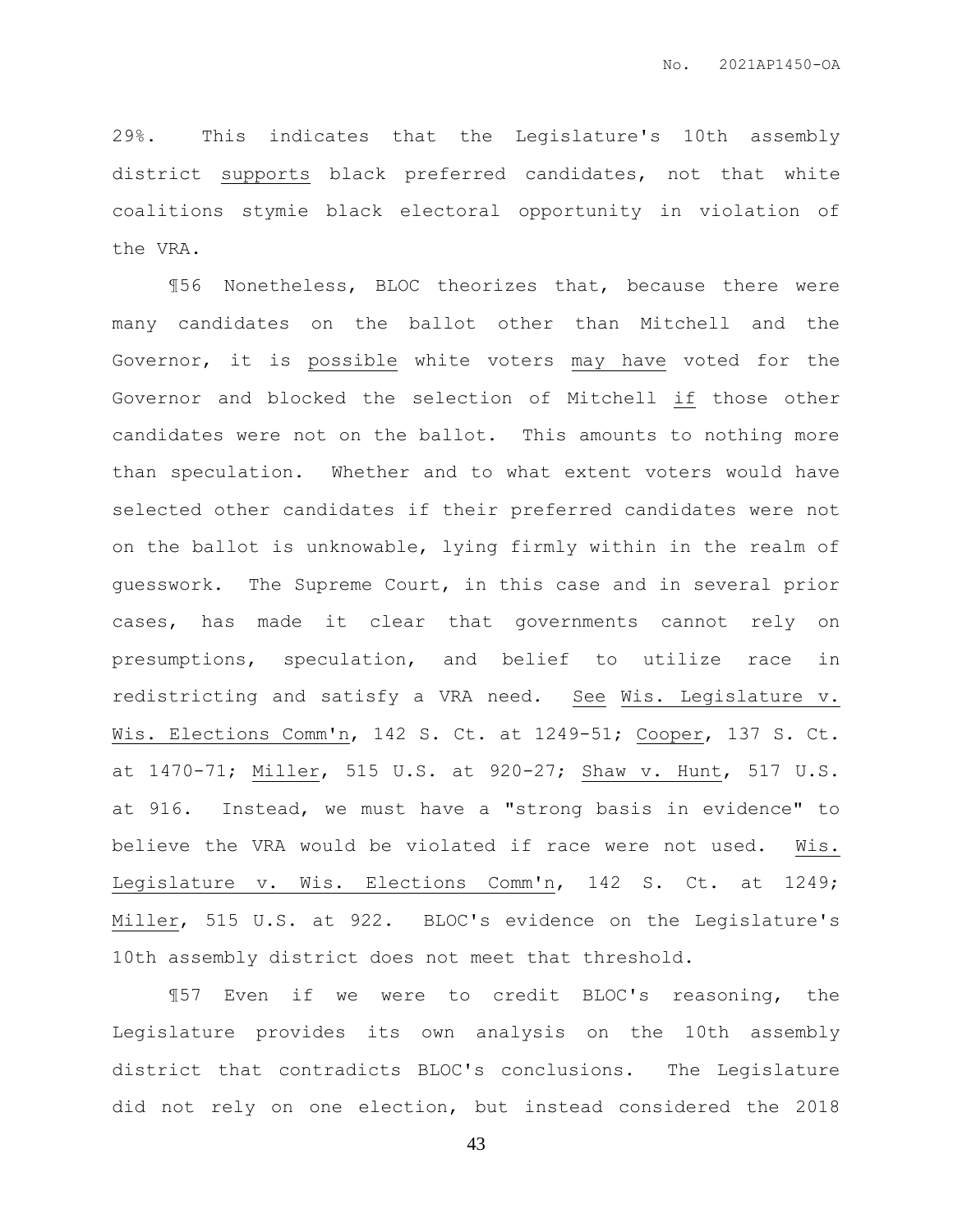Democratic Lieutenant Gubernatorial Primary in addition to the 2018 Democratic Gubernatorial Primary. Not only did the Legislature find that the 10th assembly district selected the black-preferred candidate in the gubernatorial primary (as did BLOC), the Legislature also found that the 10th assembly district supported the black-preferred candidate in the lieutenant gubernatorial primary by a wide margin. Given this evidence, the Legislature concluded that this district would not usually exhibit white coalition voting blocking black-preferred candidates. In addition, CMS analyzed the Legislature's 10th assembly district by considering whether "the outcome in most general elections favors the Black candidate of choice" and whether "Mandela Barnes and Mahlon Mitchell [the black candidates of choice in the 2018 Democratic lieutenant gubernatorial and gubernatorial races] perform strongly in their respective 2018 Democratic primary elections." CMS concluded that the Legislature's 10th assembly district was "perfectly effective" for black voters. On this record, we cannot agree with the Governor and BLOC that the Legislature's race-neutral proposal would violate the VRA.

¶58 Finally, the Governor and BLOC argue that the VRA requires the creation of a seventh majority-black assembly district. However, as stated above, we cannot use race in redistricting unless there is strong evidence that the Gingles preconditions are satisfied in the districts being considered. Here, there is no strong evidentiary basis. Furthermore, the court recognized in its March 3 decision that "on this record,"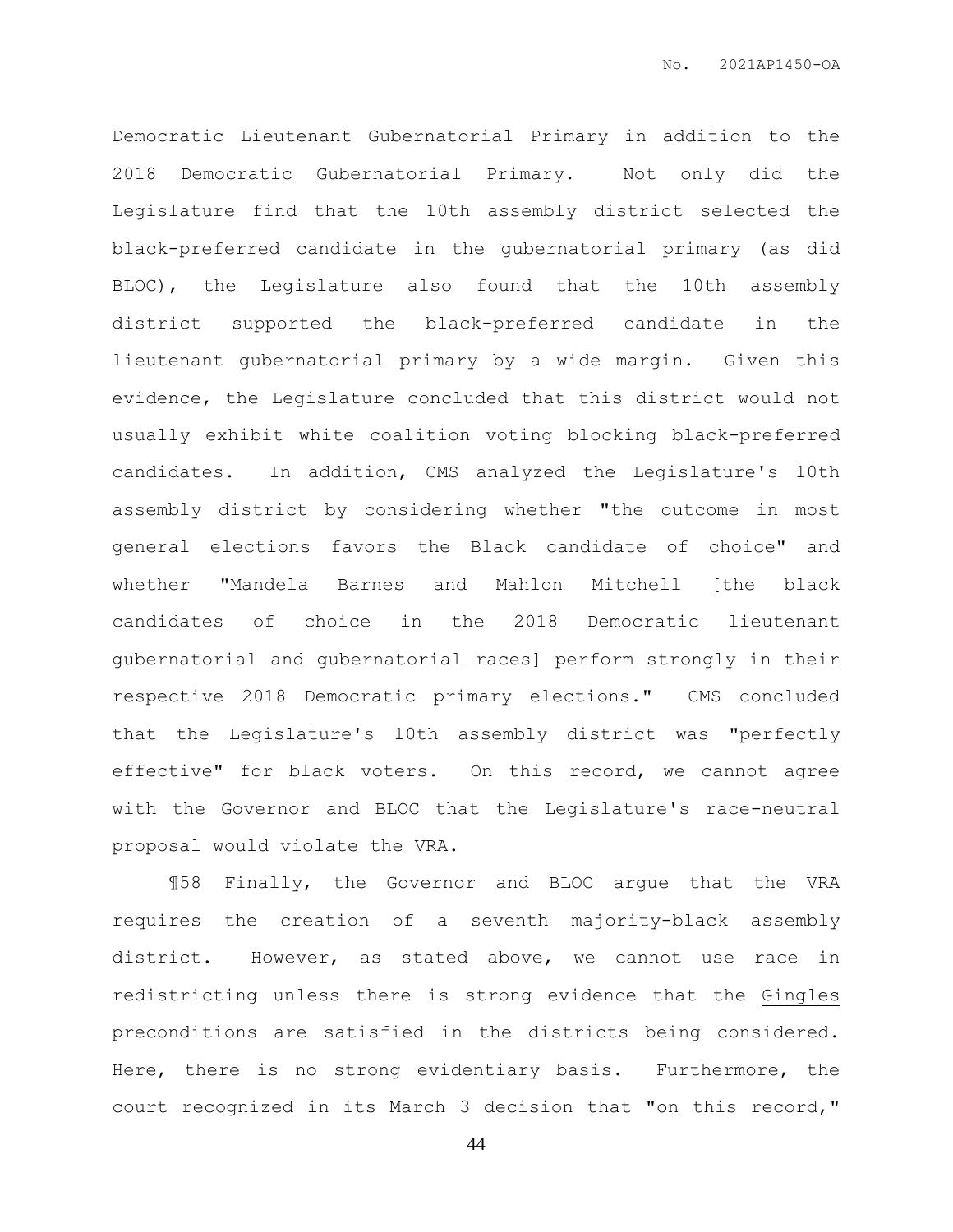"we cannot say for certain . . . that seven majority-black assembly districts are required by the VRA." Johnson, 400 Wis. 2d 626, ¶47. The Supreme Court noted that contention and held that level of proof was inadequate to justify a race-based remedy. Wis. Legislature v. Wis. Elections Comm'n, 142 S. Ct. at 1250 (explaining that a record showing the VRA "might" be violated "does not allow a State to adopt a racial gerrymander"). Consequently, we conclude that the Legislature's race-neutral maps do not violate the VRA simply because they do not include seven majority-black districts.<sup>11</sup>

 $\overline{a}$ 

<sup>11</sup> The Governor and BLOC cite proportionality of black voters to support the creation of seven majority-black districts. First, a VRA violation is not established solely by a determination that effective black districts are not in proportion to the statewide black voting population. See De Grandy, 512 U.S. at 1020 (rejecting the argument that proportionality is determinative of VRA compliance and noting that "[n]o single statistic provides courts with a shortcut"); Wis. Legislature v. Wis. Elections Comm'n, 142 S. Ct. at 1250 ("[P]roportionality is never dispositive" (citation omitted).). Second, proportionality is considered in a totality of the circumstances analysis, but the totality of the circumstances is considered only after the Gingles preconditions have been established. LULAC, 548 U.S. at 425; Wis. Legislature v. Wis. Elec. Comm'n, 142 S. Ct. at 1248-50. Under the record as it currently exists, we cannot conclude the Gingles preconditions are satisfied. Third, even if proportionality were considered, "the Black voting age population statewide is between 6.1% and 6.5%." Johnson v. Wis. Elections Comm'n, 2022 WI 14, ¶48, 400 Wis. 2d 626, M.W.2d . Taking the highest possible figure, given that there are 99 assembly districts, 6.4 majority-black assembly districts would be proportional to the statewide black voting population. A proportionality analysis does not support the contention that six majority-black assembly districts would violate the VRA.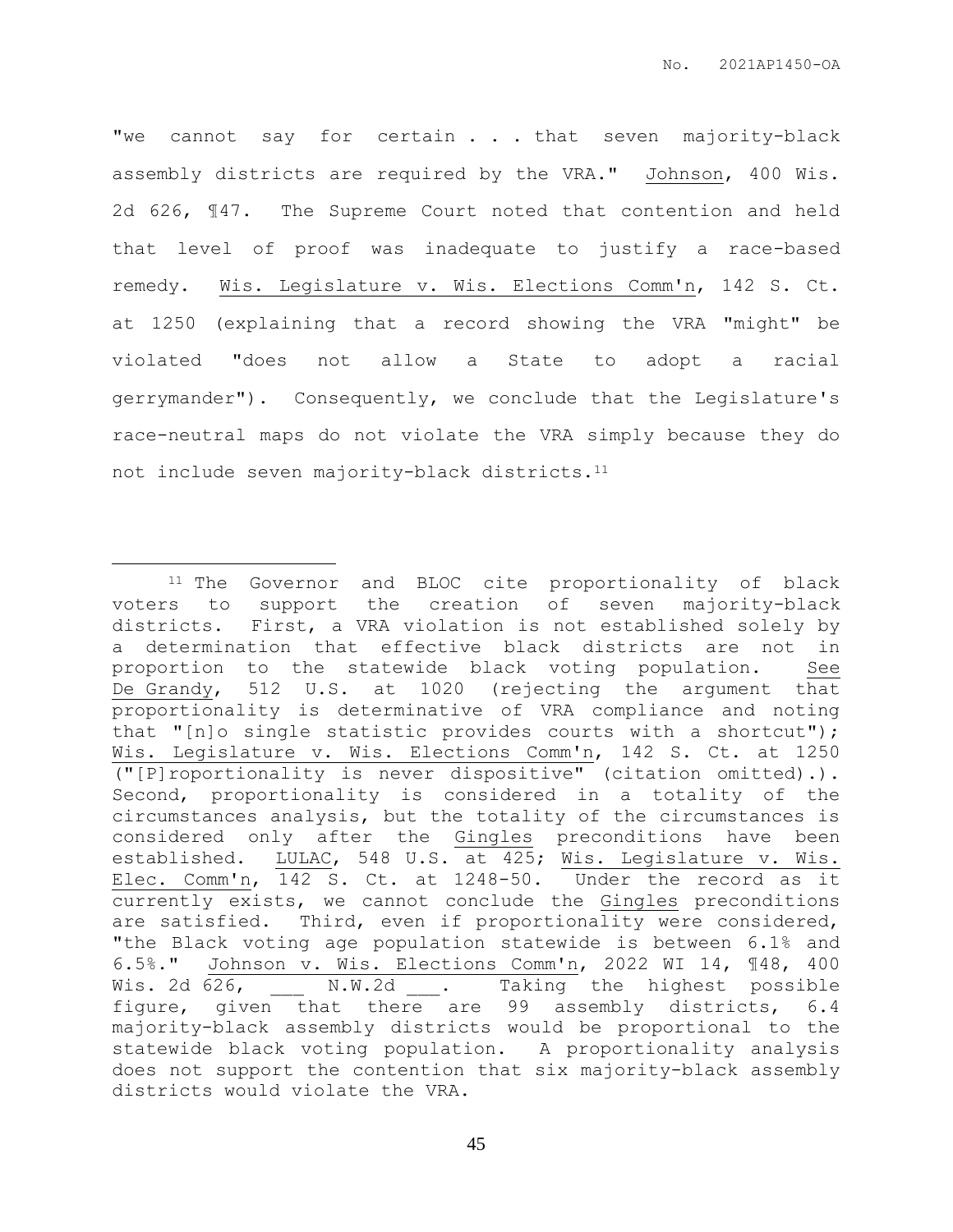¶59 The Legislature's maps are race neutral and legally compliant. None of the parties have established that the Legislature's race-neutral maps violate the VRA. At most, the parties in opposition to those maps raise arguments without evidence. In fact, the Legislature would be without any constitutional basis for maneuvering districts to hover closer to 50% as was done by the Governor. Such action would also be contrary to Cooper v. Harris, 137 S. Ct. 1455, and Johnson v. De Grandy, 512 U.S. 997. In short, the Legislator's maps are indisputably race-neutral, supported by the expert testimony and evidence, and there is no detailed, local evidence in the record to demonstrate they violate the VRA. The Governor, Senator Bewley, BLOC, and CMS all drew districts on the basis of race without the necessary proof that the Gingles preconditions were satisfied and that the VRA required a race-based remedy.<sup>12</sup> Thus,

 $\overline{a}$ 

<sup>&</sup>lt;sup>12</sup> The dissenting justices conceded that there is insufficient proof of the Gingles preconditions to warrant a race-based remedy. Johnson v. Wis. Elections Comm'n, 400 Wis. 2d 626, ¶47 (reasoning that the court "cannot say for certain on this record" that the VRA required the drawing of seven majority-black districts on the basis of race); see also Wis. Legislature v. Wis. Elections Comm'n, 142 S. Ct. 1245, at \*3 (citing that exact quote from the court's March 3 decision and explaining that it was inadequate to support a race-based remedy). They bemoan the lack of evidence in support of a racebased remedy, noting that, to prove a VRA violation, parties must rely on extensive "discovery, sworn affidavits, and examination and cross-examination of witnesses and experts," which no party chose to provide. Dissent, ¶¶184, 198 n.28. They explain that the evidence in support of the Gingles preconditions "has not been sufficiently tested through a proper adversarial fact-finding process," and they conclude that we "cannot definitively say the Gingles preconditions are satisfied" in this case. Id., ¶196. When the Gingles preconditions have not been met, we cannot hold that "the VRA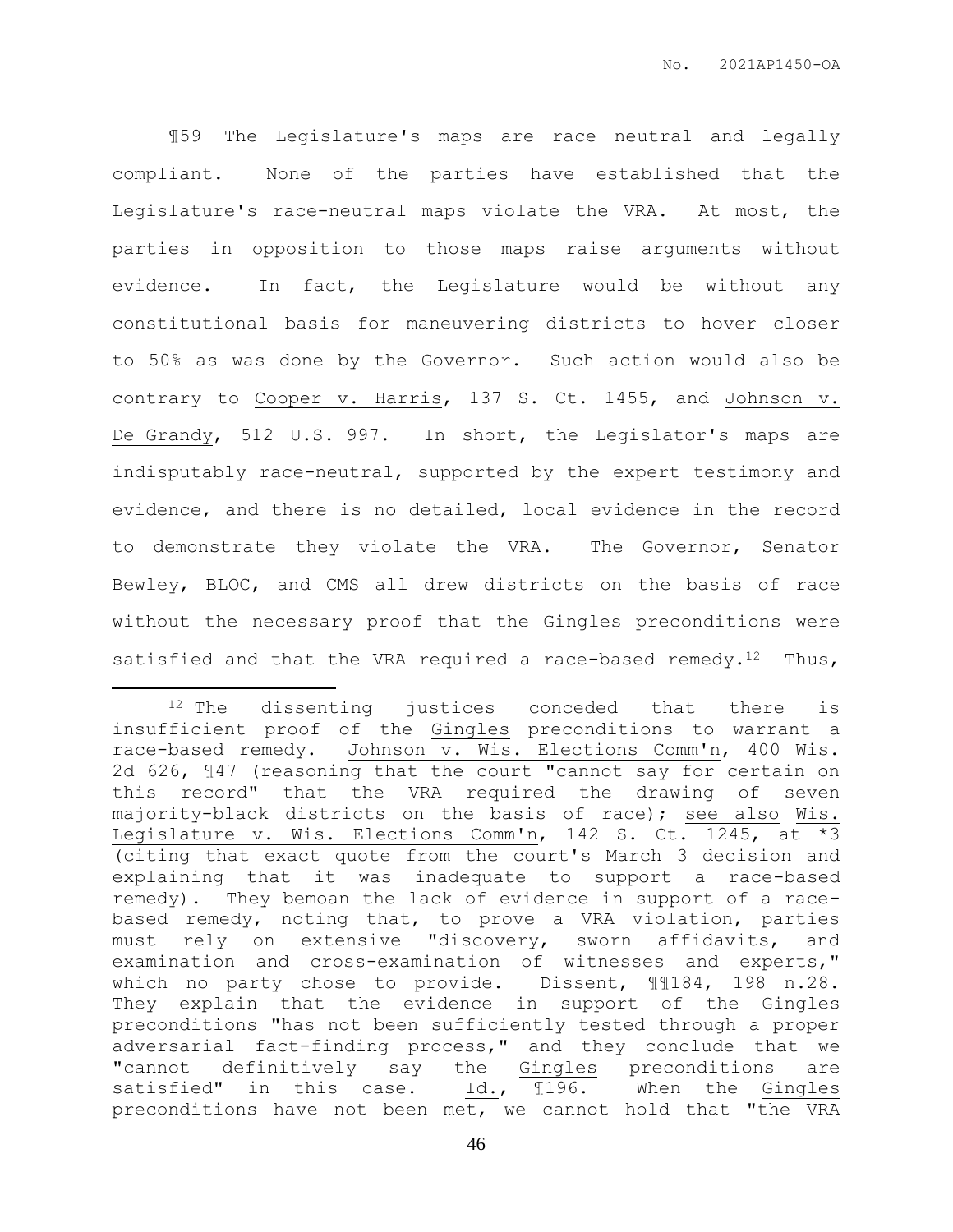no maps other than the Legislature's maps satisfy the requisite constitutional and legal requirements for adoption.

2. The Equal Protection Clause and Population Equality

¶60 As the court explained in our November 30 decision, the Equal Protection Clause requires states to "make an honest and good faith effort to construct districts, in both houses of its legislature, as nearly of equal population as practicable." Johnson, 399 Wis. 2d 623, ¶24 (quoting Reynolds, 377 U.S. at 577). "Consistent with principles of federalism, states have limited flexibility to pursue other legitimate policy objectives, such as 'maintain[ing] the integrity of various political subdivisions' and 'provid[ing] for compact districts of contiguous territory.'" Id., ¶26 (quoting Brown v. Thomson, 462 U.S. at 842). Population equality among districts is measured by maximum population deviation, which is the "sum of the percentage deviations from perfect population equality of the most- and least-populated districts. For example, if the

require[s] [us] to move voters based on race." Wis. Legislature v. Wis. Elections Comm'n, 142 S. Ct. at 1249-50; De Grandy, 512 U.S. at 1007 (stating that the Gingles preconditions are "necessary"). While the dissent goes to great lengths to make known its position on the "totality of the circumstances" and the state of race relations in Wisconsin, we will not engage in a debate on those issues that are not relevant to the inquiry here under the law. Only when all three Gingles preconditions are established are we "direct[ed] to consider the totality of the circumstances." LULAC, 548 U.S. at 425. Evidence of the Gingles preconditions is insufficient on this record to warrant a race-based remedy under the VRA. Therefore, the totality of the circumstances discussion of the dissent is legally insufficient to support the dissent's conclusion.

 $\overline{a}$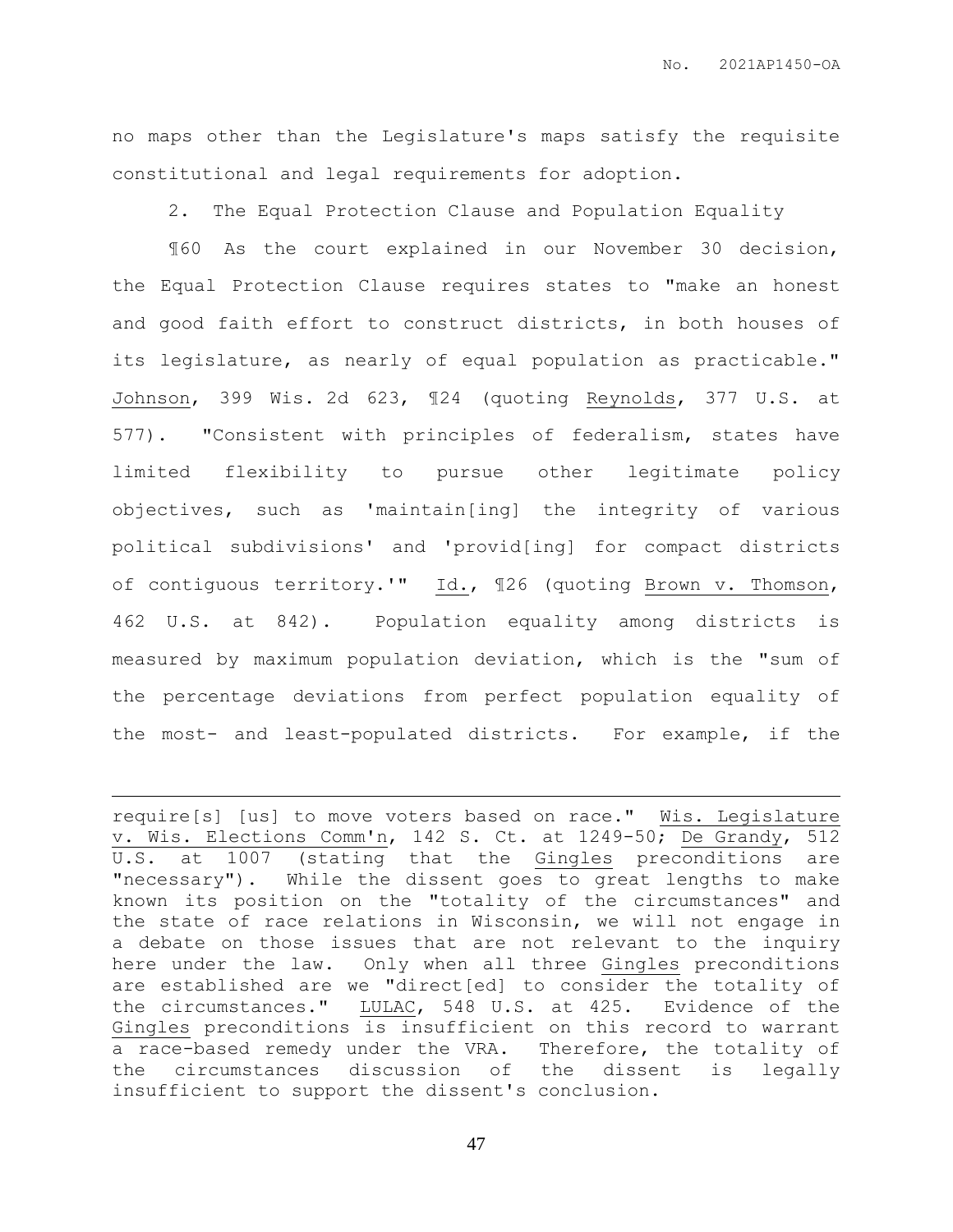largest district is 4.5% overpopulated, and the smallest district is 2.3% underpopulated, the map's maximum population deviation is 6.8%." Evenwel v. Abbott, 578 U.S. 54, 60 n.2 (2016) (citation omitted).

¶61 Because the maps submitted by Governor, Senator Bewley, BLOC, and CMS are eliminated for being racially motivated, we concentrate our review on the Legislature's maps. In maximum population deviation, the Legislature's maps perform exceptionally well. The Legislature's maps recognize the sizable population shifts, keep Wisconsin citizens in their existing districts and also achieve population equality across districts. The Legislature's maximum population deviation is .57% for the Senate and .76% for the Assembly. This is in line with deviations accepted by federal courts. Wis. State AFL-CIO v. Elections Bd., 543 F. Supp. 630, 639-42 (E.D. Wis. 1982) (adopting maps with 1.2% deviation for the Senate and 1.74% for the assembly); Prosser v. Elections Bd., 793 F. Supp. 859, 870- 71 (W.D. Wis. 1992) (labeling deviations below 1% as "margin[s] of error" and adopting a map with a maximum population deviation of .52%); Baumgart v. Wendelberger, Nos. 01-C-0121 & 02-C-0366, unpublished slip op., 2002 WL 34127471 (E.D. Wis. May 30, 2002) (adopting a map with a maximum population deviation of 1.48%). These population shifts are also consistent with or better than prior redistricting plans. Baldus v. Members of Wis. Gov't Accountability Bd., 849 F. Supp. 2d 840, 851 (E.D. Wis. 2012) (2011 assembly districts were .76% and senate were .62%).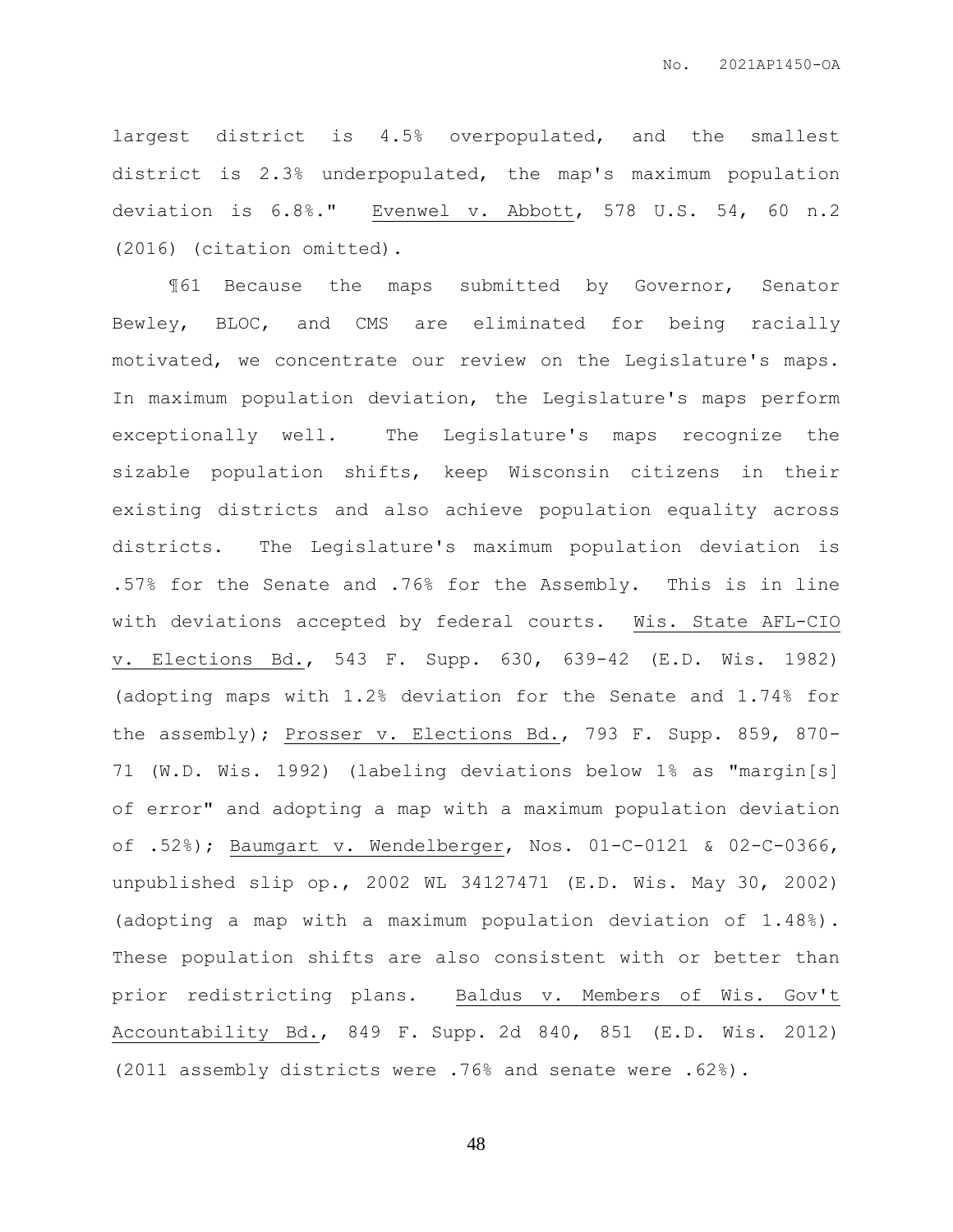¶62 Therefore, we conclude that the Legislature's maps comply with the Equal Protection Clause's one person, one vote requirement.

## 3. The Wisconsin Constitution

¶63 "[T]he Wisconsin Constitution requires that districts be compact, contiguous, and proportionally populated; they must respect certain local political boundaries; and the districts must 'nest' three assembly districts within each senate district." Johnson, 400 Wis. 2d 626, ¶34 (citing Wis. Const. art. IV, §§ 3-5). As explained above, we consider whether the Legislature's maps comply with the Wisconsin Constitution because the maps proposed by the other parties are unconstitutionally race based.

¶64 Population equality and respect for local government boundaries are closely interlinked in Wisconsin law. Under Article IV, Section 3 of the Wisconsin Constitution, legislative districts must be apportioned "according to the number of inhabitants." Apportionment among districts must be "as close an approximation to [exact population equality] as possible." Johnson, 399 Wis. 2d 623, ¶28 (quoting Cunningham, 81 Wis. at 484). The court has long recognized that perfect population equality is not required, in large part due to requirements in the Wisconsin Constitution that mapmakers preserve local government boundaries. Legislative districts must be of equal population "subject only to (1) practical limitations in execution of this principle, and (2) precise constitutional restrictions about observance of governmental boundaries in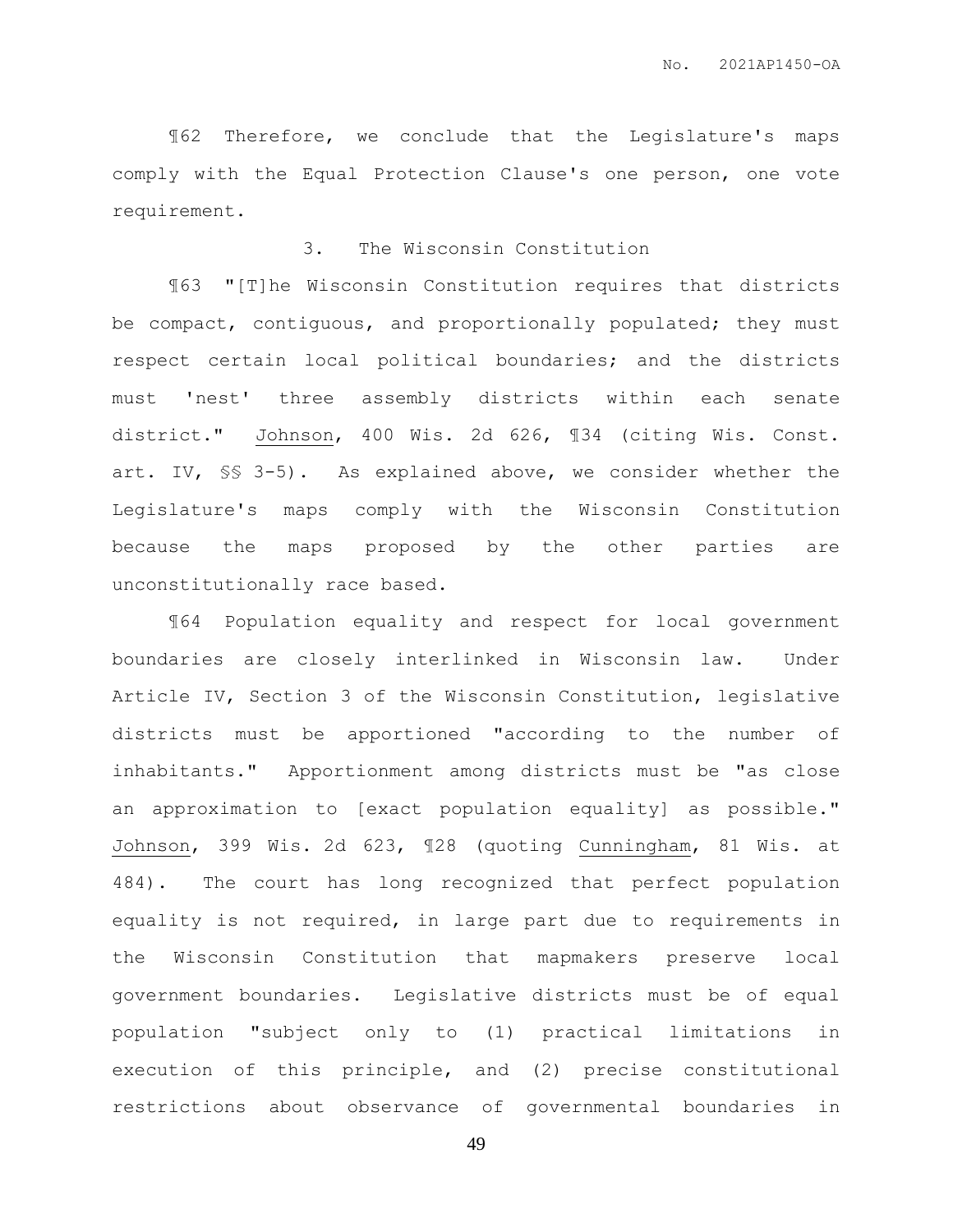drawing district lines." State ex rel. Reynolds v. Zimmerman, 22 Wis. 2d 544, 566, 126 N.W.2d 551 (1964); see also Cunningham, 81 Wis. at 485 (stating that population equality must be as exact as possible, but also noting that respect for local government boundaries "is a most important restriction on the power of the legislature to make an apportionment"). Nonetheless, mapmakers do have a level of discretion in ensuring population equality. Johnson, 400 Wis. 2d 626, ¶36 n.20.

¶65 Under Article IV, Section 4 of the Wisconsin Constitution, assembly districts must "be bounded by county, precinct, town or ward lines." Given federal one person, one vote requirements, bounding every assembly district by county, precinct,<sup>13</sup> town, and ward lines may not be possible. Johnson, 399 Wis. 2d 623, ¶35 (citing Wis. State AFL-CIO, 543 F. Supp. at 635); see also 58 Wis. Att'y Gen. Op. 88, 91 (1969) ("In my opinion the Wisconsin Constitution no longer may be considered as prohibiting assembly districts from crossing county lines, in view of the emphasis the United States Supreme Court has placed upon population equality among electoral districts.").

 $\overline{a}$ 

<sup>13</sup> "In one of this court's seminal cases on redistricting, Chief Justice Lyon explained a precinct was a form of local government that ceased to exist when a part of Article IV of the Wisconsin Constitution became fully operative." Johnson v. Wis. Elections Comm'n, 400 Wis. 2d 626, ¶219 n.16 (Bradley, J., dissenting) (citing State ex rel. Attorney General v. Cunningham, 81 Wis. 440, 520, 51 N.W. 724 (1892) (Lyon, C.J., concurring)). "Under Article IV, 'precinct' does not mean election precinct." Id.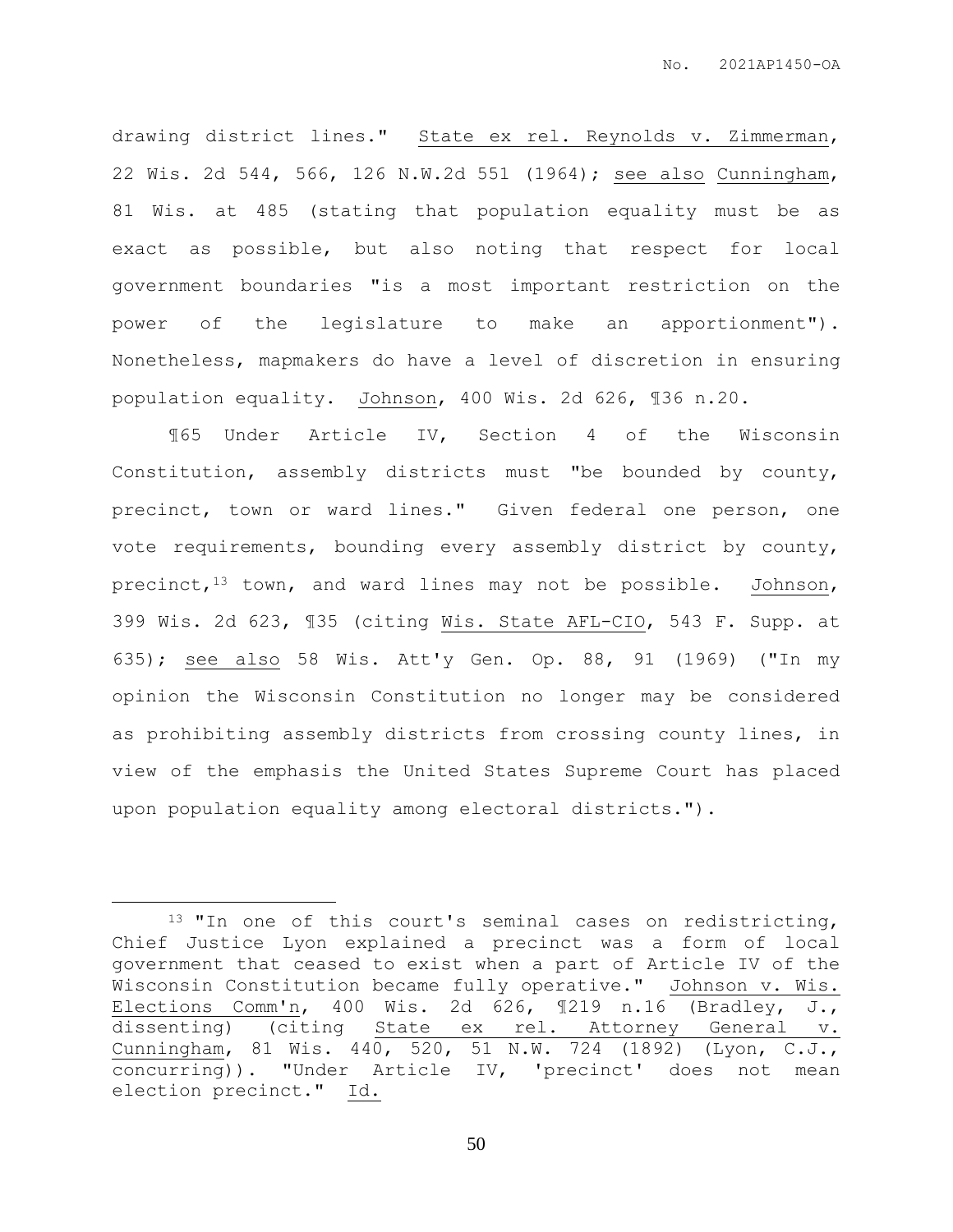¶66 However, Article IV, Section 4 must be given "full effect" to the extent it does not conflict with federal law. See H. Rupert Theobald, Equal Representation: A Study of Legislative and Congressional Apportionment in Wisconsin, Wisconsin Blue Book 71, 72 (1970). We are particularly skeptical of town and ward splits because "the smaller the political subdivision, the easier it may be to preserve its boundaries." Johnson, 399 Wis. 2d 623, ¶35; see also 60 Wis. Att'y Gen. Op. 101, 106 (1971) (explaining town and ward lines must be followed "insofar as may be consistent with population equality[.]"). In particular, "gratuitously break[ing] up wards," the smallest political unit in the state, makes little sense because they are "the basic unit of Wisconsin state government for voting purposes. You vote by ward." Prosser, 793 F. Supp. at 866. For voters in the same ward to have different ballots is an "inconvenience" to the administration of elections and provides, at most, nominal "gain[s] in population equality[.]" Id.

¶67 The Legislature drew maps that comply with the federal one person, one vote requirements. The Legislature's deviation was .57% for the Senate and .76% for the Assembly. Given how low these deviations are, and how few local government splits were included in the Legislature's maps, the Legislature's maps are compliant with Wisconsin's equal apportionment requirements. Wis. Const. art. IV, § 3.

¶68 On March 3, the court opined that the Governor's maps complied with Wisconsin's equal apportionment requirements, and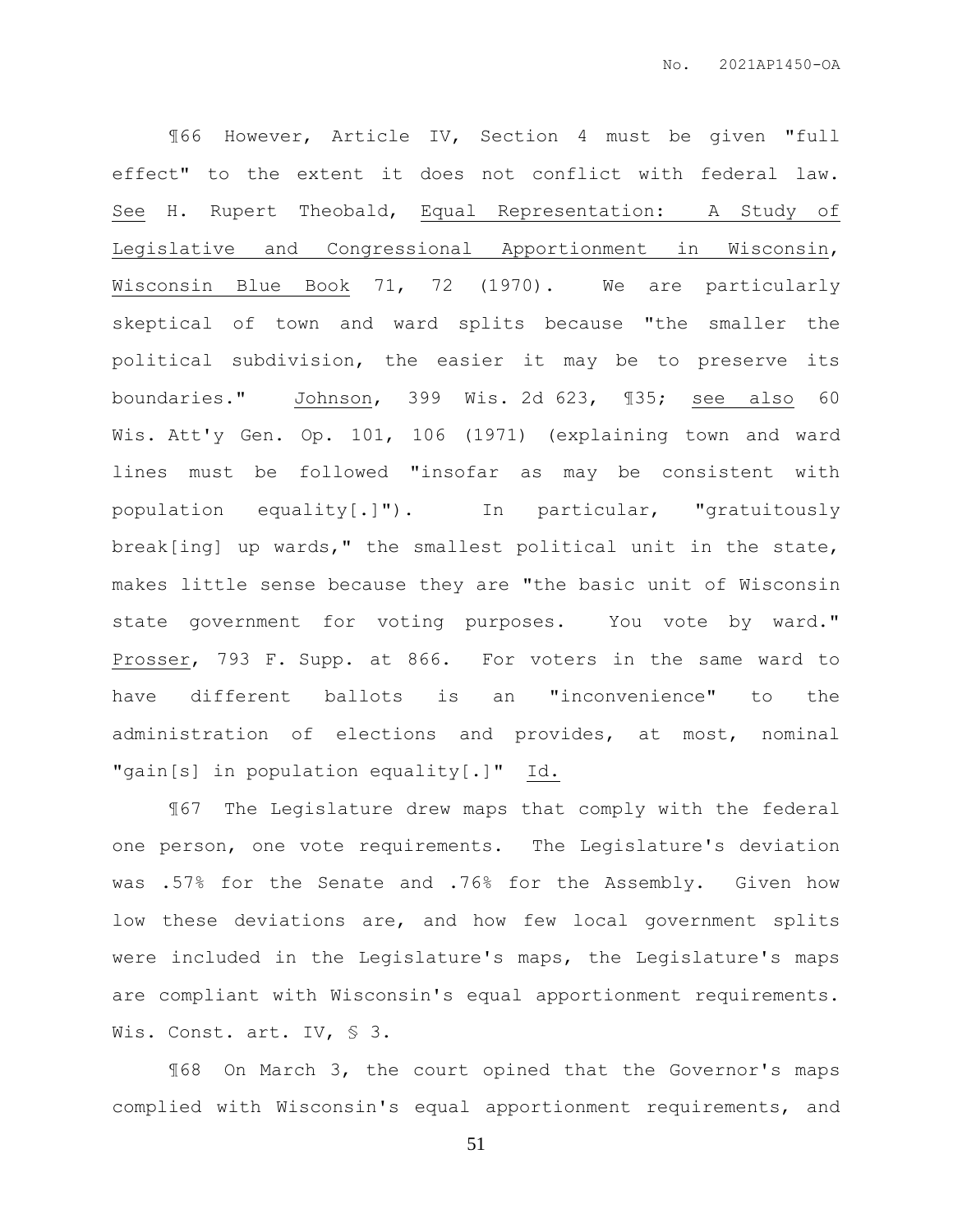his deviations were almost double that of the Legislature. Johnson, 400 Wis. 2d 626, ¶36 ("[T]he Governor's population deviations—1.20% for the senate and 1.88% for the assembly—are well under the deviations previously adopted by the legislature and those prescribed by this court."). Deviations of .57% and .76% are well within constitutional bounds. Furthermore, in adopting its deviations, the Legislature kept the number of local government divisions low. The Legislature split 53 counties in the assembly, and it split 52 municipalities, including 16 towns. In addition, the Legislature maintained 100 percent of all ward lines.

¶69 The Legislature's resulting number of splits fits well within accepted historical practice. When federal courts drew maps for the 1980, 1990, and 2000 censuses, they included a similar number of local government splits as the Legislature's maps. Wis. State AFL-CIO v. Elections Bd., 543 F. Supp. at 636 (explaining that "municipal splits [were] used sparingly," and adopting a map with no ward splits); Prosser, 793 F. Supp. at 871 (selecting a map with 115 municipality splits and no ward splits); Baumgart, unpublished slip op., 2002 WL 34127471, at \*7 (adopting a map with 50 municipality splits and no ward splits). Further, when the 2011 maps were enacted, they had 58 county splits and 78 municipality splits, including 30 town splits, in the assembly. Therefore, the record affirmatively demonstrates that the Legislature retained low population deviations while also limiting divisions of local governments. The Legislature's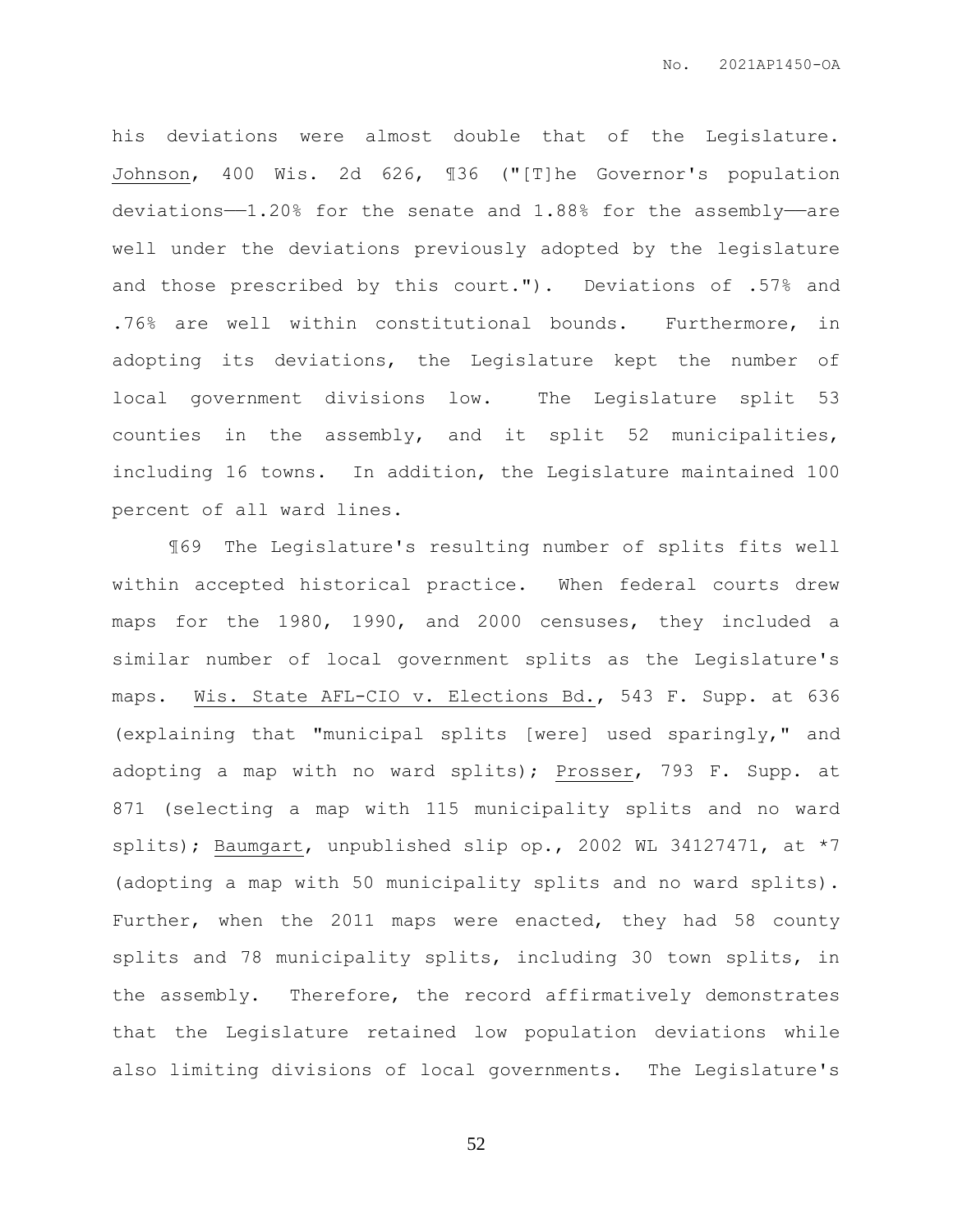maps sufficiently respect local government boundaries under the Wisconsin Constitution. Wis. Const. art. IV, § 4.

¶70 The Legislature has satisfied the remainder of Wisconsin's constitutional requirements. The assembly districts are contiguous and sufficiently compact.<sup>14</sup> Wis. Const. art. IV, § 4. Both senate and assembly maps include single member districts, and assembly districts are not divided in the formation of senate districts. Wis. Const. art. IV, §§ 4, 5. In all, the Legislature's senate and assembly maps comply with the Wisconsin Constitution.

## B. Least Change

¶71 In its November 30 decision, the court stated that it would not tread "further than necessary to remedy . . . deficiencies" of the current maps. Johnson, 399 Wis. 2d 623, 164. The court's selection would be driven by a decision on which map "comport[s] with relevant legal requirements" while still "reflect[ing] the least change necessary." Id., ¶72.

¶72 The Legislature adopted minimal changes to the existing maps while still complying with federal and state law. While other parties also limited changes to the existing maps, they failed to comply with federal Equal Protection requirements. No other maps comply with all legal requirements. The Legislature's maps address malapportionment in a least

 $\overline{a}$ 

<sup>&</sup>lt;sup>14</sup> "We have never adopted a particular measure of compactness, but the constitutional text furnishes some latitude in meeting this requirement." Johnson, 399 Wis. 2d 623, ¶37.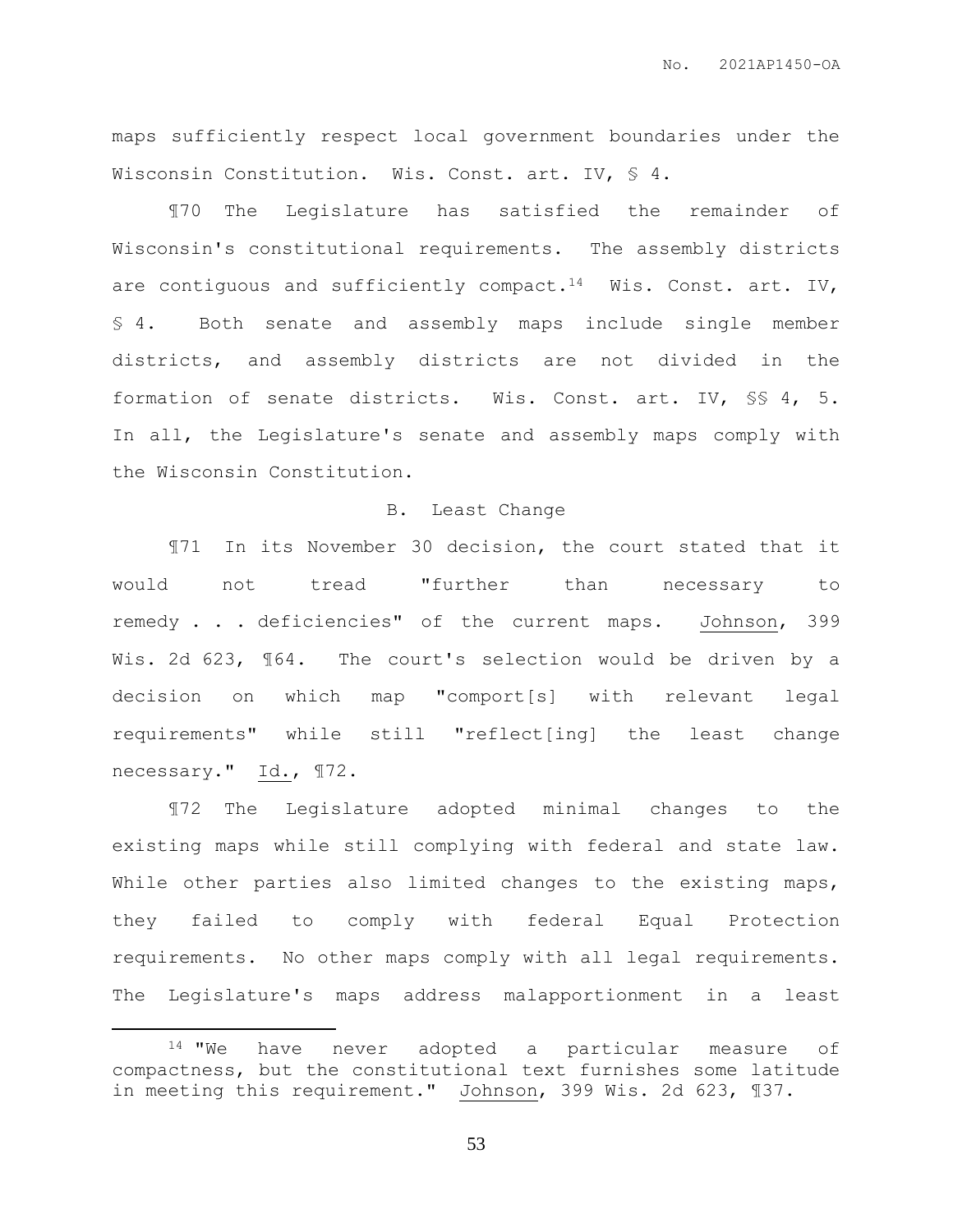changes way. Therefore, the Legislature's maps are our least change selection.

## III. CONCLUSION

¶73 Upon review of the record, we conclude that insufficient evidence is presented to justify drawing state legislative districts on the basis of race. The maps proposed by the Governor, Senator Bewley, BLOC, and CMS are racially motivated and, under the Equal Protection Clause, do not survive strict scrutiny. By contrast, the maps proposed by the Wisconsin Legislature are race neutral. The Legislature's maps comply with the Equal Protection Clause, along with all other applicable federal and state legal requirements. Further, the Legislature's maps exhibit minimal changes to the existing maps. Therefore, we adopt the state senate and assembly maps of the Legislature for the State of Wisconsin.

*By the Court.*—Relief granted.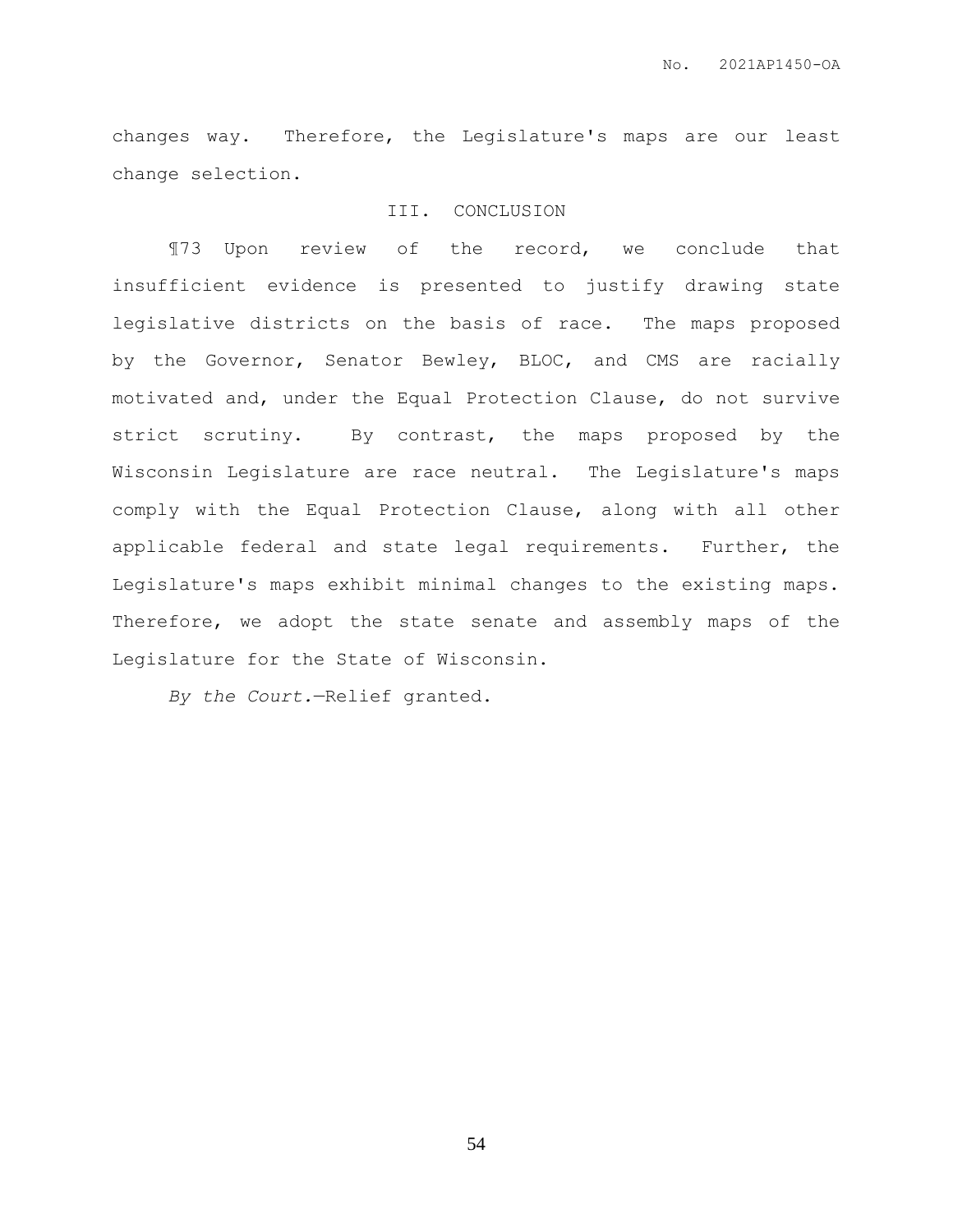¶74 REBECCA GRASSL BRADLEY, J. *(concurring).*

"Justice is pictured blind and her daughter, the Law, ought at least to be color-blind."

Brief for Plaintiff in Error, Plessy v. Ferguson, 163 U.S. 537 (1896) (No. 210), 1893 WL 10660, at \*19. This redistricting cycle proceeded in a manner heavily focused on color, supposedly for remedial purposes, but accomplishing nothing but racial animosity as showcased by the dissent's race-baiting rhetoric and condescension toward people of color.

¶75 I join the majority opinion in full and write separately to expound on the primacy of color-blindness in Equal Protection jurisprudence. Based on the record in this case, the Constitution mandates a color-blind remedy for the protection of all citizens, irrespective of color. I also write to provide a thorough examination of this redistricting cycle, which demonstrates why the United States Supreme Court summarily rejected the maps selected by a majority of this court: those race-based maps, which were drawn by Governor Tony Evers, violate the Constitution by insidiously sorting people into districts based on the color of their skin. The Wisconsin Legislature drew its maps without regard to race——the only party to do so-therefore, I respectfully concur with the majority's decision to select them.

## I. OUR COLOR-BLIND CONSTITUTION

¶76 The United States Supreme Court rejected Homer Plessy's argument that racial segregation violates the Fourteenth Amendment, to its everlasting shame. Plessy exists in our nation's history as a stain, dishonoring America's quest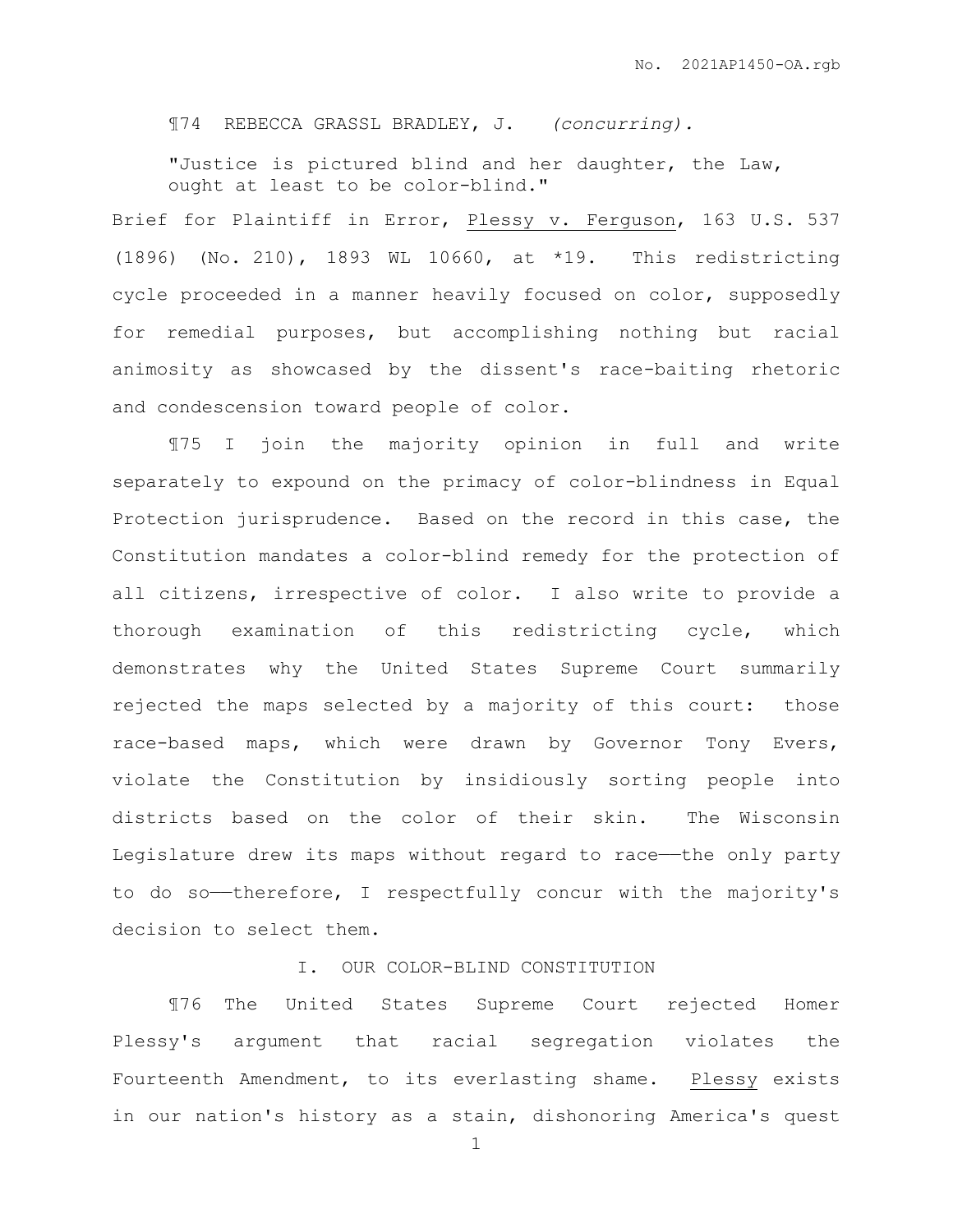for equality under the law for all, which began with the founding. See The Declaration of Independence para. 2 (U.S. 1776) ("We hold these truths to be self-evident, that all men are created equal[.]"); see also Wis. Const. art. I, § 1 ("All people are born equally free and independent, and have certain inherent rights; among these are life, liberty and the pursuit of happiness; to secure these rights, governments are instituted, deriving their just powers from the consent of the governed."). At times, the United States has strayed from this sacred principle, often on the basis of sham social science of the day promoting the repugnant notion that people of different races would be better off if the law distinguished between them. See State v. Roberson, 2019 WI 102, ¶43, 389 Wis. 2d 190, 935 N.W.2d 813 ("Social science often embodies the subjective beliefs of the time. When these beliefs become enshrined as constitutional law, they have a long-lasting impact even if proved incorrect at a later date. . . . Plessy embodied abhorrent social beliefs regarding the superiority and inferiority of people based on race. This belief then became law through United States Supreme Court decision-making that was purporting to interpret the United States Constitution. It took more than half a century to correct course because it is difficult to overturn constitutional precedent."). Allowing social science to infect constitutional analysis inevitably "result[s] in grave abuses of individual rights and liberty." State v. Brown, 2020 WI 63, ¶46, 392 Wis. 2d 454, 945 N.W.2d 584 (Rebecca Grassl Bradley, J., concurring), cert. denied, 141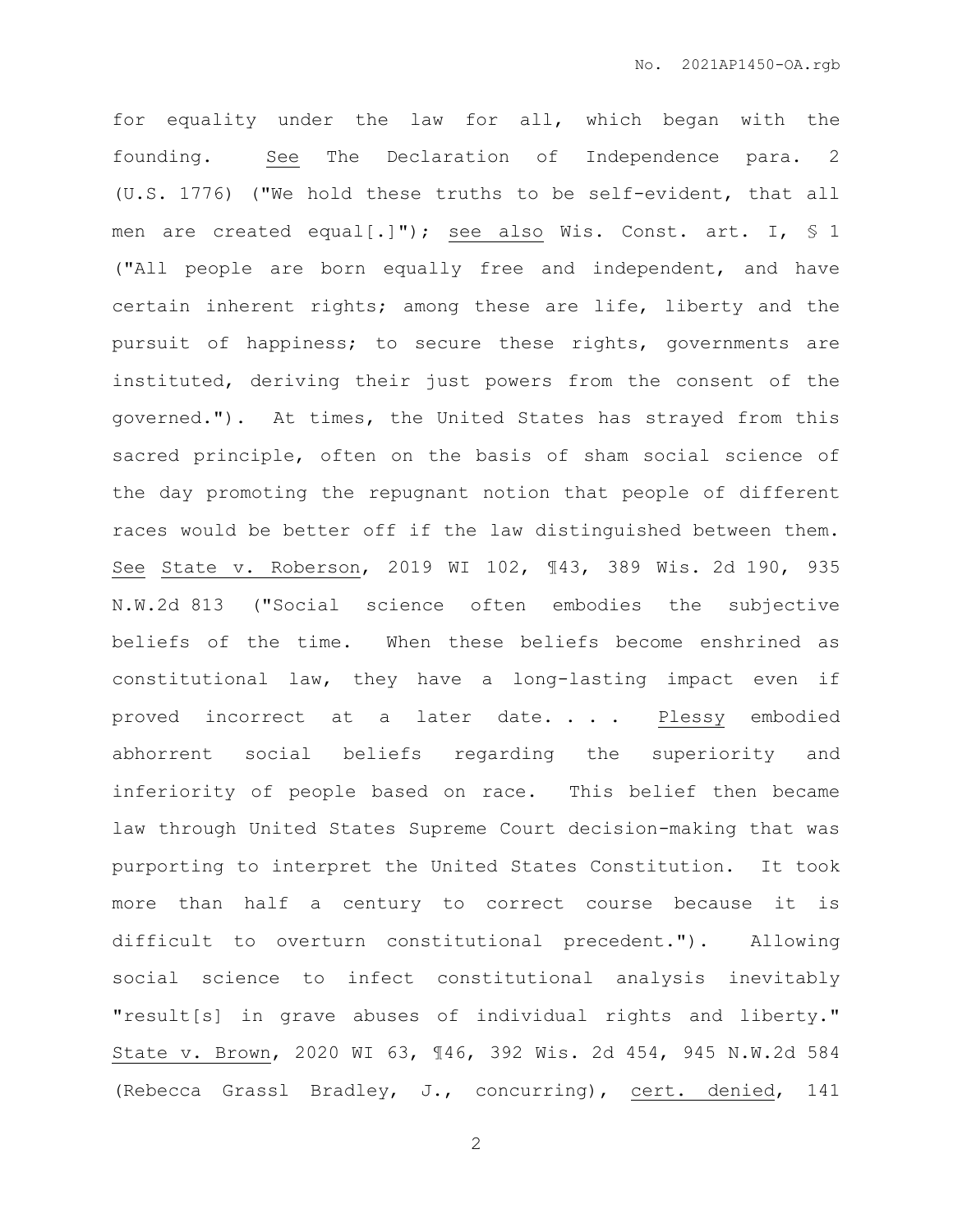S. Ct. 881. "Deplorable decisions such as Plessy v. Ferguson and Buck v. Bell were rooted in evil concepts supported by social science and elitist mores antithetical to the Constitution. Ascertaining and faithfully applying the original meaning of the Constitution's words precludes appalling social science-based notions of the day from infecting constitutional analysis. Only the Constitution can serve as reliable bulwark of the rights and liberty of the people." Roberson, 389 Wis. 2d 190, ¶86 (Rebecca Grassl Bradley, J., concurring).

¶77 Despite the United States Supreme Court's approval of racial segregation in Plessy, the words of Justice Harlan, the lone dissenter, ultimately prevailed:

[I]n view of the constitution, in the eye of the law, there is in this country no superior, dominant, ruling class of citizens. There is no caste here. Our constitution is color-blind, and neither knows nor tolerates classes among citizens. In respect of civil rights, all citizens are equal before the law. The humblest is the peer of the most powerful. The law regards man as man, and takes no account of his surroundings or of his color when his civil rights as guaranteed by the supreme law of the land are involved. It is therefore to be regretted that this high tribunal, the final expositor of the fundamental law of the land, has reached the conclusion that it is competent for a state to regulate the enjoyment by citizens of their civil rights solely upon the basis of race.

163 U.S. at 559 (Harlan, J., dissenting) (emphasis added). As Justice Harlan understood, "[t]he moral imperative of race neutrality is the driving force of the Equal Protection Clause." Johnson v. De Grandy, 512 U.S. 997, 1029 (1994) (Kennedy, J., concurring in part and concurring in the judgment) (quoting City of Richmond v. J.A. Croson Co., 488 U.S. 469, 518 (1989)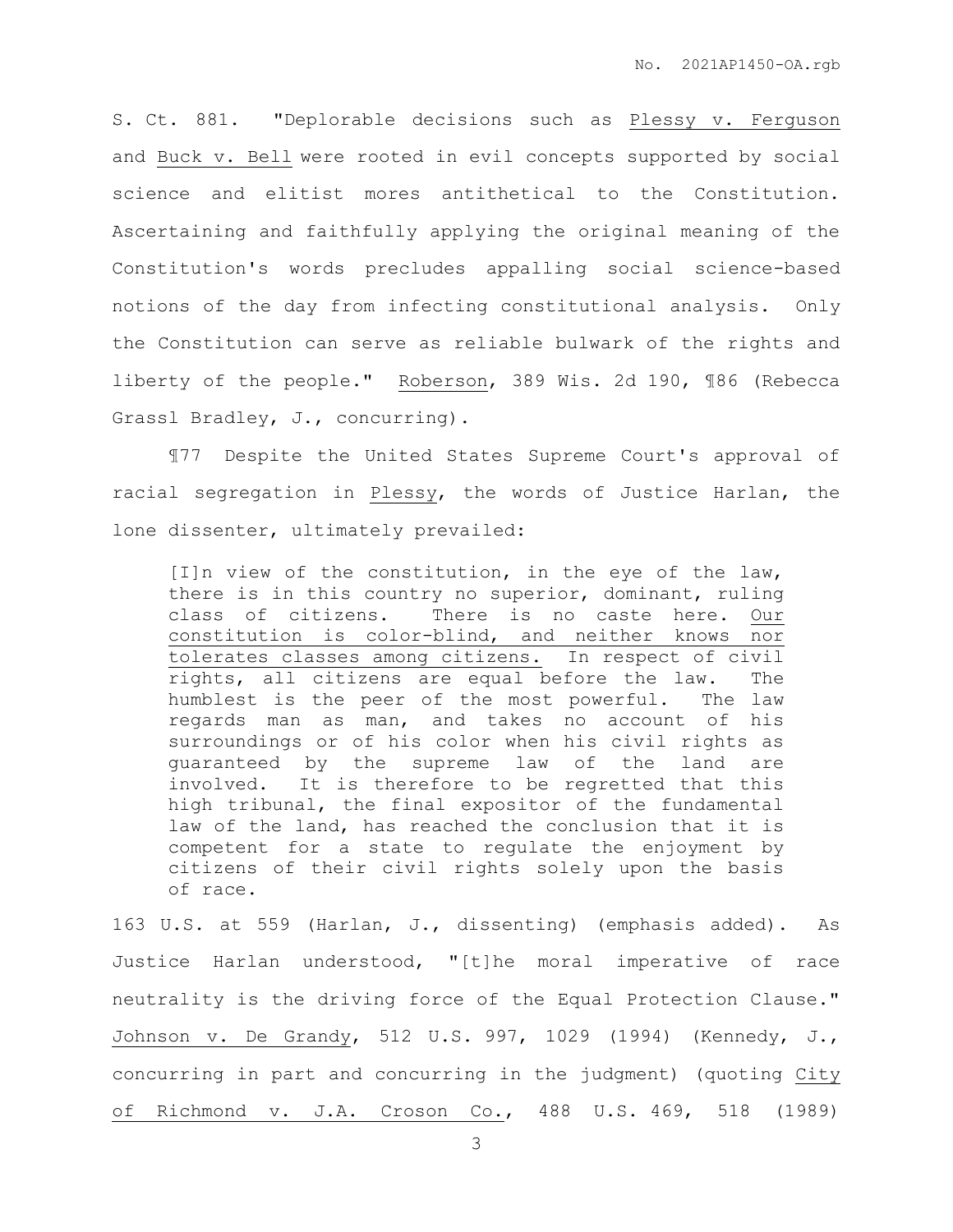(Kennedy, J., concurring in part and concurring in the judgment)). "As a general matter, the sorting of persons with an intent to divide by reason of race raises the most serious constitutional questions." Id. "Therefore, as a general rule, all race-based government decisionmaking—regardless of context-—is unconstitutional." Parents Involved in Cmty. Schs. v. Seattle Sch. Dist. No. 1, 551 U.S. 701, 752 (2007) (Thomas, J., concurring).

¶78 As a legal concept, color-blindness is often misunderstood. See generally Peter C. Myers, The Case for Color-Blindness, First Principles, Sept. 2019, at 1. Judges can certainly consider whether a particular government action has had a disparate impact on minorities-our color-blind Constitution does not countenance ignoring incidents of discrimination. See Parents Involved in Cmty. Schs., 551 U.S. at 772 n.19. Under a color-blind approach, however, this court may not order a remedy that purports to address racial discrimination by discriminating on the basis of race. The Constitution prohibits this court from sorting people on the basis of their race. See Holder v. Hall, 512 U.S. 874, 894–96 (1994) (Thomas, J., concurring in the judgment) (explaining the "first generation" of Voting Rights Act (VRA) litigation focused on laws inhibiting ballot access, such as "literacy tests," but over time, the scope of the act was reinterpreted to permit "vote dilution" claims, which present tougher remedial problems).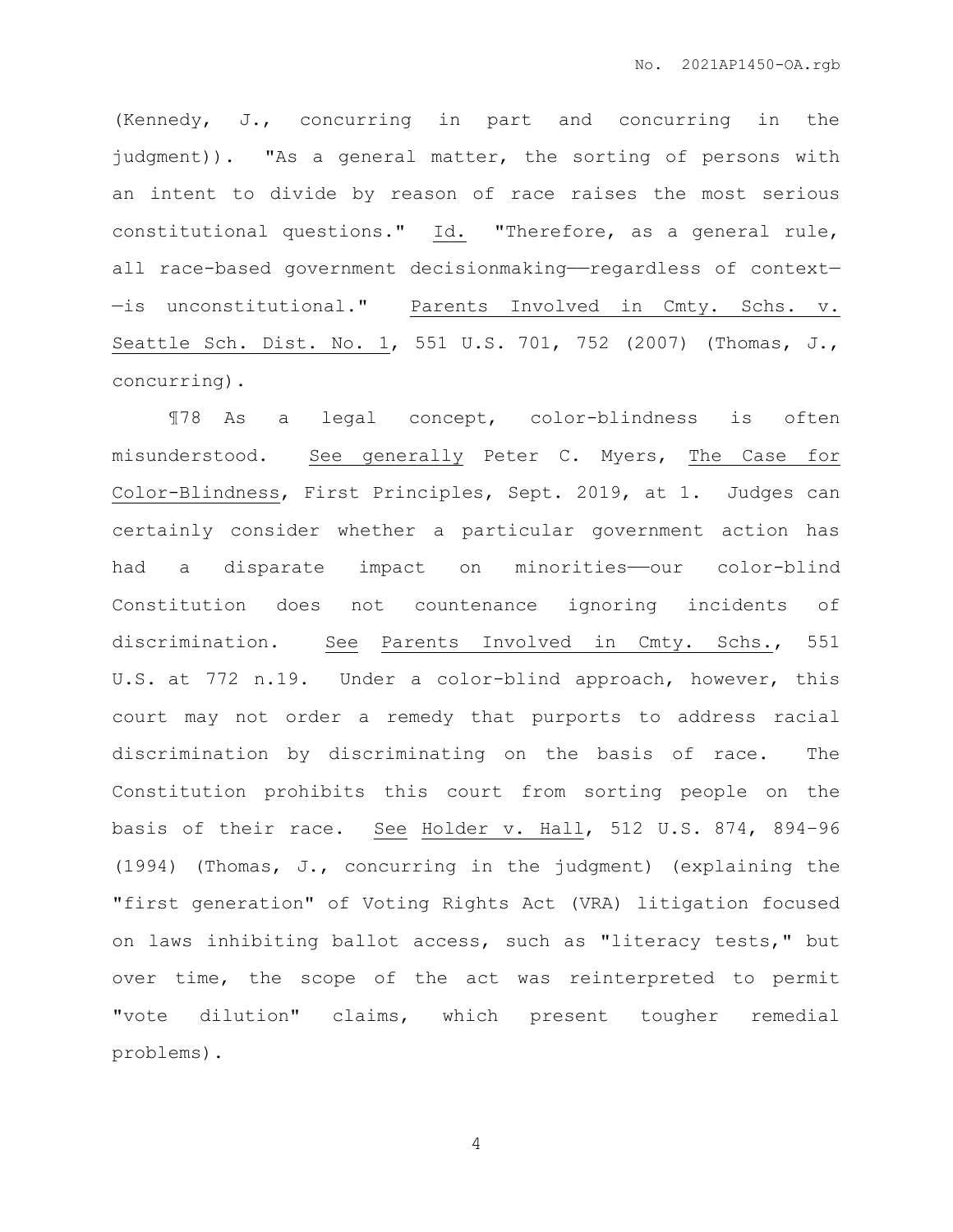¶79 The idea that a minority group's voting power has been diluted necessarily requires a subjective inquiry into the share of the vote to which that group is entitled. See id. at 892. Such an inquiry represents a significant departure from the idea of "one person, one vote," a concept premised on the uncontroversial axiom that each person, as an individual, is entitled to "political equality[.]" Gray v. Sanders, 372 U.S. 368, 381 (1963) ("The conception of political equality from the Declaration of Independence, to Lincoln's Gettysburg Address, to the Fifteenth, Seventeenth, and Nineteenth Amendments can mean only one thing-one person, one vote.").

¶80 The strong evidence necessary to establish the Gingles preconditions ensures a collection of individuals can be fairly deemed, in fact, a community. Communities of interest are sometimes protected as a traditional redistricting criteria. See Johnson v. Wis. Elections Comm'n (Johnson I), 2021 WI 87, ¶83, 399 Wis. 2d 623, 967 N.W.2d 469 (Hagedorn, J., concurring). When the Gingles preconditions are clearly established, a racebased redistricting plan provides a shield protecting communities of interest as opposed to remedy devised solely on the basis of race. Unlike race-based plans, acknowledging people's voluntary association with one another does not offend individual dignity. So long as communities of interest (or their individual members) are not treated differently on the basis of race, the Fourteenth Amendment is not offended.

¶81 Imposing a race-based redistricting plan, without strong evidence of necessity, endorses the stereotype that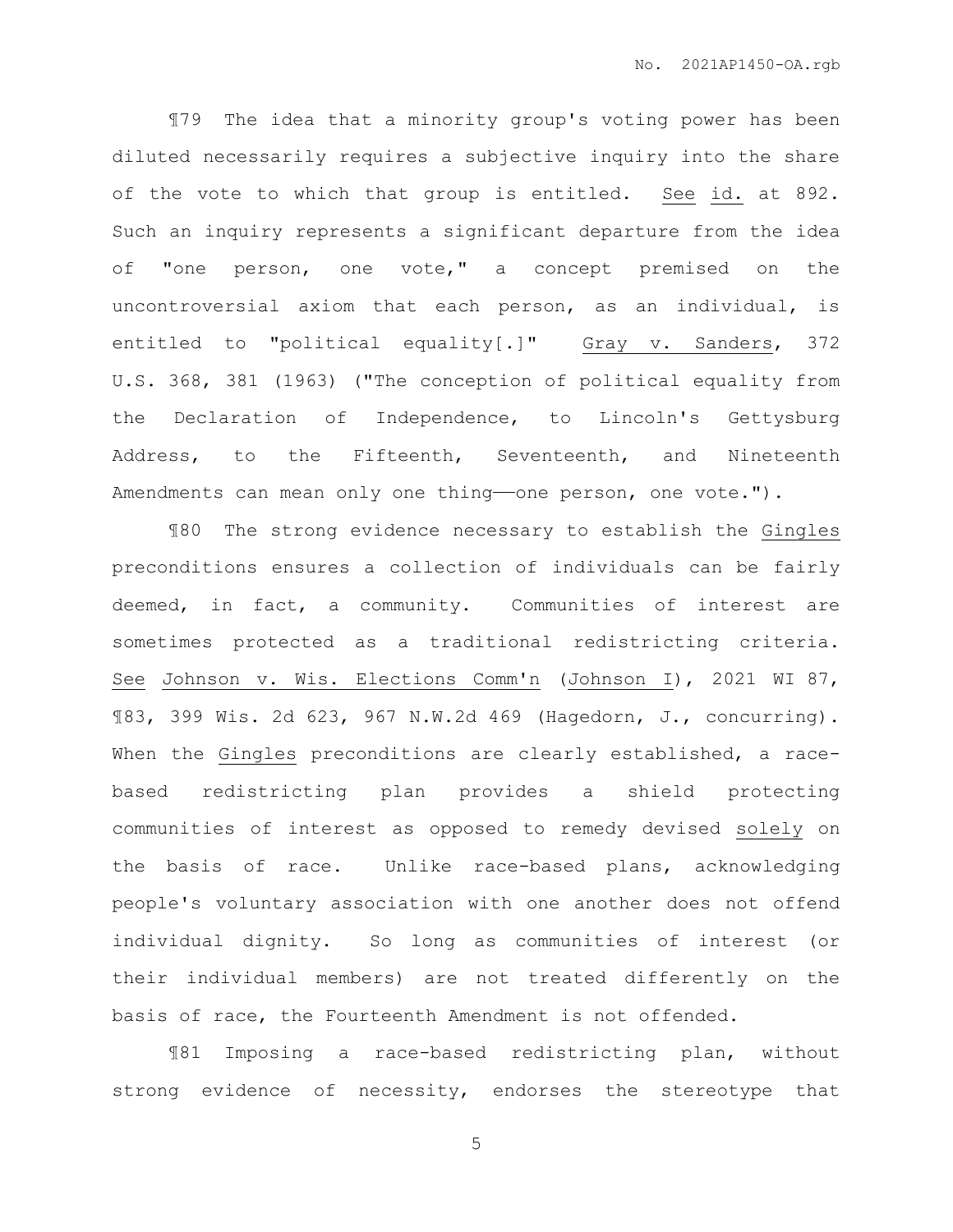people of the same race must think alike and must think differently than people of other races. See Holder, 512 U.S. at 903. Governor Evers' plan, adopted by this court on March 3, imposed "distinctions . . . based upon race and color alone," which is "the epitome of that arbitrariness and capriciousness constitutionally impermissive under our system of government." Brief for Appellants, Brown v. Bd. of Educ., 347 U.S. 483 (1954) (No. 1), 1952 WL 82041, at \*6–7 (authored in part by Thurgood Marshall) (citation omitted).

¶82 In addition to harming individual dignity, this redistricting cycle is replete with examples of the harm inflicted on all people when courts assume, without a strong evidentiary basis, that the Equal Protection Clause of the Fourteenth Amendment tolerates a particular method of affirmative action. See Wis. Legislature v. Wis. Elections Comm'n, 595 U.S. \_\_, No. 21A471, slip op., at 5 (Mar. 23, 2022) (per curiam) (explaining "the institution that makes the racial distinction must have had a 'strong basis in evidence' to conclude that remedial action was necessary, 'before it embarks on an affirmative action program." (quoting Shaw v. Hunt, 517 U.S. 899, 910 (1996)). Drawing people into districts based on race for the purpose of competing as members of a racial group for political power is antithetical to achieving a more pluralistic society. "The way to stop discrimination on the basis of race is to stop discriminating on the basis of race." Parents Involved in Cmty. Schs., 551 U.S. at 748 (plurality). "[S]tate entities may not experiment with race-based means to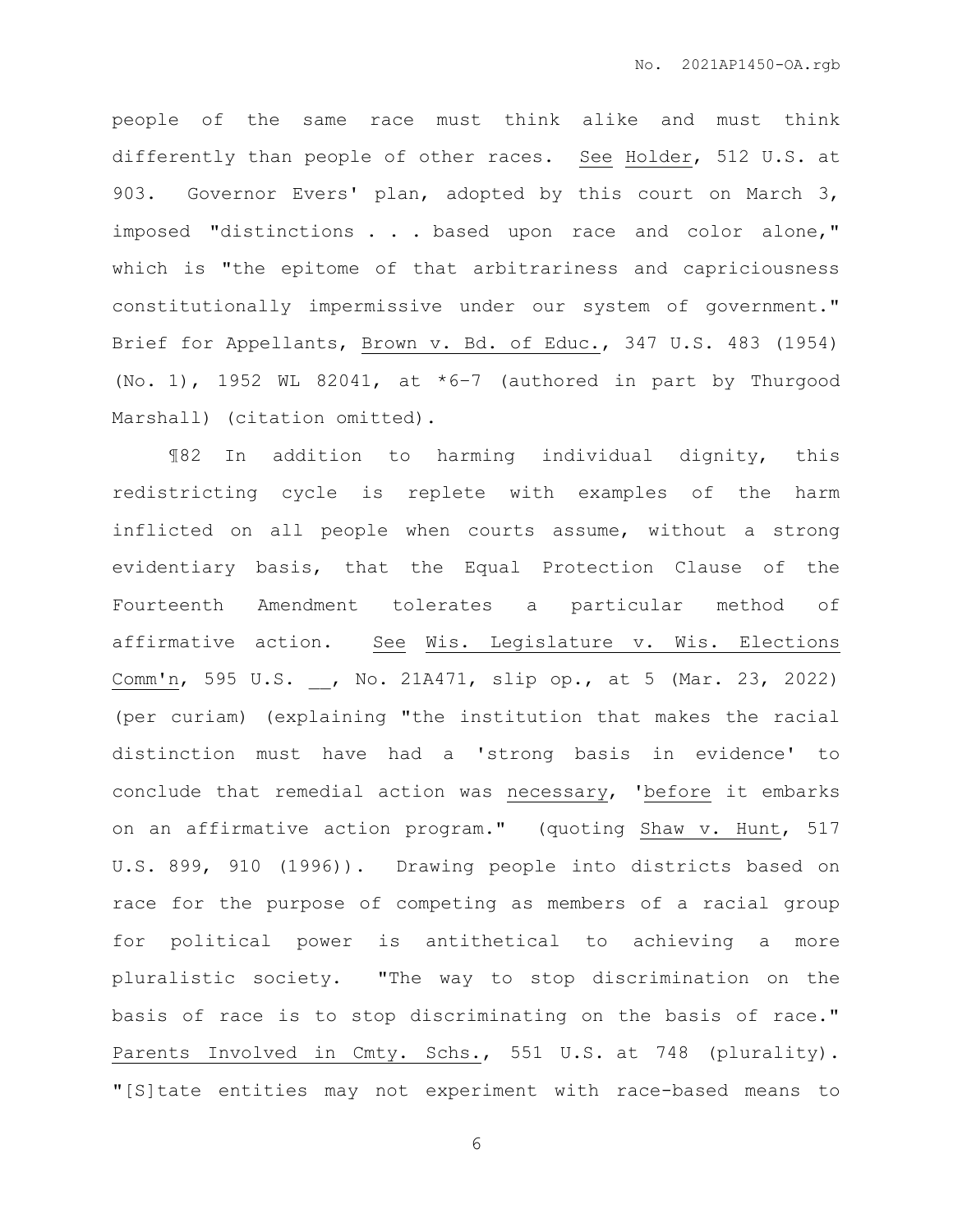achieve ends they deem socially desirable." Id. (Thomas, J., concurring).

¶83 The inconclusive pseudo-science presented to this court fell far short of justifying race-based redistricting, as the majority opinion thoroughly explains. It amounted to little more than selectively-cited election data, which appears to have been researched only after-the-fact. That is to say, mapmakers seem to have used racial stereotypes, not legitimate social science, to heuristically draw maps that segregated people based on race. No such "shortcuts"<sup>1</sup> are allowed for proponents of race-based redistricting as a remedy for past discrimination. See United Jewish Orgs. of Williamsburgh, Inc. v. Carey, 430 U.S. 144, 184 (1977) (Burger, C.J., dissenting) ("The record is devoid of any evidence that the 65% figure was a reasoned response to the problem of past discrimination. It is, rather, clear that under the time pressure of upcoming elections, and 'in an atmosphere of hasty dickering,' the New York Legislature simply accepted the standard formula from the Department of Justice and treated it as mandatory." (internal citation omitted)).

¶84 The dissent's ambitious attempt to paint Milwaukee County as the Jim Crow-era South reflects "an effort to cast out Satan by Beelzebub." Frederick Douglass, Speech, The Blessings of Liberty and Education (Sept. 3, 1894). The dissent would remedy what it perceives as racial disparities by literally "draw[ing] lines between the white and the black" with no

 $\overline{a}$ 

<sup>1</sup> Dissent, ¶161.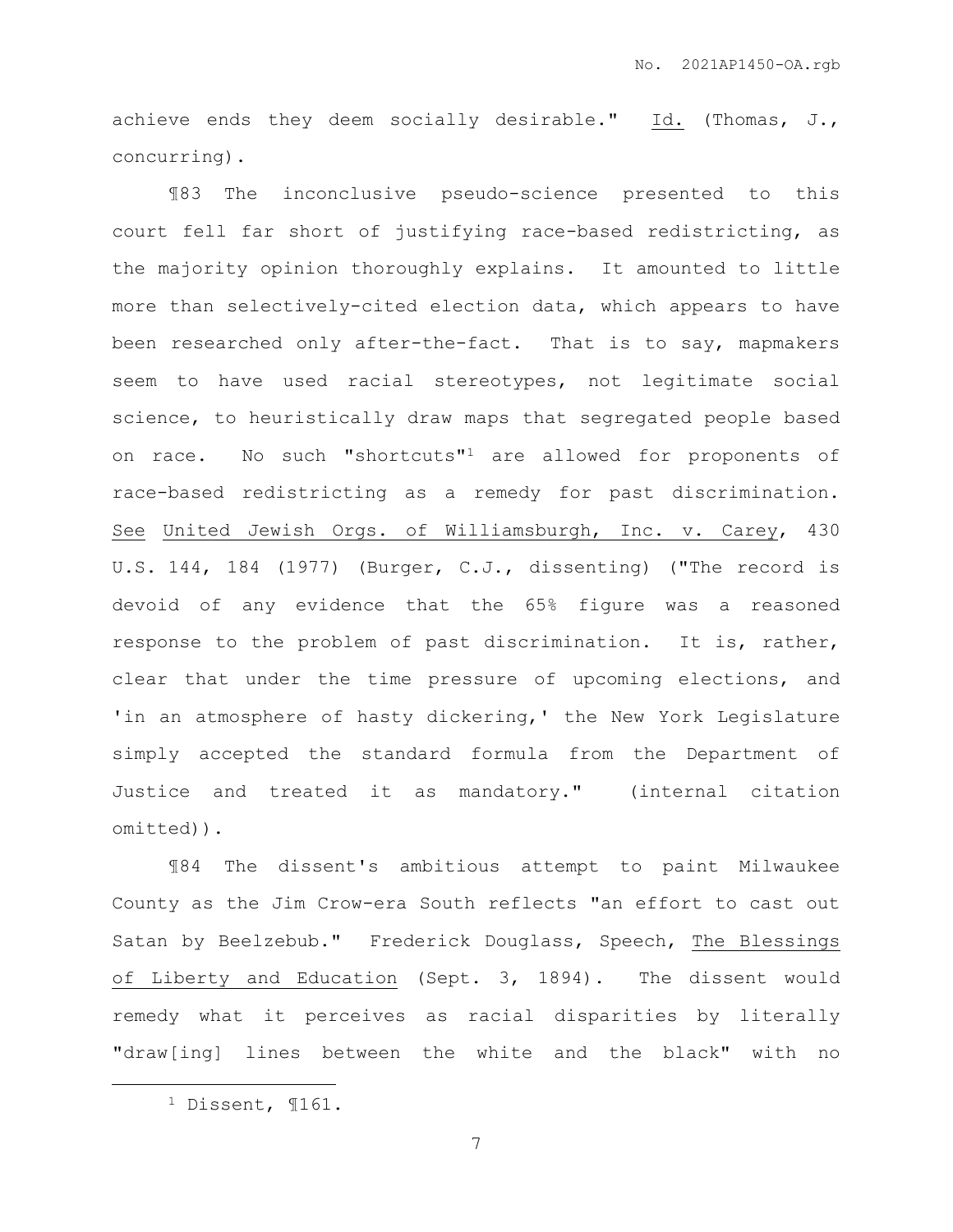apparent recognition that doing so replaces one devil with another. See id. A closer examination of this redistricting cycle and how the VRA can be misused illustrates the problem.

II. BACKGROUND: Governor Evers' People's Maps Commission, How It Might Have Harmed Minority Communities in Milwaukee, and His "New" Plan

¶85 [A]t least the Republican map goal was not to decimate the voices of the Black and Brown communities of Wisconsin. . . . I can see the agenda, Mr. Speaker. And the agenda is to dilute and crack and cancel out the voice of minority communities. It's regressive. Just to create more Democratic seats. There is the intent, Mr. Speaker.

Wisconsin Assembly Floor Session, at 2:15:09 (Nov. 11, 2021) (statement of Rep. Sylvia Ortiz-Velez (Assemb. District 8)), https://wiseye.org/2021/11/11/wisconsin-state-assemblyfloorsession-42.

¶86 The people have a "right to know" what happened this redistricting cycle. See Hawkins v. WEC, 2020 WI 75, ¶14, 393 Wis. 2d 629, 948 N.W.2d 877 (Roggensack, C.J., dissenting). Unfortunately, media coverage on this case, like on so many others, has been skewed by partisan pundits disappointed in the "results." See Johnson I, 399 Wis. 2d 623, ¶78 (majority op.) (quoting Patience Drake Roggensack, Tough Talk and the Institutional Legitimacy of Our Courts, Hallows Lecture (Mar. 7, 2017), in Marq. Law., Fall 2017, at 45, 46). See generally Tah v. Global Witness Publishing, Inc., 991 F.3d 231, 255 (D.C. Cir. 2021) (Silberman, J., dissenting in part) ("There can be little question that the overwhelming uniformity of news bias in the United States has an enormous political impact. . . . [T]he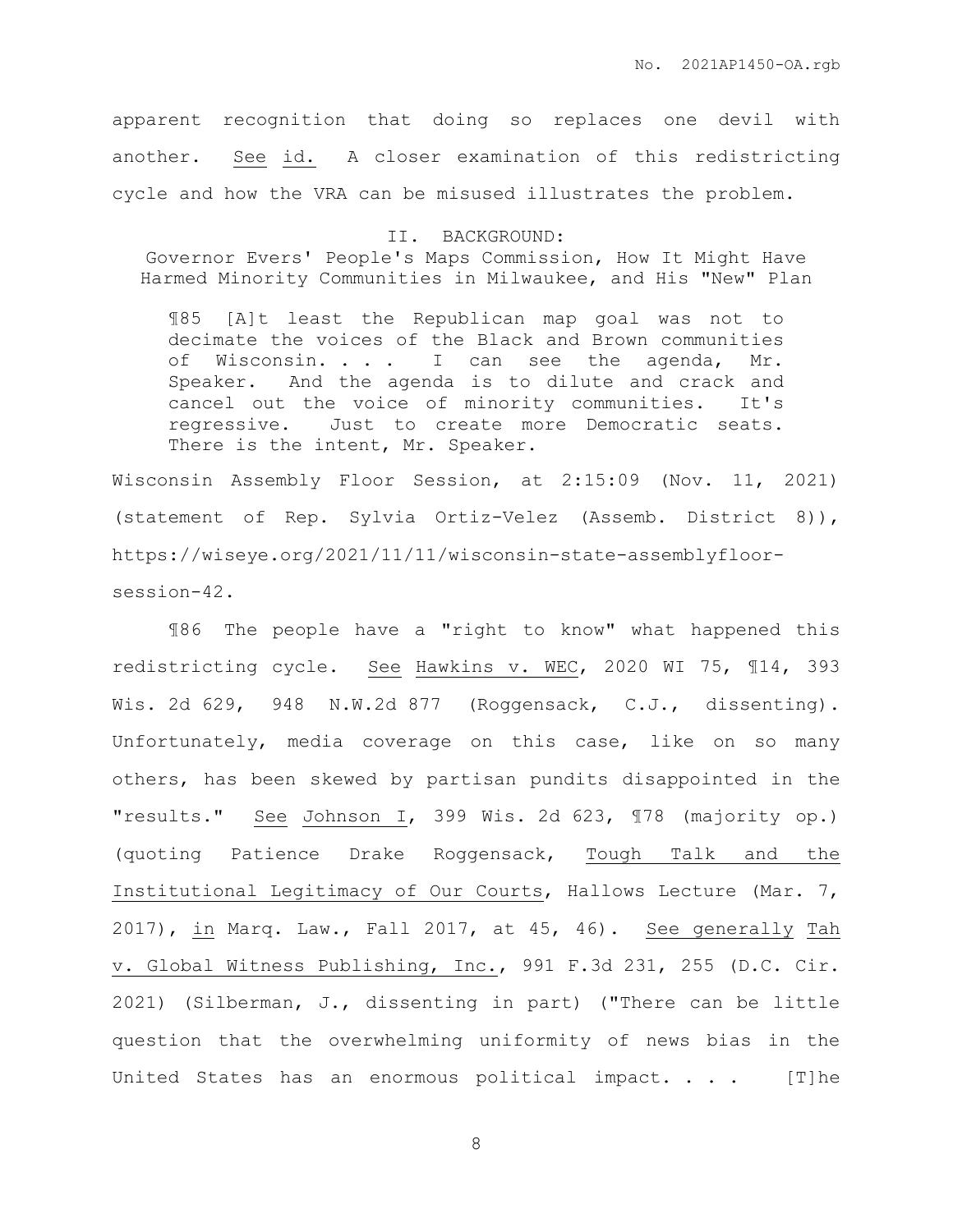press and media do not even pretend to be neutral news services.").

¶87 One media outlet went so far as to run a subheadline attacking the motives of the nation's highest court: "The justices [of the United States Supreme Court] are concerned that Wisconsin's legislative maps may give too much political power to Black people." Ian Millhiser, Black Voters Suffer Another Significant Loss in the Supreme Court, Vox (Mar. 23, 2022), https://www.vox.com/2022/3/23/22993107/supreme-court-wisconsinrace-gerrymander-voting-rights-act-legislature-elections-

commission. Worse still, while accusing the justices of indulging an "inflammatory assumption," specifically, "[t]hat legislative maps with fewer Black-majority districts are often preferred to those that give more power to Black voters," the author made an inflammatory assumption of his own, seemingly designed to foster racial tension. See id.; see also Mark Joseph Stern, The Supreme Court's Astonishing, Inexplicable Blow to the Voting Rights Act in Wisconsin, Slate (Mar. 23, 2022), https://slate.com/news-and-politics/2022/03/supreme-courtvoting-rights-shredder-wisconsin.html.

¶88 For context, in the early 2000s, Wisconsin had divided government. Republicans controlled the assembly, Democrats controlled the senate, and Governor James Scott McCallum, a Republican, controlled the executive branch.<sup>2</sup> The Legislature

 $\overline{a}$ 

<sup>2</sup> Legis. Reference Bureau, Profile of the 2001 Wisconsin Legislature, Wis. Br. 01-3, at 1–2 (Jan. 3, 2001), http://lrbdigital.legis.wisconsin.gov/digital/collection/p16831c oll2/id/1073.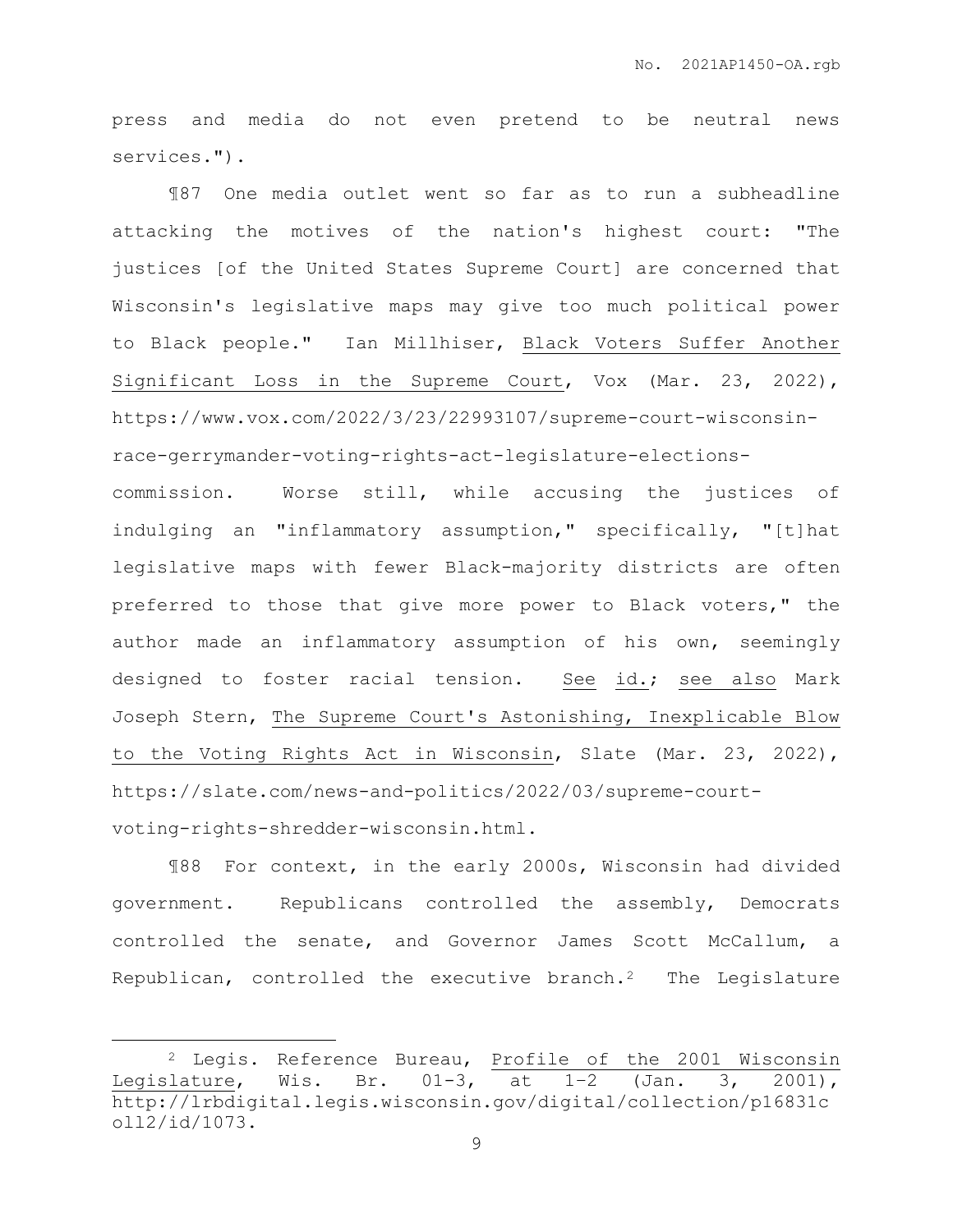did not adopt a redistricting plan; a federal court redrew Wisconsin's state legislative maps. Baumgart v. Wendelberger, No. 01-C-0121, 2002 WL 34127471, at \*1, 8 (E.D. Wis. May 30, 2002) (per curiam). Jim Doyle, a Democrat, became governor in 2003. In 2009, Republicans lost control of the assembly. At this time, Democrats gained what is known in political parlance as a "trifecta": they had control of both houses of the state legislature, as well as the executive branch.

¶89 In 2007 and again in 2009, a few Democrats introduced a joint resolution, which would have begun the process of amending the Wisconsin Constitution to significantly alter how district lines are drawn. They did not succeed, leaving Article IV, Section 3 of the Wisconsin Constitution unchanged:

The members of the assembly shall be chosen biennially, by single districts, on the Tuesday succeeding the first Monday of November in evennumbered years, by the qualified electors of the several districts, such districts to be bounded by county, precinct, town or ward lines, to consist of contiguous territory and be in as compact form as practicable.

The 2007 proposal would have created a "state redistricting board," composed of the attorney general, the secretary of state, the state treasurer, the state superintendent of public instruction, and one member appointed by this court. Analysis Legis. Reference Bureau, 2007 Assemb. J.R. 63. It also would have "define[d] demographic and political standards for the drawing of legislative districts and establishe[d] a procedure for the drawing of legislative districting." Id. The 2009 proposal would not have created a board, but it would have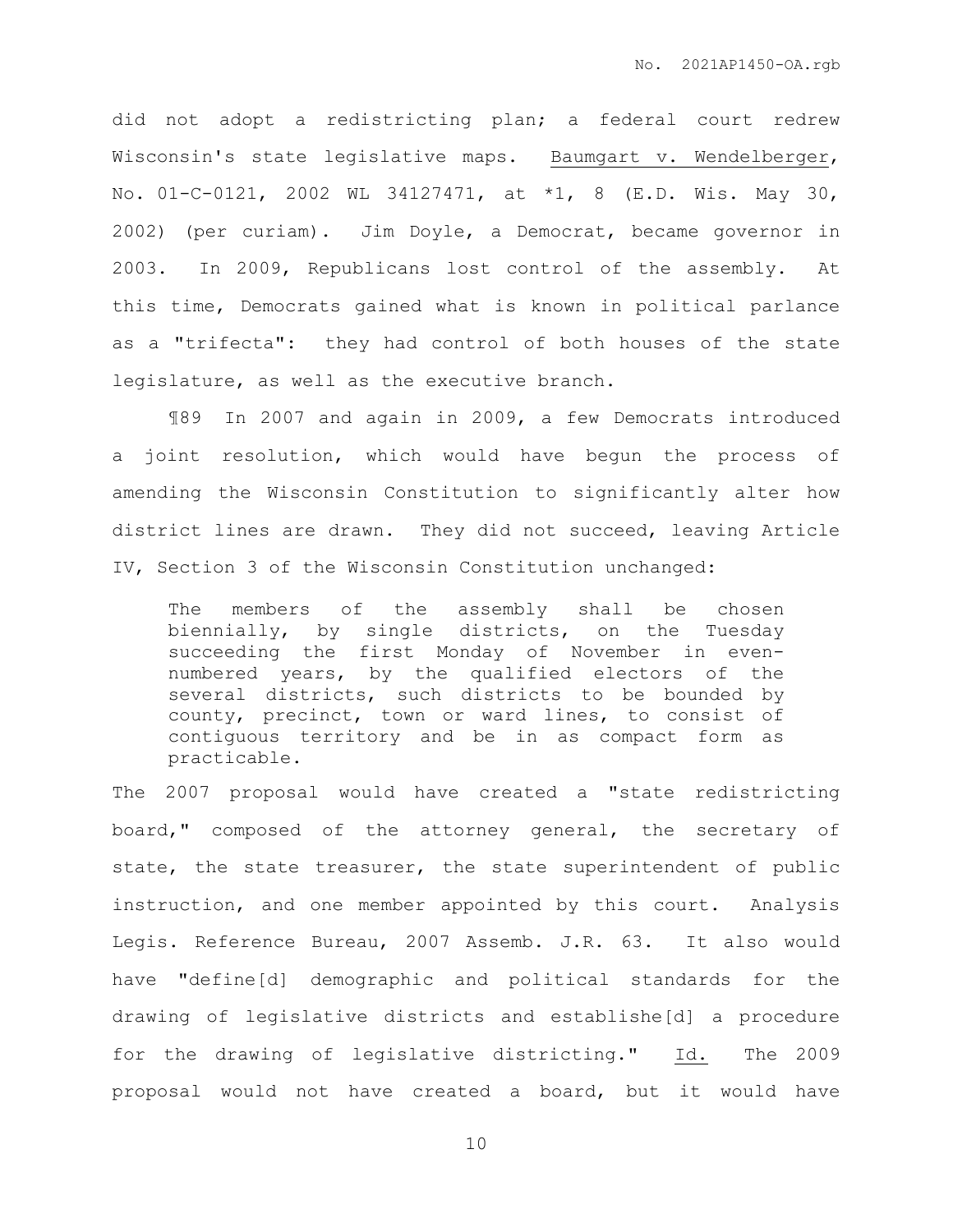circumscribed the "criteria" the Legislature could consider when drawing districts. Analysis Legis. Reference Bureau, 2009 Assemb. J.R. 29.

¶90 Neither resolution received a floor vote even though Democrats controlled the senate in 2007 and 2008 (but, by a small margin, not the assembly) and controlled both chambers in 2009. When Democrats had a trifecta, they maintained the status quo, i.e., allowing the Legislature substantial discretion to draw lines subject to gubernatorial veto.<sup>3</sup>

¶91 Under the 2002 court-drawn map, Republicans gained control of the Legislature in 2011. That same year, Wisconsin elected Republican Scott Walker governor. The Republicancontrolled Legislature drew state legislative districts in the manner prescribed by Article IV, Section 3, which the governor signed. 2011 Wis. Act 43.

¶92 In 2018, Republicans lost their trifecta. Wisconsin elected a Democrat, Tony Evers, to serve as governor. On the eve of the 2020 redistricting cycle, Governor Evers signed Executive Order No. 66 creating the "People's Maps Commission" (PMC), tasked with drawing redistricting maps.4 Wis. Exec. Order

 $\overline{a}$ 

<sup>3</sup> This court's precedent, prohibiting the Legislature from enacting state legislative redistricting plans by joint resolution, does not comport with the Wisconsin Constitution and should be revisited. See Johnson v. Wis. Elections Comm'n, 2022 WI 14, 11253-59, 400 Wis. 2d 626, \_\_ N.W.2d \_\_ (Rebecca Grassl Bradley, J., dissenting), summarily rev'd sub. nom. Wis. Legislature v. Wis. Elections Comm'n, 595 U.S. \_\_, No. 21A471, slip op. (Mar. 23, 2022) (per curiam).

<sup>4</sup> Governor Evers referred this court to both Executive Order No. 66 and the PMC's public website, specifically the "Hearings & Meetings" page.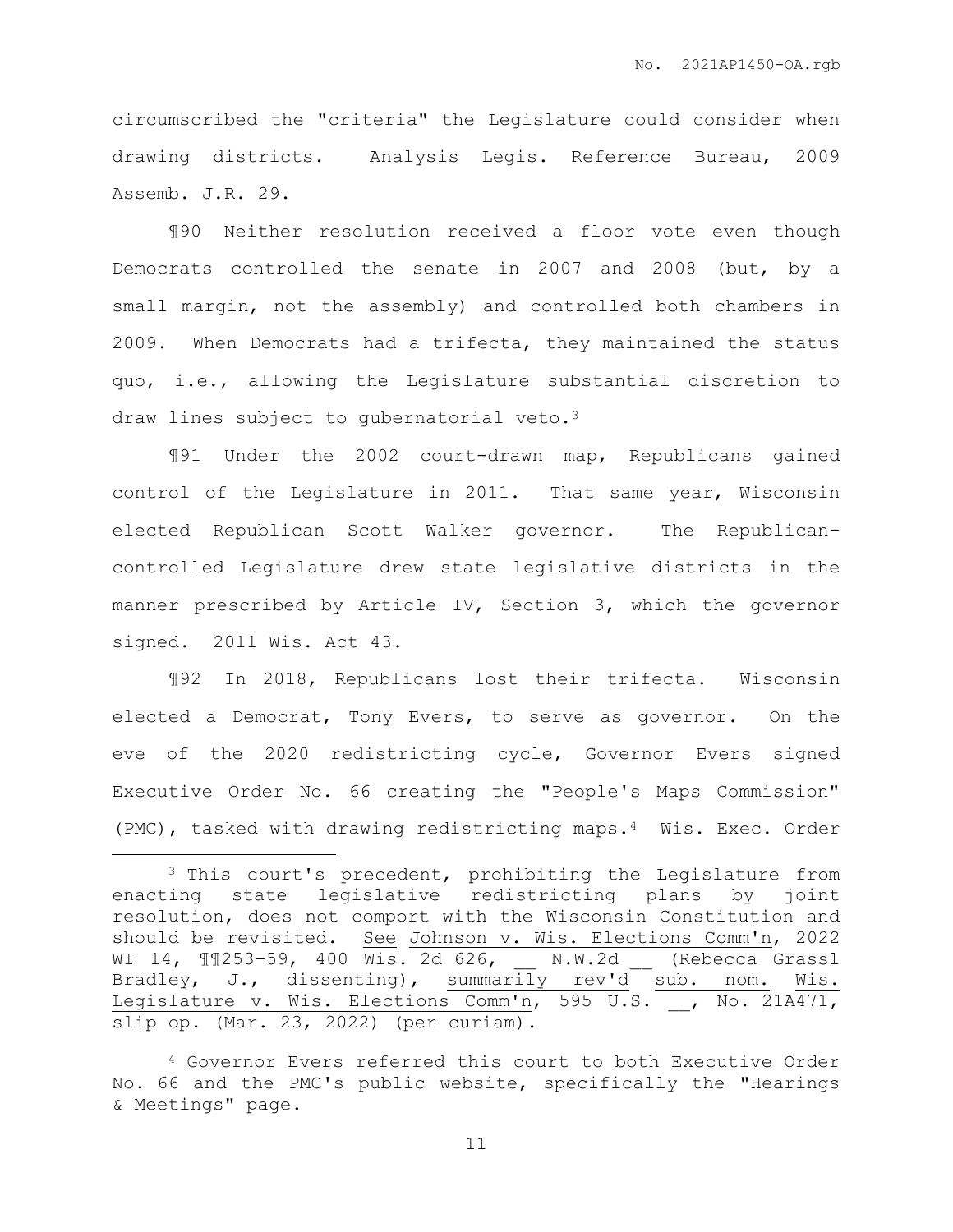No. 66 (2020). Never mind the Wisconsin Constitution's "textually demonstrable . . . commitment" of the duty and power to redistrict the state to the Legislature——without any mention of the executive. Johnson I, 399 Wis. 2d 623, ¶51 (quoting Baker v. Carr, 369 U.S. 186, 217 (1962)).

¶93 This commission was "the People's" in name alone. Regardless of its title, Governor Evers, pursuant to the statute he used to create the PMC, retained plenary control over it. Wisconsin Stat.  $$ 14.019(1)$   $(2019-20)^5$  states, "[u]nder the general powers of the office of the governor the governor may, by executive order, create nonstatutory committees in such number and with such membership as desired, to conduct such studies and to advise the governor in such matters as directed." Section 14.019(1)(a) continues, "[p]ersons appointed to a nonstatutory committee may be removed or replaced, or the committee may be abolished, by the governor at pleasure." As the plain text of the authorizing statute indicates, the PMC was in no way an independent or non-partisan commission.<sup>6</sup>

 $\overline{a}$ 

<sup>5</sup> All subsequent references to the Wisconsin Statutes are to the 2019–20 version.

<sup>6</sup> So-called "independent" or "non-partisan" redistricting commissions have been subject to substantial criticism, even by commentators who decry partisan gerrymandering. Kevin Reyes, Note, Redistricting or Rethinking? Why Proportional Representation May Be a Better Solution than California's Independent Commission, S. Cal. Interdisciplinary L.J. 655, 659– 61 (2011). The California Citizens Redistricting Commission is an oft-cited example. Under its handiwork, in 2014, Democratic congressional candidates received 57% of the vote statewide, but won 73.6% of the seats (39 of 53). Andrew Spencer, Christopher Hughes & Rob Richie, Escaping the Thicket: The Ranked Choice Voting Solution to America's Districting Crisis, 46 Cumb. L. Rev. 377, 388 (2016).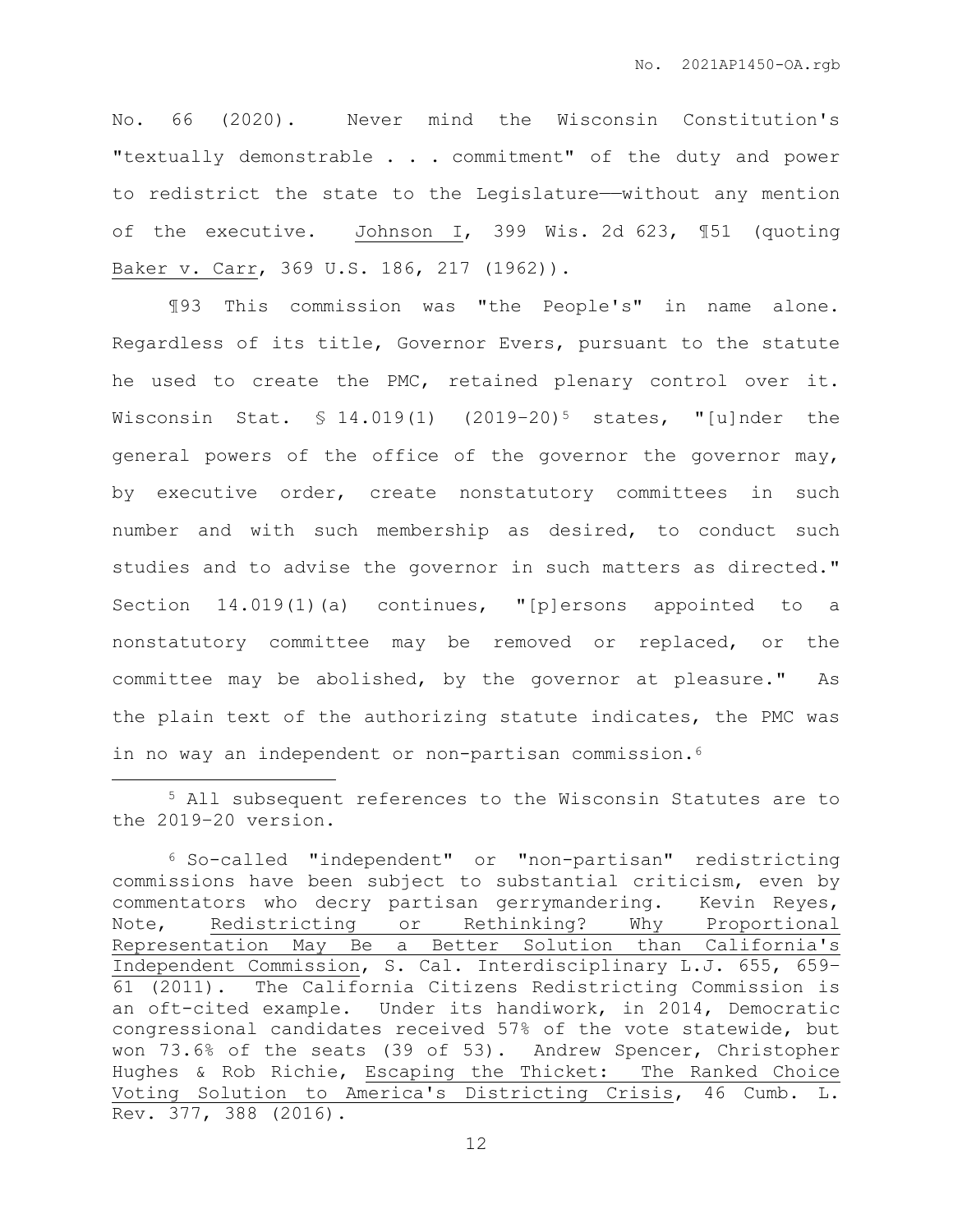¶94 Governor Evers ordered the PMC to "prepare proposed maps for the Legislature to consider" which "shall, whenever possible":

a. Be free from partisan bias and partisan advantage;

- b. Avoid diluting or diminishing minority votes, including through the practice of "packing" or "cracking";
- c. Be compact and contiguous;

 $\overline{a}$ 

- d. Avoid splitting wards and municipalities;
- e. Retain the core populations in each district;
- f. Maintain traditional communities of interest;
- g. Prevent voter disenfranchisement.

Exec. Order No. 66, at 2 (emphasis added). His instruction to "[r]etain the core populations in each district" is particularly striking given the governor's attacks on the legitimacy of the least-change approach. In a press release following this court's November 30, 2021 decision adopting the least-change approach, he stated, "I urged the Wisconsin Supreme Court to consider the maps prepared by a nonpartisan redistricting commission, and it's unfortunate the Wisconsin Supreme Court rejected those maps and decided they will only consider maps that make minimal changes from the gerrymandered maps we have  $now$ [.]"<sup>7</sup>

<sup>7</sup> Press Release, Gov. Evers Submits New Redistricting Maps Using "Least Change" Approach Pursuant to Court Order, Office of the Governor, State of Wis. (Dec. 15, 2021), https://content.govdelivery.com/accounts/WIGOV/bulletins/3010fc. Notwithstanding Governor Evers' goal for the PMC to "[r]etain the core populations in each district," Attorney General Josh Kaul, a Democrat, declared, "[f]or a court to rule that a courtdrawn map must be based on an extreme partisan gerrymander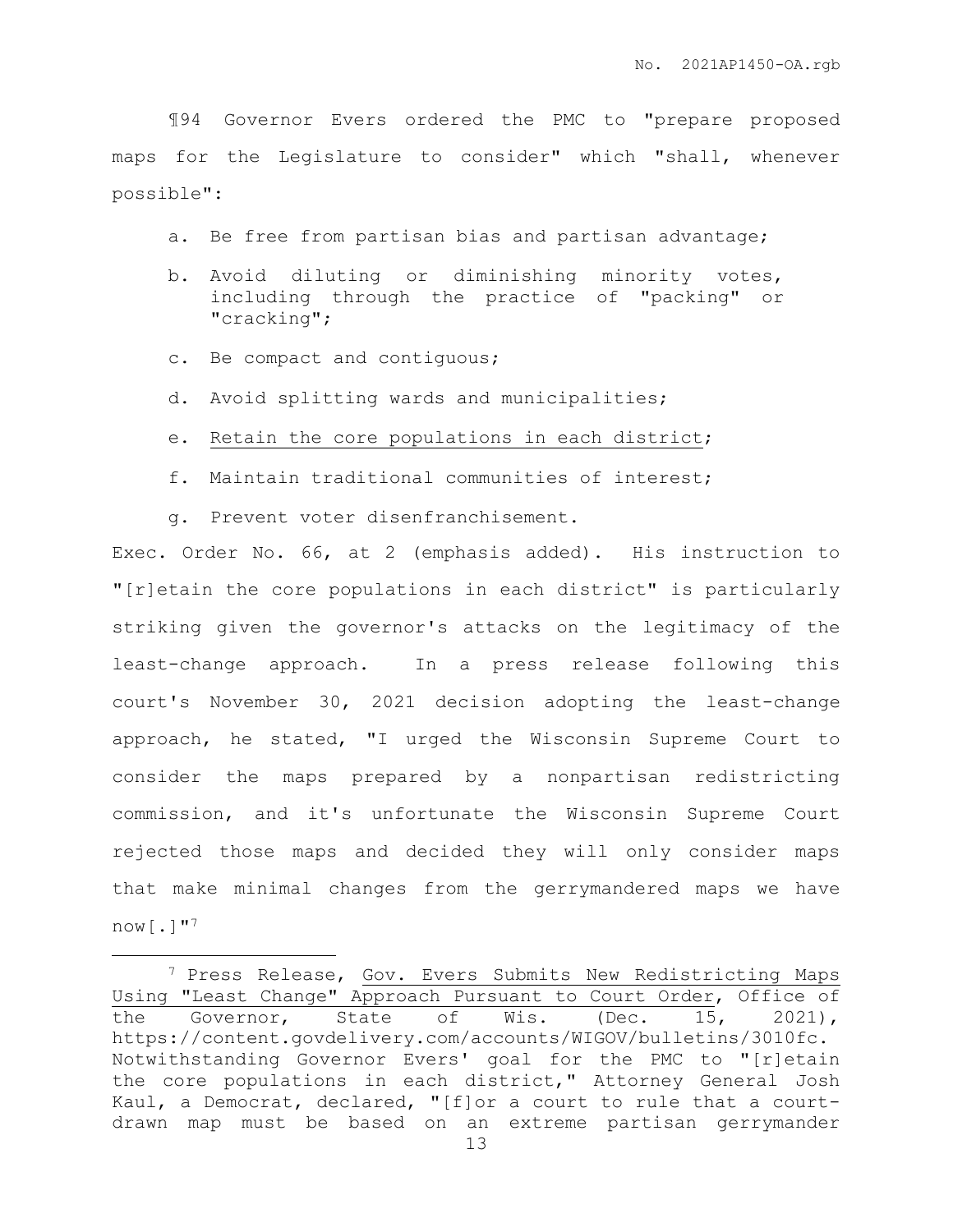¶95 The PMC created a memorandum explaining how it understood Governor Evers' order. Among other considerations, it promised to comply with relevant laws, including the VRA.<sup>8</sup> The PMC produced final recommendations at the eleventh hour, too late for thorough analysis before the Legislature was scheduled to consider the maps it created.9 See Written Testimony of Speaker Robin J. Vos, Joint Public Hearing of the Senate Committee on Government Operations, Legal Review, and Consumer Protection and the Assembly Committee on State Affairs, at 4 (Oct. 28, 2021), https://docs.legis.wisconsin.gov/misc/lc/hearing testimony and m aterials/2021/sb621/sb0621\_2021\_10\_28.pdf ("[T]he draft maps released by the commission contained inconsistent district numbering making our analysis difficult."). The PMC's maps were of such questionable fairness and legality, many members of Governor Evers' party disavowed them.

 $\overline{a}$ 

<sup>8</sup> Memorandum from the People's Maps Commission, Criteria for Drawing Districts, at 2 (last visited Apr. 4, 2022), https://evers.wi.gov/Documents/PMCCriteriaMemoFINAL.pdf.

<sup>[</sup>i.e., the 2011 maps] is simply stunning." Press Release, AG Kaul Issues Statement on Wisconsin Supreme Court Redistricting Decision (Nov. 30, 2021), https://www.doj.state.wi.us/sites/default/files/newsmedia/11.30.21\_Redistricting.pdf.

<sup>9</sup> Governor Evers held a press conference on November 2, 2021 releasing the final recommendations of the PMC. News Conference, Gov. Evers on People's Maps Commission Final Maps Submissions (Nov. 2, 2021), https://wiseye.org/2021/11/02/newsconference-gov-evers-on-peoples-maps-commission-final-mapsubmissions/. At this point, the legislative process was far along, so many legislators had already begun to evaluate the PMC's drafts-not their final work product.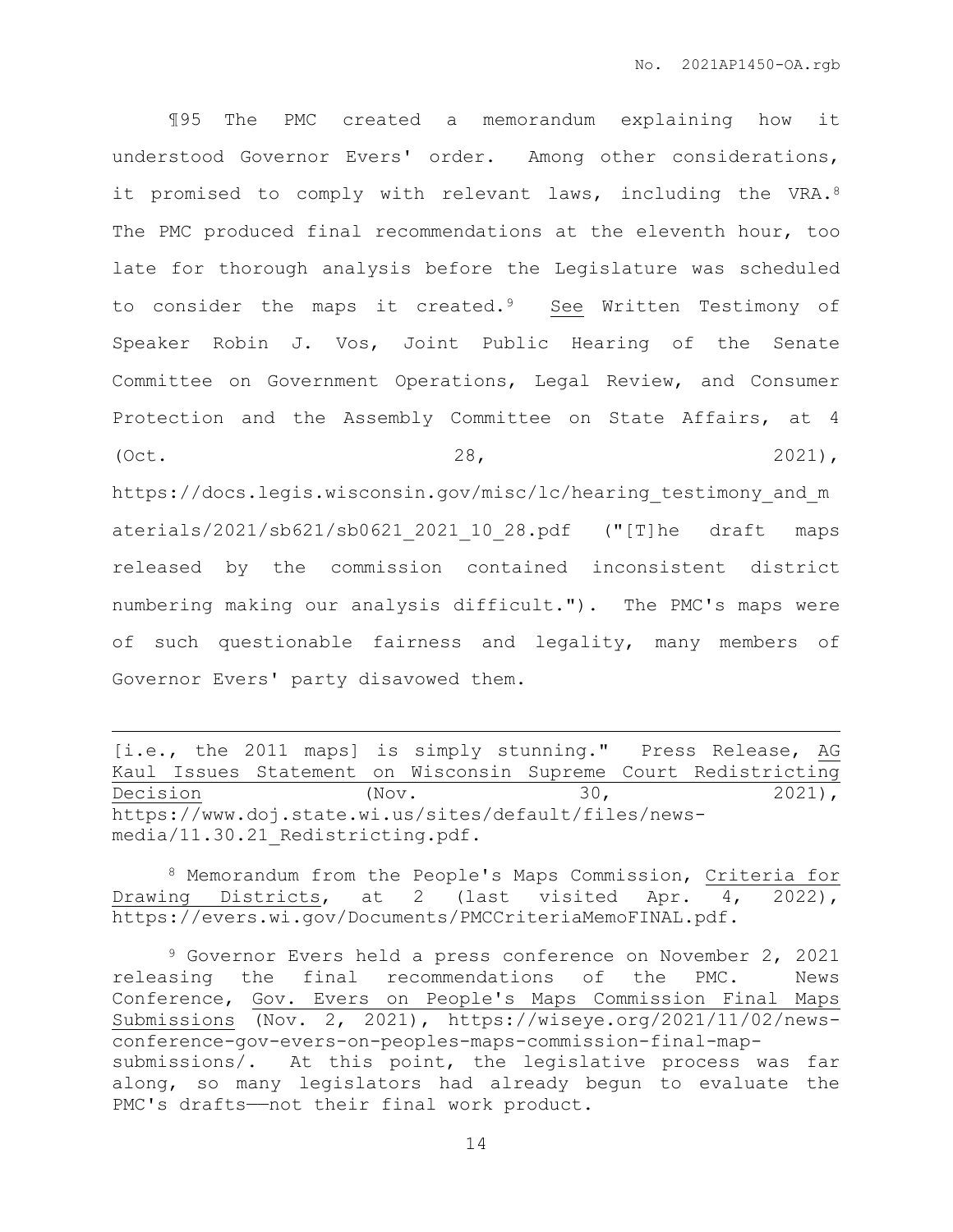¶96 Notwithstanding Governor Evers' arguments before this court for maximizing the number of majority-minority districts, the PMC proposed maps with only three Black majority districts: two in the assembly and one in the senate.10 Governor Evers' own commission proposed eliminating four Black majority districts in the assembly and one in the senate; nevertheless, Governor Evers told this court and the United States Supreme Court that the failure to add a Black majority district in the assembly would violate the VRA.11 Governor Evers' commission also significantly

 $\overline{a}$ 

<sup>11</sup> During an executive session of the Senate Committee on Government Operations, Legal Review, and Consumer Protection, the chairman, Senator Duey Stroebel, noted the PMC's assembly map had significantly fewer majority-minority districts than the Legislature's proposal; Democratic committee members had no response. Executive Session of the Wisconsin Senate Committee on Government Operations, Legal Review, and Consumer Protection, at 12:37 (Nov. 4, 2021) (statement of Senator Duey Stroebel (Sen. District 20)), https://wiseye.org/2021/11/04/senatecommittee-on-government-operations-legal-review-and-consumerprotection-9/ ("[T]he last item would be majority-minority districts. SB [621], six Black . . . assembly and two Black senate. . . . People's Maps Commission, two Black . . . assembly, one Black senate[.]").

Senator Stroebel also noted the similarity between the criteria established by Executive Order No. 66 and 2021 Senate Joint Resolution 63, which established the criteria the Legislature used. Both sets of criteria included, among other things, core retention. Compare Wis. Exec. Order No. 66, at 2 (2020) ("whenever possible . . . [r]etain the core populations in each district"), with 2021 S. J.R. 63 ("Retain as much as possible the core of existing districts"). Democrats had no response.

<sup>10</sup> People's Maps Commission Final Map Submissions (PMC's Final Maps), The People's Maps Commission (updated Nov. 3, 2021), https://govstatus.egov.com/peoplesmaps/work-records (click "District Link Here" for either the "Assembly Map" or the "Senate Map"; then click "Evaluation"; then click "Population by Race").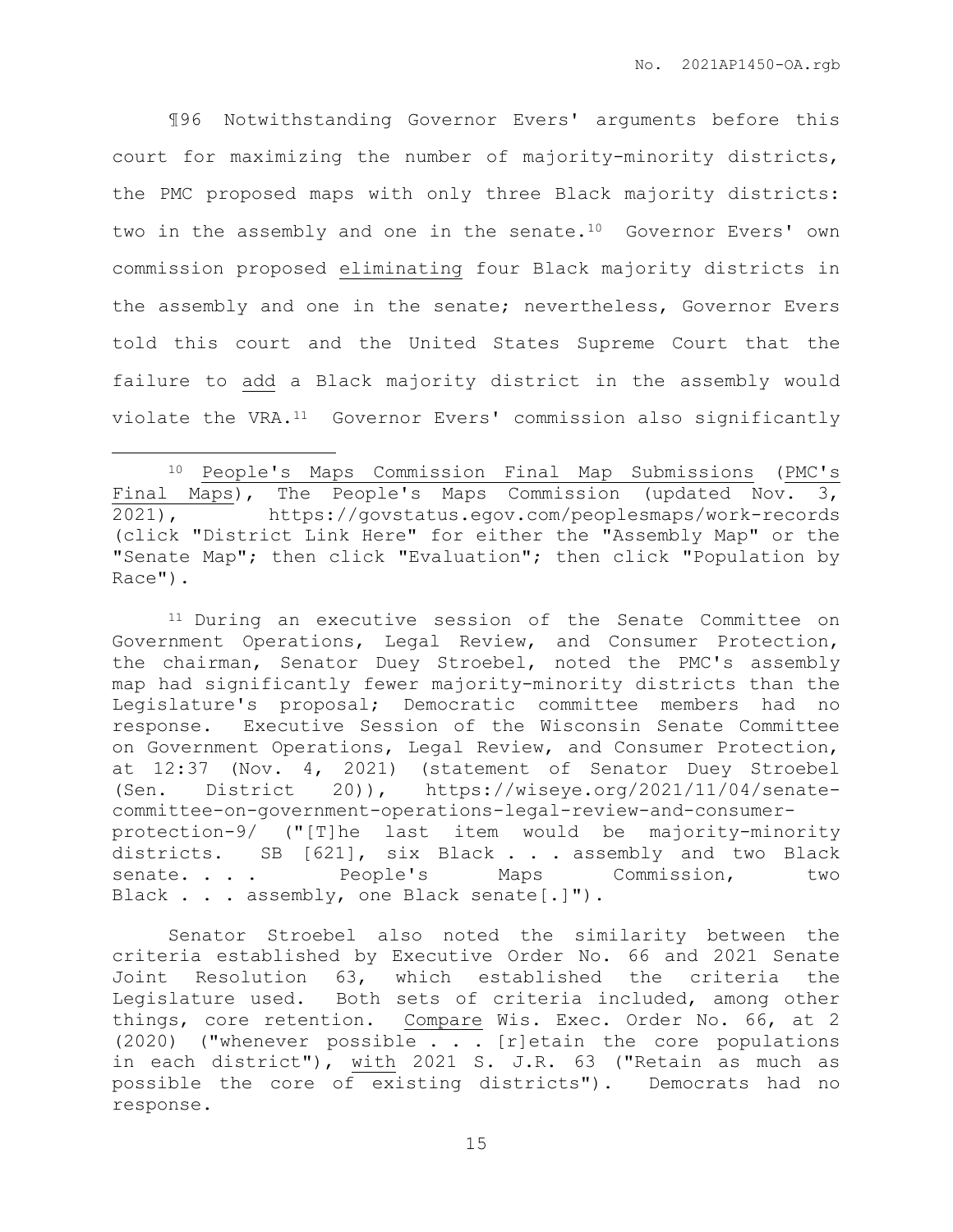reduced the Hispanic population in the one of the two Hispanic majority districts that a federal court held were necessary for VRA compliance——although it did keep the Hispanic population above a majority. Specifically, the PMC drew the district with a Hispanic population of approximately 63.3%.12 The Hispanic voting-age population (HVAP) in that district is currently 67.2%.<sup>13</sup>

¶97 The PMC expressed little concern about the VRA.14 A substantial portion of the public hearing discussed the purported harms of partisan gerrymandering, not racial gerrymandering——in fact, it permeated the entire commentary of one of the speakers.<sup>15</sup>

 $\overline{a}$ 

<sup>13</sup> The PMC would have slightly increased the Hispanic population in the other Hispanic majority district; however, that district would have had less than a 60% Hispanic population nonetheless.

<sup>14</sup> People's Maps Commission Online Public Hearing | 4th Congressional District (PMC's VRA Hearing), YouTube (Jan. 14, 2021), https://www.youtube.com/watch?v=qdagL0feabA&t=2s. Based on the PMC's final report, other public hearings may have discussed the VRA, but this particular hearing was the only one designated for discussion of the VRA. The People's Maps Commission, Final Report and Maps of the People's Maps Commission,  $at$  at  $A6$  (2021), https://evers.wi.gov/Documents/PMC/PMC\_Report\_Final\_Fullcompressed%20(2).pdf.

<sup>12</sup> PMC's Final Maps. I assume the PMC used voting-age population, although whether it did so is unclear from its public website.

<sup>&</sup>lt;sup>15</sup> The speaker discussed, among other things, Gill v. Whitford, 585 U.S. , 138 S. Ct. 1916 (2018), and the **"efficiency gap,"** which is a purported way to measure the partisan fairness of a redistricting plan that was at the heart of Gill.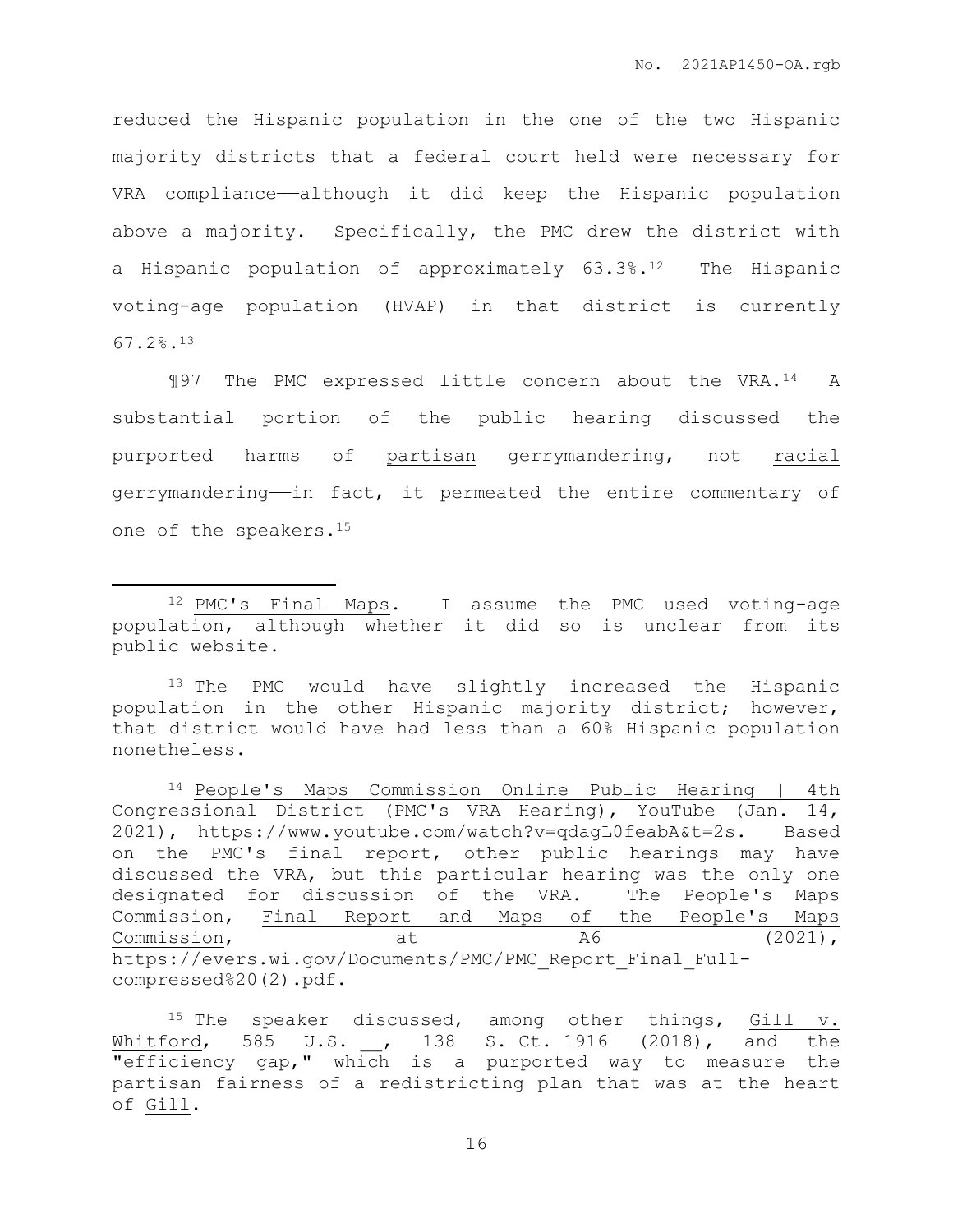¶98 The commissioners admitted their inexperience in this area of law. Although the PMC invited two attorneys, both acknowledged they lacked competence to give legal advice about the VRA. These speakers described the VRA as a "passion" but admitted primarily practicing other areas, such as employment law.16 Notably, one of the commissioners asked the speakers if the PMC's plans could be "misconstrued" as a "racial gerrymander," to which the answer was, "I quess it could be." $17$ 

¶99 No Democrat in the assembly was willing to introduce the PMC's maps. See Wisconsin Assembly Floor Session, at 1:35:30 (statement of Speaker Robin J. Vos). Speaker Robin J. Vos, a Republican, did so. On the assembly floor, Democrats castigated Governor Evers for placing the Democratic Party's goals above minority communities' needs.

¶100 Representative Sylvia Ortiz-Velez, a Latina Democrat from Milwaukee County, rose for the first time in her tenure to voice her concerns. "[A]t least the Republican map goal was not to decimate the voices of the Black and Brown communities of Wisconsin," she stated. Id. at 2:15:09 (statement of Rep. Sylvia Ortiz-Velez). Among her concerns, she identified the PMC's proposed reduction of the HVAP in at least one Hispanic

 $\overline{a}$ 

<sup>16</sup> PMC's VRA Hearing, at 1:39:14.

<sup>17</sup> Id. at 1:25:01. From the commissioner's question, it appears the PMC (or at least some of its members) thought it could simply relabel the consideration of "race" as the consideration of a "community of interest." Labelling does not fix the problem. Only if the Gingles preconditions are satisfied may the treatment of a racial group as a community of interest be lawful.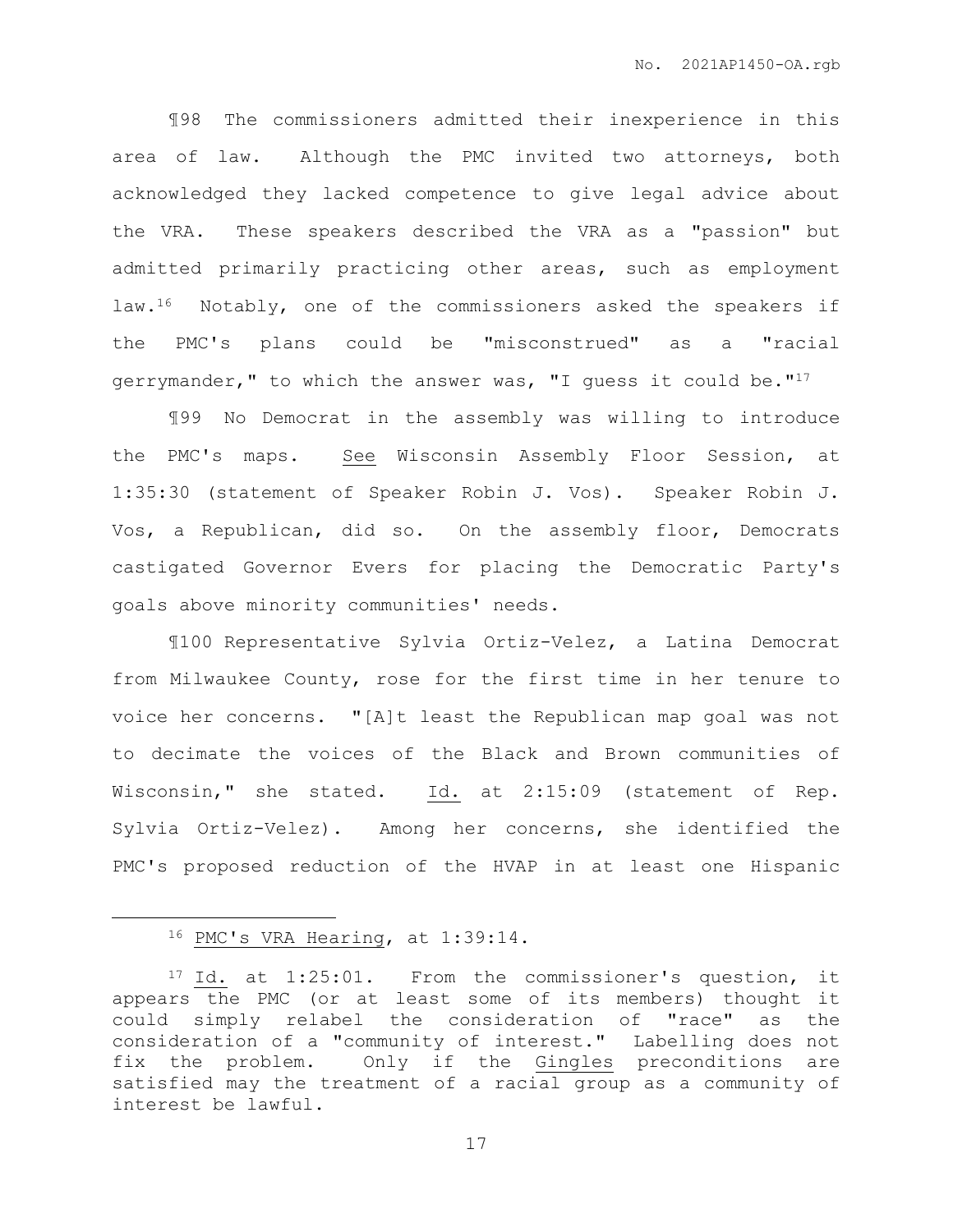majority district. She explained the Hispanic population typically has low voter turnout and some members of the community are counted for census purposes even though they cannot vote.18 Id. at 2:11:35.

¶101 Representative Ortiz-Velez also said the PMC's maps "promote[] a white supremacy agenda that says it's okay for other folks . . . who we don't choose to rule over us and make decisions for us." Id. at 2:16:01. She noted the PMC's maps were "unconstitutional for several reasons," and "[w]e can litigate that in the courts. We know there's a third branch. And we'll get our justice there because the law is on our side[.]" Id. at 2:15:30. According to Rep. Ortiz-Velez, the PMC had "dilute[d] and crack[ed] and cancel[ed] out the voice of minority communities. . . . Just to create more Democratic seats." Id. at 2:16:44. She said similar Democratic Party

 $\overline{a}$ 

<sup>18</sup> Standing alone, low turnout is an unlawful basis for drawing a majority-minority district. The VRA guarantees equal opportunity, not equal success. United States v. Euclid Sch. Bd., 632 F. Supp. 2d 740, 763 (N.D. Ohio 2009) ("That being said, there is no right under the Voting Rights Act to win; there is, rather, a right to meaningfully compete. While the effects of long-standing electoral discrimination on voter turnout are undeniable, there is assuredly some point at which potential voters must themselves come to the polls. This is likely the reason that four of the five courts previously to consider the threshold of exclusion employ VAP in their treatment of the concept, as opposed to a consideration of historical turnout." (internal citation and citations omitted)). Increasing the minority population in a district solely in response to low turnout actually has the troubling consequence of "artificially cap[ping]" minority voting power. Id. at 765. The remedy for low turnout——packing minority voters into fewer districts——necessarily reduces the power the minority group could have if its members turned out at a higher rate.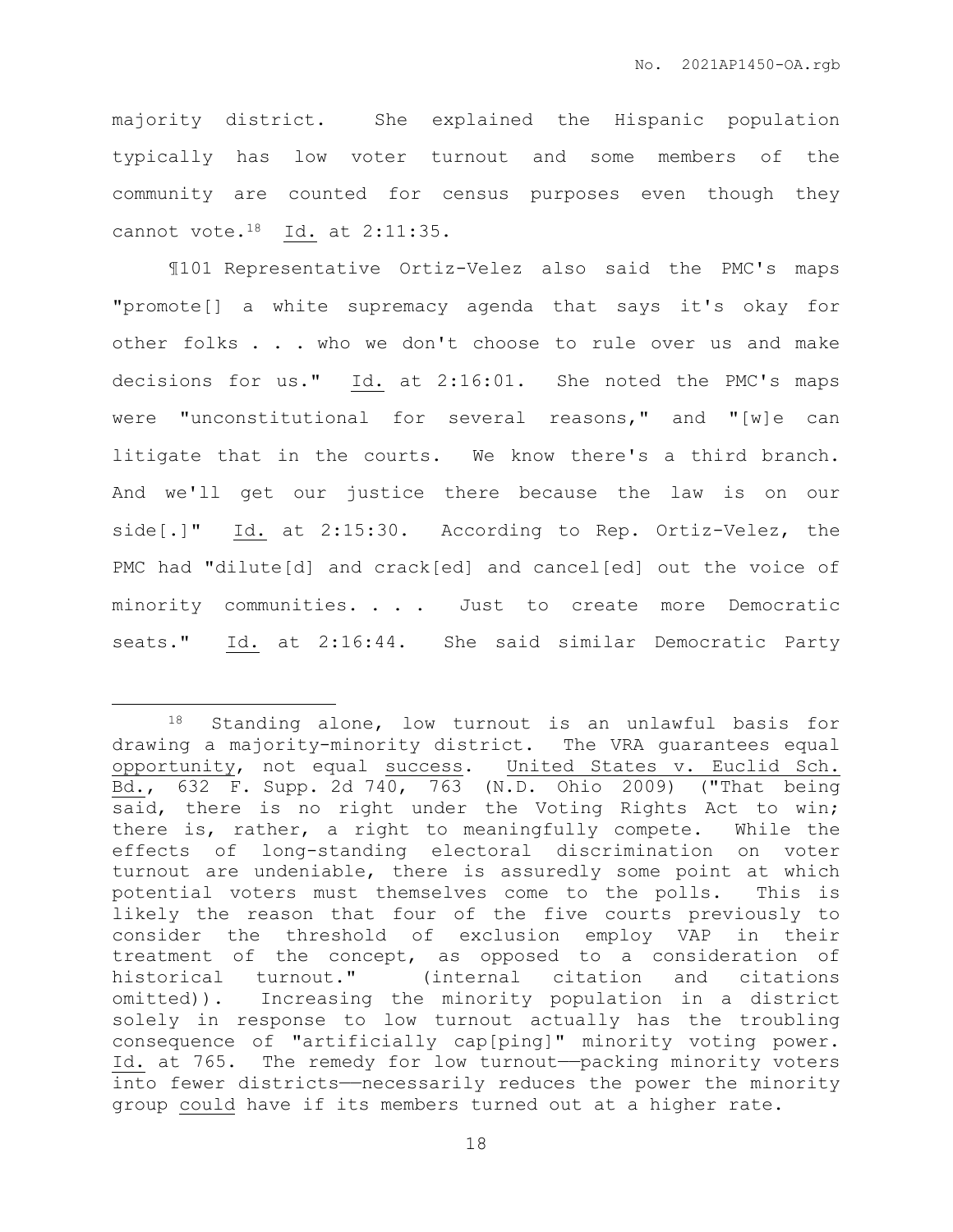plans were being proposed and adopted nationwide. Id. at 2:18:00.

¶102 Of particular frustration to Rep. Ortiz-Velez was the manner in which she and other members of minority communities had been treated by the executive branch:

We were shut out of the process by the executive branch. We tried, Mr. Speaker. There was a concerted effort by the executive branch to lock us out of the process so we couldn't act as a check. I want the record to reflect that many members of this body, and at least one member of the Senate, Senator Lena Taylor, have repeatedly tried to stop this injustice before it happened. Including myself, Mr. Speaker. We tried many times speaking with the Governor's Office and the People's Maps Commission to address our concerns, and we were basically dismissed, gaslighted, and ignored.

Id. at 2:19:46. On this point, she concluded, "Mr. Speaker there was a significant lack of responsiveness on [the] part of the elected officials to the particular needs of the members of a minority group." Id. at 2:20:23.

¶103 Representative LaKeshia Myers, a Black Democrat from Milwaukee County, spoke next. She said, "[t]his body is based off population. So I know I didn't teach math, but if you got almost 100 and you got 6.4 that sounds like it should be six seats." Id. at 2:38:06 (Rep. LaKeshia Myers (Assemb. District 12)). Because the PMC's proposed assembly map proposed only two, she strongly encouraged her colleagues to vote against it.

¶104 Representative Marisabel Carbrera, a Latina Democrat from Milwaukee County, voiced similar concerns:

Mr. Speaker, you said a few moments ago the following about the People's Maps Commission's Maps. Its process might have violated Wisconsin's open meetings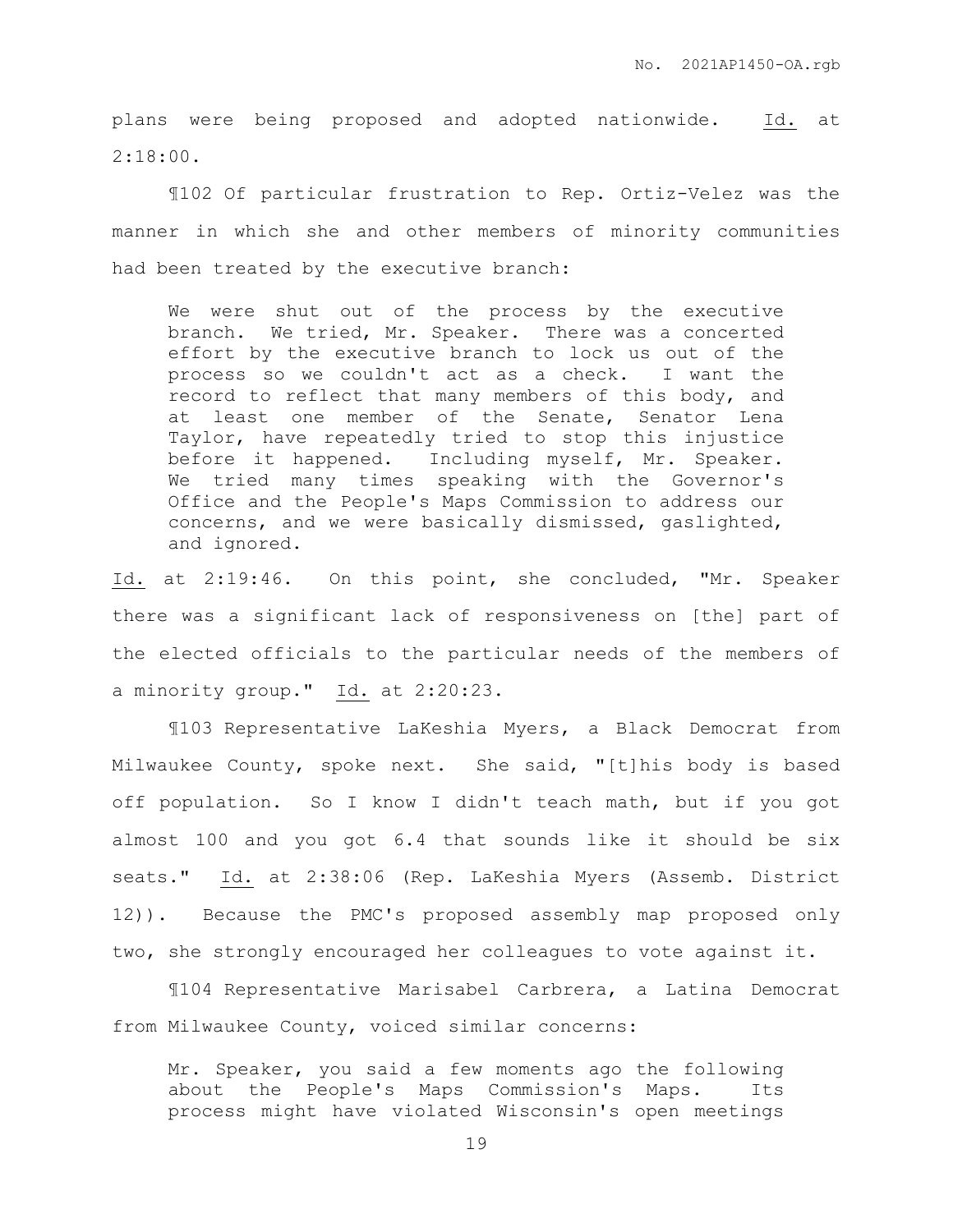laws, it violates the Voting Rights Act, more elections are paired, more Wisconsinites will not be able to vote for senators, and more counties are split. I have to say Mr. Speaker, this time I happen to agree with you.

Id. at 2:53:11 (statement of Rep. Marisabel Carbrera (Assemb. District 9)). She concluded, "I believe the PMC did not accomplish its stated mission. . . . Fair maps would not sacrifice the voting rights of Black and Latino voters." Id. at 2:53:37 (emphasis added).

¶105 Following these speeches, the assembly voted down the PMC's maps by a vote of 77-21.<sup>19</sup> For context, according to the official assembly profile, the assembly had 60 Republicans, 38 Democrats, and one vacant seat.<sup>20</sup> A substantial portion of Governor Evers' fellow Democrats voted against his maps. Executive Order 66's time had not come. It would not be done.<sup>21</sup>

¶106 The concerns of Democratic representatives had been voiced by Democratic senators just three days earlier. Senator Lena C. Taylor, a Black Democrat from Milwaukee County, declared the PMC's maps were the worst of all options because of their

 $\overline{a}$ 

<sup>21</sup> DARTH SIDIOUS: The time has come. Execute Order Sixty-Six.

CLONE COMMANDER BACARA: It will be done, My Lord.

Star Wars: Episode III – Revenge of the Sith (Lucasfilm Ltd. 2005).

<sup>&</sup>lt;sup>19</sup> The senate also voted down the PMC's maps on a bipartisan vote of 22-11.

<sup>20</sup> Louisa Kamps, Profile of the 2021 Wisconsin Legislature 2 (2021), https://docs.legis.wisconsin.gov/misc/lrb/lrb\_reports/2021\_wisco nsin legislature profile 5 3.pdf.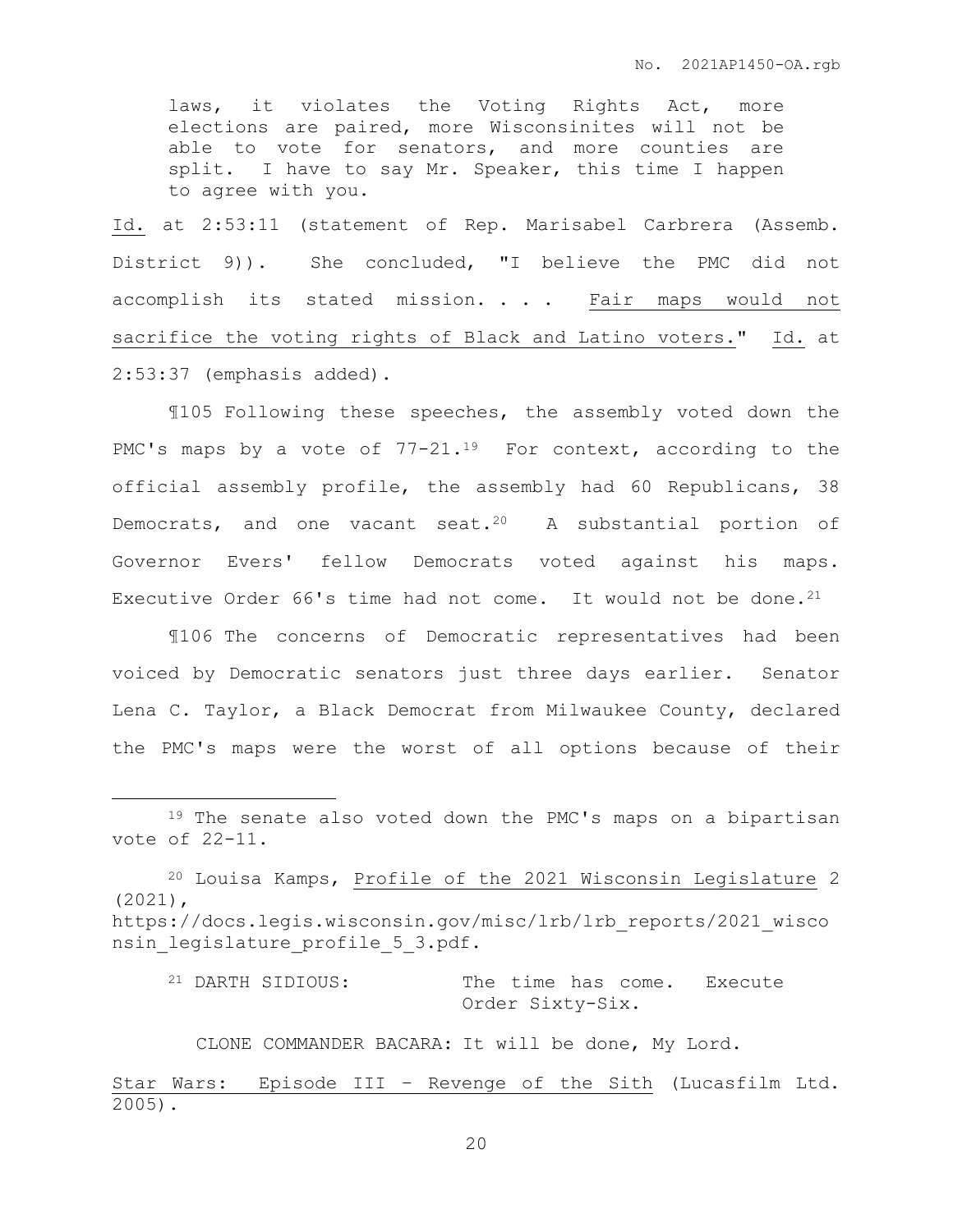utter disregard for minority communities, which she noted likely violated the VRA. Wisconsin Senate Floor Session, at 1:12:04 (Nov. 8, 2021) (statement of Sen. Lena Taylor (Sen. District 4)), https://wiseye.org/2021/11/08/wisconsin-state-senate-floorsession-34/. Similar to Rep. Ortiz-Velez's comments a few days later, Senator Taylor explained the voters in Black majority districts cannot be reasonably expected to elect Black-preferred candidates unless the Black voting-age population (BVAP) is well above 50%. Id. at 1:04:30, 1:14:00.

¶107 Despite the turbulent history of the PMC, Governor Evers told this court his creation of the PMC supported his intervention in this case:

[T]he Governor has ongoing involvement with the redistricting process. That is embodied in the Governor's Executive Order #66 that creates the nonpartisan People's Maps Commission, which is tasked with seeking input and drawing impartial maps for the Legislature and Governor to consider. The Commission, and the relevance its plan would have to the remedy stage of a redistricting lawsuit, provides a . . . reason for the Governor's intervention.

He concluded, "[t]he Commission's maps would be highly relevant to a court's task in a reapportionment action. The legal and factual considerations used by the Commission when drawing its maps will parallel the considerations before the court when addressing redistricting."

¶108 At some point after this court granted Governor Evers' intervention motion, he changed his mind about the PMC. If his commission had followed his direction to "whenever possible . . . [r]etain the core populations in each district" it might have produced maps that could plausibly be labelled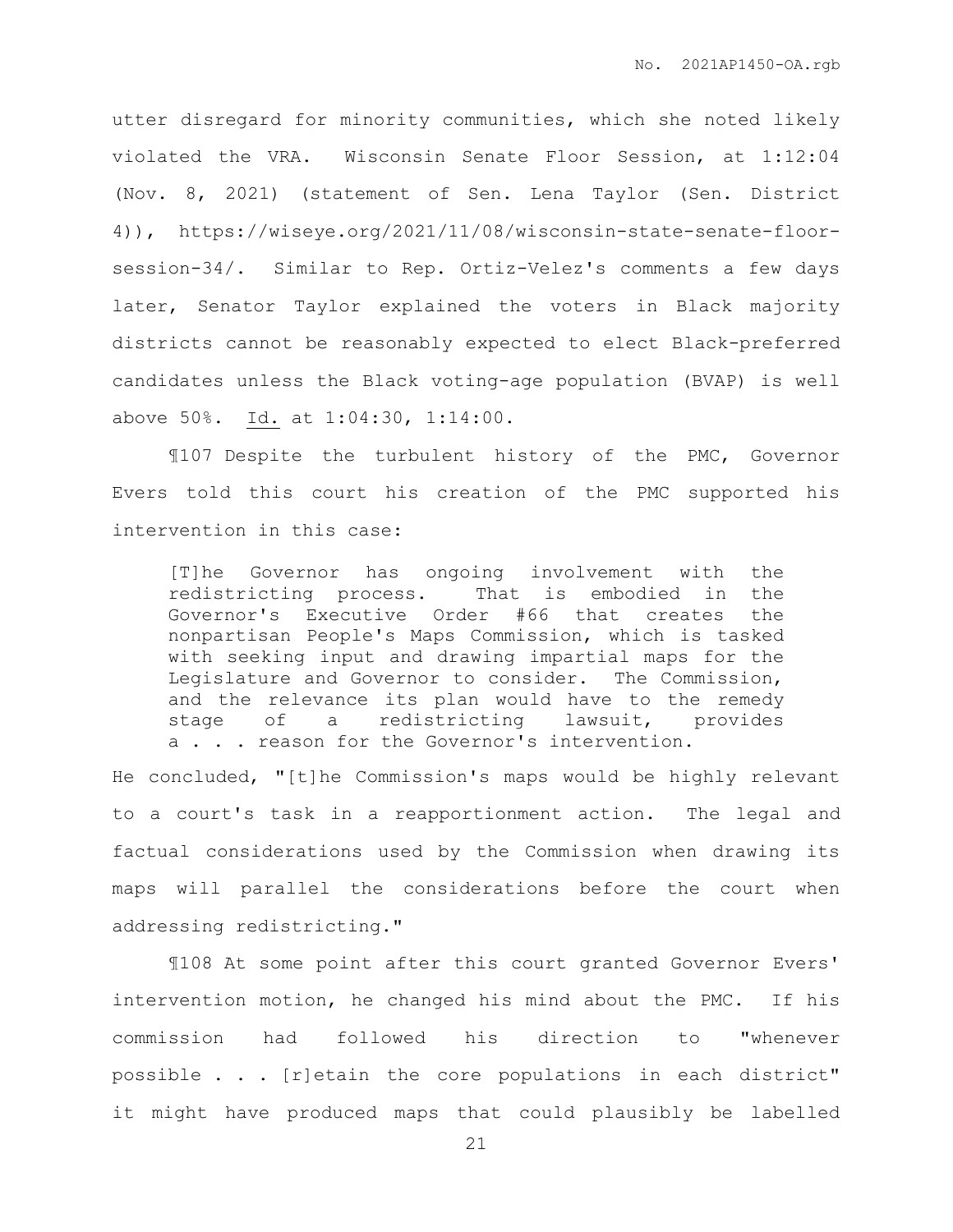least-change. Exec. Order No. 66, at 2. Although the PMC's maps did not do so, much of Governor Evers' "new" plan consisted of materials recycled from the PMC's plan. Governor Evers, however, abandoned the PMC's proposal for only two Black majority assembly districts and only one Black majority senate district. In contrast, Black Leaders Organizing for Communities (BLOC) proposed seven Black assembly districts and two Black senate districts. As the United States Supreme Court noted in its decision summarily reversing this court's selection of Governor Evers' state legislative districts, BLOC argued, based on its expert's analysis, Governor Evers' proposal violated the VRA. See Wis. Legislature, slip op., at 6 n.2 (citations omitted); see also Johnson v. Wis. Elections Comm'n (Johnson II), 2022 WI 14, ¶¶91, 112, 400 Wis. 2d 626, M.W.2d (Ziegler, C.J., dissenting), summarily rev'd sub. nom. Wis. Legislature, slip. op. ("The only support presented in an attempt to justify race-based districts was submitted by a party who contends the Governor's maps violate the VRA: BLOC. . . . No party except BLOC presented any details on the state and condition of minority communities in the districts at issue, and even that evidence is deeply flawed. . . . Strikingly, under BLOC's analysis, the Governor's maps do not satisfy the VRA, and are thus unconstitutional. The majority not only lacks evidence to support the maps it adopts, but the only party who even attempted to prove a VRA need determined those maps were illegal.").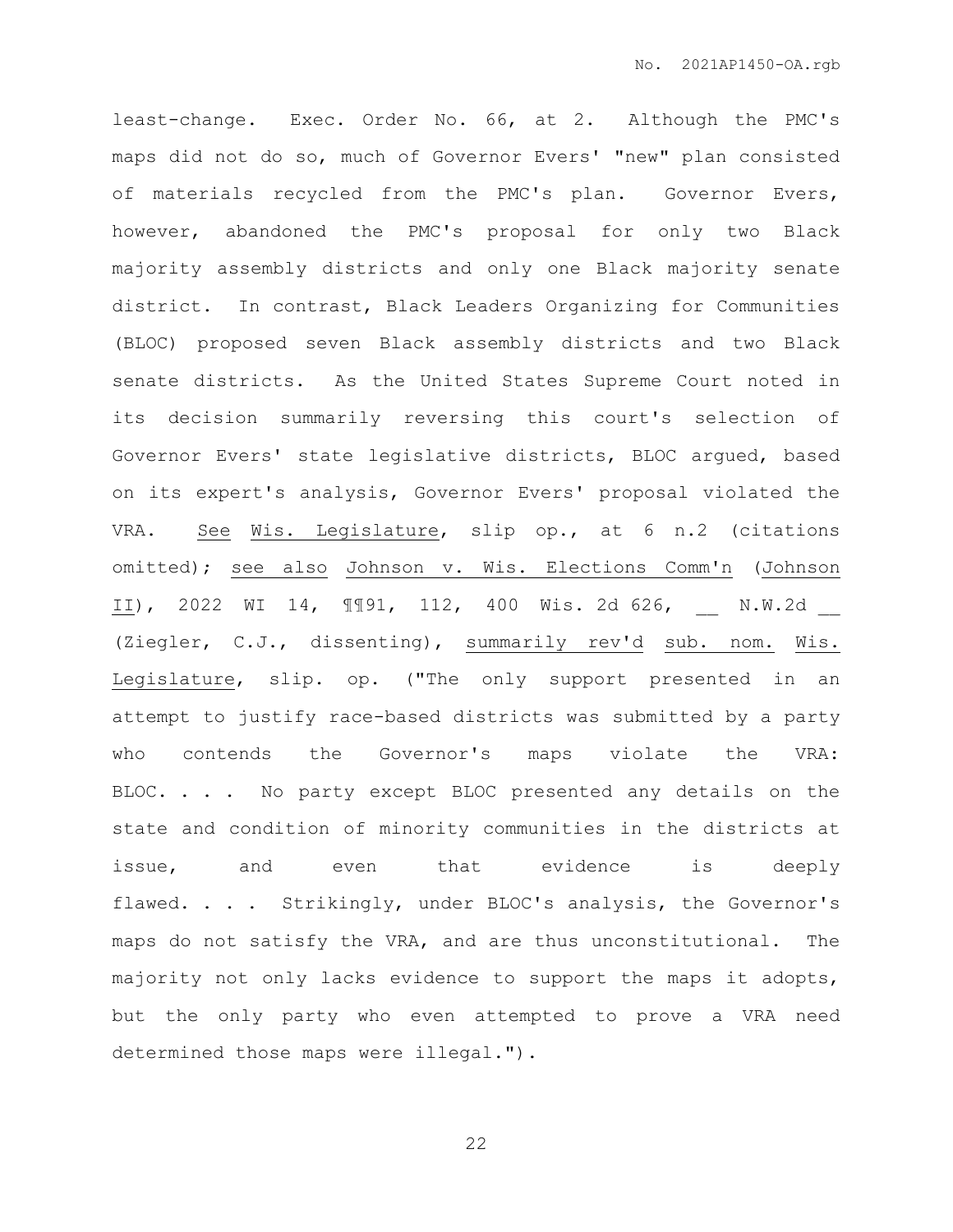¶109 Governor Evers' "new" approach to the VRA was similar to BLOC's: both maximized the number of majority-minority districts by drawing them at just above 50% BVAP primarily by arbitrarily adding White people as "filler[.]"<sup>22</sup> Johnson II, 400 Wis. 2d 626, ¶72.

| Wisconsin State Legislative<br>Districts | BVAP in Governor Evers'<br>Proposed Maps |
|------------------------------------------|------------------------------------------|
| Senate District 4                        | 50.62%                                   |
| Senate District 6                        | 50.33%                                   |
| Assembly District 10                     | 51.39%                                   |
| Assembly District 11                     | 50.21%                                   |
| Assembly District 12                     | 50.24%                                   |
| Assembly District 14                     | 50.85%                                   |
| Assembly District 16                     | 50.09%                                   |
| Assembly District 17                     | 50.29%                                   |
| Assembly District 18                     | 50.63%                                   |

As Chief Justice Ziegler wrote in her March 3 dissent:

 $\overline{a}$ 

[I]t is striking how explicitly the Governor——and the majority—divided up Wisconsin districts solely by race. While in 2011 the Legislature drew six assembly districts that have a majority of black voting-age populations ("BVAP"), ranging from 51% to 62%, the Governor carves seven districts by race with the exactness of only the most gifted social scientists. According to the Governor himself, he drew seven districts with BVAP ranging from 50.1% to 51.4%. At

<sup>22</sup> Counsel for the Citizen Mathematicians & Scientists warned this court at oral argument that in his many years of redistricting experience, he had seldom seen such a heavy focus on race in a judicial proceeding. He used the phrase "White filler" to describe a redistricting practice of certain other parties, and candidly acknowledged the Legislature's Black opportunity districts would perform.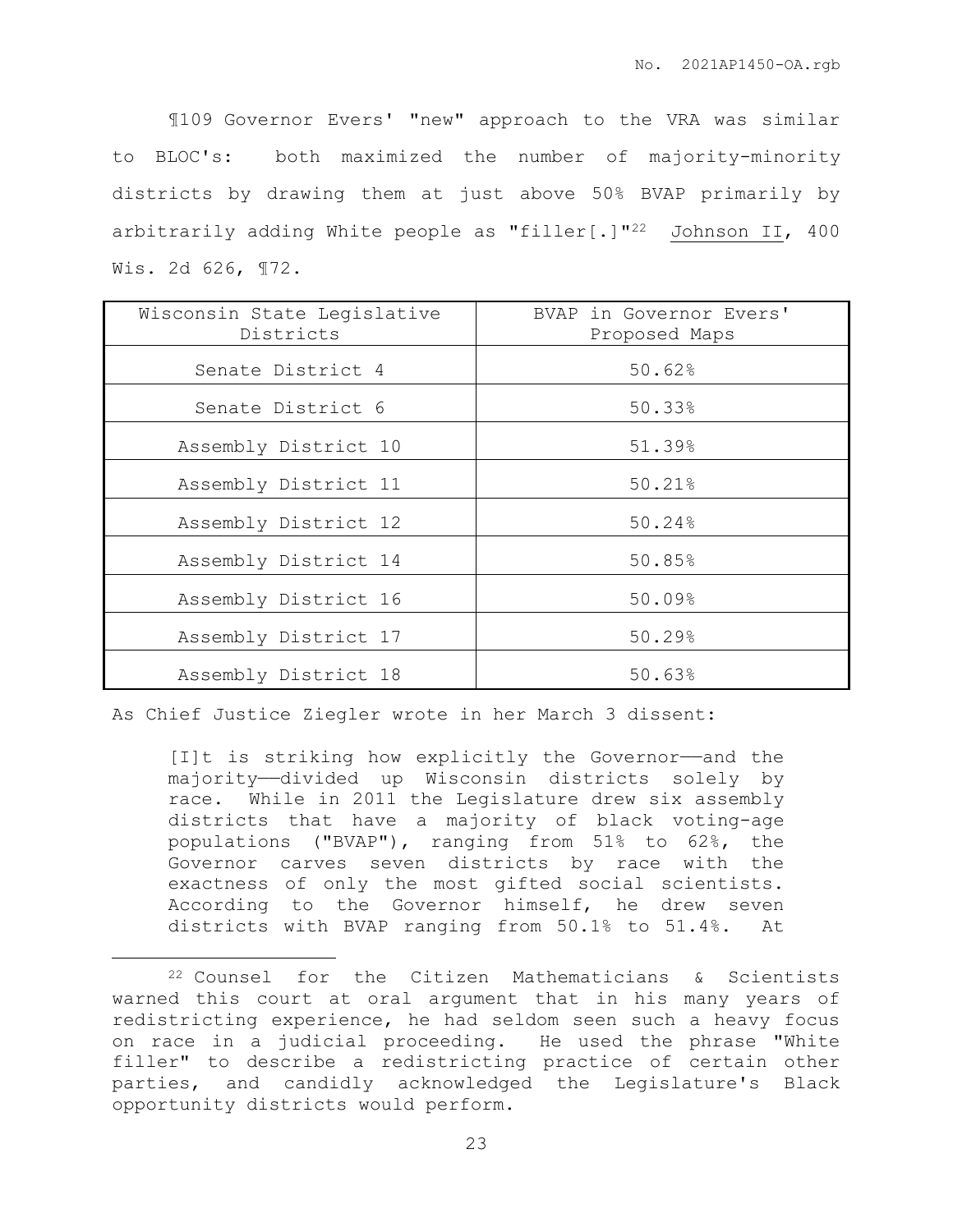oral argument and in briefing, it was clear that race imbued the decisions of the Governor in drawing districts. Explaining his district boundaries, he stated the intent was "to produce seven majority Black districts in the Assembly."

Id., ¶87. Governor Evers' approach stands in sharp contrast to the Legislature's, which used race neutral criteria, as the majority opinion explains.

¶110 To achieve what Governor Evers deemed the right racial balance in each district, he disregarded redistricting principles enshrined in the Wisconsin Constitution. Even assuming the Gingles preconditions are satisfied (they are not), he cannot subordinate these principles unless it is "reasonably necessary"——which it is not. See Bush v. Vera, 517 U.S. 952, 979 (1996) (lead op.) ("[T]he district drawn in order to satisfy § 2 must not subordinate traditional districting principles to race substantially more than is 'reasonably necessary' to avoid § 2 liability.").

¶111 Governor Evers' oddly shaped districts are numerous— and many of the odd shapes in his plan are analogous to the PMC's. For example, Governor Evers redrew Senate District 4, currently represented by Sen. Taylor, to extend into Waukesha and Ozaukee Counties. $2^3$  The result was a substantial decrease in BVAP. Under his plan, Assembly District 11 would extend to Mequon. In critiquing a similar feature of the PMC's map, Rep. Myers rhetorically asked, "[w]hy? That's going to cross the

 $\overline{a}$ 

<sup>23</sup> "By comparison, the Legislature's Senate District 4 ends at the Milwaukee County line and does not move a single individual to a new senate district." Legislature's Resp. Br. at 11.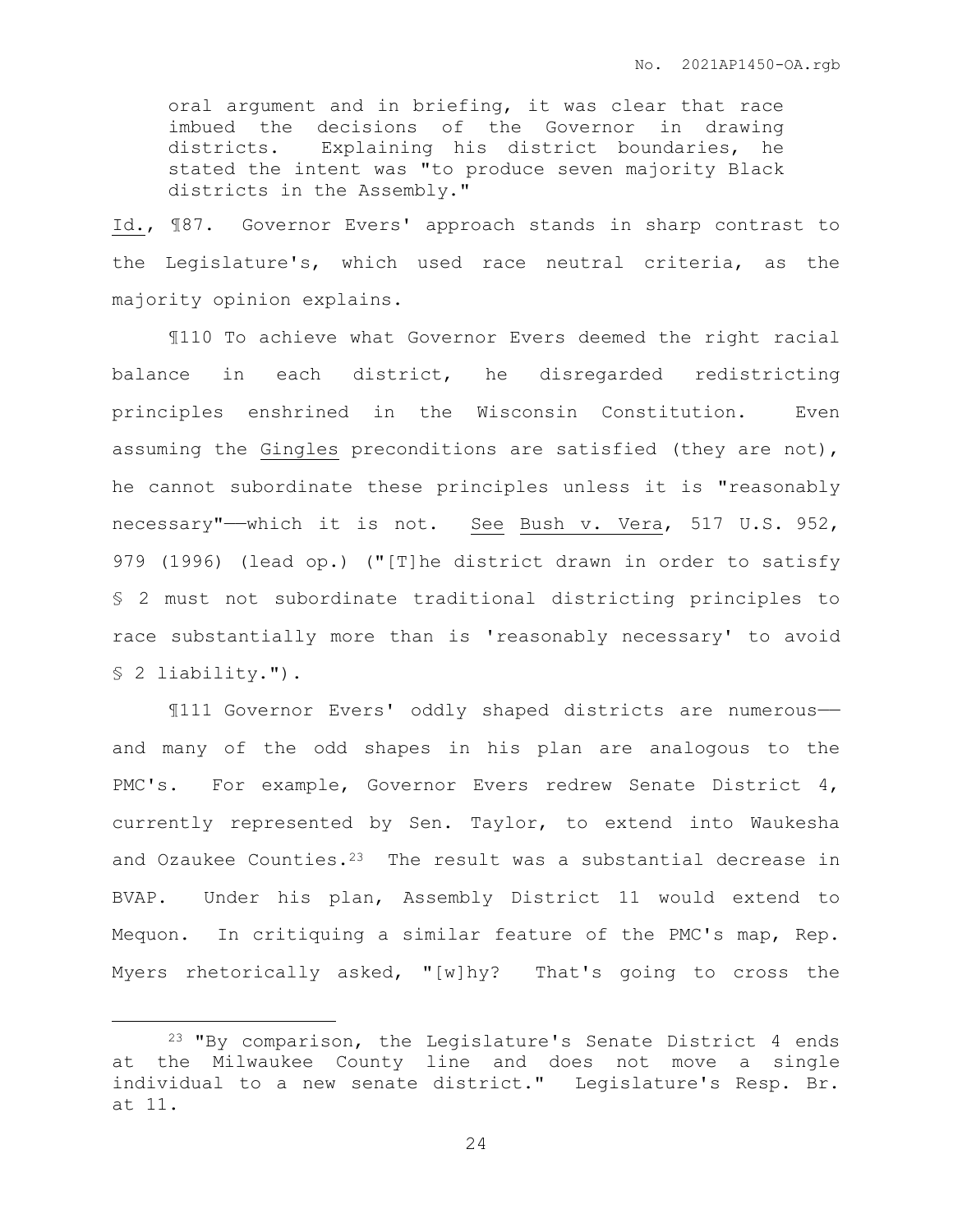county line. Doesn't make sense. Doesn't make sense at all. . . . That's not going to stick when it comes to people's interest. That's not going to stick when it comes to thinking you're going to elect people that look like me." Wisconsin Assembly Floor Session, at 2:47:55 (statement of Rep. LaKeshia Myers). Without any VRA-grounded justification, Governor Evers violated Article IV, Section 4 the Wisconsin Construction, which requires assembly districts "to be bounded by county, . . . town, or ward lines[.]"

¶112 Governor Evers' plan also would have harmed the Black community by forcing it to bear the brunt of disruption stemming from redistricting. While demonstrating high overall core retention, Governor Evers concentrated major changes in Milwaukee County, proposing what the Legislature fairly labelled a "most-change Milwaukee" map. According to the Legislature, Governor Evers' plan would have retained merely 72.6% of Milwaukee-area voters in their current district. In accordance with the principles expounded in our November 30 opinion, this court rightly rejects a "most-change Milwaukee," as the Legislature did with a bipartisan vote months ago. "State authorities" should not "localize the burdens of race reassignment" on a particular community. United Jewish Orgs., 430 U.S. at 174–75 (Brennan, J., concurring in part). It leaves "the impression of unfairness" when a discrete and insular minority "disproportionately bears the adverse consequences of a race-assignment policy." Id. at 175.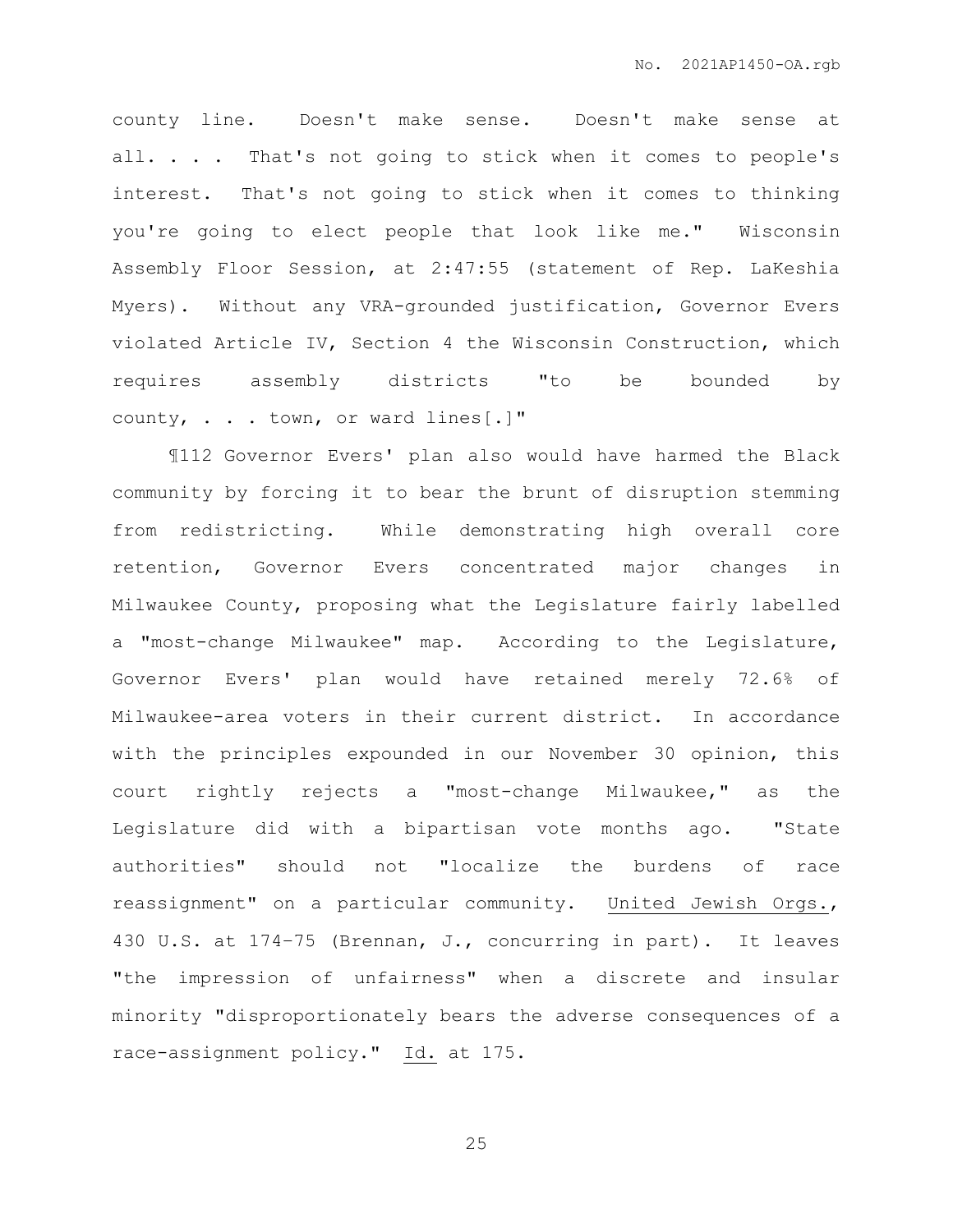¶113 In contrast to Governor Evers' plan, the Legislature's plan does not engage in the systematic and discriminatory dismantling of districts in Milwaukee. Governor Evers would sever Black voters' existing constituent-representative relationships and undermine existing voter coalitions, while largely preserving them for White voters. Whether maximizing majority Black voting districts would actually benefit the Black community remains highly suspect. Had it survived the scrutiny of the United States Supreme Court, Governor Evers' plan arguably would have limited Black communities' political power. Senator Taylor wrote an amicus brief to the United States Supreme Court explaining how Governor Evers' maps "dilute[] the voting strength of Black voters in Wisconsin." Motion for Leave to File and Brief for Senator Lena C. Taylor as Amicus Curiae in Support of Neither Party, at 2, Wis. Legislature v. Wis. Elections Comm'n, 595 U.S. (2022) (No. 21A471). She continued, "the [Wisconsin] supreme court's conclusion——with no analysis whatsoever-that the Governor's map complies with the Voting Rights Act is clearly erroneous. . . . It made no determination of whether the Governor's map-or any othercontains seven Assembly districts with an effective Black majority." Id. at 2, 11–12.

¶114 Senator Taylor expressed concern that Governor Evers had drawn "bare-majority-minority-Black districts," which, as a practical matter, "would not be able to nominate their preferred candidates[.]" Id. at 2. She noted, "this Court has repeatedly explained that even majority-minority districts can violate the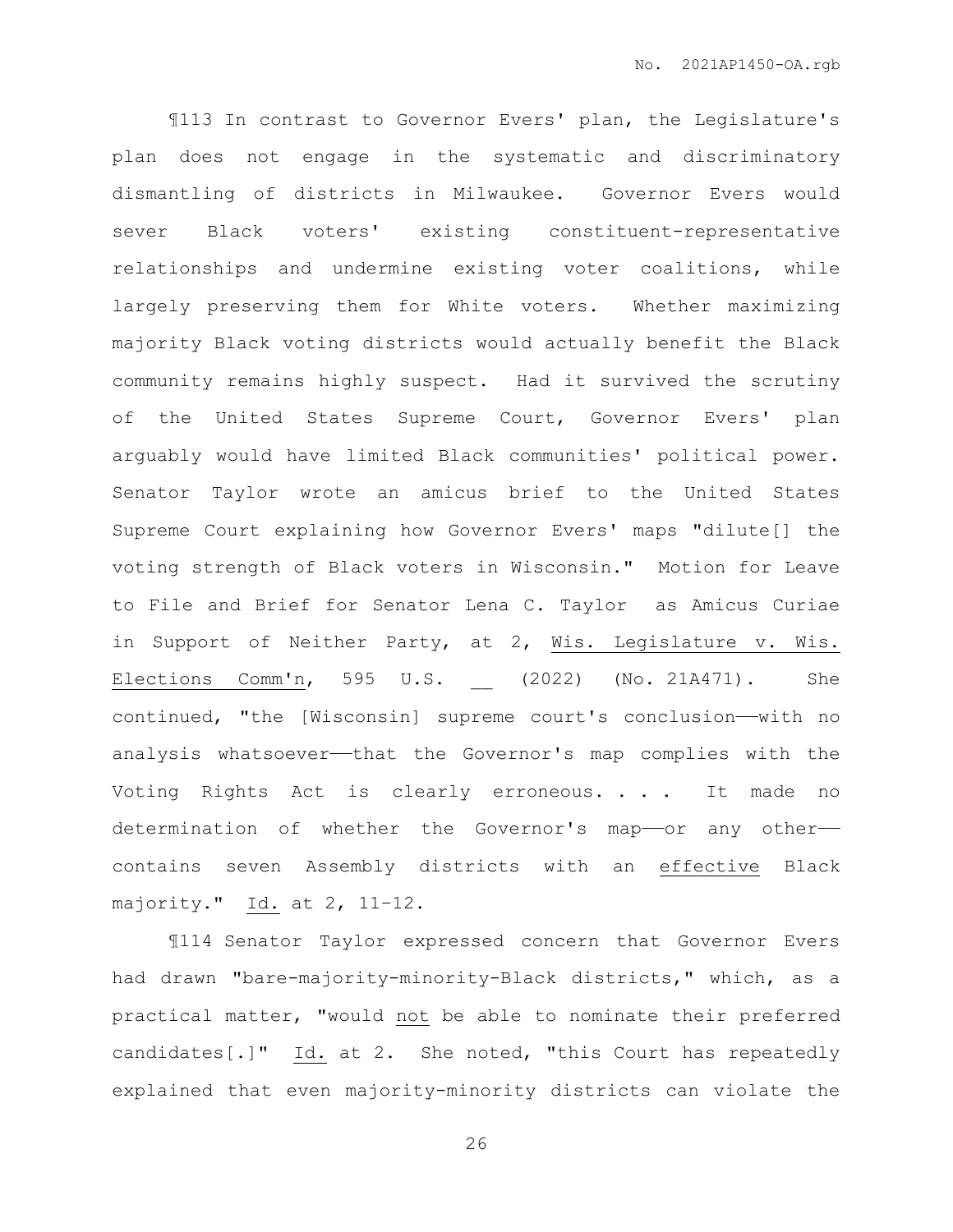Voting Rights Act if they do not contain a sufficiently large majority to provide minority voters with a realistic opportunity to elect candidates of their choice." Id. at 12 (citations omitted). She cited, among other decisions, Baldus v. Members of the Wisconsin Government Accountability Board, in which a three-judge panel in the Eastern District of Wisconsin concluded 60.52% HVAP did not create "a functioning majority-minority district for Milwaukee's Latino community." 849 F. Supp. 2d 840, 858 (E.D. Wis. 2012) (per curiam).

¶115 While the dissent decries denying the parties another opportunity to develop new evidence to support a different outcome, the dissent cannot plausibly contend the parties were not fully afforded the opportunity to conduct discovery when the case commenced. Senator Taylor criticized Governor Evers' evidence, noting the governor's expert "did not perform a racial bloc voting analysis or a performance analysis of the Governor's map or any other." Motion for Leave to File and Brief for Senator Lena C. Taylor as Amicus Curiae in Support of Neither Party, at 5. Absent such analysis, "there is no evidence whatsoever that the Governor's map contains seven opportunity districts." Id. at 12.

¶116 Ultimately, Senator Taylor maintained the result, if not the goal, of Governor Evers' maps was something other than ensuring opportunity for Black voters. Similar to the comments of Rep. Ortiz-Velez on the assembly floor regarding the PMC, Senator Taylor noted Governor Evers' plan would create seven "reliable Democratic district[s], but it would not provide Black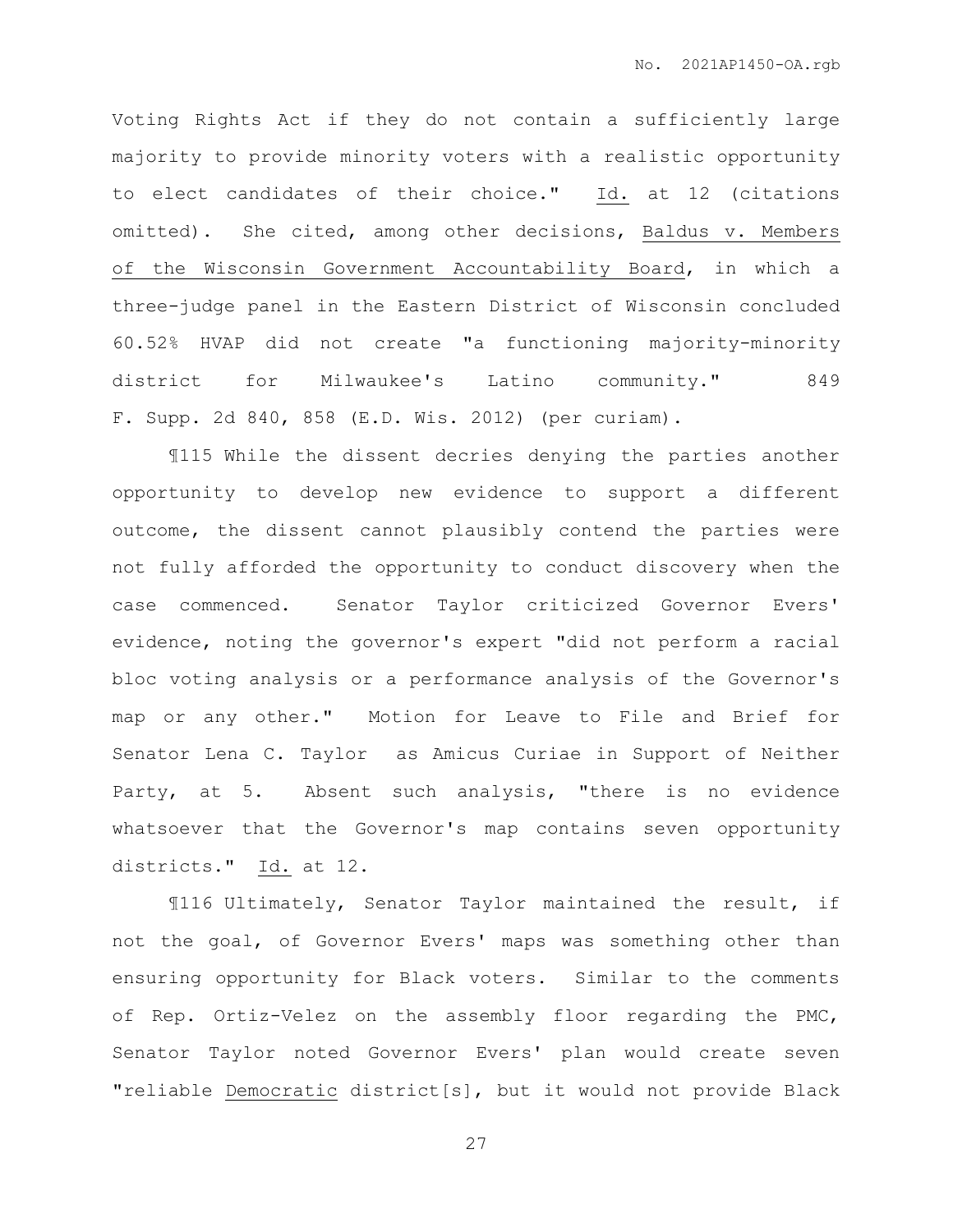voters with the opportunity that the Voting Rights Act requires." Id. at 2. That is to say, Governor Evers' concept of what made a Black vote effective was whatever advantaged his political party.

¶117 Governor Evers' color-emphasizing approach is remarkably different than the Legislature's color-blind approach. The Legislature did not consider race as a criterion in drawing its maps. In Speaker Robin J. Vos's written testimony on the Legislature's redistricting bill (which contained the maps the Legislature ultimately submitted to this court), he explained:

Republican Legislative employees crafted these maps within the confines of the state capitol and completed this work on their own without the involvement of outside counsel or redistricting experts. These employees were instructed not to consider race when drafting the legislative maps, instead, relying on classic redistricting principles, adjusting for population changes.<sup>24</sup>

During his oral testimony, Speaker Vos reaffirmed the maps' race neutrality in response to questions from committee members.<sup>25</sup> Senator Devin LeMahieu, the senate majority leader, also

 $\overline{a}$ 

<sup>24</sup> Written Testimony of Speaker Robin J. Vos, Joint Public Hearing of the Senate Committee on Government Operations, Legal Review, and Consumer Protection and the Assembly Committee on State Affairs, at 4 (Oct. 28, 2021), https://docs.legis.wisconsin.gov/misc/lc/hearing testimony and m aterials/2021/sb621/sb0621\_2021\_10\_28.pdf (emphasis added).

<sup>25</sup> Joint Public Hearing of the Senate Committee on Government Operations, Legal Review, and Consumer Protection and the Assembly Committee on State Affairs, at 1:44:35 (Oct. 28, 2021) (testimony of Speaker Robin J. Vos), https://wiseye.org/2021/10/28/joint-committee-on-governmentoperations-and-state-affairs/.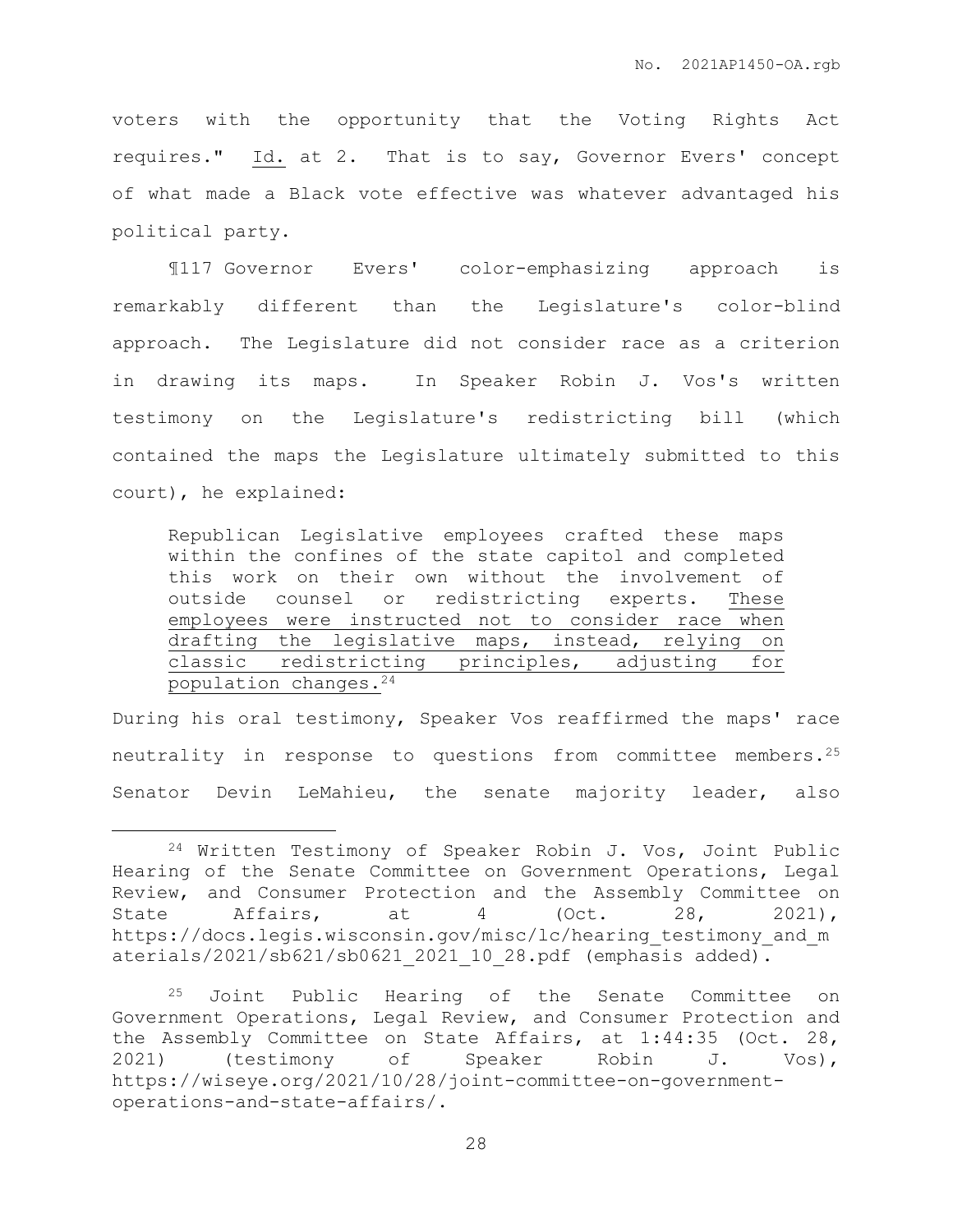testified the maps are race neutral: "[W]e reached out to minority groups seeking feedback on Wisconsin's current majority-minority districts to ensure maps that fully comply with state and federal law. The Fourteenth Amendment prohibits us from passing a law that discriminates on the basis of race. Therefore, the new maps were drafted without the use of race data at any point in the process to ensure compliance with the Fourteenth Amendment." (emphasis added).<sup>26</sup>

¶118 The Legislature has repeatedly told this court its maps are race neutral. No party presented any evidence to this court calling into question the Legislature's attorneys' compliance with their duty of candor, but the dissent nevertheless lodges the accusation. See SCR 20:3.3 (a)(1) ("A lawyer shall not knowingly: (1) make a false statement of fact or law to a tribunal or fail to correct a false statement of material fact or law previously made to the tribunal by the lawyer[.]").

¶119 The dissent again betrays its misunderstanding of the Equal Protection Clause by proclaiming a violation based on "the Legislature boast[ing] that its Milwaukee-area core retention numbers exceeded their statewide core retention numbers."<sup>27</sup> As the majority opinion makes clear, "[h]igh core retention, for instance, can be readily explained by the fact that the Milwaukee-area districts were underpopulated and, of course, a larger portion of the core would be retained."<sup>28</sup> Therefore, the

 $\overline{a}$ 

<sup>26</sup> Id. at 8:50 (testimony of Senator Devin LeMahieu (SD 9)). <sup>27</sup> Dissent, ¶190.

<sup>28</sup> Majority op., ¶51 n.10.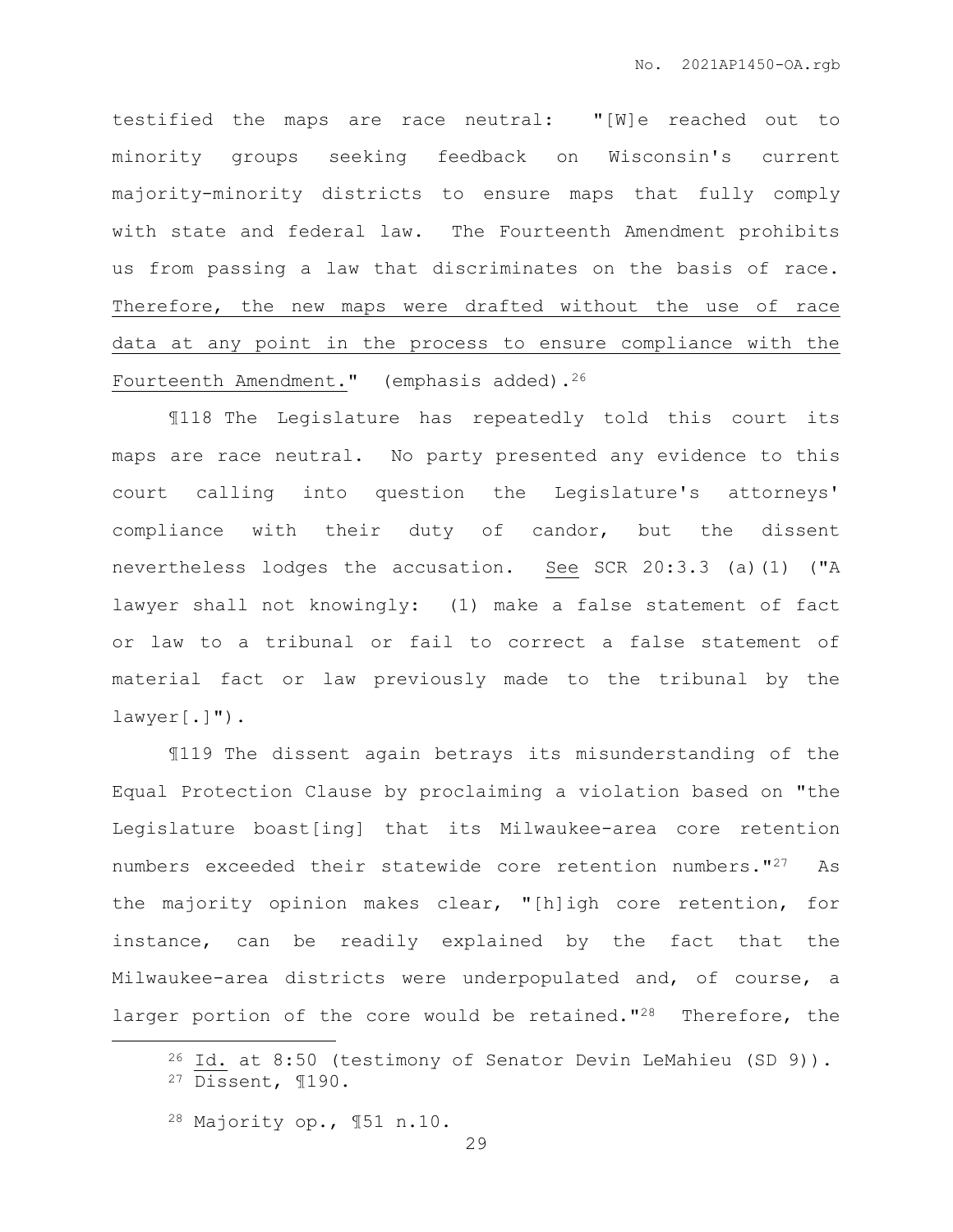districts are not "unexplainable on grounds other than race."<sup>29</sup> Under a least-change approach, as a general rule, people should be moved from overpopulated districts to underpopulated districts. Moving people out of an underpopulated district (thereby reducing core retention) rarely achieves any legitimate redistricting goal under a least-change paradigm.



Congressional District 1 (Enacted 2011)

 $\overline{a}$ 

¶120 The dissent continues to misunderstand Cooper v. Harris, 581 U.S. , 137 S. Ct. 1455 (2017), despite invoking that case in misplaced support for the dissent's conclusion that the Legislature's maps violate the Equal Protection Clause. Two pictures illustrate the issue in Cooper better than two thousand words could.<sup>30</sup>

<sup>29</sup> Id. (quoting Miller v. Johnson, 515 U.S. 900, 913 (1995)).

<sup>30</sup> These images are taken from the opinion in Cooper.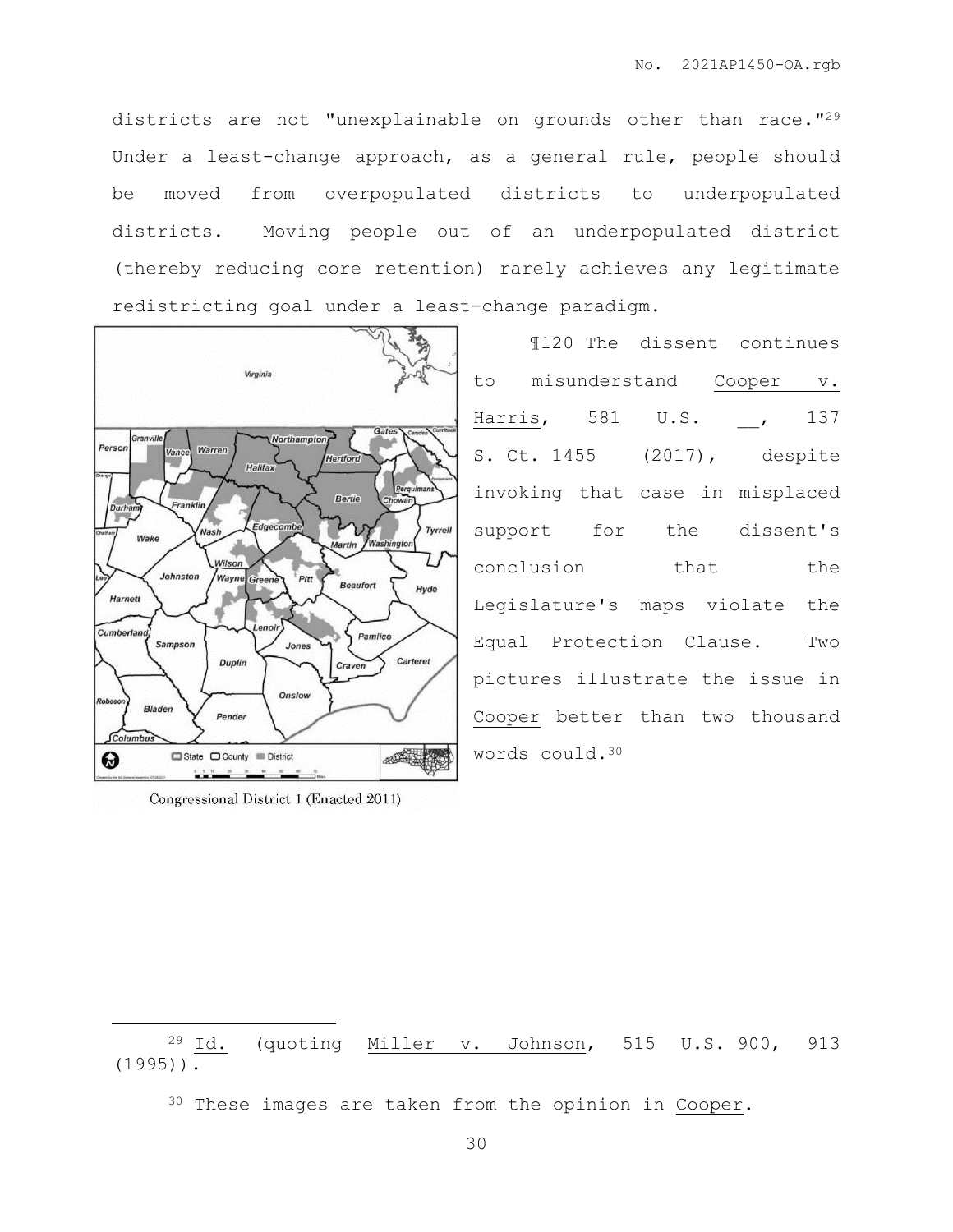

¶121 The United States Supreme Court described Congressional District 1 as "anchored in the northeastern part of the State, with appendages stretching both south and west[.]" Id. at 1456. It described District 12 as "zig-zagging much of the way to the State's northern border." Id. District 1 had a BVAP of 52.7% and District 12 a BVAP of 50.7%. Id. at 1466. Based on direct statements from a North Carolina Senate debate, the Court noted the map drawers had purposefully designed District 1 to hit "the 50%-plus target," which "had a direct and significant impact" on the district's configuration. Id. at 1469 (citation omitted). This change was not necessary because, notwithstanding a lower BVAP, for twenty years District 1 had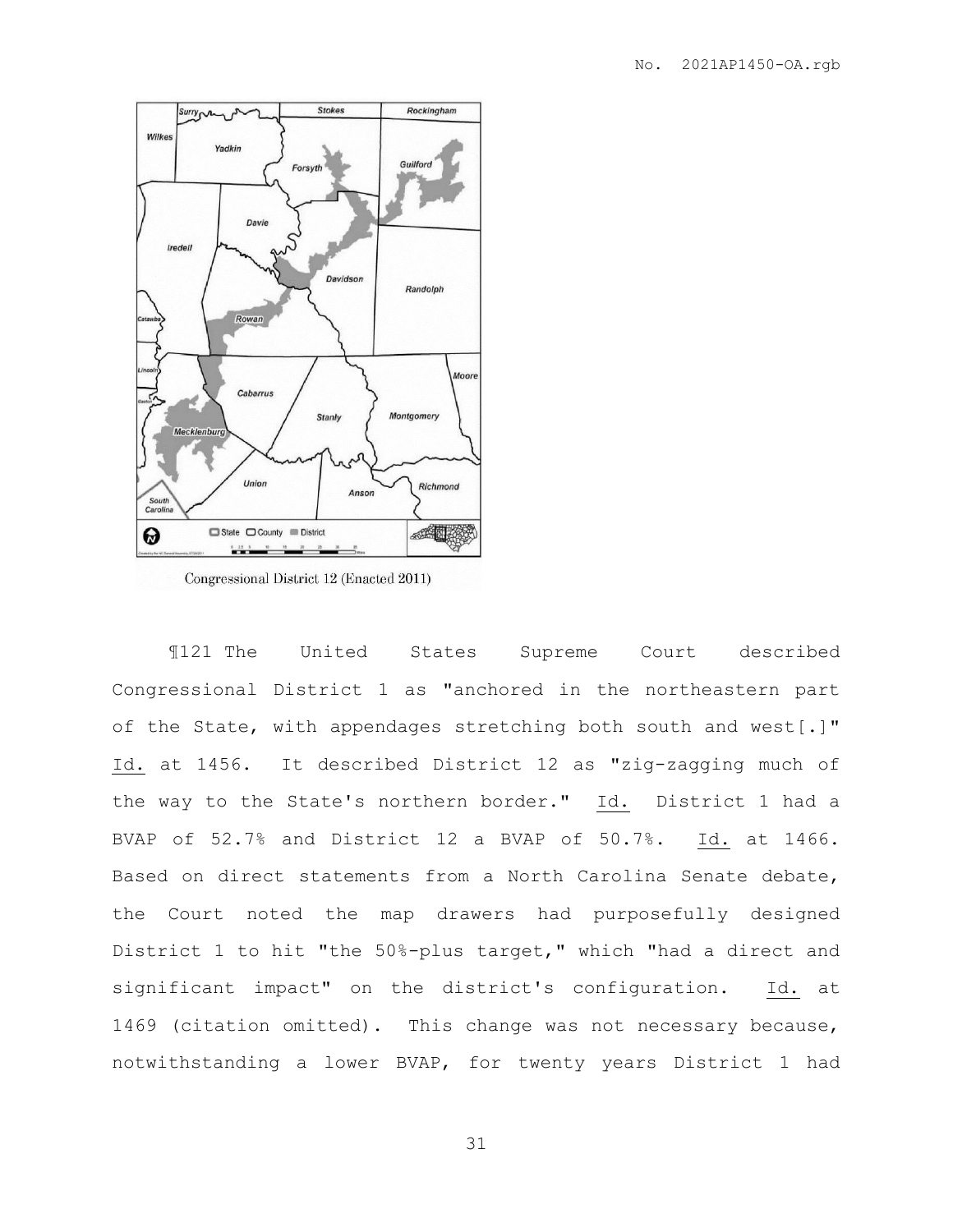been "an extraordinarily safe district for African-American preferred candidates." Id. at 1470 (citation omitted).

¶122 District 12 (in its fifth appearance before the United States Supreme Court) was highly suspect. Id. at 1472. The defense of the district was based on it being drawn for partisan advantage rather than in consideration of race. Id. at 1472–73. The United States Supreme Court upheld the district court's finding that race predominated. Notably, the finding was based in part on public statements from relevant officials "that racial considerations lay behind District 12's augmented BVAP." Id. at 1475. Discovery disclosed the VRA was largely used as a shield to justify a racial gerrymander. Id. One congressman testified he had been told by leaders that they "ramp[ed] the minority percentage in [District 12] up to over 50 percent to comply with the Voting Rights Act." Id. at 1476 (second modification in the original). Needless to say, in light of the district court's findings, the United States Supreme Court disdained such attempts to use racial gerrymanders for partisan advantage.

III. USING THE VRA AS A GUISE FOR PARTISAN GERRYMANDERING

¶123 Governor Evers' maps reflect a longstanding practice of using the VRA as a shield to justify partisan gerrymandering. As a proper reading of Cooper confirms, the Constitution prohibits this. Contrary to the dissent's misreading of Cooper, the case establishes why Governor Evers' maps raise serious equal protection problems while the Legislature's maps do not. Although this court does not consider partisan fairness in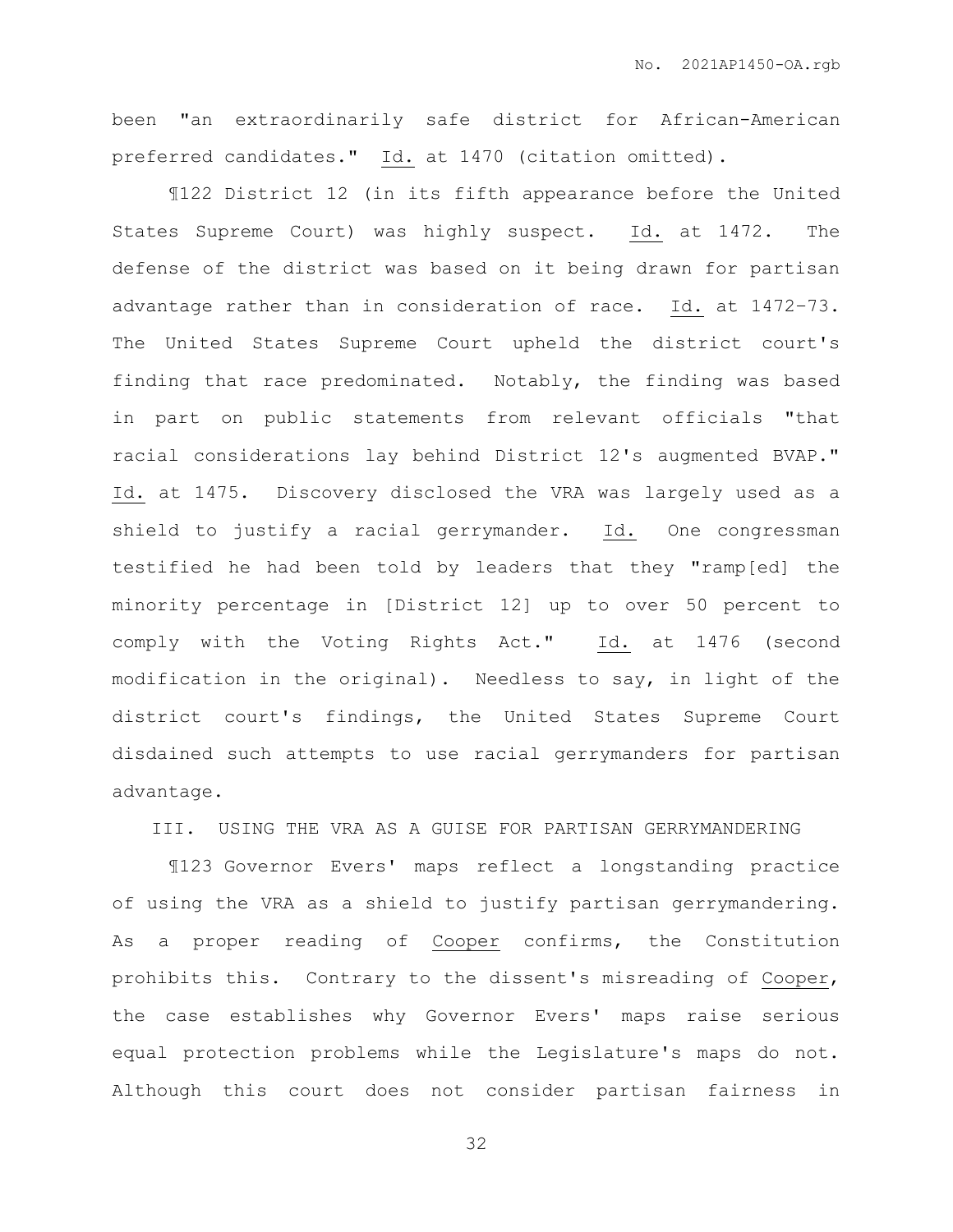redistricting, it should be skeptical of VRA claims presented by partisan actors who do not even try to provide evidence sufficient to survive strict scrutiny. See Johnson I, 399 Wis. 2d 623, ¶8 ("[T]he partisan makeup of districts does not implicate any justiciable or cognizable right."). Because Governor Evers "intentionally creates . . . majority-minority district[s], race is necessarily [his] predominant motivation and strict scrutiny is therefore triggered." League of United Latin American Citizens v. Perry, 548 U.S. 399, 517 (2006) (Scalia, J., concurring in judgment and dissenting in part); see Wis. Legislature, slip op., at 3 ("[W]e have held that if race is the predominant factor motivating the placement of voters in or out of a particular district, the State bears the burden of showing that the design of that district withstands strict scrutiny." (citing Cooper, 137 S. Ct. at 1463-64)).

¶124 The Equal Protection Clause may tolerate affirmative action to the extent it can be proven necessary to provide equal opportunity to a racial minority; however, our color-blind Constitution will permit a race-based remedy only if the state actor has strong evidence of this necessity. "In the absence of strong evidence demonstrating a VRA violation will result . . . [without the consideration of race], this court should 'unerringly and unapologetically . . . exalt[] the ideal of individual equality without regard to race.'" Johnson II, 400 Wis. 2d 626, ¶240 (Rebecca Grassl Bradley, J., dissenting) (quoting Robert Redwine, Comment, Constitutional Law: Racial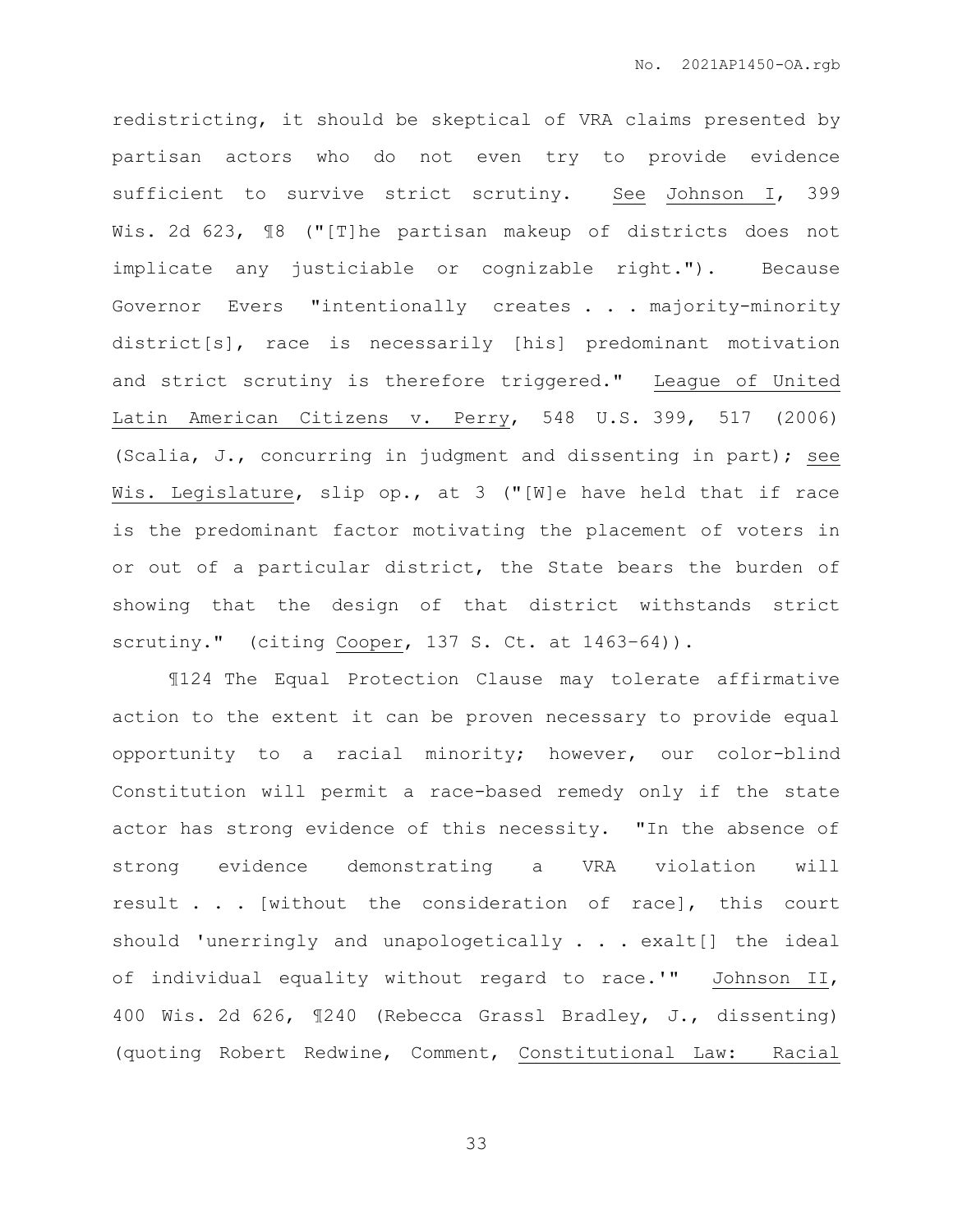and Political Gerrymandering——Different Problems Require Different Solutions, 51 Okla. L. Rev. 373, 399 (1996)).

¶125 The United States Supreme Court requires strong evidence of voting rights violations before race-conscious remedies may be imposed because "[c]lassifications of citizens solely on the basis of race 'are by their very nature odious to a free people whose institutions are founded upon the doctrine of equality.'" Shaw v. Reno, 509 U.S. 630, 643 (1993) (quoting Hirabayashi v. United States, 320 U.S. 81, 100 (1943)). "They threaten to stigmatize individuals by reason of their membership in the racial group and to incite racial hostility." Id. (citing J.A. Croson Co., 488 U.S. at 493 (plurality)). Racebased redistricting "reinforces the perception that members of the same racial group-regardless of their age, education, economic status, or the community in which they live--think alike, share the same political interests, and will prefer the same candidates at the polls." Id. at 647. For this reason, race-based redistricting is antithetical to individual dignity, treating people as nothing more than members of a homogenous group by birth rather than by choice. "[E]ven in the pursuit of remedial objectives, an explicit policy of assignment by race may serve to stimulate our society's latent race consciousness, suggesting the utility and propriety of basing decisions on a factor that ideally bears no relationship to an individual's worth or needs." Id. at 643 (quoting United Jewish Orgs., 430 U.S. at 173). Our national ethos rejects such a practice.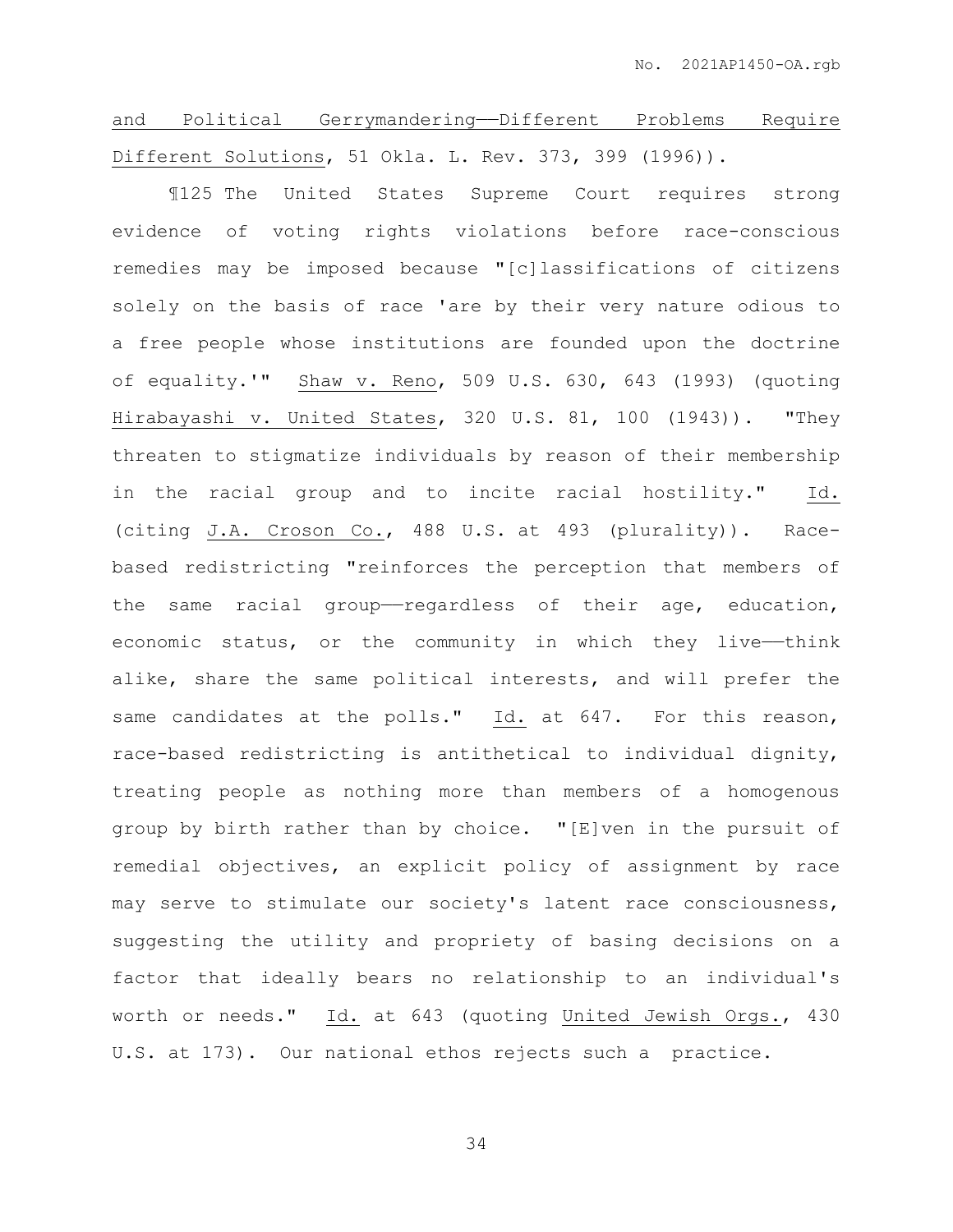¶126 On March 3, when a majority of this court adopted a racial gerrymander based solely on a misapplication of the concept of proportional representation,  $31$  it endorsed "[t]he use of a mathematical formula" that "tends to sustain the existence of ghettos by promoting the notion that political clout is to be gained or maintained by marshaling particular racial, ethnic, or religious groups in enclaves." See United Jewish Orgs., 430 U.S. at 186 (Burger, C.J., dissenting). "It suggest[ed] to the voter that only a candidate of the same race, religion, or ethnic origin can properly represent that voter's interests, and that such candidate can be elected only from a district with a sufficient minority concentration." Id. That premise reflects a foundational error; equal protection rejects racially proportional representation, which is based on nothing more than stereotypes about how people of a particular race vote.

¶127 Another harm, acknowledged in precedent, is "[t]he message that such districting sends to elected representatives[.]" Shaw, 509 U.S. at 648. "When a district obviously is created solely to effectuate the perceived common interests of one racial group, elected officials are more likely

 $\overline{a}$ 

<sup>31</sup> Governor Evers sought to maximize the number of majorityminority districts, not to achieve proportional representation. Nevertheless, the March 3 order ignored basic mathematics and pretended proportionality had been achieved. Johnson II, 400 Wis. 2d 626, ¶238 (Rebecca Grassl Bradley, J., dissenting) ("The Black voting-age population is between 6.1% and 6.5%, as Chief Justice Ziegler explains in her dissent. Wisconsin has 99 assembly seats——not 100——so, even taking the high estimate of 6.5%, the proportional share of Black assembly districts, rounded to the nearest whole number, would be six, not seven (99  $\times$  0.065 = 6.4).").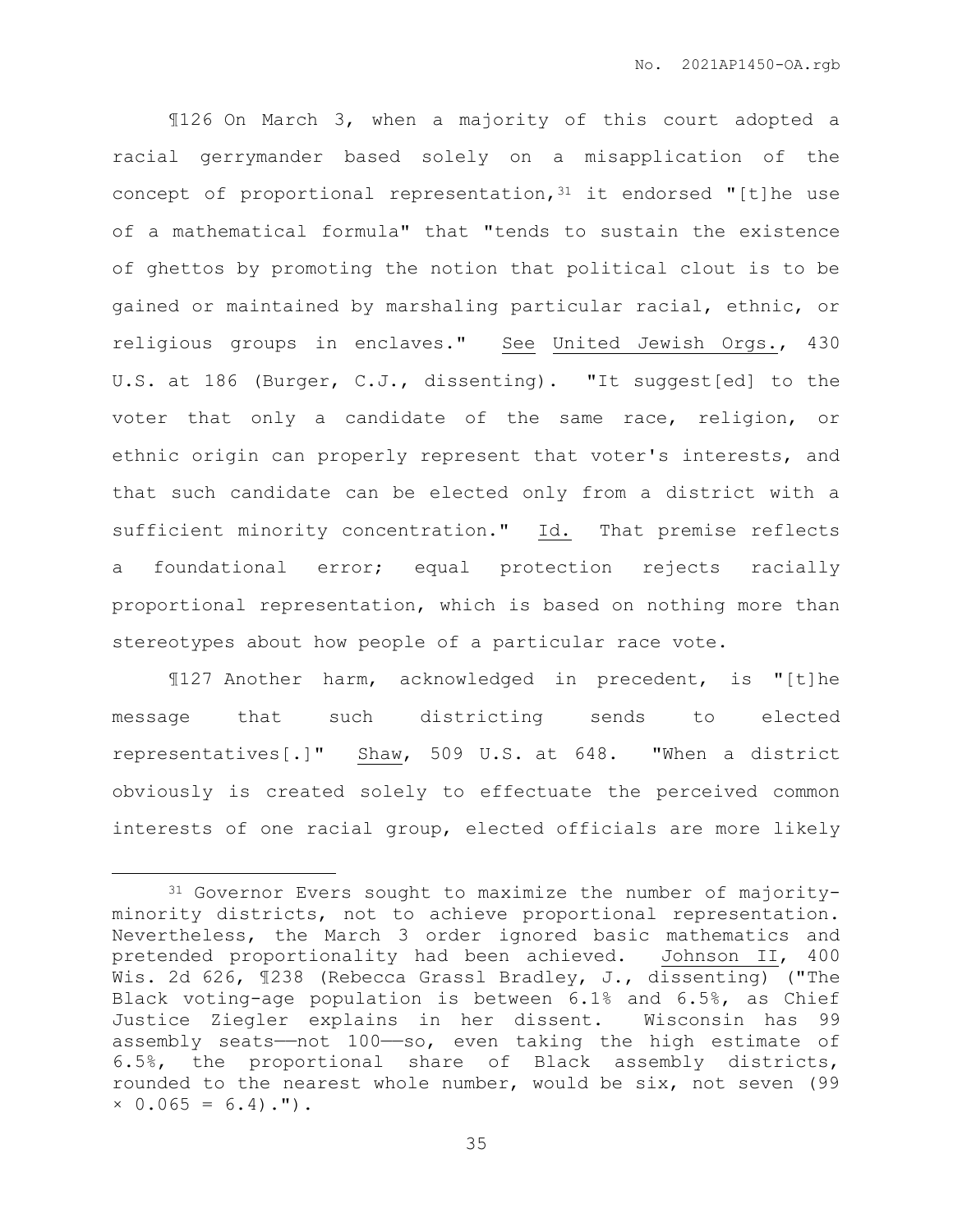to believe that their primary obligation is to represent only the members of that group, rather than their constituency as a whole. This is altogether antithetical to our system of representative democracy." Id.; see also Holder, 512 U.S. at 908 (noting the solicitor general had reasoned (improperly), "the Hispanic legislators elected from Hispanic districts in Dade County would represent, not just the interests of the Dade County Hispanics, but the interests of all the Hispanics in the State" (citation omitted)). "The 'black representative's' function" is not "to represent the 'black interest'" but to represent her entire constituency. Holder, 512 U.S. at 907 (citing Shaw, 509 U.S. at 650).

¶128 Race-based redistricting places people in a political echo chamber of sorts, encouraging them to see themselves and their circumstances as little more than the product of race and inhibiting their interaction with other races. "Racial gerrymandering strikes at the heart of our democratic process, undermining the electorate's confidence in its government as representative of a cohesive body politic in which all citizens are equal before the law." Ala. Legis. Black Caucus v. Alabama, 575 U.S. 254, 283 (2015) (Scalia, J., dissenting). As Justice Douglas wrote in a famous dissent:

When racial or religious lines are drawn by the State, the multiracial, multireligious communities that our Constitution seeks to weld together as one become separatist; antagonisms that relate to race or to religion rather than to political issues are generated; communities seek not the best representative but the best racial or religious partisan. Since that system is at war with the democratic ideal, it should find no footing here.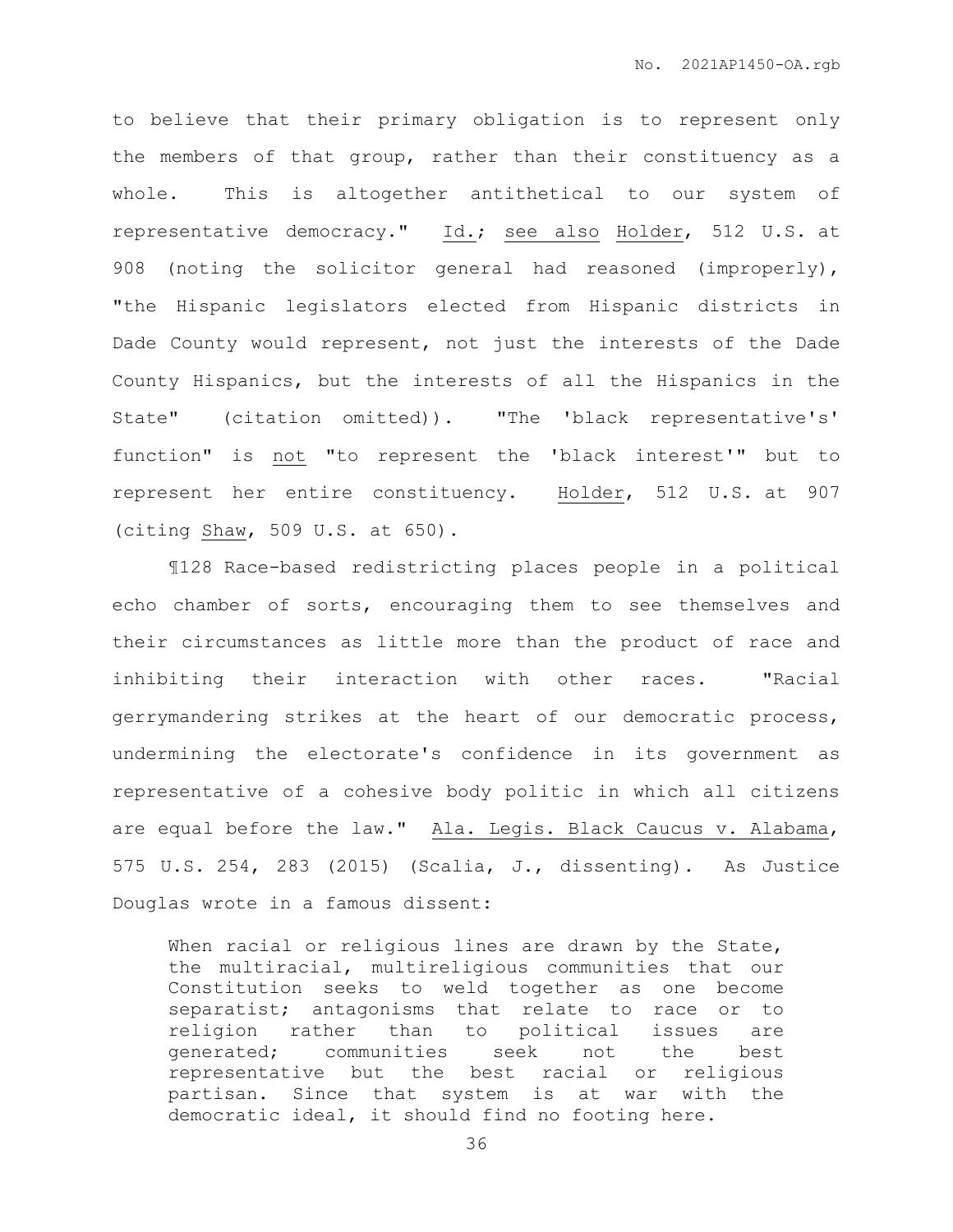Wright v. Rockefeller, 376 U.S. 52, 67 (1964) (Douglas, J., dissenting). "[S]eparate but better off" is as legally and morally flawed as "[s]eparate but equal." Id.

¶129 Another problem underlying race-based redistricting sometimes draws little attention: "[A] purportedly preferential race assignment may in fact disguise a policy that perpetuates disadvantageous treatment of the plan's supposed beneficiaries." Shaw, 509 U.S. at 643 (quoting United Jewish Orgs., 430 U.S. at 172 (Brennan, J., concurring in part)). In this case, prominent members of minority communities warned that Governor Evers' maps, regardless of intent, would harm their communities. "At a minimum," this court must give "careful consideration" to the "operation of any racial device, even one cloaked in preferential garb." United Jewish Orgs., 430 U.S. at 173. "[I]f any judicial detection of truly benign policies proves impossible or excessively crude, that alone might warrant invalidating any race-drawn lines." Id.

¶130 Had Governor Evers' assembly map stood, Black voter influence likely would have suffered. Spreading Black voters across seven districts each with almost exactly 50% BVAP would have reduced "black influence" in numerous other districts. Johnson II, 400 Wis. 2d 626, ¶237 n.44 ("[I]f the number of minority-majority districts is maximized, then it necessarily follows that black influence is elsewhere minimized, which reduces the number of districts in which blacks, fully participating in an integrated process, can hold the balance of power." (quoting In re Apportionment of the State Legislature-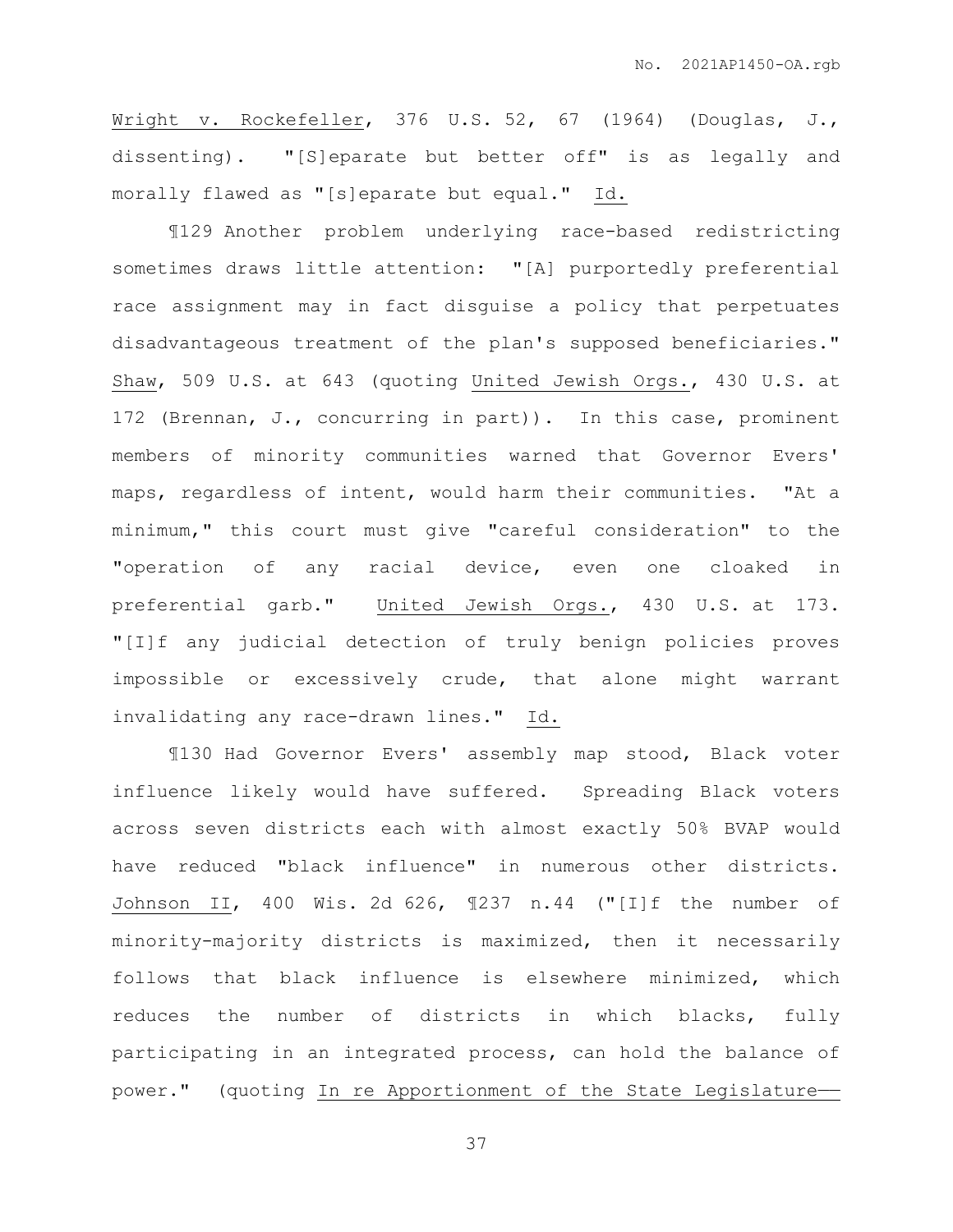1992, 486 N.W.2d 639, 654 n.66 (1992)). For example, if two districts both have 100 people of voting age, including 40 Black people, and are able to elect Black-preferred candidates, taking half the BVAP from one (20 Black people) and swapping them for an equal number of White people of voting age in the other (20 White people) would create a 60% BVAP in one district and a 20% BVAP in the other. Because the two districts were already electing Black-preferred candidates, the swap just diminishes Black influence in one district, thereby obstructing the Black community in that district from electing candidates of its choice going forward. The change produces a net loss for the Black community.

¶131 Even if the VRA would actually require drawing seven Black majority districts with almost exactly 50% BVAP each, Governor Evers' maps were not a proper remedy. The entire premise of the VRA is that past and present racism suppresses minority voting, producing low voter turnout. For this reason, federal courts always draw remedial majority-minority districts well above 50%-often in excess of 60%. See, e.g., Comm. for a Fair & Balanced Map v. Ill. State Bd. of Elections, 835 F. Supp. 2d 563, 582 (N.D. Ill. 2011) ("60 percent of voting-age population is reasonably required to ensure minorities a fair opportunity to elect a candidate of their choice."); Hastert v. State Bd. of Elections, 777 F. Supp. 634, 647 (N.D. Ill. 1991) (noting that a "65% minority population [or 60% minority votingage population] concentration [is] generally regarded as necessary to ensure minorities a reasonable opportunity to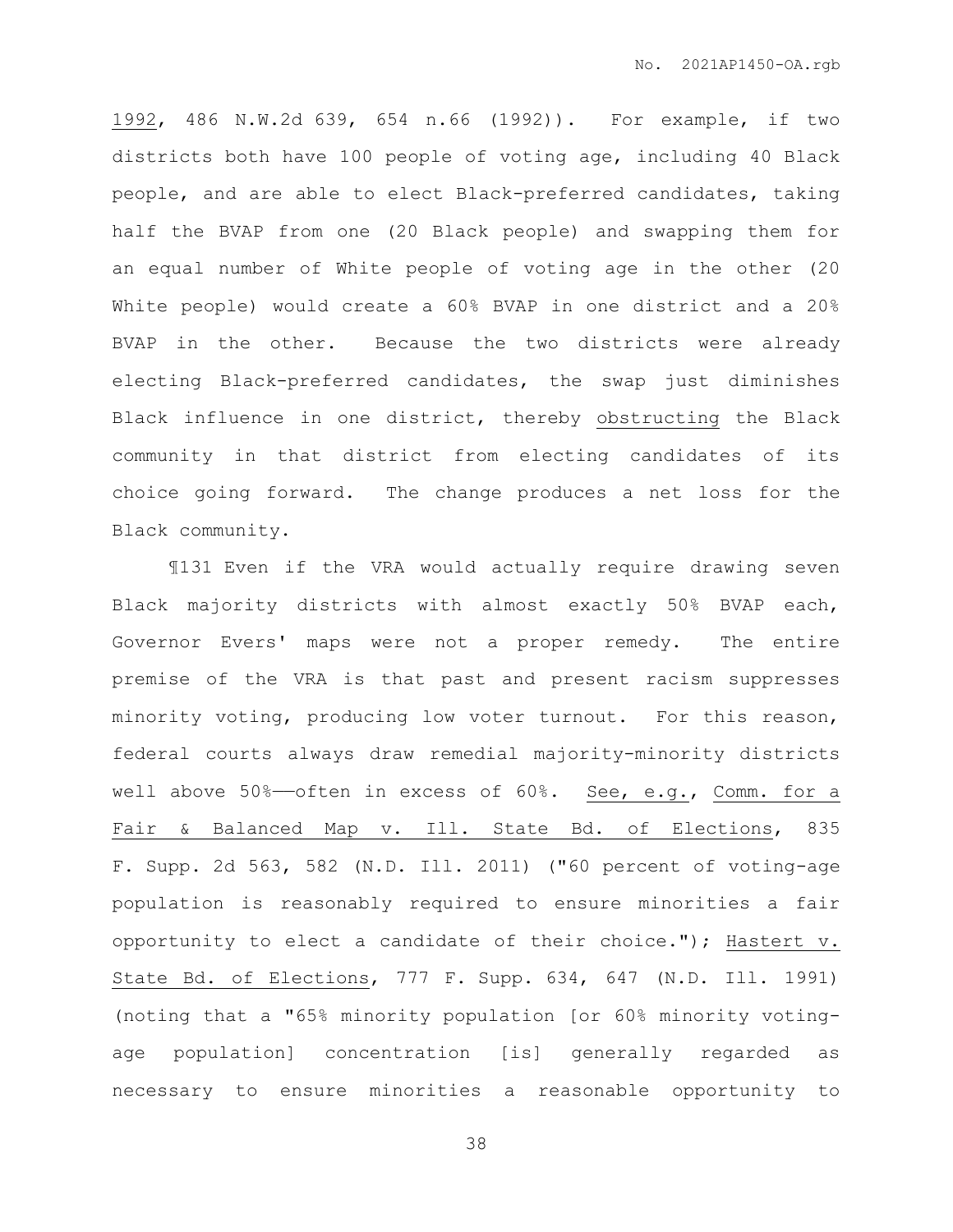control a district"); Baumgart, 2002 WL 34127471, at \*5 (recognizing expert testimony that "a minority district requires an African–American voting age population of at least 60% to guarantee the election of candidates of choice"). With BVAP hovering just above 50% in each district, if the districts were not already performing, Governor Evers' maps would not have resulted in Black people electing candidates of their choice.

¶132 Governor Evers' "maps actually reduce the percentage of African-American voters in the relevant districts from their existing levels." Johnson II, 400 Wis. 2d 626, ¶107 (Ziegler, C.J., dissenting). That is an odd way of counteracting an "allegedly overpowered . . . white majority[.]" Id. "The remedy is to cure the suppressed voter effect by giving minority voters greater voice, not reducing their voice." Id. In other words, if the districts were not performing, reducing their BVAP would exacerbate the disparity.

¶133 The VRA has a long history of being misused in the exact way Governor Evers would apply it. In 2011, Republicans in North Carolina, purportedly under the guise of VRA compliance, drew maps in much the same manner Governor Evers did. Michael Kent Curtis, Using the Voting Rights Act to Discriminate: North Carolina's Use of Racial Gerrymanders, Two Racial Quotas, Safe Harbors, Shields, and Inoculations to Undermine Multiracial Coalitions and Black Political Power, 51 Wake Forest L. Rev. 421, 421 (2016). First, they determined the BVAP on a statewide basis. Id. Then, they drew majorityminority districts with just enough Black people to ensure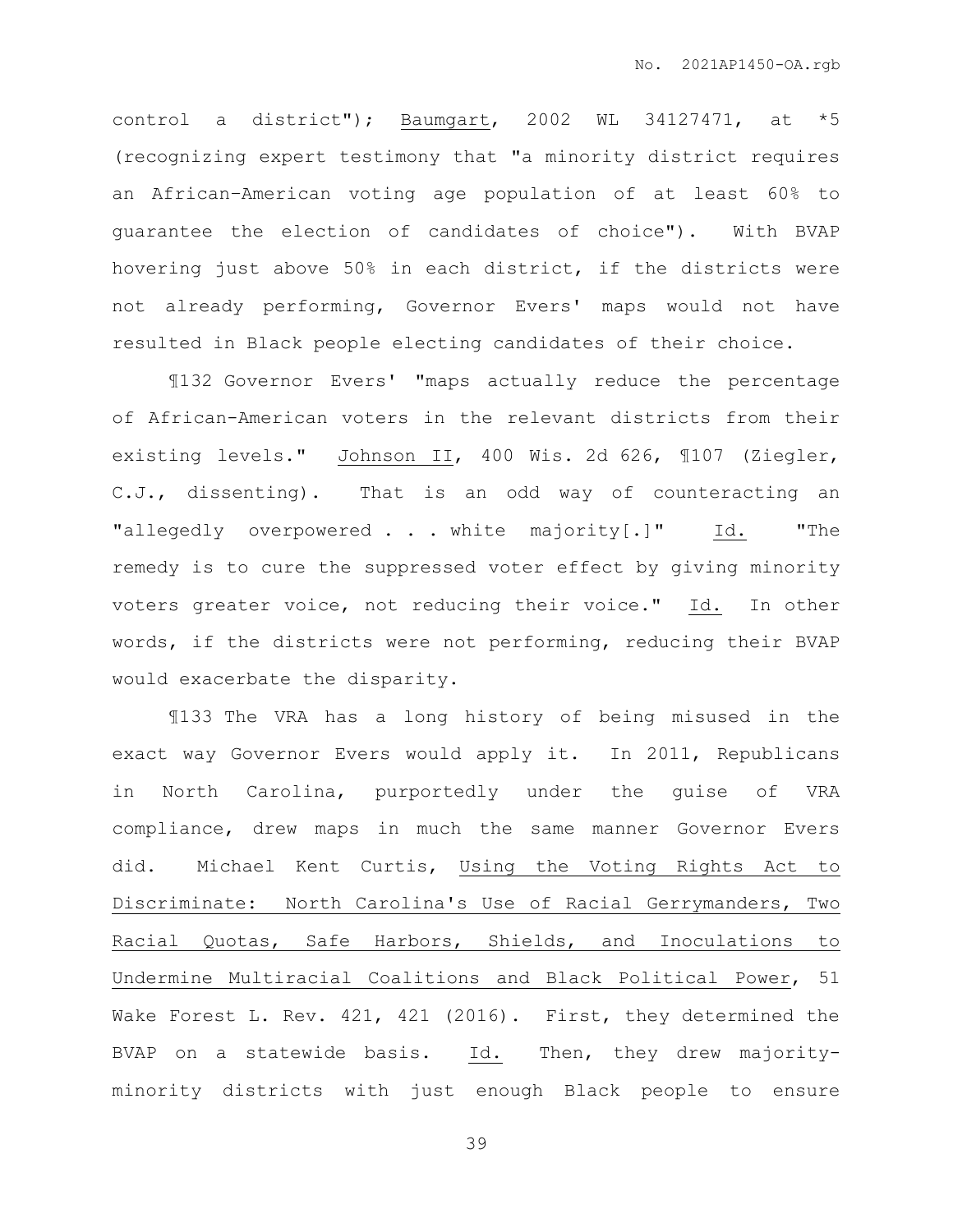proportional representation. Id. As one example, one congressional district had a mere 50.7% BVAP. Id. at 423. Critics accused the Republicans of "creatively reading the statutory command of the VRA to require more needless and wasteful (for black voters) majority-black districts and more blacks packed into black district[s.]" Id. at 425. Because "the candidate[s] preferred by black voters [were] already winning by whopping majorities," the creation of majorityminority districts became a tool for partisan gerrymandering instead of VRA compliance. Id. Cooper demonstrates the illegitimacy of this tactic.

¶134 Because political parties may chip away at minority voting power by the packing and cracking of minority communities, all in the name of the VRA, courts must be vigilant. Both packing and cracking demonstrate "how the creation of majority-minority districts might dilute minority influence in surrounding areas and can lead to an overall decrease in support for minority-sponsored legislation[.]" See Damion Waymer & Robert L. Heath, Black Voter Dilution, American Exceptionalism, and Racial Gerrymandering: The Paradox of the Positive in Political Public Relations, 47 J. Black Studs. 635, 644 (2016).

¶135 Before this court endorses a particular form of affirmative action, it should have an idea of whether that remedy will help or harm the intended beneficiary community. The dissent errs by making assumptions unsupported by the record. For all we know, adopting any particular number of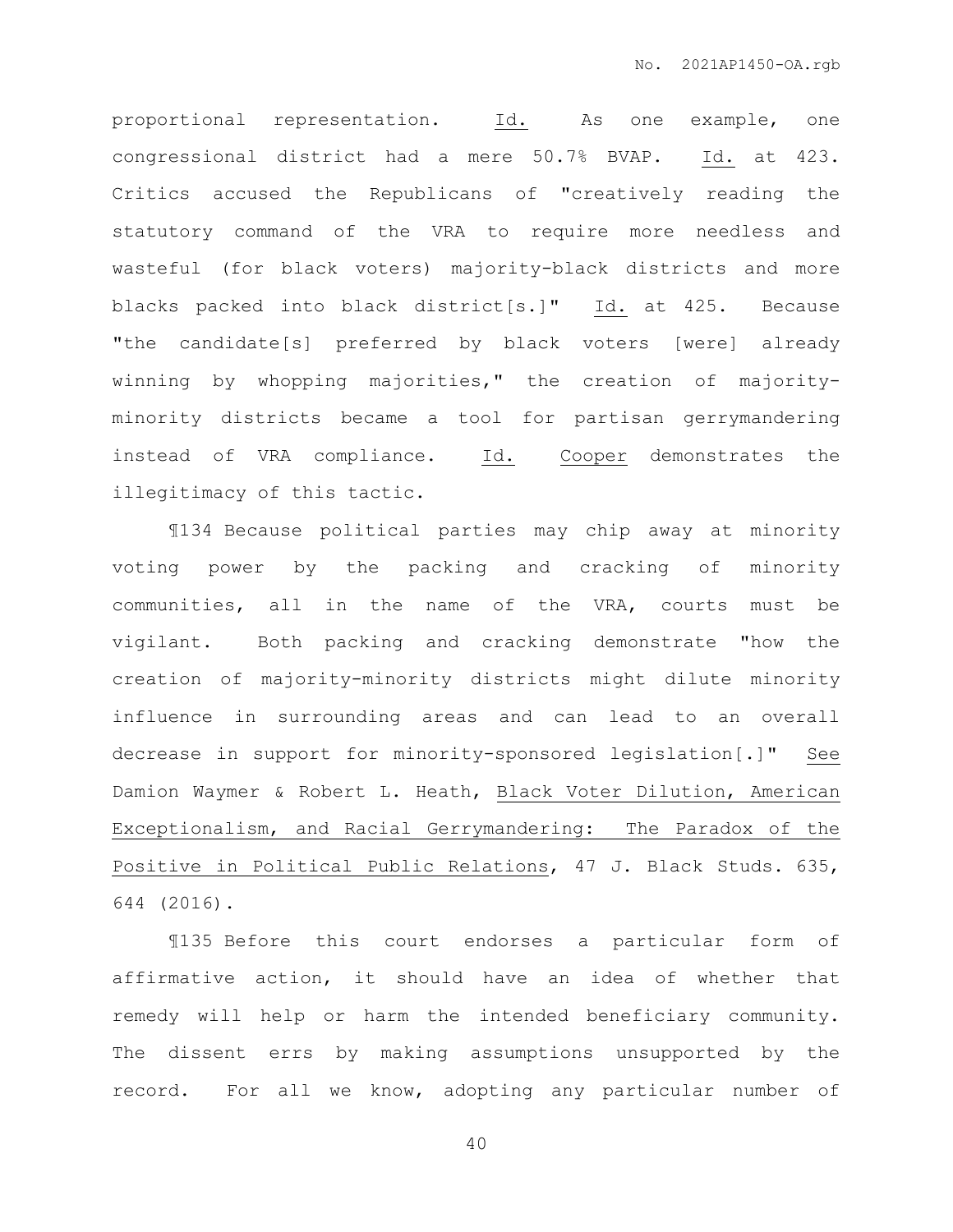majority-minority districts could dilute the Black vote. In fact, we have good reason to believe Governor Evers' maps would do exactly that because a plethora of data suggests White voters are not inhibiting the success of Black-preferred candidates. Johnson II, 400 Wis. 2d 626, ¶186 (Roggensack, J., dissenting) ("Milwaukee's history for at least the last ten years is that of crossover voting where white voters help black voters elect candidates of their choice.").<sup>32</sup> If we were to draw additional Black majority districts, what BVAP should we set? What BVAP will assure Black voters sufficient success without wasting their votes? The dissent does not say because it cannot say.

IV. THE DISSENT'S NEWFOUND DESIRE TO TAKE ADDITIONAL EVIDENCE

¶136 To hear their harangues on the eve of the election, one would suppose that the fable of Chicken Little was about to become a truth, and that the sky was actually falling[.]

Peleg W. Chandler, The Morals of Freedom 29 (1844).

 $\overline{a}$ 

¶137 The United States Supreme Court summarily reversed this court's March 3 decision adopting Governor Evers' state legislative maps. Wis. Legislature, slip op. Our duty on

<sup>32</sup> The dissent acknowledges "Cavalier Johnson just became the first Black person elected to be Mayor of Milwaukee . . . . In 2020, David Crowley became the first Black person elected to be Milwaukee County Executive." Dissent, ¶207. The dissent dismisses these elections——like others discarded by the dissent— —as somehow "different." Although inconveniently undercutting the dissent's theory, this evidence is highly probative. Mayor Johnson won by an overwhelming margin, obviously attracting numerous White voters. Latest Election Results, Elections  $Comm'n$  (Apr.  $5,$  2022), https://city.milwaukee.gov/election/ElectionInformation/Election Results (reporting unofficially Johnson won with 71.51% of the vote)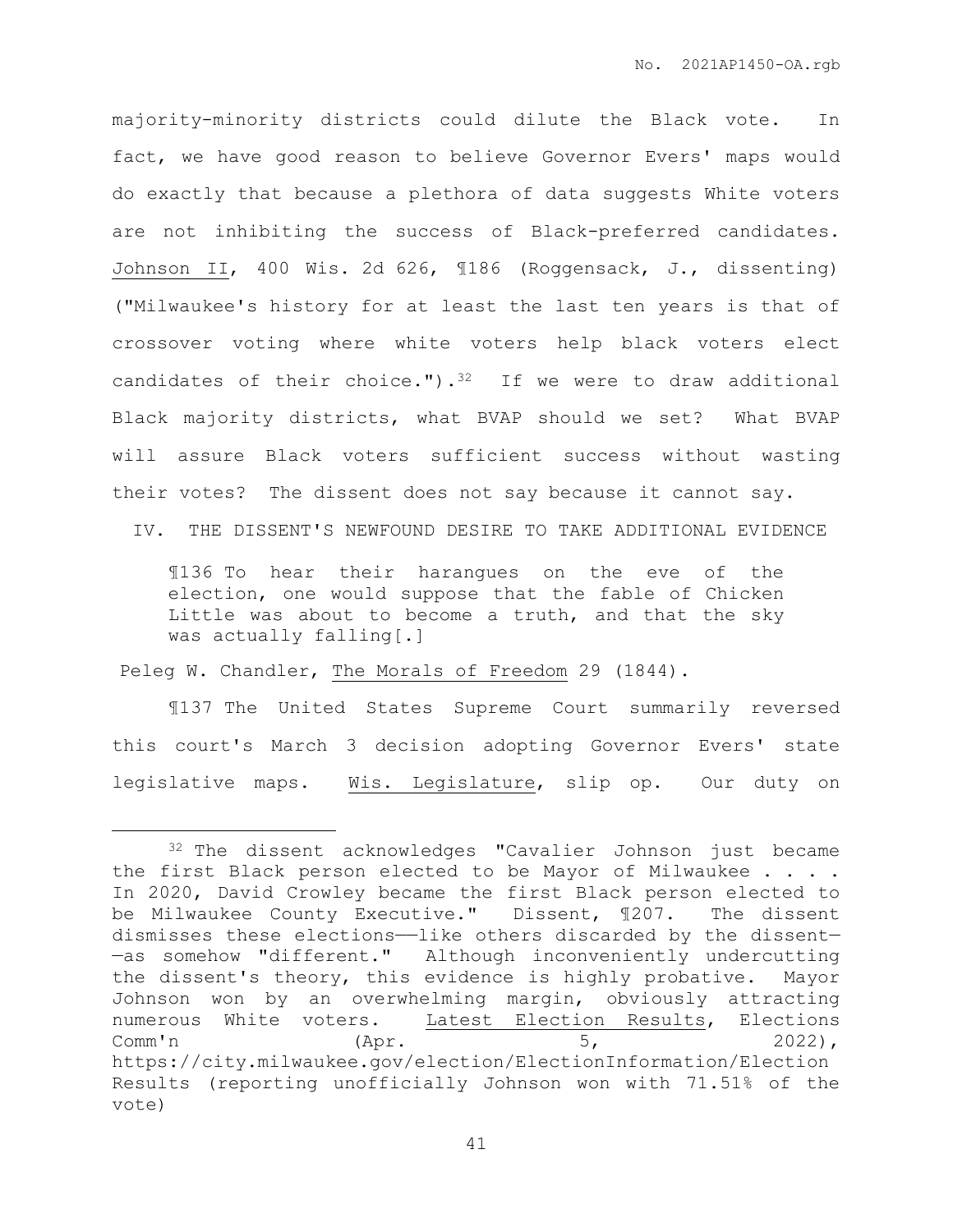remand is to apply the Court's per curiam opinion. Although we should give the opinion of the United States Supreme Court the same respect we expect lower courts in Wisconsin to give our own opinions, the dissent instead launches an indignant attack on this nation's highest court.<sup>33</sup>

¶138 The summary reversal occurred for a particular reason. As the United States Supreme Court explained, "[s]ummarily correcting the error gives the [Wisconsin Supreme Court] sufficient time to adopt maps consistent with the timetable for Wisconsin's August 9th primary election." Id. at 2. Wisconsin law authorizes candidates to begin circulating nomination papers for that primary on April 15. Wis. Stat. § 8.15(1). The per curiam opinion, undoubtedly by design, facilitates an

 $\overline{a}$ 

<sup>33</sup> Rather than admitting its error, the dissent complains the United States Supreme Court created a new legal standard despite the Court's straightforward explanation of longstanding law. Dissent, ¶181 ("Could this court simply explain ourselves further to satisfy the Court's newly voiced standard?" (emphasis added));  $\underline{\text{id.}}$ ,  $\P$ 201 ("The U.S. Supreme Court's decision appeared to set out a new standard for courts to follow in implementing remedial maps, but neither this court nor the parties knew that standard at the time of briefing." (emphasis added)). Of course, the United States Supreme Court does not summarily reverse a state supreme court on the basis of anything other than well-established law, which has been applied correctly by many other courts. The dissent also accuses the United States Supreme Court of creating "further fog[]" in an area of the law the dissent finds "hazy," citing Justice Sotomayor's dissent from the per curiam opinion as support. Id., ¶177 (quoting Wis. Legislature, slip op., at 1 (Sotomayor, J., dissenting)). The dissent rephrases other arguments from Justice Sotomayor's dissent, illustrating its own analysis is not based on the per curiam opinion or the law on which it is grounded.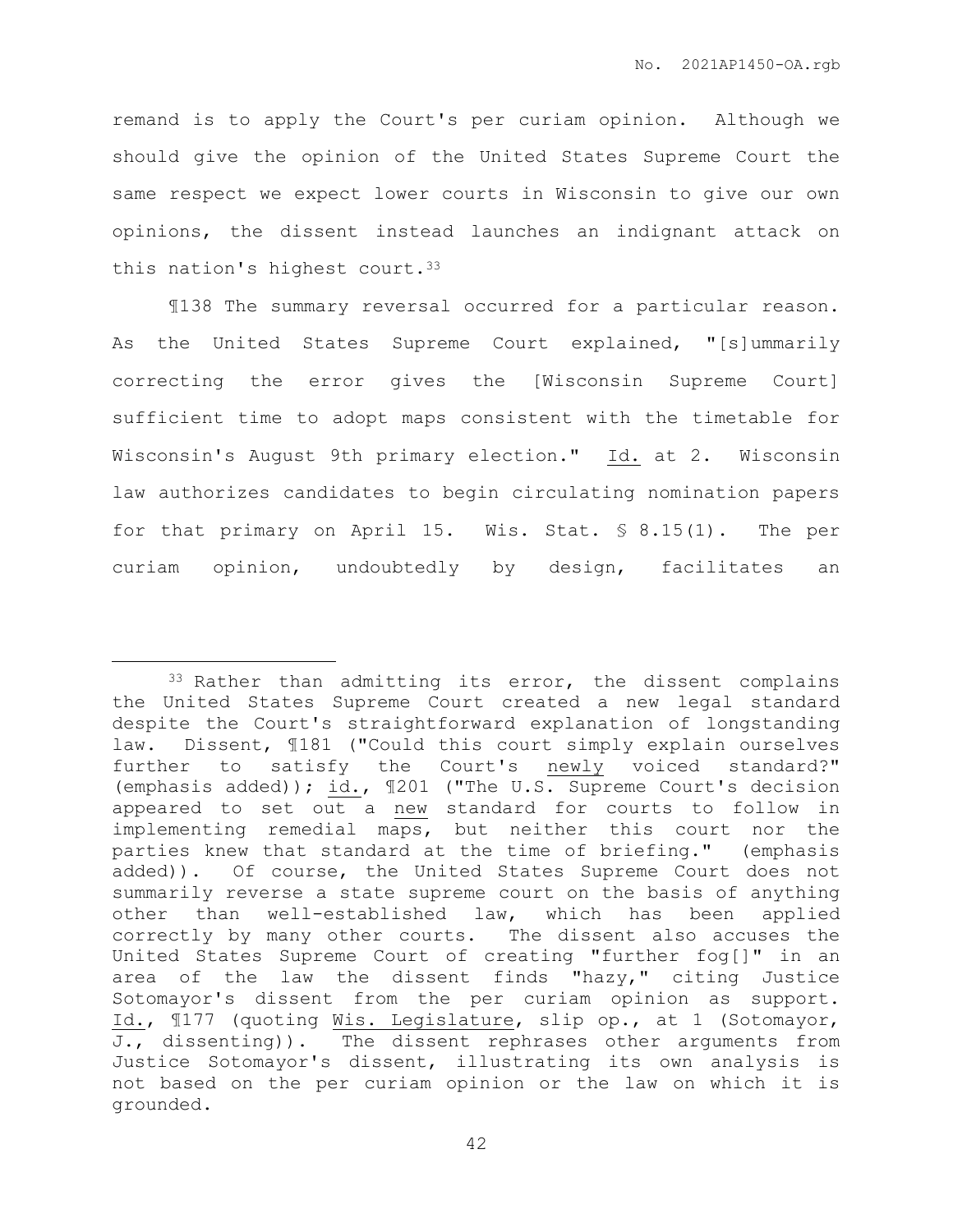expeditious resolution of this case so as not to cause unnecessary election chaos or confusion.

¶139 Contrary to the dissent's suggestion, this court cannot take more evidence at this point: maps are needed immediately. Also contrary to the dissent's ad hominem criticisms of the majority, this court has not taken any "shortcuts"<sup>34</sup> nor has the majority "willfully shut[] its eyes and ears to critical information."35 As the majority opinion explains, this court has spent an extraordinary amount of resources on this case. The dissent's suggestion to reopen the record to let Governor Evers present new evidence, followed by each party submitting its own (and perhaps competing) evidence, followed by even more briefing, would send this court on an "odyssey" even more lamentable than the one the dissent decries.36 Unlike Odysseus, however, this court simply cannot

 $\overline{a}$ 

<sup>34</sup> Id., ¶161 ("Throughout that first stage in this epic journey, we took what some thought to be a shortcut by foregoing a full-blown adversarial fact-finding trial to test whether race-based bloc voting would trigger the Voting Rights Act of 1965 (VRA)."). The dissent does not disclose the identity of "some who thought" this. As the majority opinion notes, the parties stipulated that no discovery "beyond the exchange of maps, expert disclosures, and any documents or data that a party intends to rely upon or an expert has relied on" was anticipated. Majority op., ¶9. The parties undertook no further discovery. Id. Nor did any party at any point prior to oral argument formally request or move to permit additional discovery. Id., ¶10.

<sup>35</sup> Dissent, ¶182.

<sup>36</sup> Id., ¶157.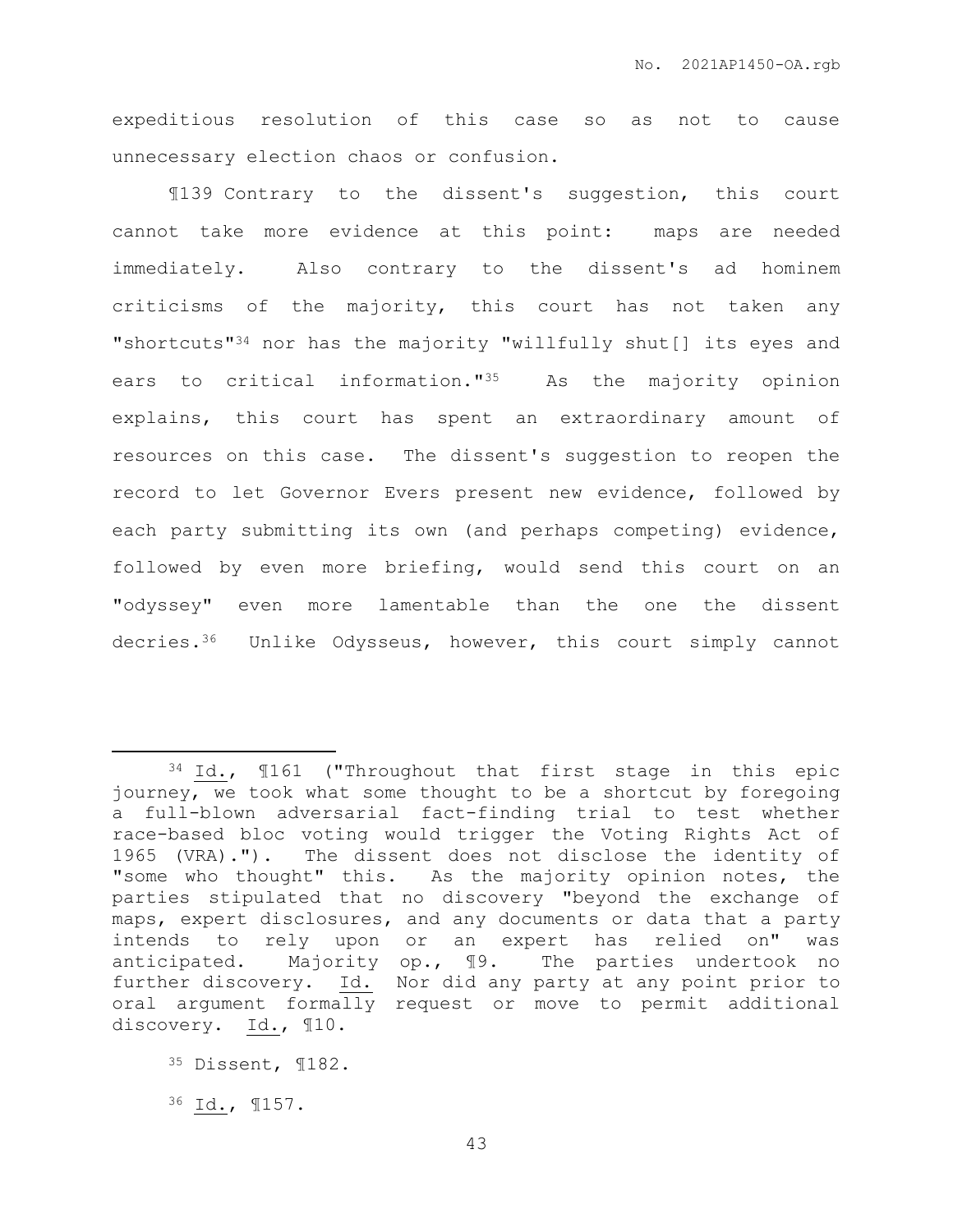take 10 years to complete its journey. To quote a more modern source, "[t]he clock's run out, time's up, over, blaow."37

¶140 The dissent's suggestion that after receiving the United States Supreme Court's decision on March 23, this court could receive a substantial amount of new evidence, correctly analyze it (after failing to understand the evidence on March 3), and then correctly apply the law to the facts (after failing to understand the law on March 3), all by April 15 is, well, incredible. It took the better part of a year to get to this point, and any rushed attempt to create a race-based remedy would be inappropriate.

¶141 The dissent's desired path is not only inconsistent with the United States Supreme Court's per curiam opinion but with the dissenters' prior positions in this litigation. The three members of the dissent have maintained the view during this case (over the objection of their colleagues) that each party "has one shot or one opportunity[.]" $^{38}$  Each party had one shot to engage in discovery.<sup>39</sup> Each party was instructed it had only one opportunity to submit a map. Simultaneously with the release of this decision, the dissenters vote to deny all parties an opportunity to submit new congressional maps maximizing core retention——as they did in January. (The present dissenters did allow Governor Evers, however, to submit new maps with substantive changes.) Johnson, 400 Wis. 2d 626, ¶218

 $\overline{a}$ 

<sup>37</sup> Eminem, Lose Yourself (2002).

<sup>38</sup> Id.

<sup>39</sup> Majority op., ¶9.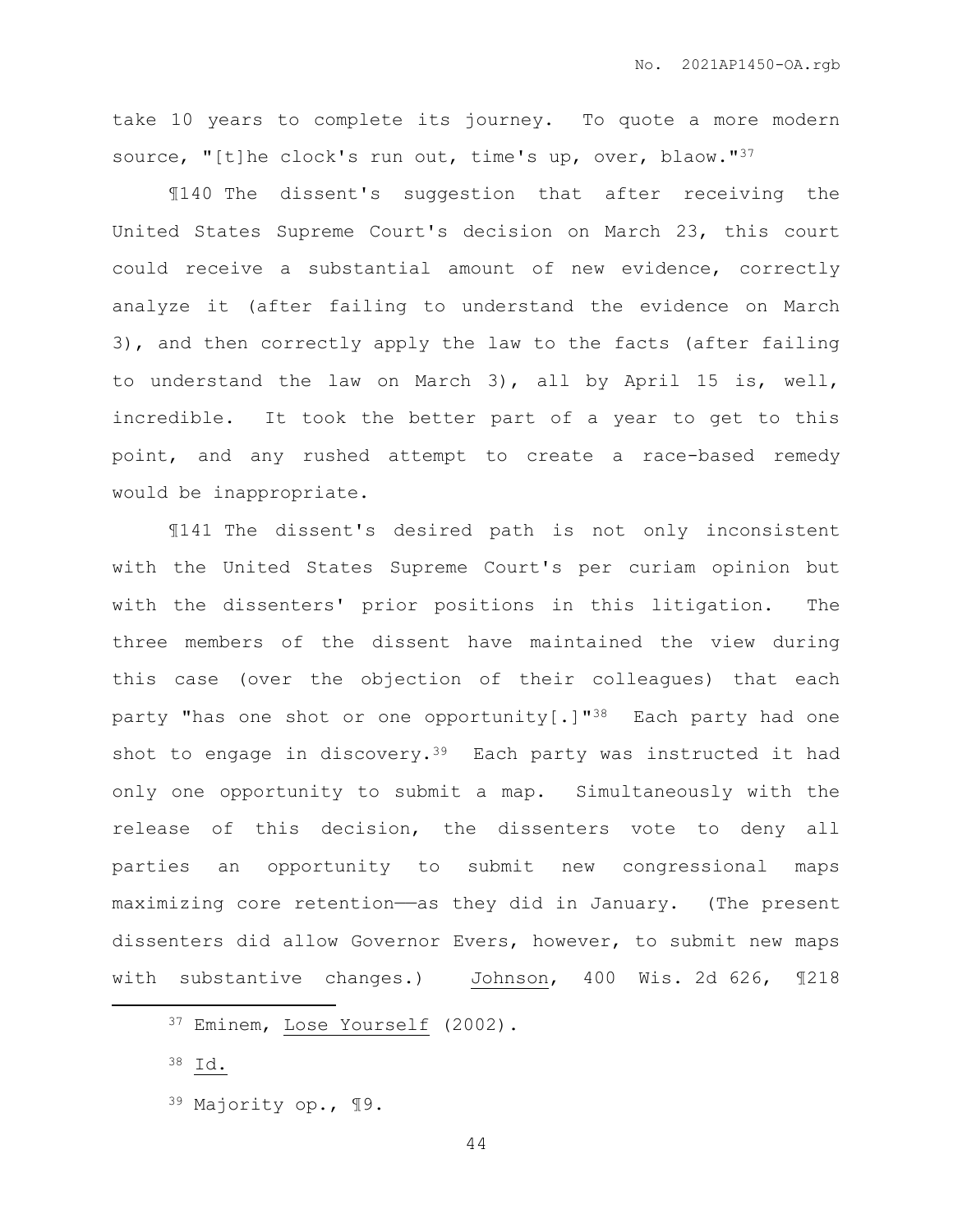(Rebecca Grassl Bradley, J., dissenting) ("The Congressmen asked to submit a modified map, but the same majority that now adopts the Governor's modified maps denied the Congressmen this opportunity.").

¶142 The dissenters now seem to project their own actions onto the majority, claiming "the majority of this court continues to bar the submission of any additional evidence from the parties." $40$  Respectfully, it was not this majority that established the one shot rule but a majority that included all three dissenters——over the objection of three members of this majority. We "continue[]" to bar nothing.

¶143 As a matter of due process, "[t]he Governor's request for special dispensation should fare no better than that of the other parties who have tried to evade the Court's scheduling order with out-of-time submissions."41 "Permitting the Governor to submit new evidence is prejudicial to other parties and the Wisconsin voters. It imposes costs on those other parties and unnecessarily prolongs these proceedings."<sup>42</sup>

¶144 The chance that Governor Evers could even present new evidence sufficient to justify his racial gerrymander is questionable——despite summary reversal, lessons do not appear to have been learned. In his unsolicited motion to supplement the record, Governor Evers indicated his new expert relied on truncated data, just like other experts in this case.

 $\overline{a}$ 

<sup>40</sup> Dissent, ¶189 n.23 (emphasis added).

<sup>&</sup>lt;sup>41</sup> Legislature's Response Letter Br. at 5.

<sup>42</sup> Id. at 6.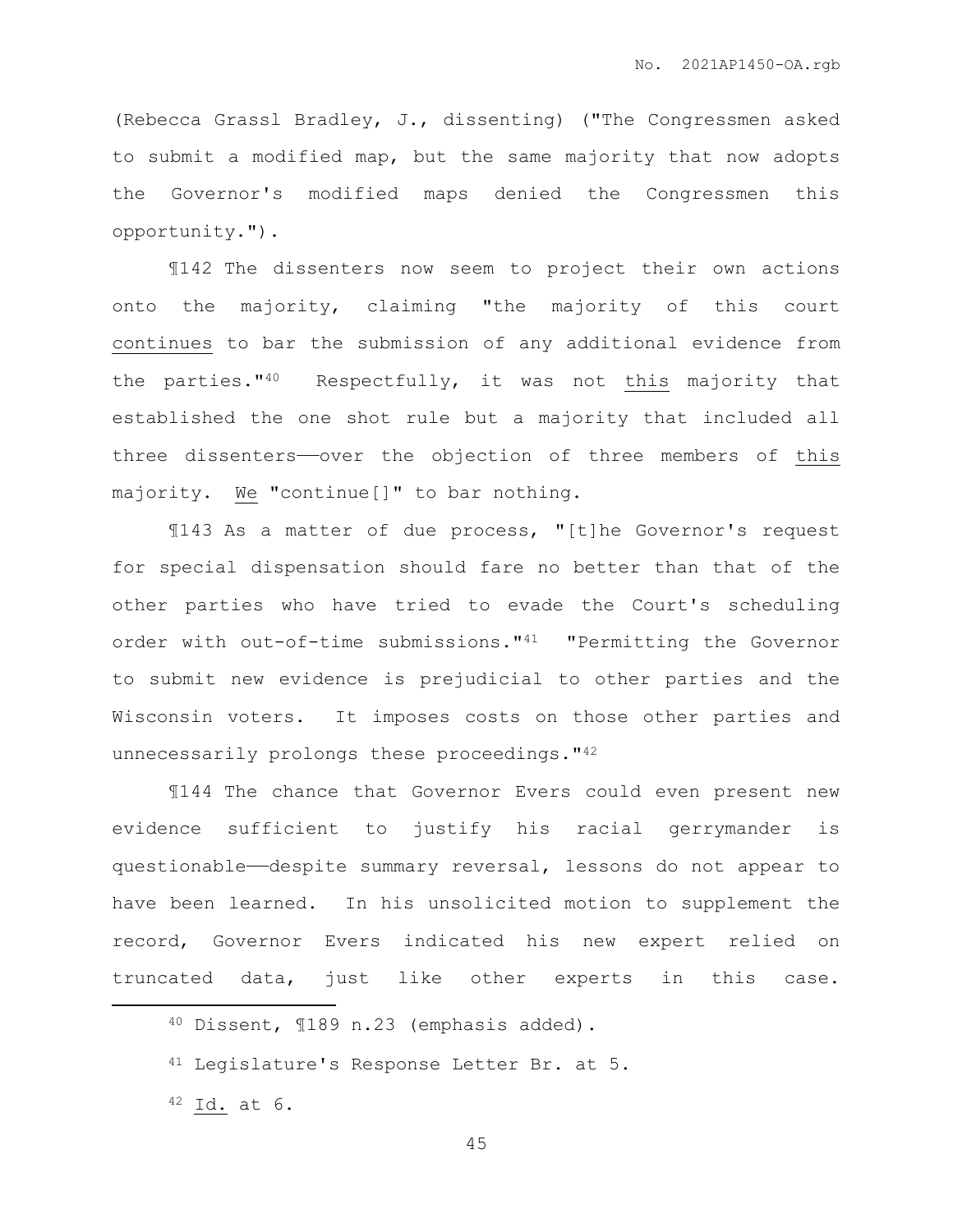Specifically, he said his expert excluded races that were "either not competitive or were uncontested or did not feature white candidates running against Black candidates."<sup>43</sup> Such selectivity is problematic because a performing majorityminority district will have an incumbent who inevitably runs in reelections that are not competitive or are uncontested or do not feature White candidates. To a degree, that is exactly what a VRA remedy is designed to achieve.<sup>44</sup> See Johnson, 400 Wis. 2d 626, ¶¶189–93 (Roggensack, J., dissenting) (summarizing many elections arbitrarily excluded in expert reports).

¶145 In other cases involving elections, the dissenters demurred to taking any action that had the potential to disrupt an election. Any procedural off-ramp is the winning argument. It happened just a few weeks ago. See Teigen v. Wis. Elections Comm'n, No. 2022AP91, unpublished order (Wis. Jan. 28, 2022). And it happened many times before then. Trump v. Biden, 2020 WI

<sup>43</sup> Governor Tony Evers' Motion to Supplement the Record at 5.

 $\overline{a}$ 

<sup>44</sup> Governor Evers also told this court in his motion not to consider the election of Earnell Lucas, a Black man, as Milwaukee County Sheriff. Id. at 7. He cites an earlier brief by BLOC as justification, which stated, "this contest was unique because of the abnormal level of white crossover voting due to the association of the white candidate, Schmidt, with controversial former sheriff David Clarke." BLOC's Br. at 29. Sheriff Clarke, also a Black man, was elected four times before retiring from the position. There is no logical explanation for why this court would disregard a data point related to White crossover voting on the theory that the level of White crossover voting was abnormally high. Again, this selectivity serves only to skew the evidence. Of course when numerous counterexamples are discarded, Milwaukee appears to have racial bloc voting, but pseudo-scientific data manipulation cannot survive strict scrutiny.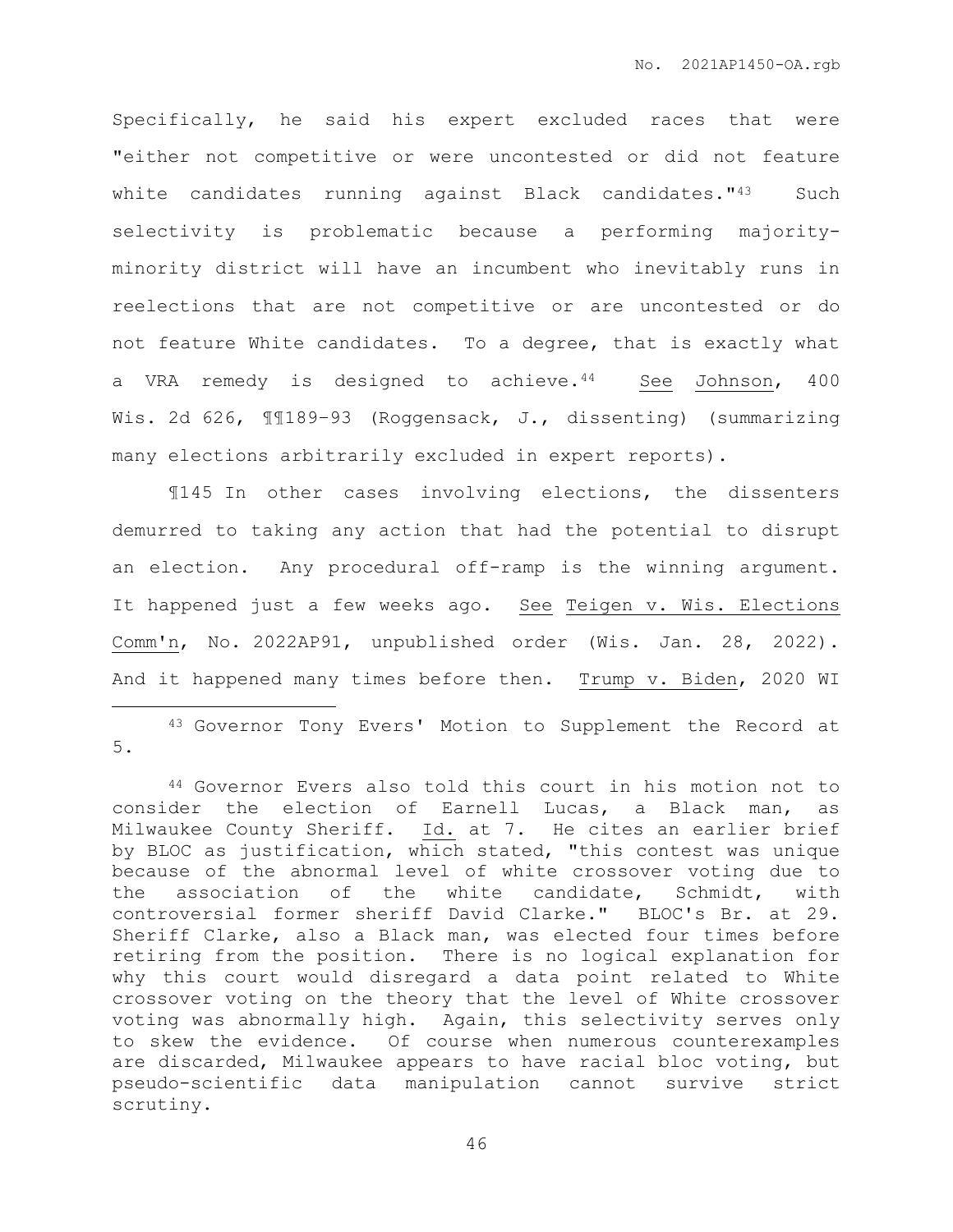91, ¶3, 394 Wis. 2d 629, 951 N.W.2d 568 (applying laches to dispose of 3 of 4 election challenges); id., ¶140 (Rebecca Grassl Bradley, J., dissenting) ("Once again, the majority of the Wisconsin Supreme Court wields the discretionary doctrine of laches as a mechanism to avoid answering questions of law the people of Wisconsin elected us to decide. Although nothing in the law compels its application, this majority routinely hides behind laches in election law cases no matter when a party asserts its claims."); Hawkins v. Wis. Elections Comm'n, 2020 WI 75, ¶10, 393 Wis. 2d 629, 948 N.W.2d 877 (per curiam) ("Even if we would ultimately determine that the petitioners' claims are meritorious, given their delay in asserting their rights, we would be unable to provide meaningful relief without completely upsetting the election."); id., ¶85 (Rebecca Grassl Bradley, J., dissenting) ("Ironically, the majority in this case adopts the mantra of the Wisconsin Elections Commission, caving to its fearmongering invocation of 'chaos' should the court dare to right this wrong."). This time, the dissenters would readily invite chaos and disrupt an election, the per curiam opinion of the United States Supreme Court notwithstanding. One wonders why.

## V. CONCLUSION

¶146 [T]here is good reason for state and federal officials with responsibilities related to redistricting, as well as reviewing courts, to recognize that explicit race-based districting embarks us on a most dangerous course. It is necessary to bear in mind that redistricting must comply with the overriding demands of the Equal Protection Clause.

De Grandy, 512 U.S. at 1031.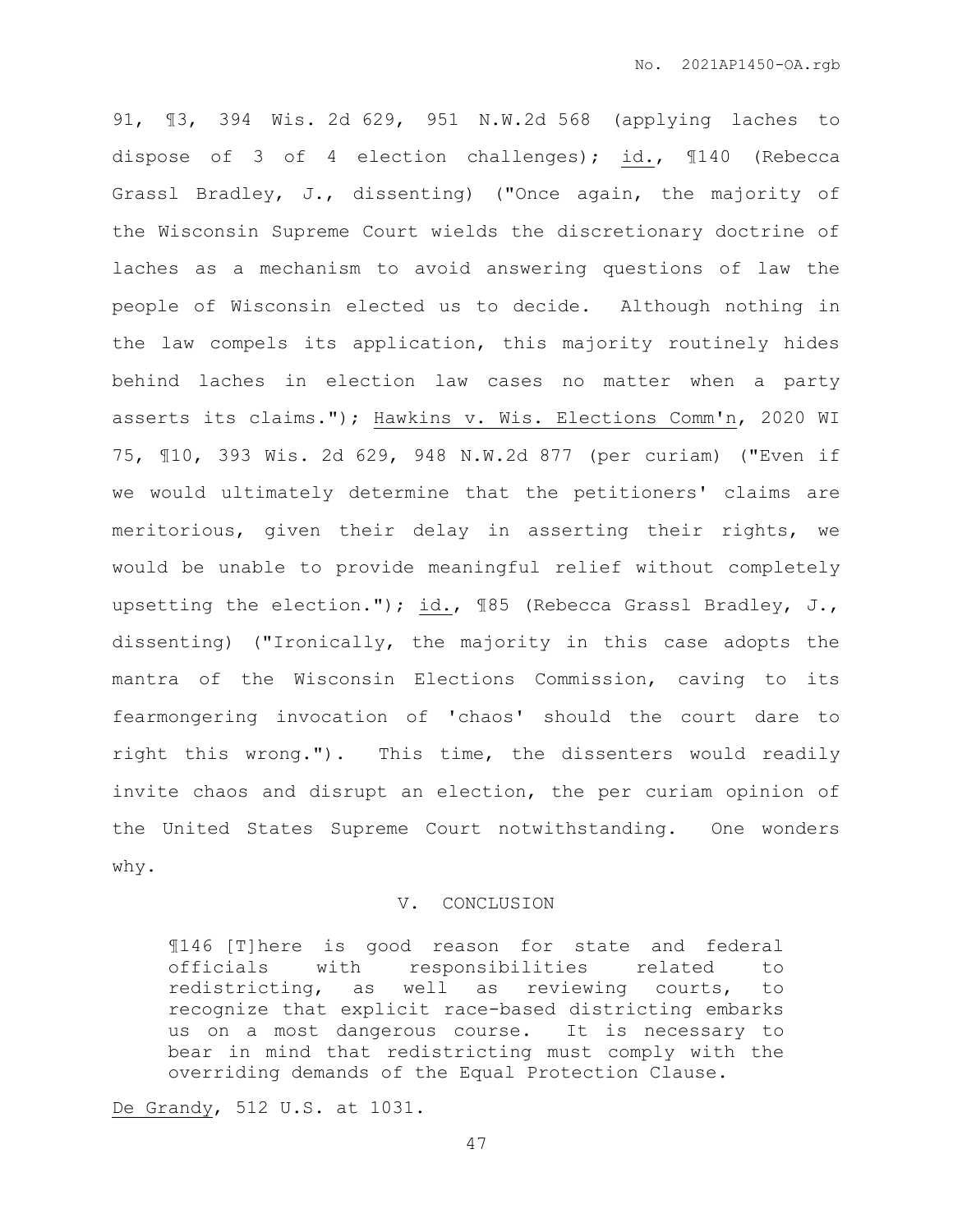¶147 The dissent fails to understand the dangerous voyage on which it would embark. As a California judge recently wrote, "[w]hen faced with a problem, the immediate temptation is to employ the most obvious and direct solution. In most cases, it isn't even fair to call this impulse a 'temptation.' It's just a normal and sound approach to life." Crest v. Padilla, No. 20 STCV 37513, unpublished slip op., at 1 (L.A. Cnty. Superior Ct. Apr. 1, 2022). Although the dissent acknowledges a lack of evidence sufficient to justify affirmative action, 45 it still senses the problem exists, and it deeply wants to address this uneasy feeling head-on. In many other contexts, a head-on approach would be ideal, "[b]ut sometimes there are constraints which call for additional care. This is one of those times." Id.; see also id. at 2 ("The difficulty is that the Legislature is thinking in group terms. But the California Constitution protects the right of individuals to equal treatment. Before the Legislature may require that members of one group be given certain board seats, it must first try to create neutral conditions under which qualified individuals from any group may succeed.").

¶148 "There's always a siren, singing you to shipwreck." Caitlin R. Kieran, The Drowning Girl 101 (2012). In this case, the dissent responds to the smooth-sounding siren of racial classifications, a siren whose danger often becomes apparent only upon close examination. "[I]f we're lucky we're Odysseus

 $\overline{a}$ 

<sup>45</sup> Dissent, ¶196 ("[W]e cannot definitively say the Gingles preconditions are satisfied.").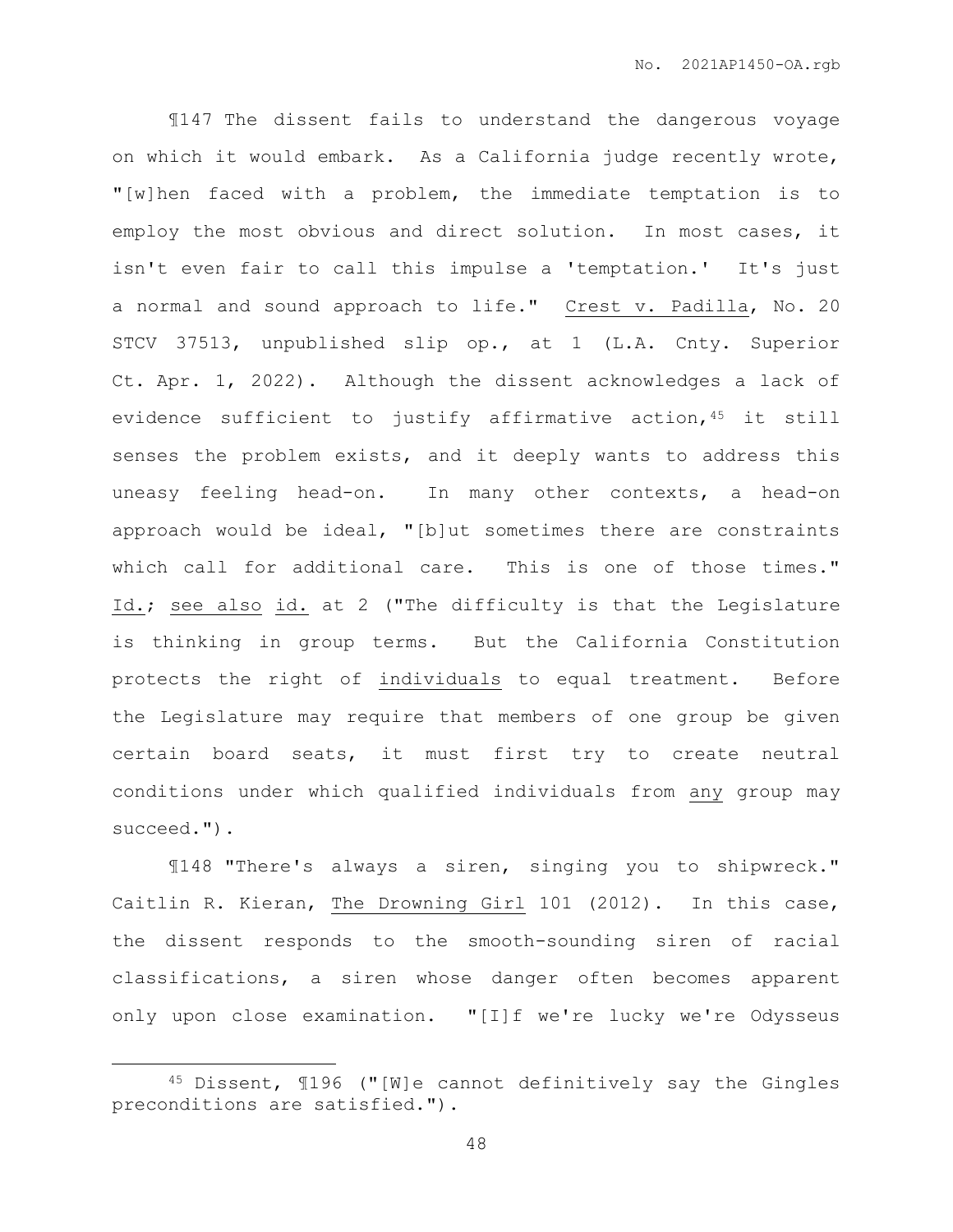tied up to the ship's mast, hearing the song with perfect clarity, but ferried to safety by a crew whose ears have been plugged with beeswax. If we're not at all lucky, we're another sort of sailor stepping off the deck to drown in the sea." Id. At least for now, this court safely tethers its opinion to the constitutional command of color-blindness.

¶149 Based on the record before this court, we have an obligation to proceed in a color-blind manner. The Constitution compels it. See generally Michael B. Rappaport, Originalism and the Colorblind Constitution, 89 Notre Dame L. Rev. 71 (2013); see also Appendix to the Pennsylvania Legislative Record XCIX (1867) (statement of Rep. John Mann), as quoted in Randy E. Barnett & Evan D. Bernick, The Original Meaning of the Fourteenth Amendment 333 (2021) ("I do not see how it is possible for human wisdom to frame a more perfect amendment to the Constitution of the United States than this section. . . . [I]t aims to make every court in the United States what justice is represented to be, blind to the personal standing of those who come before it. Its adoption will prohibit any judge in any State from looking at . . . the color of the skin, of any person coming before him." (emphasis added)). The only race neutral maps are the Legislature's. I therefore join the majority opinion in adopting them.

¶150 I am authorized to state that Chief Justice ANNETTE KINGSLAND ZIEGLER and Justice PATIENCE DRAKE ROGGENSACK join this concurrence.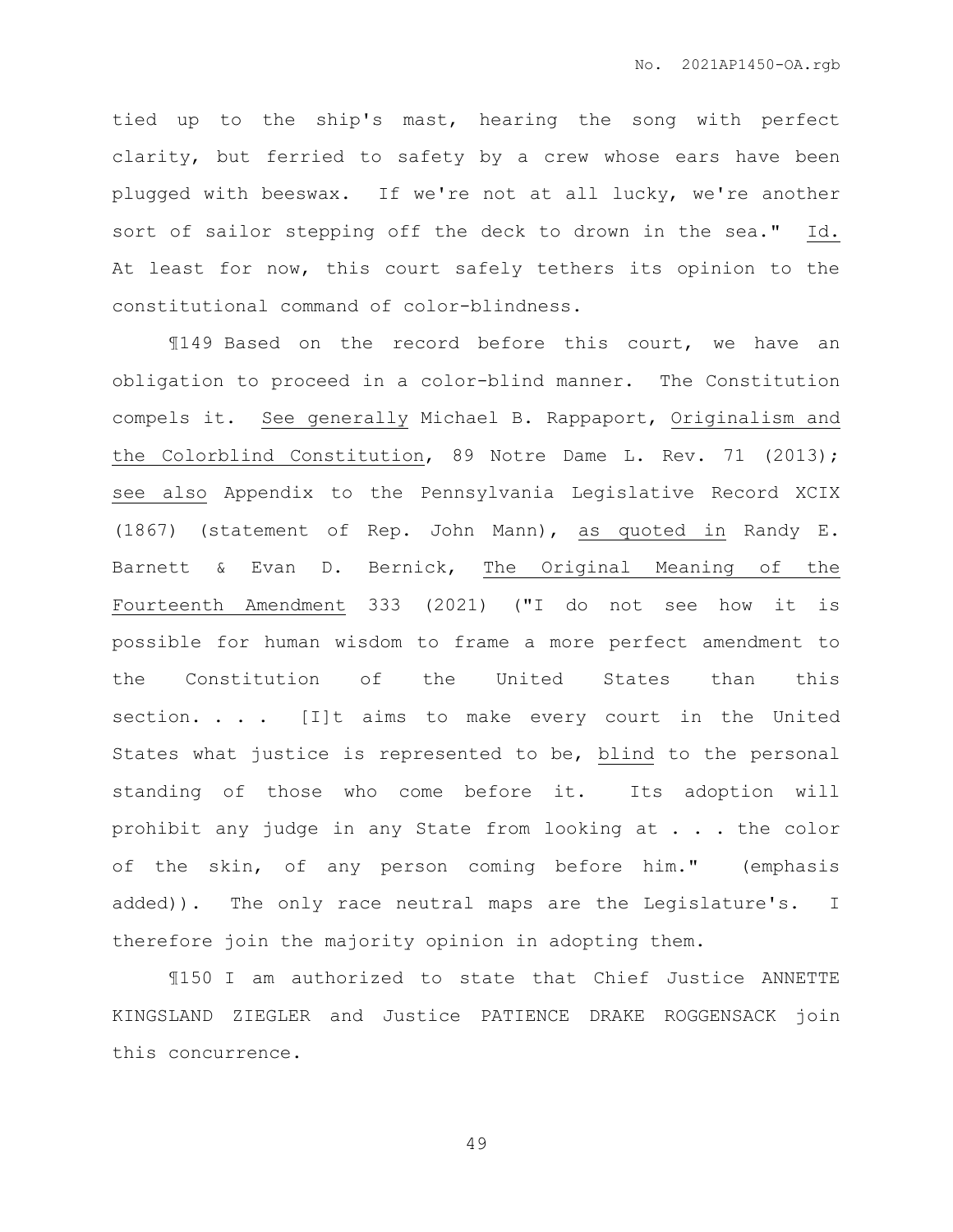¶151 BRIAN HAGEDORN, J. *(concurring).* The United States Supreme Court has determined that in adopting remedial maps, this court needed to conduct a detailed, fact-specific Voting Rights Act (VRA) analysis——in effect, requiring a full adjudication of a VRA claim. We are obligated, the Court said, to examine the record and determine "whether a race-neutral alternative that did not add a seventh majority-black district would deny black voters equal political opportunity." Wis. Legislature v. Wis. Elections Comm'n, 142 S. Ct 1245, , 2022 WL 851720, at \*4 (2022) (per curiam). Absent such evidence, the Court held, a race-conscious remedy may not be employed.<sup>1</sup> Id.

¶152 As our previous opinion expressed, a majority of this court did not understand itself to be adjudicating a VRA claim. Johnson v. Wis. Elections Comm'n, 2022 WI 14, ¶41 n.24, 400

 $\overline{a}$ 

<sup>1</sup> Members of the United States Supreme Court have commented that understanding and applying the requirements of the VRA to redistricting is a challenging and confusing enterprise. Merrill v. Milligan, 142 S. Ct. 879, 882 (2022) (Kavanaugh, J., concurring) (order granting stay) (stating "the Court's case law in this area is notoriously unclear and confusing"); id. at 883 (Roberts, C.J., dissenting) (noting "considerable disagreement and uncertainty regarding the nature and contours of a vote dilution claim"). This is made doubly difficult because dangers abound no matter which direction one turns. The Fourteenth Amendment's Equal Protection Clause prohibits race-motivated actions in most circumstances. Maps where voters are sorted on the basis of race "are by their very nature odious." Shaw v. Reno, 509 U.S. 630, 643 (1993) (quoting another source). Yet the VRA— $j$ ustified under  $\S$  2 of the Fifteenth Amendment—has been held to require race-motivated district drawing under certain circumstances. South Carolina v. Katzenbach, 383 U.S. 301, 308 (1966); Cooper v. Harris, 137 S. Ct. 1455, 1470 (2017). Applying these standards is made more problematic when, following the failure of the political process, a court is the map-drawer in the first instance (as is the case here). The briefing in this case reflected this considerable confusion.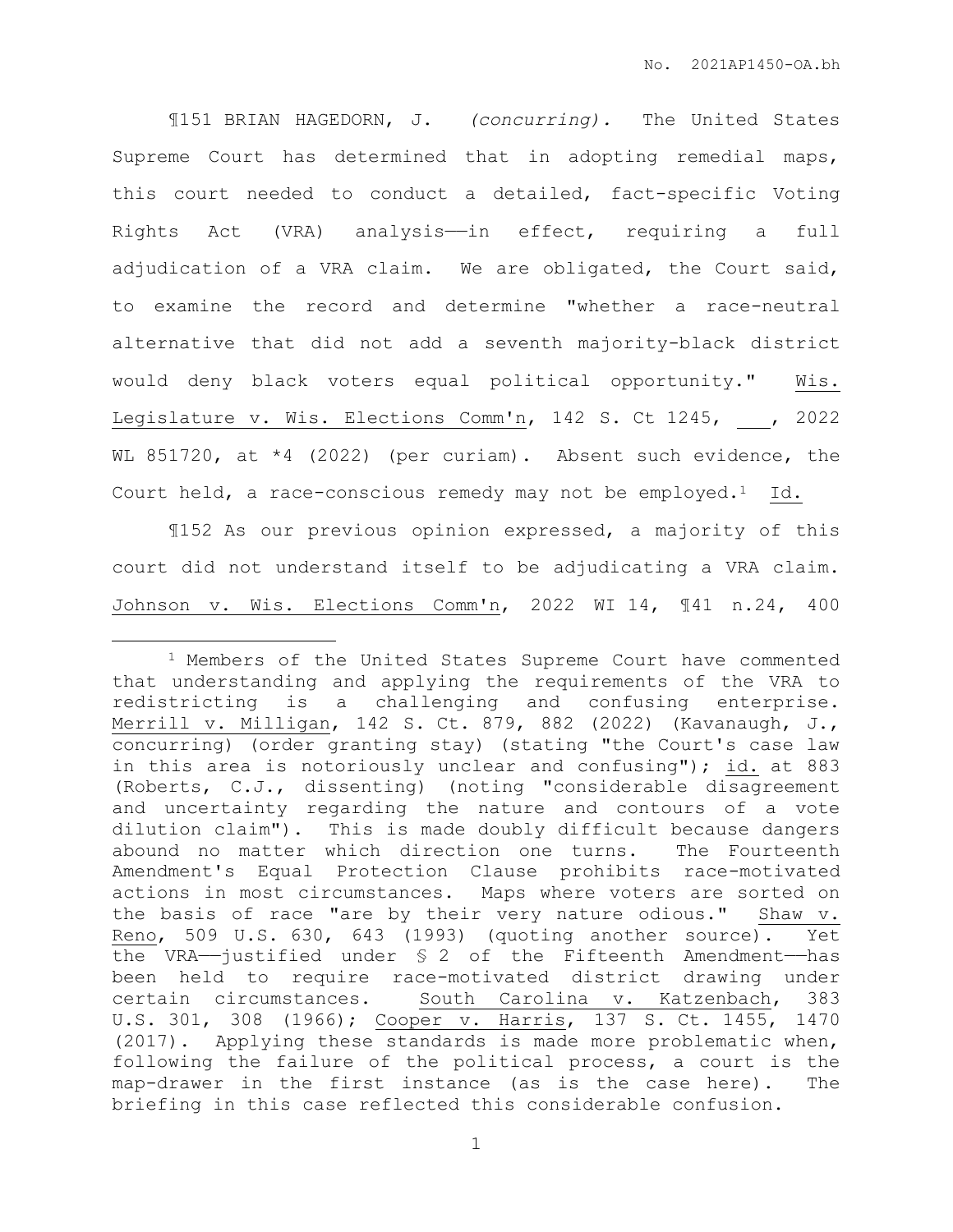Wis. 2d 626, 971 N.W.2d 402. Had we understood our task this way, this court likely would have taken a different approach to this litigation. Our process of choosing from among a discrete group of proposals—a method recommended by several parties—was a poor vehicle for conducting the kind of VRA analysis the Supreme Court indicates we should have done. We did not approach record-development with an eye toward resolving factual disputes, making intensely localized factual findings, or receiving an adversarial, district-by-district analysis of every proposal. In other words, we did not conduct the sort of factspecific inquiry and analysis that one sees in federal VRA cases because we did not view our role as adjudicating a full-blown VRA claim. To be sure, we attempted to comply with all relevant laws——much as a legislature drawing maps in the first instance would——and therefore sought input and briefing. But we anticipated further litigation involving a fully developed Equal Protection or VRA claim could, and likely would, follow.<sup>2</sup>

 $\overline{a}$ 

Johnson v. Wis. Elections Comm'n, 2022 WI 14, ¶41 n.24, 400 Wis. 2d 626, 971 N.W.2d 402.

<sup>2</sup> Our opinion explained:

To be clear, this case does not involve a claim under the Equal Protection Clause or VRA. Rather, as remedial map-drawers, we strive to act in compliance with the Constitution and applicable federal laws necessarily relying on the more limited record before us. A standard VRA claim is brought after the adoption of new districts. Such a claim would proceed much differently, requiring a fully developed factual record and detailed findings regarding the performance of specific districts.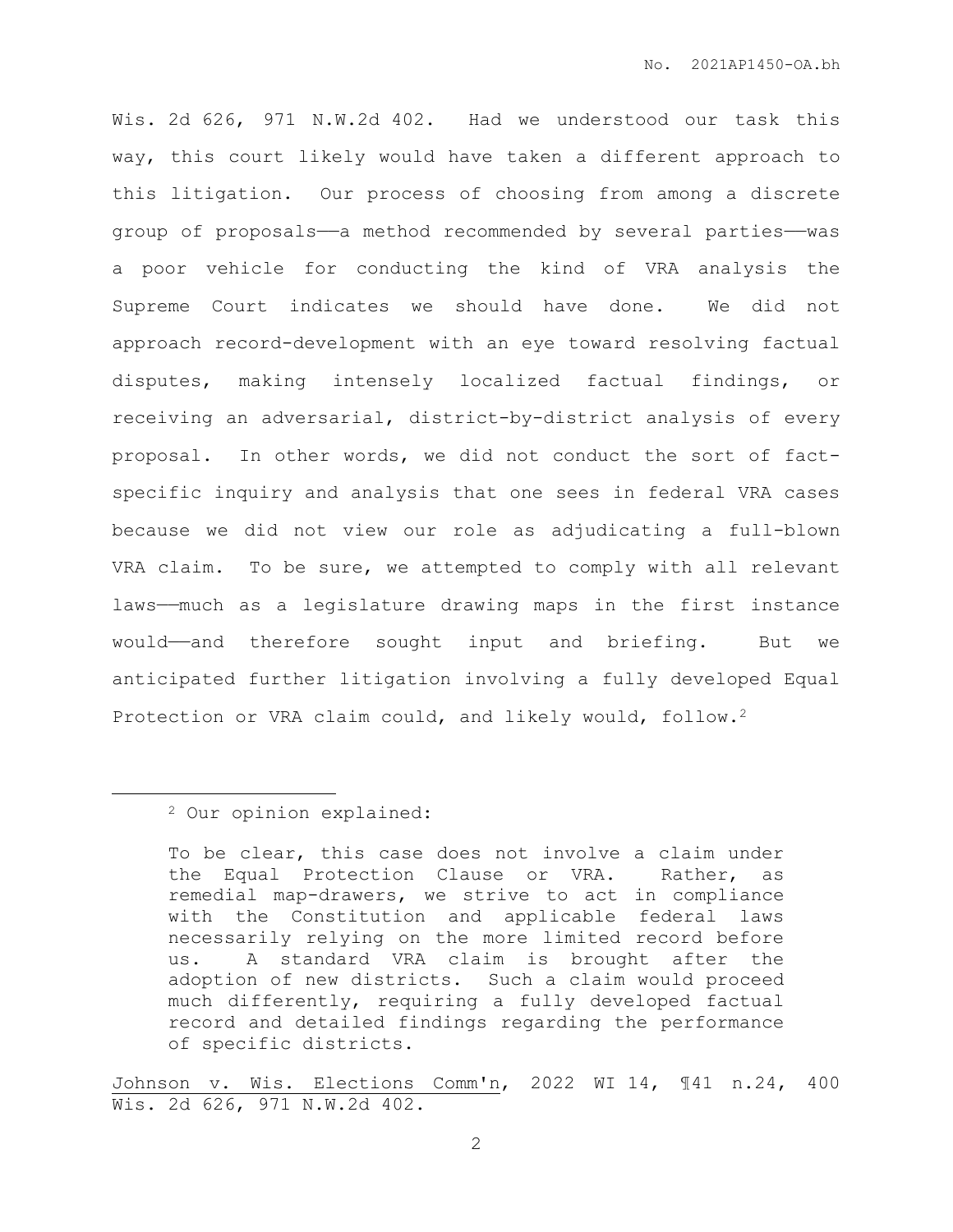¶153 With this in view, complying with the directive of the United States Supreme Court at this stage of the proceedings raises some difficult challenges. Most notably, our record is, at best, incomplete. One solution could be to develop a fuller record, make factual findings, and adjudicate a VRA claim with a firmer factual foundation. But the timing does not work. It would undoubtedly require delaying statutory deadlines and otherwise disrupting the administration of the fall elections. The window of opportunity to conduct a fresh trial with new evidence, new briefing, and potentially new arguments is well past. Supplementing the record would pose the same logistical challenges. For better or worse, the only reasonable course I see is selecting a map based on the record we have.

¶154 An additional difficulty with the path the Supreme Court tells us to pursue is determining what "race-neutral alternative" should serve as the baseline from which to evaluate whether the VRA requires a race-conscious remedial alteration. We cannot use the 2011 maps enacted into law. Those are now unconstitutionally malapportioned and contained at least some race-conscious districts. See Baldus v. Members of Wis. Gov. Accountability Bd., 849 F. Supp. 2d 840, 854-58 (E.D. Wis. 2012). We could construct one ourselves or with the assistance of an expert, but time and our institutional limitations make that unrealistic at this juncture. The remaining option is to choose one of the proposed maps we received as the baseline. Only one proposal was represented as race-neutral in its construction: the maps submitted by the Legislature.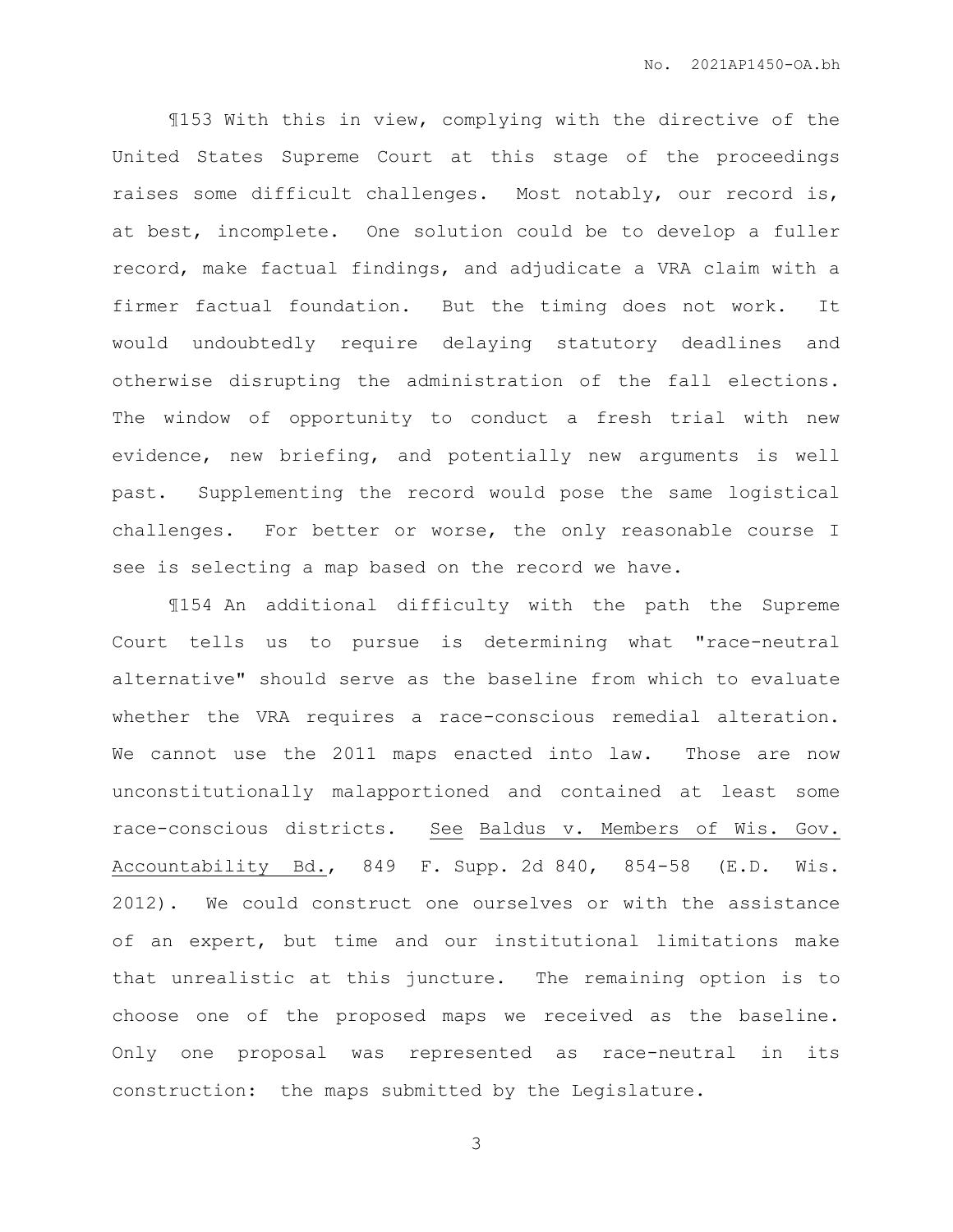¶155 Therefore, as I understand our charge, the United States Supreme Court asks us to start with a baseline raceneutral map—the Legislature's proposal constituting our only feasible option. Then we must determine whether that map contains a VRA violation. If a violation exists, a raceconscious remedy may be crafted. If no violation is established, race-conscious alterations to district lines are impermissible. As the majority explains, the record, such as it is, does not sufficiently support the conclusion that the Legislature's maps violate the VRA. Perhaps a court deciding a VRA challenge on a more complete record would reach a different result. But I cannot conclude a violation is established based on the record we have before us. That means that in light of the Supreme Court's clarified instructions, the Legislature's state senate and state assembly maps are the only legally compliant maps we received.

¶156 For these reasons, I join the majority opinion.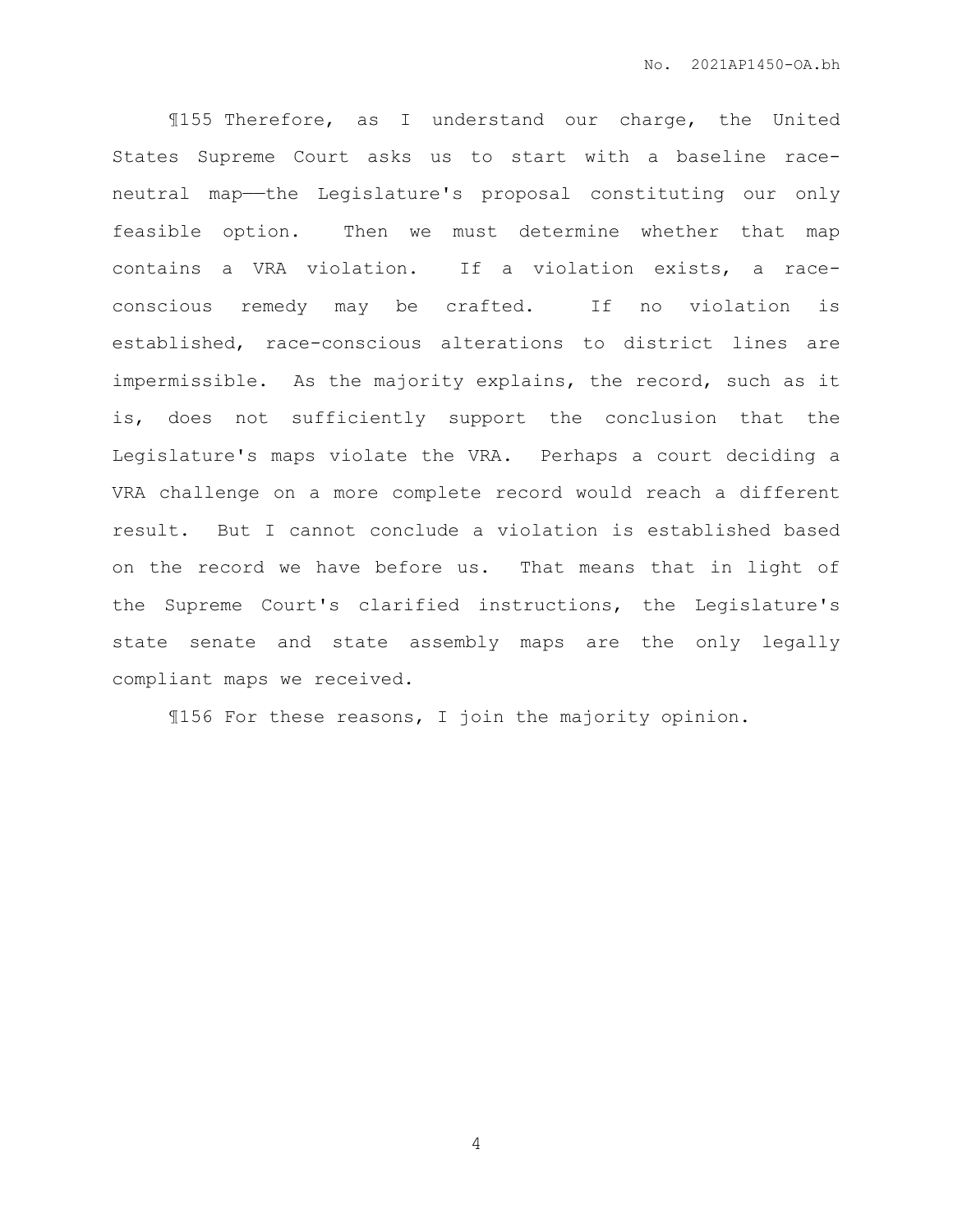¶157 JILL J. KAROFSKY, J. *(dissenting).* This case has been nothing short of an odyssey—a long wandering marked by many changes in fortune. Like all odysseys, the travelers (this court) have had to make several navigational decisions along the way; unfortunately, we have taken numerous wrong turns. The sum total of all that misdirection now leads us to the legally unacceptable maps submitted by the Legislature.

¶158 Our initial miscalculation was embarking on this journey in the first place, when a majority of this court granted the petitioners' original action petition. I joined the dissent from that grant because of the numerous "reasons for preferring a federal forum," not least of which was that this court had "no experience in drawing district maps." Johnson v. Wis. Elections Comm'n, No. 2021AP1450-OA, unpublished order at 16, 18 (Wis. Sept. 22, 2021, amended Sept. 24, 2021) (Dallet, J., dissenting).

¶159 Once the political process reached an impasse——the legislature failing to override the governor's veto of its proposed maps——the court wandered astray following the sirens' call of "least change." Although rhetorically appealing, this "least change" approach served only to entrench the prior-and blatantly partisan——district maps. I once again joined the dissent as "least change" had "potentially devastating consequences for representative government in Wisconsin." Johnson v. Wis. Elections Comm'n, 2021 WI 87, ¶88, 399 Wis. 2d 623, 967 N.W.2d 469 (Dallet, J., dissenting).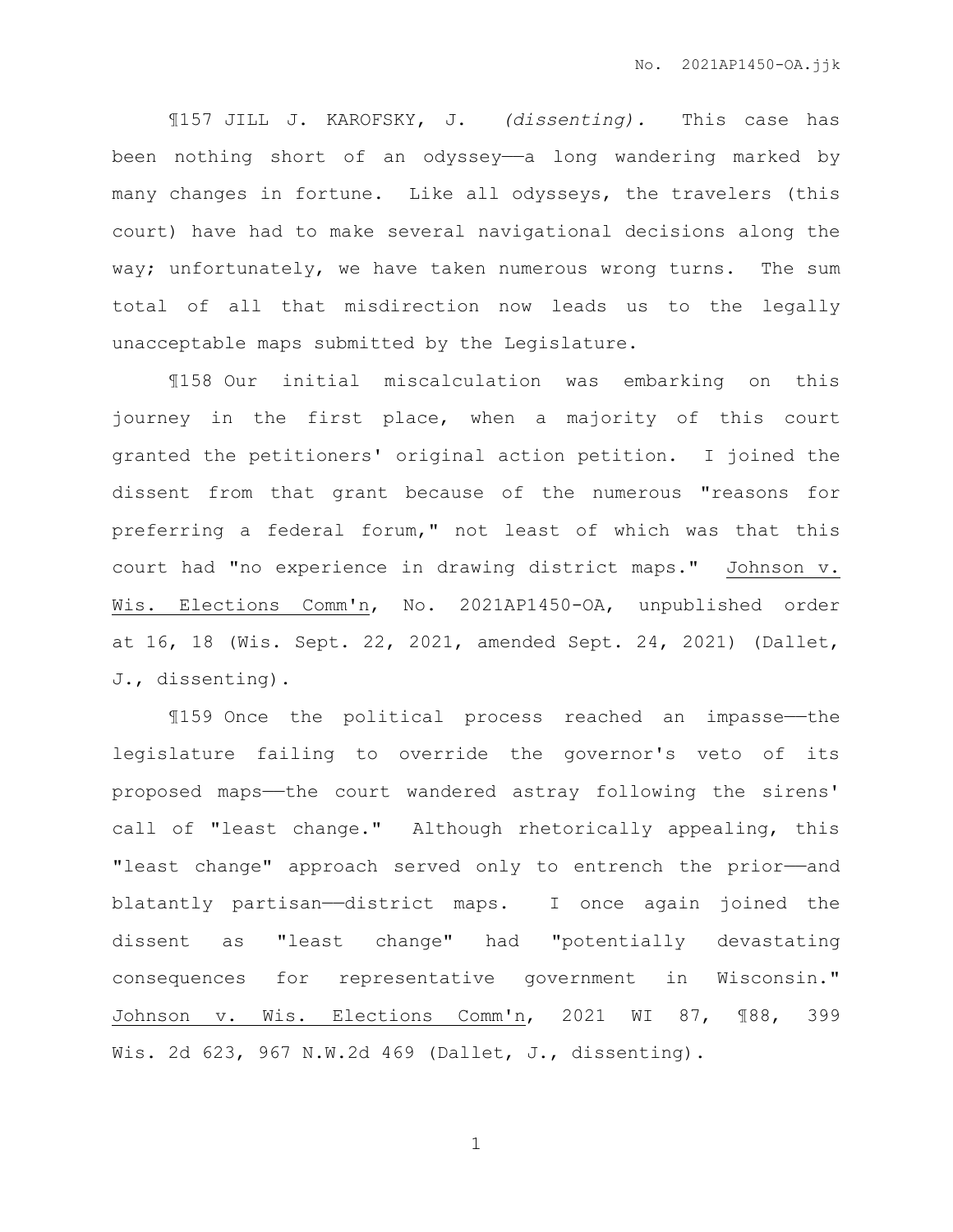¶160 The anticipated pitfalls of "least change" came to fruition throughout this long trip as it became apparent that it was "unmoored from any legal requirement for redistricting" and "could not offer an explanation for the tradeoffs and discretionary decisions that are intrinsic to map-drawing." Johnson v. Wis. Elections Comm'n, 2022 WI 14, ¶58-59, 400 Wis. 2d 626, M.W.2d (Ann Walsh Bradley, J., concurring). Although "least change" set our sails in the wrong direction, in our sojourn to adopt maps acceptable for a nonpolitical court, we eventually made landfall on the Governor's maps, which adhered best to that metric.

¶161 Throughout that first stage in this epic journey, we took what some thought to be a shortcut by foregoing a fullblown adversarial fact-finding trial to test whether race-based bloc voting would trigger the Voting Rights Act of 1965 (VRA).<sup>1</sup> But rather than take us to the oasis and end our odyssey, the supposed shortcut only led us to more peril: a collision at the shores of the U.S. Supreme Court's emergency docket. Following an unprecedented summary reversal we find ourselves again adrift.

¶162 In the wake of the Court's reversal, we face another choice of diverging courses forward: (1) invite further briefing and fact finding on the unsettled VRA questions; (2) invite an expert or the parties to submit redrawn, raceneutral maps for the Milwaukee area as Milwaukee includes the only race-based districts; (3) invite an expert or the parties

 $\overline{a}$ 

 $1\,52\,$  U.S.C.  $\,$   $\leq$  10101(a).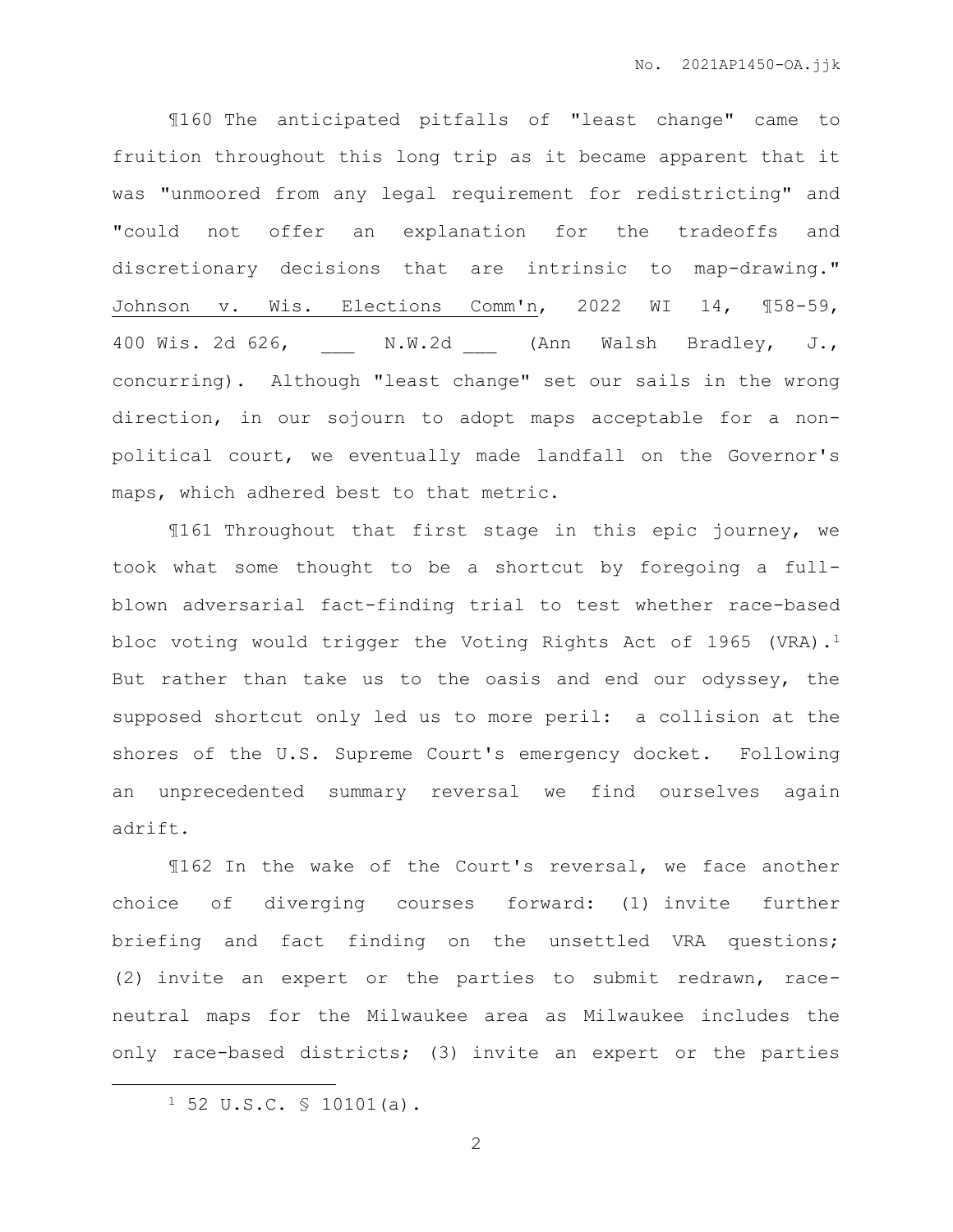to submit a whole new, reliably-race-neutral map; or (4) choose another map created by the same flawed process as the Governor's maps. A majority of this court sets sail along option 4-the Legislature's maps-sending us careening over the waterfall.

¶163 We are careening over the waterfall because the Legislature's maps fare no better than the Governor's under the U.S. Supreme Court's rationale. If, according to the U.S. Supreme Court, the Governor's addition of a Milwaukee-area majority-minority district evinces a disqualifying consideration of race, then the Legislature's removal of a Milwaukee-area majority-minority district reveals an equally suspect, if not more egregious, sign of race-based line drawing. In addition, if a further-developed record is required to definitively determine whether the Governor's seventh majority Black district is required then a further-developed record is also required to definitively determine that the Legislature's removal of a majority-minority district does not violate federal law. The Court indicated that in a case like this where the court sits as the map-drawer in the first instance, the court, rather than the parties, are responsible for showing that the number of majority-minority districts required by the VRA constitutes the narrowly tailored remedy allowed under the Fourteenth Amendment's Equal Protection Clause.2 In choosing the Legislature's maps the majority repeats this court's reversible mistake by again failing to implement fact-finding procedures

 $\overline{a}$ 

 $2$  U.S. Const. art. XIV,  $5$  1 ("No State shall . . . deny to any person within its jurisdiction the equal protection of the laws.").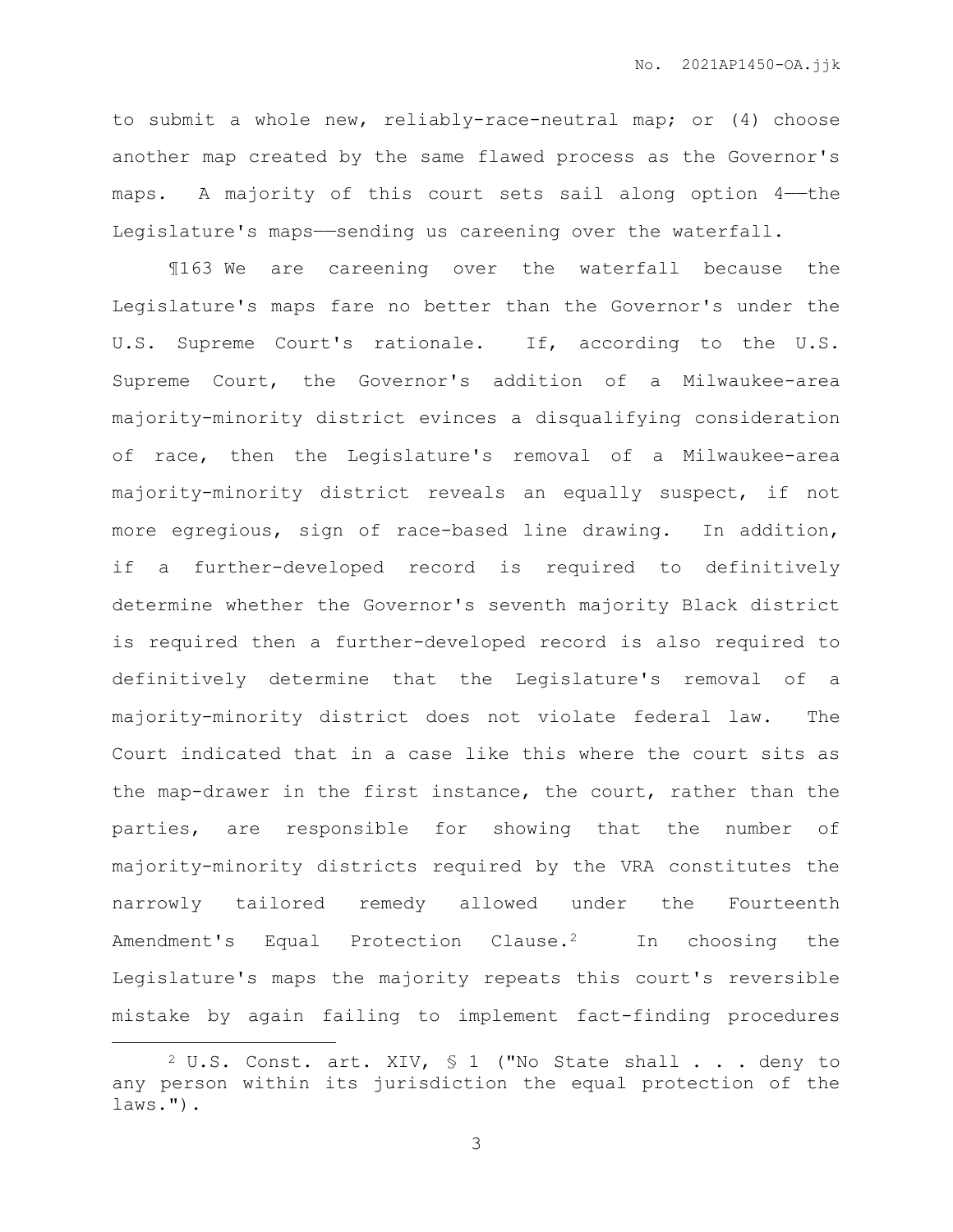conducive to addressing the relevant issues under both the VRA and the Equal Protection Clause.

¶164 The majority's reversible error begins with its willful silence on Milwaukee's history of segregation and racial disparity. I start with that history because it is vital to appreciating why both the Equal Protection Clause and the VRA drive this controversy. I then turn from how that history of segregation and racial disparity interacts with federal antidiscrimination law to how that interaction should inform our response to the U.S. Supreme Court's decision. Namely, that response must include a process to develop the record so we can say with certainty how many majority-minority districts the VRA requires. Yet that is not the majority's response at all, and so I conclude by explaining how, without that process, the Legislature's maps must also fail.

# I. MILWAUKEE'S HISTORY OF RACIAL SEGREGATION AND DISPARITY AND FEDERAL ANTI-DISCRIMINATION LAW

A. A History of Racial Segregation and Disparities

¶165 From the outset, the crux of this redistricting controversy has been the long history of racial discrimination in and around Milwaukee that perpetuates the current racial disparities affecting Milwaukee's minority communities— particularly its Black communities.3 The 2020 census data shows

<sup>3</sup> The statistics and claims set out in this discussion were presented in University of Wisconsin (and former Duke University) Professor David Canon's expert report. See App. to Merits Br. of Intervenor-Pet'rs Black Leaders Organizing for Communities et al. (BLOC) (Dec. 15, 2021).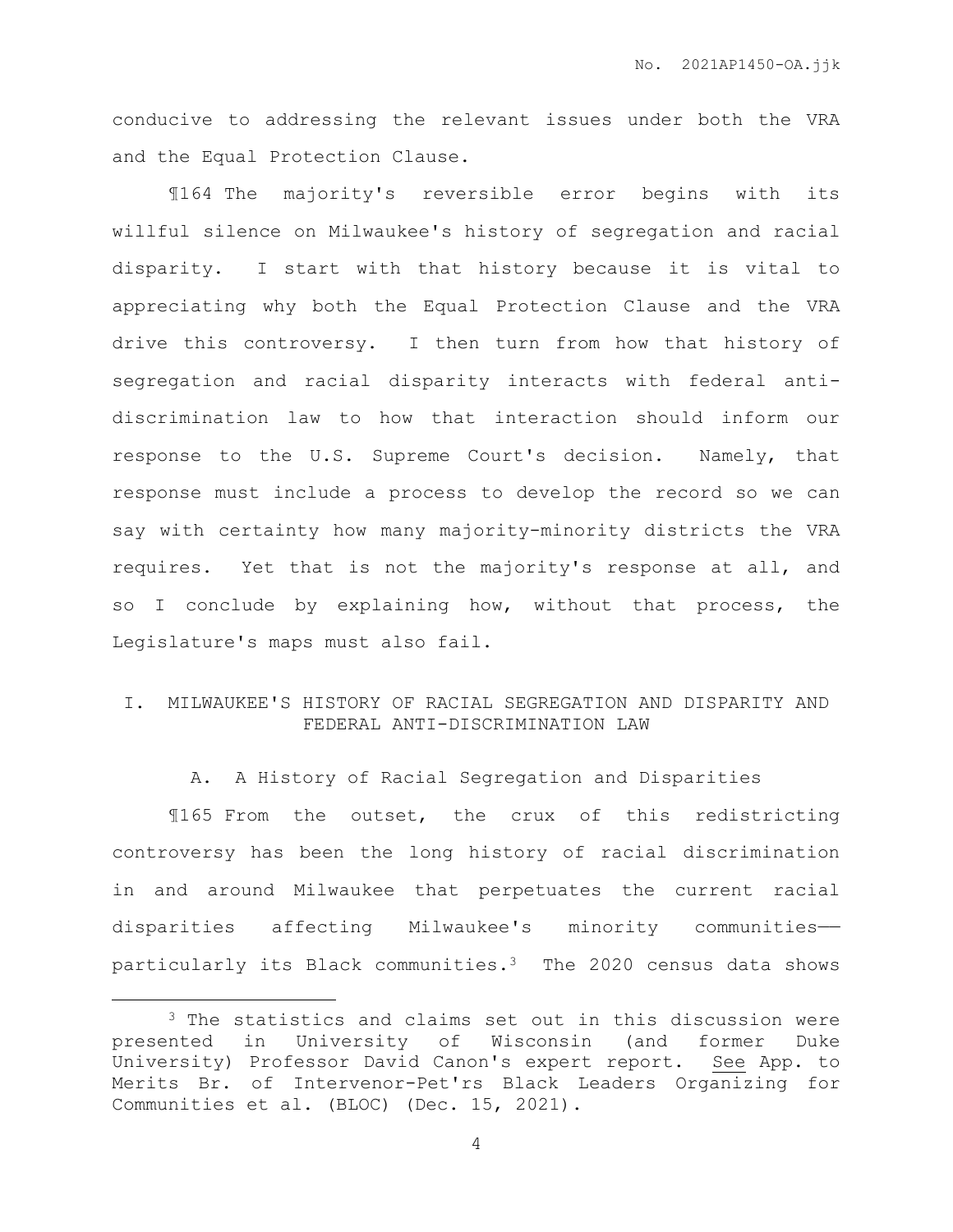that people who identify as Black or African American, either alone or in combination with other races or ethnicities, make up 7.7 percent of Wisconsin's population. See U.S. Census Bureau, Wisconsin State Profile, https://www.census.gov/library/stories/ state-by-state/wisconsin-population-change-between-censusdecade.html. Milwaukee County contains by far the highest concentration of Black residents at 28.7 percent. Id. Shamefully, Wisconsin routinely ranks as one of the most racially disparate states in terms of housing, incarceration, education, income, and even infant mortality rates between Black and White residents.

¶166 Those disparities result, in part, from Milwaukee's egregious history of race-based housing discrimination. Dating back to at least the 1930s, the Home Owners' Loan Corporation (HOLC) created color-coded "residential security" maps that identified neighborhoods by their investment risk level.4 A neighborhood coded "red" denoted the highest risk category, meaning residents in red neighborhoods could almost never obtain mortgages. This practice, referred to as "redlining," was explicitly tied to race. The HOLC would give higher rankings to neighborhoods that excluded racial minorities through restrictive covenants——private contractual agreements that ran with the land and prohibited future property owners from selling

 $\overline{a}$ 

<sup>4</sup> See Leah Foltman & Malia Jones, Univ. of Wis. Applied Population Lab, How Redlining Continues to Shape Racial Segregation in Milwaukee, WisContext (Feb. 28, 2019), https://www.wiscontext.org/how-redlining-continues-shape-racialsegregation-milwaukee.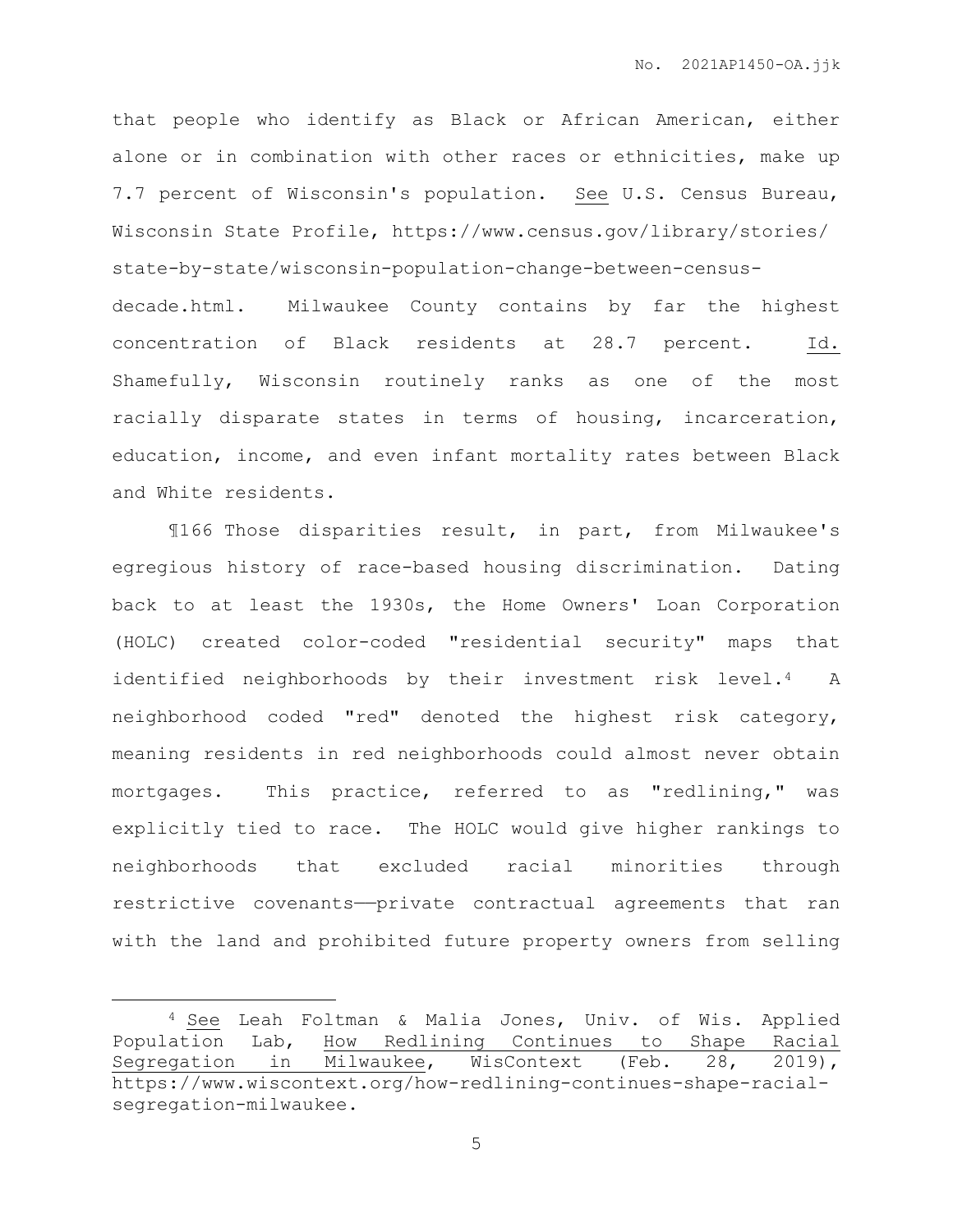or leasing property to non-Caucasian people. HOLC coded neighborhoods with racial minorities "red" and therefore members of those neighborhoods were blocked from financing necessary for homeownership. By the 1940s, 16 of the 18 Milwaukee County suburbs used racially restrictive covenants to exclude Black residents which segregated Milwaukee's Black population in concentrated geographic areas.5 Though in 1948 Shelley v. Kraemer<sup>6</sup> declared racially restrictive covenants unconstitutional, they continued to be used and recorded until further banned by the 1968 Fair Housing Act.<sup>7</sup>

¶167 The effects of this abhorrent history persist; Milwaukee remains the most racially segregated city in the nation and has the seventh-lowest rate of Black homeownership.<sup>8</sup> As recently as 2015, the U.S. Department of Housing and Urban Development settled a case of racial redlining in Milwaukee against Associated Bank (the largest such settlement to that date).

 $\overline{a}$ 

<sup>7</sup> Although banned, many restrictive covenants remained on the books as an obvious signal to minority populations that they were not welcome in White neighborhoods, thus perpetuating the history of segregation. See Quinn, supra note 5. Some racially restrictive covenants remain on the books today. Debbi Conrad, Do You Have a Racist Deed?, Wis. Real Est. Mag., Mar. 2021, at 7, https://www.wra.org/WREM/Mar21/RacistDeed/.

<sup>8</sup> Elissa Suh, Black Homeownership in the U.S., Policygenius (Dec. 1, 2020), https://www.policygenius.com/mortgages/blackhomeownership-rates/#black-homeownership-stats-by-metro-area.

<sup>5</sup> See Lois M. Quinn, Racially Restrictive Covenants: The Making of All-White Suburbs in Milwaukee County (1979).

<sup>6</sup> 334 U.S. 1 (1948).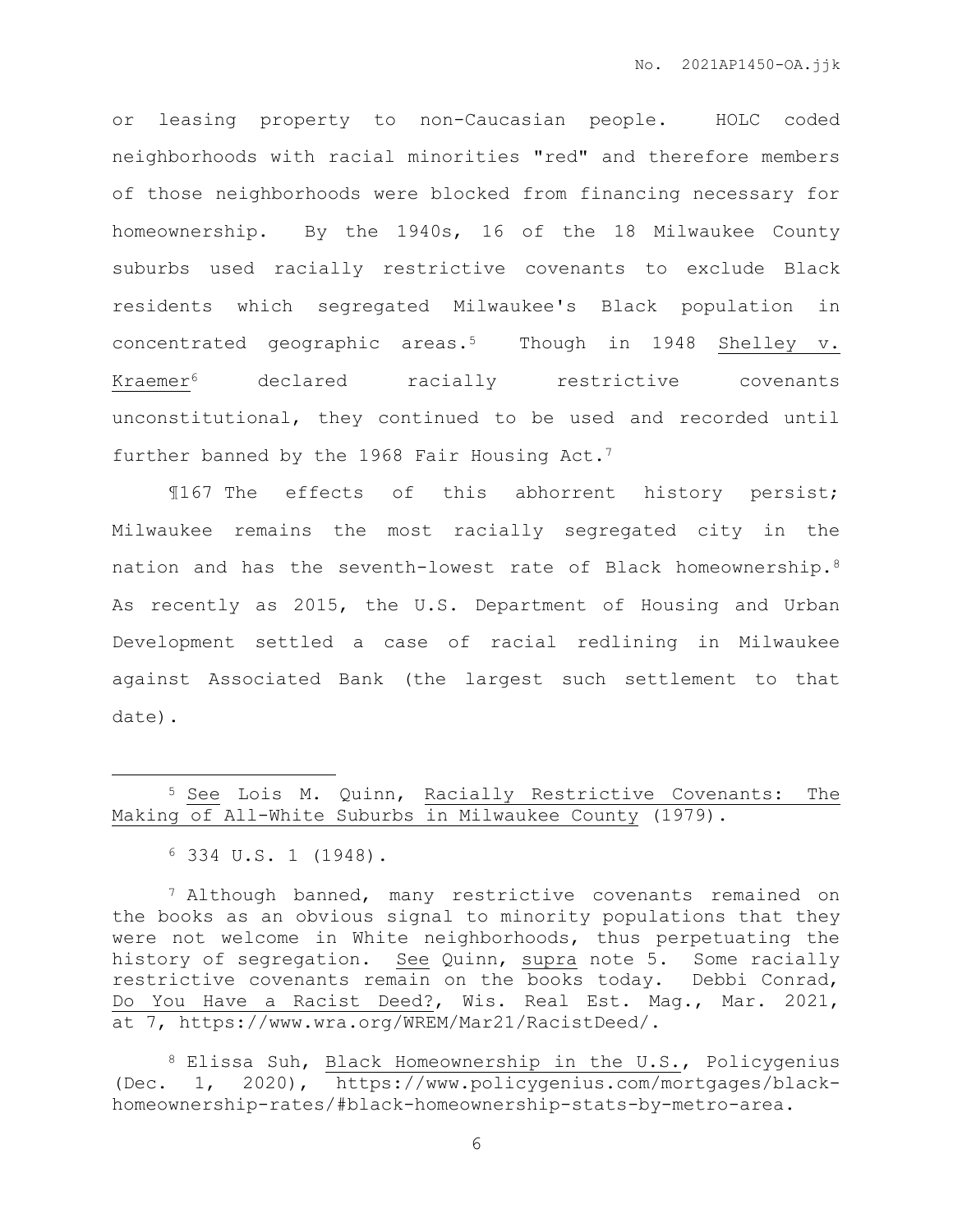¶168 Racial disparities in education also persist. Many of Milwaukee's schools are "hypersegregated," meaning students of color make up at least 90 percent of enrollment. In fact, the number of Black students in Milwaukee County that attend a hypersegregated school has been increasing in recent years, culminating in an almost identical percentage currently attending hypersegregated schools as did in 1965.9 This contributes to Wisconsin's high racial disparities in education. We have the largest gap between high school graduation rates for Black students (71.4 percent) and White students (93.8 percent) of any state.<sup>10</sup>

¶169 As can be expected, such disparities in education lead to disparities in employment. The unemployment rate for Black Wisconsinites in 2020 was almost three times that of White Wisconsinites.11 Wisconsin has the largest gap in median household income and the highest disparity in the poverty rate between Black and White residents in the entire country. Black

 $\overline{a}$ 

<sup>10</sup> National Center for Education Statistics, Common Core of Data, Table 1: Public High School 4-Year Adjusted Cohort Graduation Rate (ACGR), by Race/Ethnicity and Selected Demographic Characteristics: School Year 2018-19, https://nces.e d.gov/ccd/tables/ACGR\_RE\_and\_characteristics\_2018-19.asp.

<sup>9</sup> Marc V. Levine, Univ. of Wis.-Milwaukee Ctr. for Econ. Dev., The State of Black Milwaukee in National Perspective: Racial Inequality in the Nation's 50 Largest Metropolitan Areas. In 65 Charts and Tables 72 (2020). Milwaukee has the highest percentage of Black students attending hypersegregated schools of any major metropolitan area at over 70 percent.

<sup>11</sup> U.S. Bureau of Labor Statistics: Employment status of the civilian noninstitutional population by sex, race, Hispanic or Latino ethnicity, and intermediate age, 2020 annual averages, https://www.bls.gov/lau/ex14tables.htm.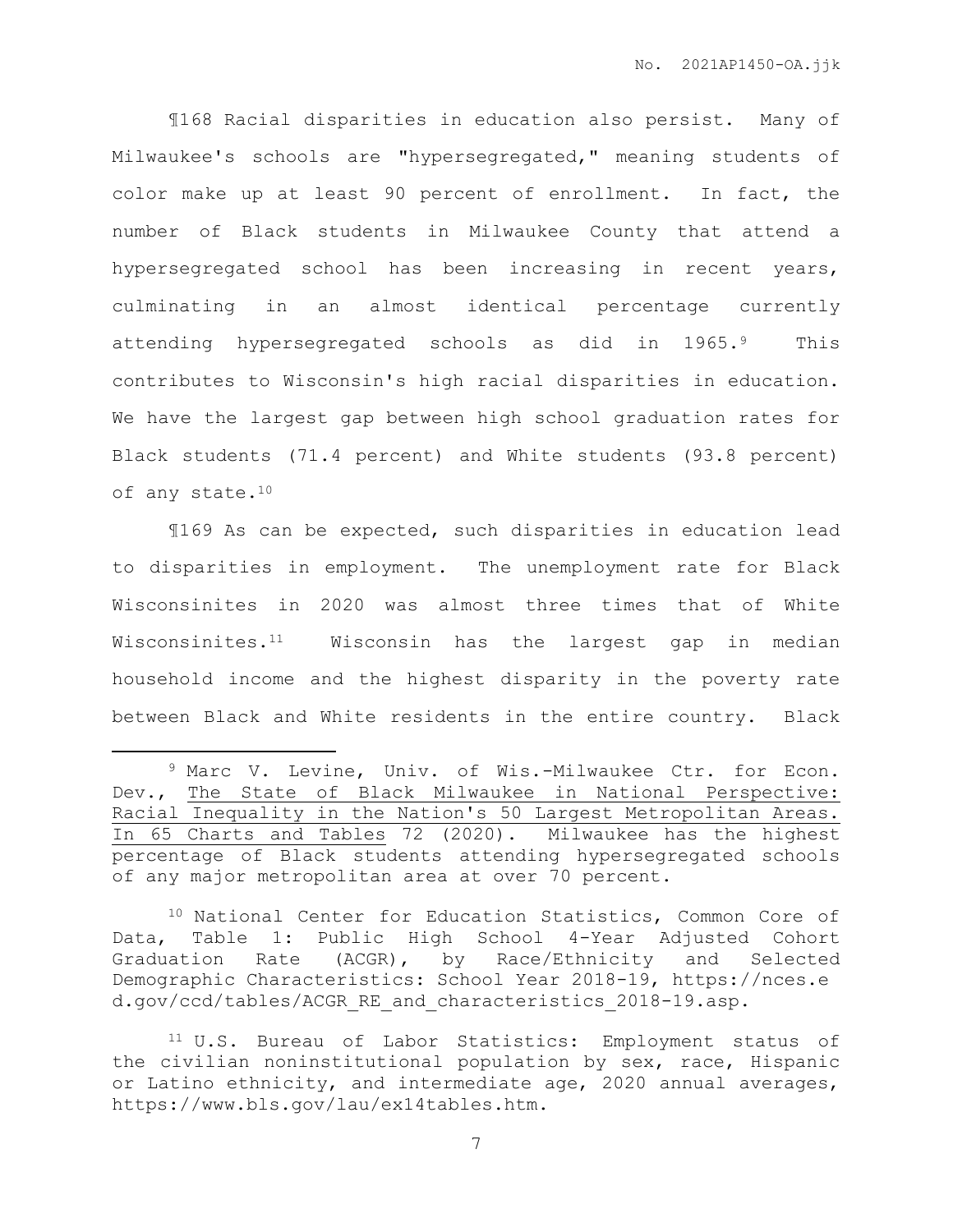residents see disproportionately high eviction rates which are tied to a higher homeless population.

¶170 Relatedly, Milwaukee's Black residents also experience discrepancies in healthcare and life expectancy. Wisconsin has the highest infant mortality rate in the country for Black infants while the White infant mortality rate hovers just below the national average.<sup>12</sup> Milwaukee County also showed racial disparities in the impact of COVID-19 with minorities seeing higher rates of infection, hospitalization and death.<sup>13</sup>

¶171 Racial disparities in our criminal justice system are similarly abominable. Wisconsin incarcerates Black residents at the highest rate in the nation- $-2,742$  per 100,000 Black residents are in prison versus the national average of 1,240 per 100,000 Black residents. Our incarceration rate of Black residents is 11.9 times that of White residents. And while 7.7 percent of Wisconsin's population identifies as Black, Black residents make up an egregiously disproportionate 42 percent of our prison population. <sup>14</sup>

 $\overline{a}$ 

<sup>12</sup> Colin Gordon, Univ. of Iowa & Iowa Pol'y Project, Race in the Heartland: Equity, Opportunity, and Public Policy in the Midwest 14 (2019) https://files.epi.org/uploads/Race-in-the-Midwest-FINAL-Interactive-1.pdf.

<sup>13</sup> Wis. Dep't of Health Servs., COVID-19: Racial and Ethnic Disparities, https://www.dhs.wisconsin.gov/covid-19/disparities. htm (last updated Jan. 20, 2022).

<sup>14</sup> See Ashley Nellis, The Sent'g Project, The Color of Justice: Racial and Ethnic Disparity in State Prisons 6-7, 10, 20 (Oct. 13, 2021), https://www.sentencingproject.org/publicatio ns/the-color-of-justice-2016-report/.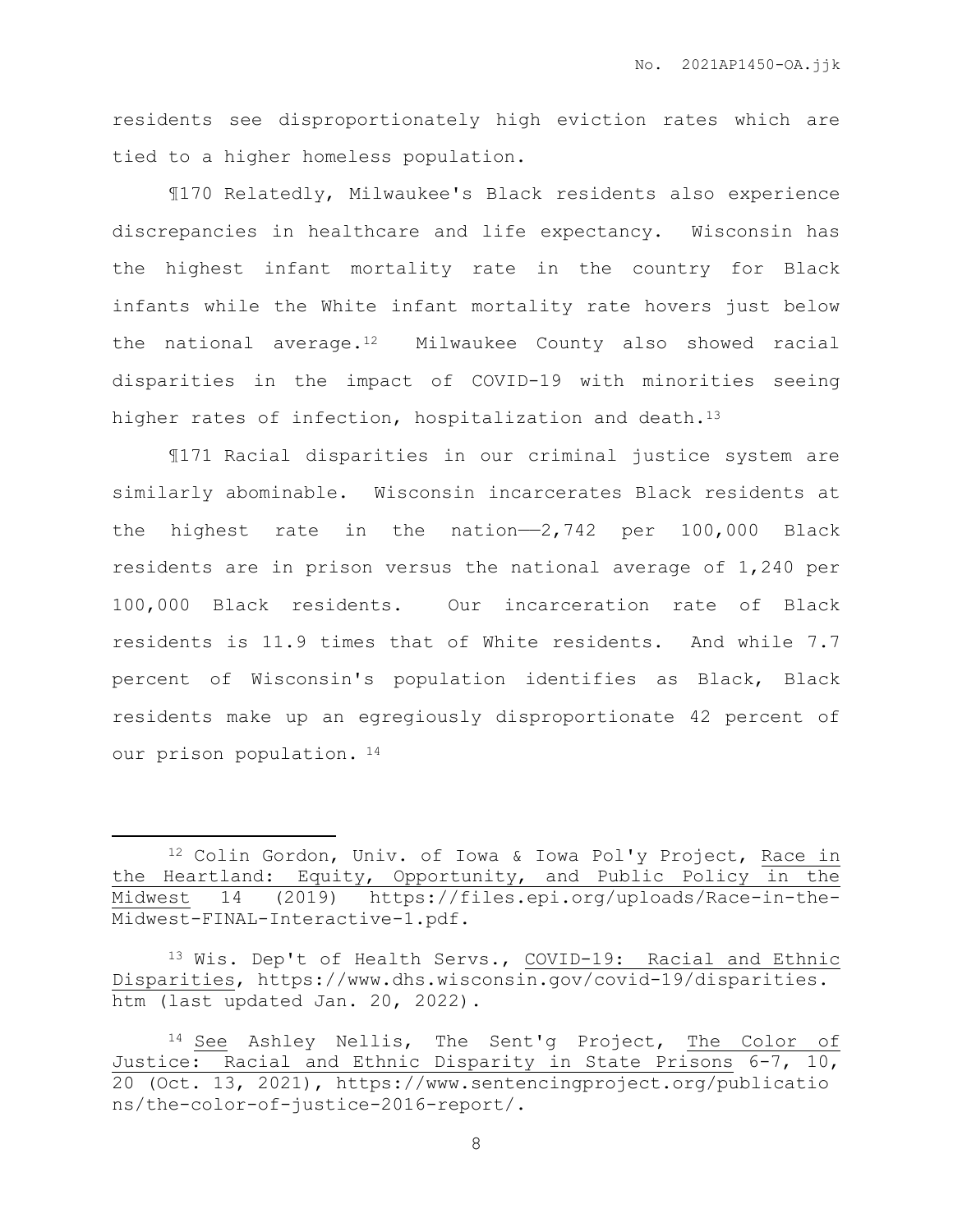¶172 This history of segregation and racial disparity in Milwaukee restricts Black communities from the opportunity to fully participate in the political process. In the redistricting context, racial gerrymandering is discussed in terms of packing and cracking voters. Packing occurs when the map lines place large numbers of one racial minority into few districts so that they might have as few representatives as possible. Cracking occurs when the map lines spread small numbers of the remaining minority population across many districts so that their influence within those districts is minimal. This is often achieved by drawing districts in funny shapes that wind between neighborhoods to pick up the high number of minority people required to pack districts. In Milwaukee, however, such obvious racial gerrymandering is not needed; historical racial segregation already packs Black communities into concentrated neighborhoods that require little in the way of creative lines to dilute their influence at the voting booth. I will refer to this as a "historical racial gerrymander."

## B. Federal Anti-Discrimination Law

¶173 The VRA's application in redistricting is designed to remedy precisely these kinds of historical wrongs—those that create current barriers to democratic participation. Instead of allowing the past unconstitutional practices of redlining and racially restrictive covenanting to continue limiting Black people's opportunity to participate in our democracy, the VRA establishes that it is a sufficiently compelling government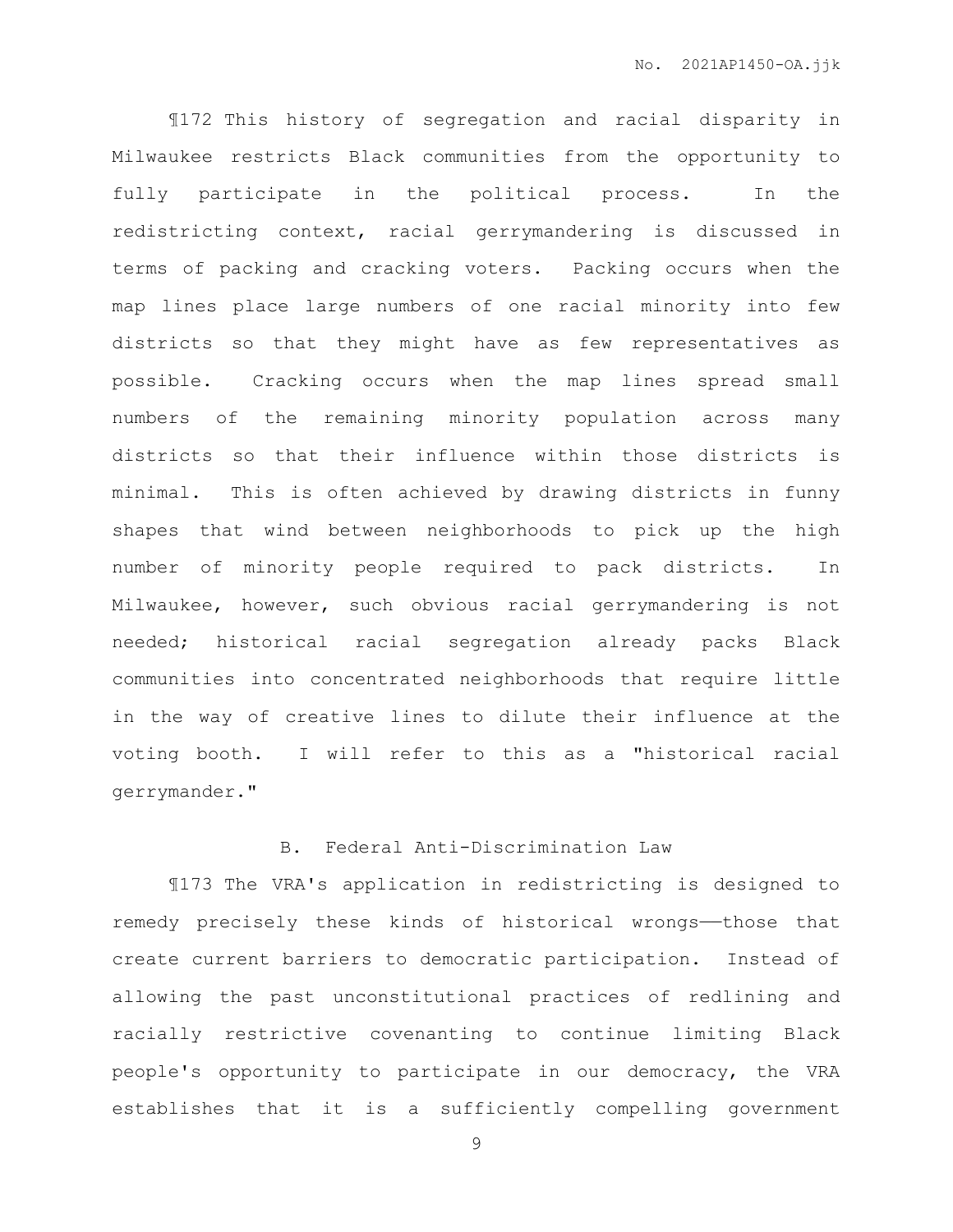interest to draw districts that counteract the historical racial gerrymander. Wis. Legislature v. Wis. Elections Comm'n, 595 U.S. , 142 S. Ct 1245, 1248 (2022) (per curiam).

¶174 We must, of course, also consider the Fourteenth Amendment's Equal Protection Clause. And in doing so, it is impossible to ignore the 180-degree turn from that clause's purpose to how it has been wielded in this case. Ratified in 1868 after the Civil War, the Fourteenth Amendment demands that no state shall "deny to any person within its jurisdiction the equal protection of the laws." Since Brown v. Board of Education,  $15$  the Equal Protection Clause has been invoked to desegregate this country, protect the voting rights of its citizens, and fight discrimination in its many forms.

¶175 More recently, the Equal Protection Clause has been turned on its head and used, not to fight against the constant pull of our collective historical failing toward the promise of a better future, but to bar our government's ability to remedy past mistakes. See, e.g., Parents Involved in Cmty. Sch. v. Seattle Sch. Dist. No. 1, 551 U.S. 701 (2007). The majority opinion perfectly captures this reversal by relying on cases pontificating that "[r]acial gerrymandering, even for remedial purposes, may balkanize us into competing racial factions," and that "[r]ace-based assignments . . . embody stereotypes that treat individuals as the product of their race[.]" Majority op., ¶24 (quoting Shaw v. Reno, 509 U.S. 630, 657 (1993), and Miller v. Johnson, 515 U.S. 900, 911-12 (1995)). This argument

<sup>15</sup> 347 U.S. 483 (1954).

 $\overline{a}$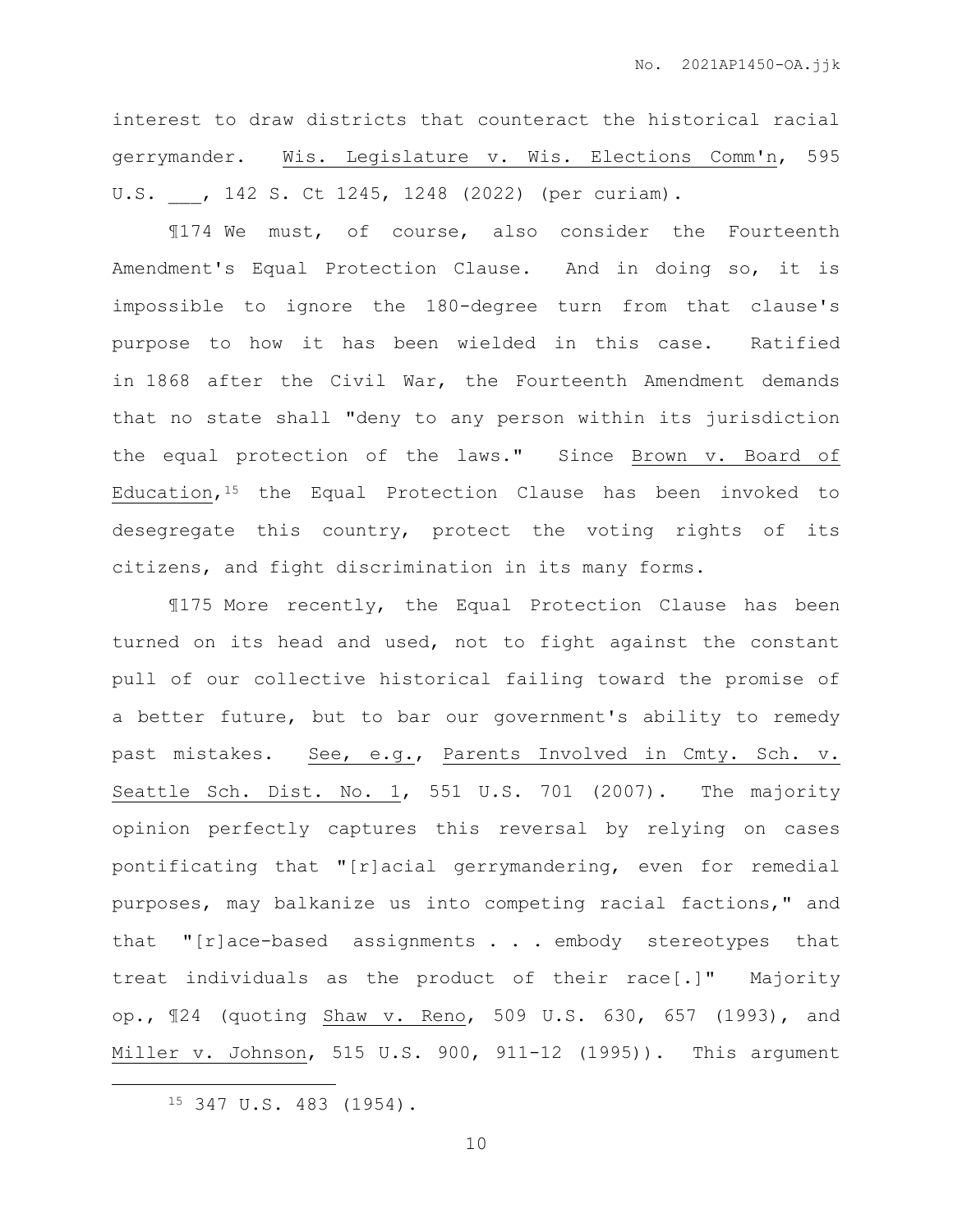is nothing short of gaslighting, seemingly denying Milwaukee's history of purposeful racial segregation. It was unrelenting overt racial discrimination that balkanized Milwaukee into "competing racial factions" and reduced Black individuals to a "product of their race." The fault and responsibility to remedy this systemic segregation lies not with Milwaukee's residents but instead with the government and the society that perpetuated racial redlining and restrictive covenants. Those practices shaped Milwaukee and that history of discrimination cannot be undone by force of will alone.

¶176 The Milwaukee area perfectly demonstrates why the VRA's race-conscious remedy is often needed. Segregation of minority communities does not happen accidentally. If this country were anywhere close to living up to the "goal of a political system in which race no longer matters," then maybe we could apply the promise of Equal Protection in a race-blind manner. See Shaw, 509 U.S. at 657. But the overwhelming evidence shows that we have not lived up to that goal. As such, a race-blind and effects-blind application of the Equal Protection Clause has become a sword against progress wielded by majority groups who fear giving away too much of their accumulated power. I fervently hope it will regain its place as a shield against harmful discriminatory action.

II. THE CORRECT RESPONSE: DEVELOP THE RECORD

¶177 According to the U.S. Supreme Court, we erred in our prior decision by misapplying the test in Cooper v. Harris that calls for a "strong basis in evidence" in order to determine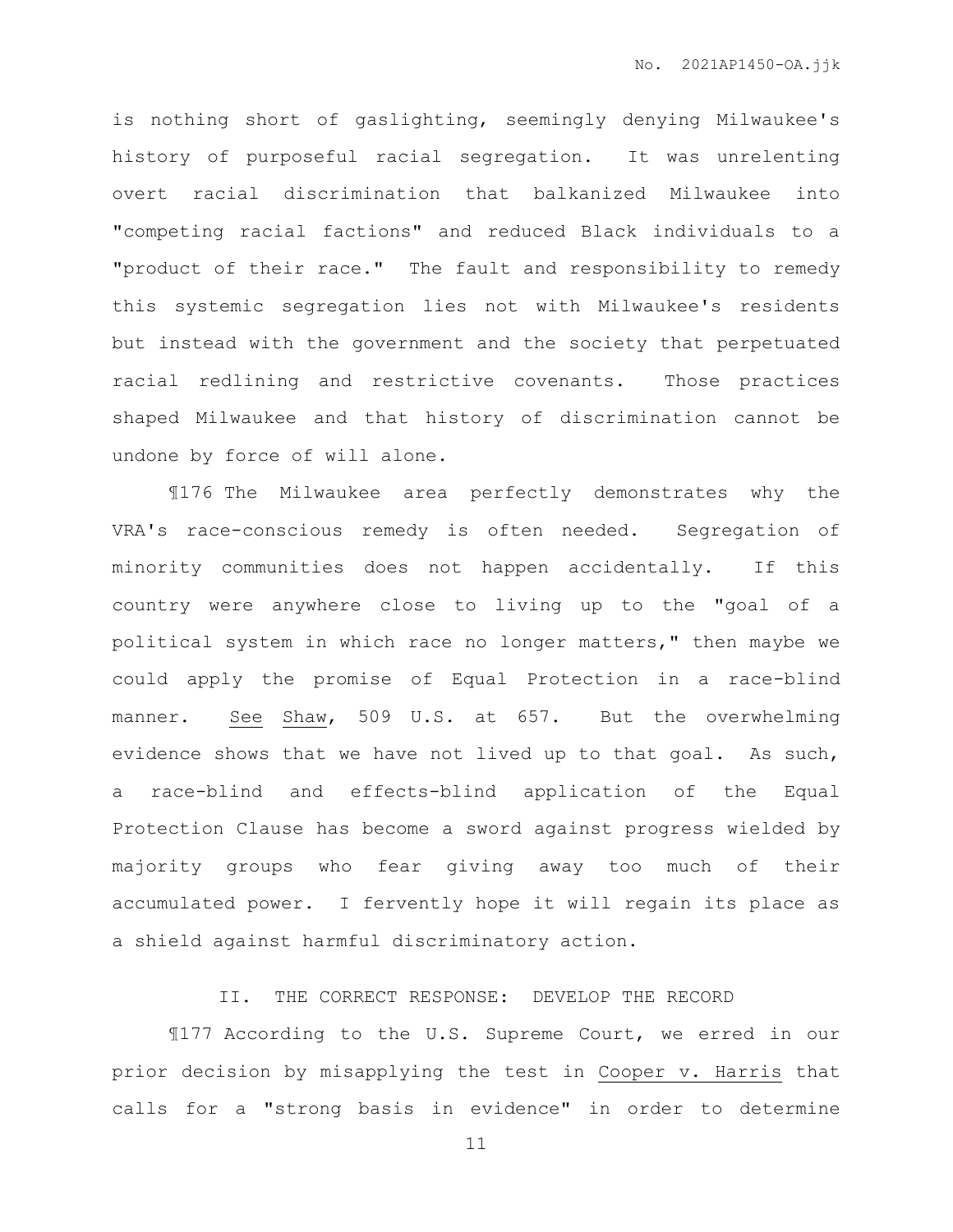whether "good reason" existed to believe the VRA required seven Black majority districts. Wis. Legislature v. Wis. Elections Comm'n, 142 S Ct at 1249–50 (citing Cooper v. Harris, 581 U.S. , 136 S. Ct. 2512 (2017)). The Court directs that we are to ask "whether a race-neutral alternative that did not add a seventh majority-black district would deny black voters equal political opportunity." Id. at 1250-51. Yet in attempting to correct our course through a "hazy at best" sea of federal law, id. at 1251 (Sotomayor, J., dissenting), the Court has only further fogged how a court in this posture (drawing the map in the first instance) should balance the VRA and the Equal Protection Clause.

¶178 Prior to the Court's decision, an Equal Protection analysis began with whether "race was the predominant factor motivating the [map-drawer]'s decision to place a significant number of voters within or without a particular district. That entails demonstrating that the [map-drawer] 'subordinated' other factors-compactness, respect for political subdivisions, partisan advantage, what have you——to 'racial considerations.'" Cooper, 137 S. Ct. at 1463-64. Yet, the Court's opinion did not first analyze whether race was the "predominant factor" motivating this court's districting decisions. Instead, it appeared that the Court took this court's limited analysis regarding the VRA, meant only to ensure the least-change map did not violate that law, as evidence that race——not least change— predominated our choice of maps. Our March 3 opinion never professed as much.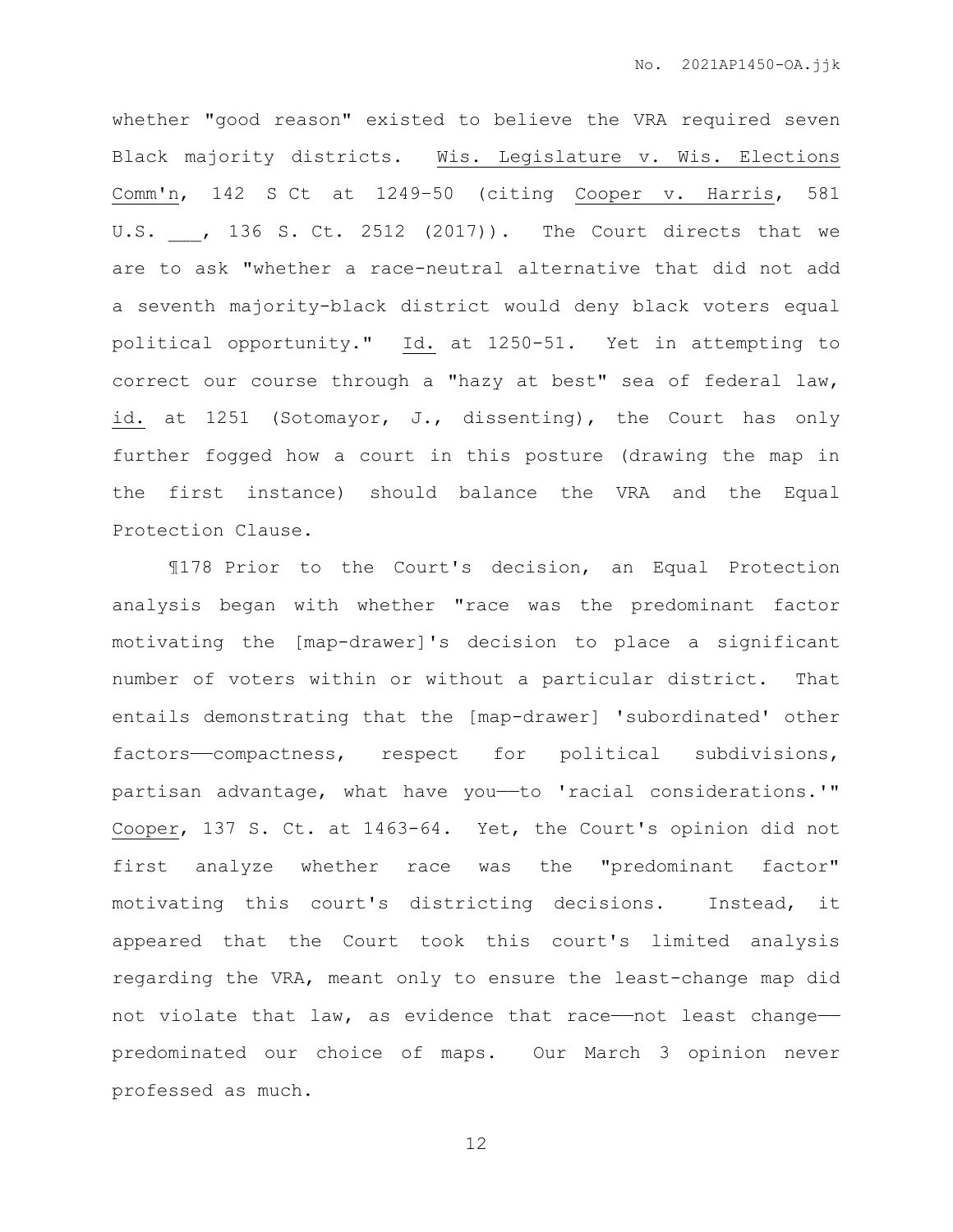¶179 While the U.S. Supreme Court's opinion said it was unclear whether this court viewed itself or the Governor as the map-drawer, we plainly stated that the court itself was the mapdrawer. See Johnson, 400 Wis. 2d 626, ¶10 ("As a map-drawer, we understand our duty is to determine whether there are 'good reasons' to believe the VRA requires a seven-district configuration.").<sup>16</sup> The lack of clarity the Court points to actually relates to an unsettled point of Equal Protection jurisprudence: when a court adopts a party-submitted map, whose motivation is being analyzed under the Equal Protection Clause, the court's or the party's?

¶180 Despite our clear declaration that "least change" predominated our choice of maps, and despite the purported purpose of "least change" as a neutral criterion to shed ourselves of the political baggage that would be inherent in party-drawn maps, the Court nonetheless transposed the Governor's motivations onto this court. We are left to conclude that the motivations of the party submitting the map are the relevant motivations we must analyze going forward. This court can no longer hide behind a "least change" gloss to ignore a party's ulterior motives.

 $\overline{a}$ 

<sup>16</sup> Additionally, as the map-drawer we considered all information and analysis from the record collectively and were not limited to the Governor's admittedly scant VRA analysis. Thus, when analyzing the Gingles preconditions and Senate factors, we relied largely on the BLOC interveners' more thorough expert analyses—analyses the Governor explicitly adopted in most respects.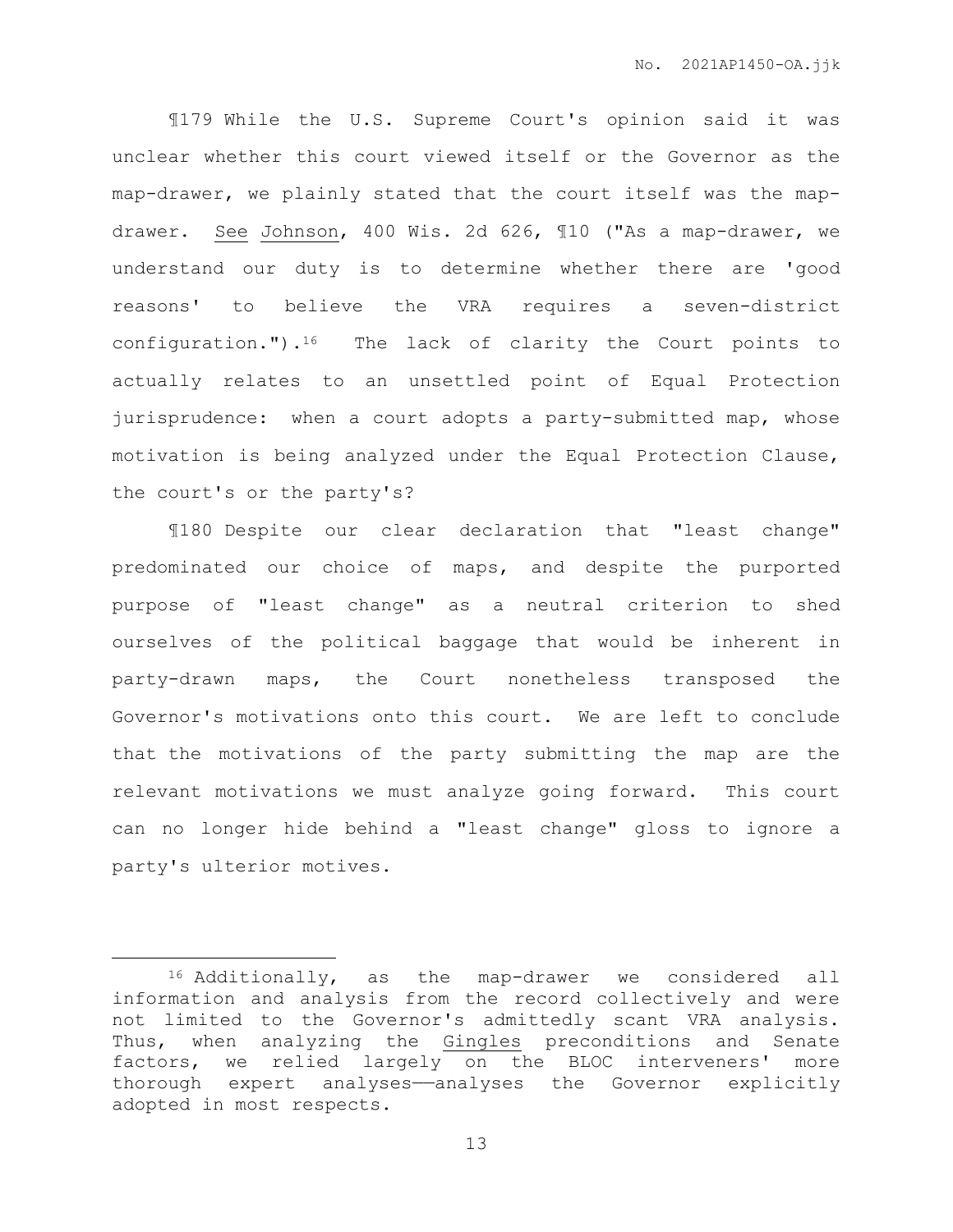¶181 The U.S. Supreme Court left us with other unanswered questions:

- Is the court required to fully address a VRA challenge when selecting a purportedly race-neutral map or have we been given carte blanche to ignore federal law?
- Which race-neutral configuration was the court to use when analyzing the Governor's maps given the myriad potential "race-neutral" district configurations in Milwaukee?
- How do we proceed if the process we adopted prevented the parties from sufficiently testing the evidence necessary for a VRA determination?
- Could this court simply explain ourselves further to satisfy the Court's newly voiced standard?

In light of these uncertainties, and in order to avoid further reversible error, I believe we must implement one of the first three options set out above: (1) invite further briefing and fact finding on the unsettled VRA questions; (2) invite an expert or the parties to submit redrawn, race-neutral maps for the Milwaukee area; or (3) invite an expert or the parties to submit a whole new, reliably-race-neutral map.

¶182 The second and third options appear to be non-starters at this stage as this court has not commissioned a neutral mapdrawer or allowed the parties to submit new maps in accordance with the U.S. Supreme Court's decision. As for the first option, which the U.S. Supreme Court explicitly invited, a majority of this court continues to refuse procedures to develop the record, willfully shutting its eyes and ears to critical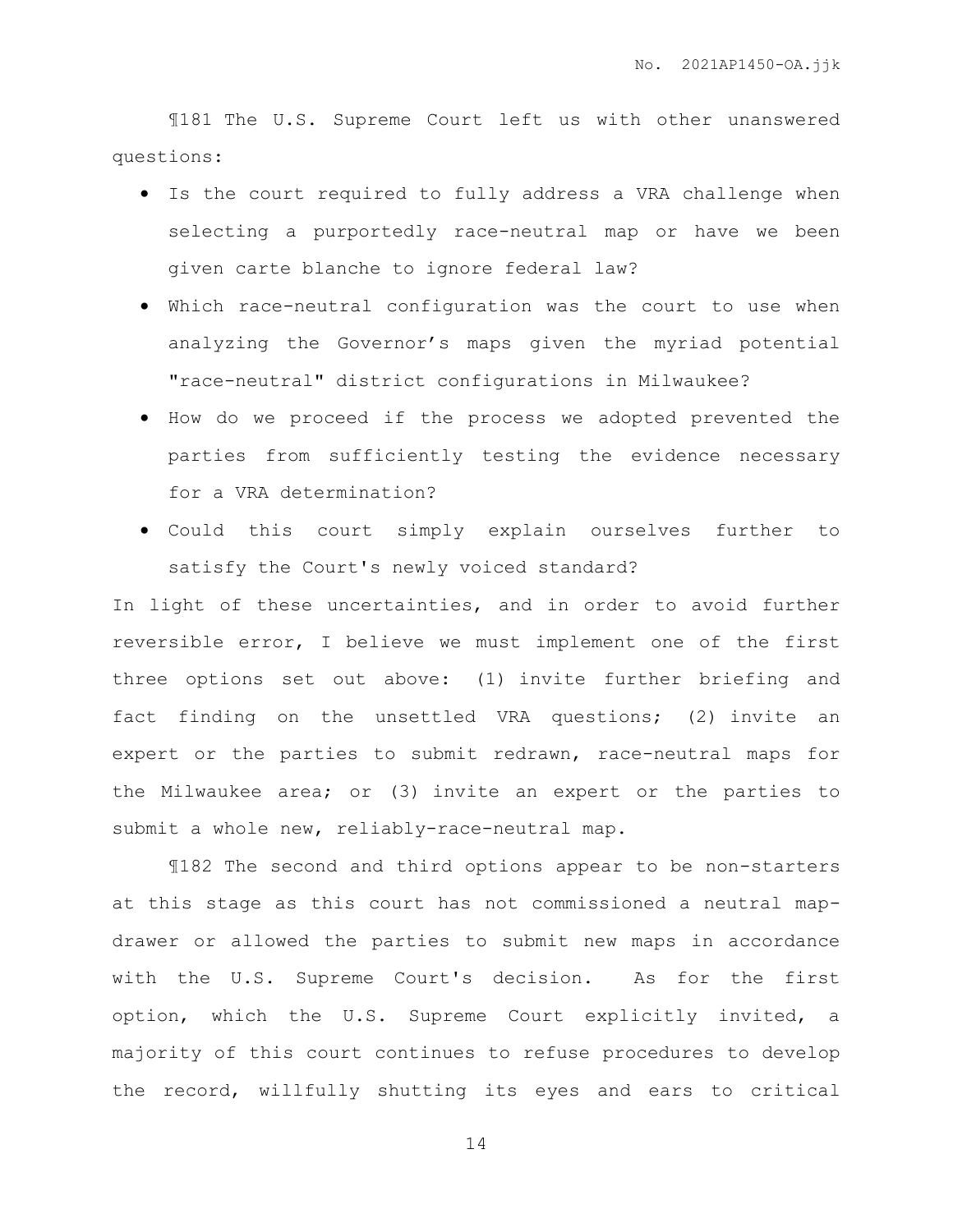information. See Wis. Legislature v. Wis. Elections Comm'n, 142 S. Ct at 1251 ("On remand, the court is free to take additional evidence if it prefers to reconsider the Governor's maps rather than choose from among the other submissions."). Conveniently, that same majority now points to the very insufficiency of information it perpetuates as a party's failure to carry its burden of proof.<sup>17</sup> However, it is not the parties' responsibility to implement fair, legal remedial maps--it's ours.

¶183 The majority opinion attempts to shift the blame by noting that the parties stipulated through their joint discovery plan that they did not anticipate discovery "beyond the exchange of maps, expert disclosures, and any documents or data that a party intends to rely upon or an expert has relied upon." But we had the authority, indeed the responsibility, to direct further discovery or examination of expert witnesses. This court's initial reliance on the joint discovery plan was guided by the court's "least change" directive, which failed to account for the full and definitive Equal Protection or VRA inquiry the U.S. Supreme Court now demands. This persistent imprudence in

 $\overline{a}$ 

<sup>17</sup> See majority op., ¶32 ("[T]he Governor failed to present evidence that a race-based remedy was necessary under the VRA."); id., ¶57 ("On this record, we cannot agree with the Governor and BLOC that the Legislature's race-neutral proposal would violate the VRA."); id., ¶58 n.11 ("Under the record as it currently exists, we cannot conclude the Gingles prerequisites are satisfied."); id., 148 ("No party argued and no evidence was provided demonstrating that the Legislature's maps were, in fact, not race neutral."); id., ¶73 ("[W]e conclude that insufficient evidence is presented to justify drawing state legislative districts on the basis of race.").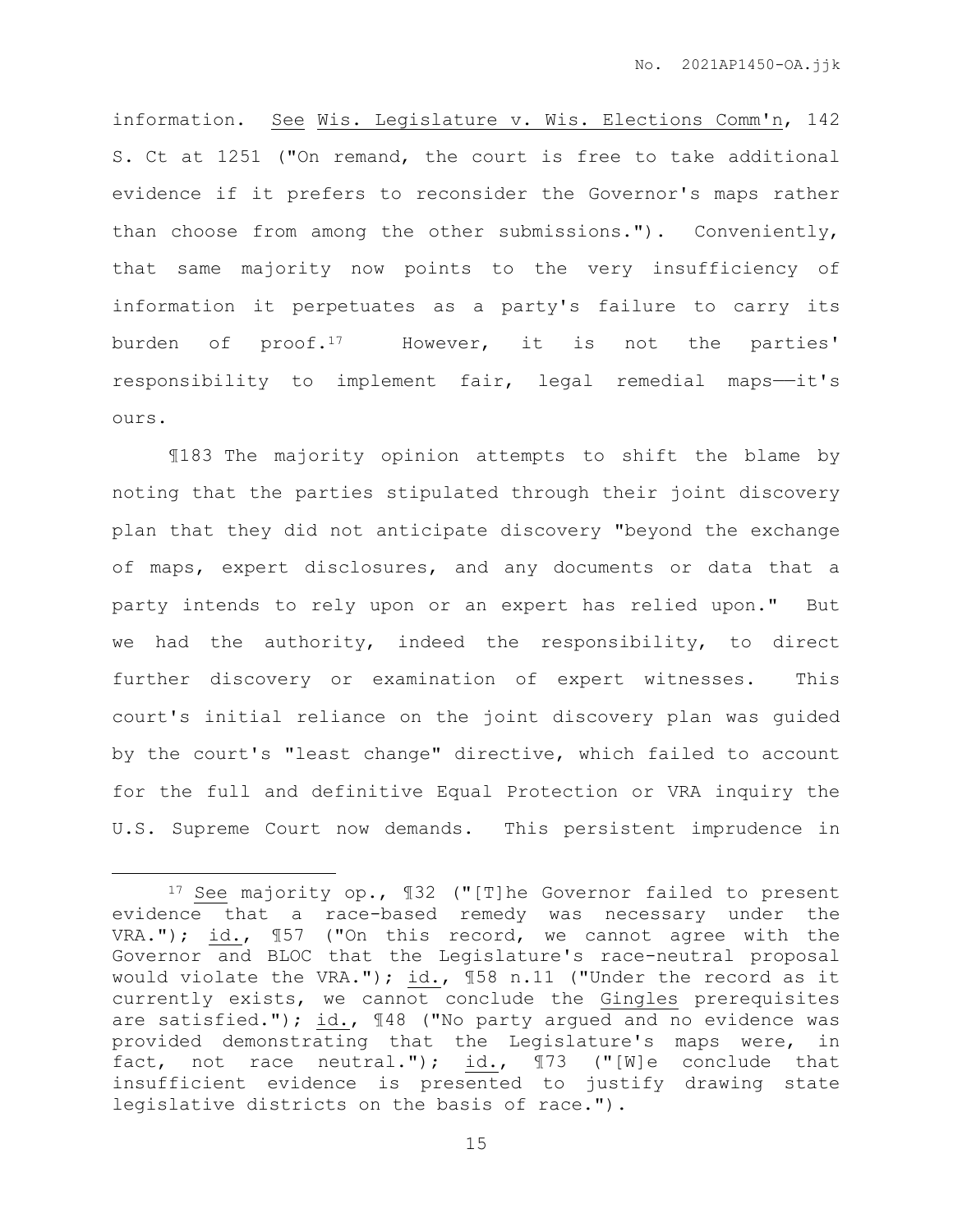developing a record has now led us to a legally untenable outcome at odds with the Court's directive. The Equal Protection and VRA claims usually litigated after the implementation of a remedial map must now be fully adjudicated as part of this decision—an impossible task on this record.

¶184 Building that record requires work because remedial redistricting is complicated. It requires a wealth of facts collected through discovery, sworn affidavits, and examination and cross-examination of witnesses and experts. Fairness requires that we test every major change made in a districting map to verify that its motivations comport with those appropriate for a non-partisan court to adopt.<sup>18</sup> This is why most remedial redistricting courts hold multi-day trials and implement court-drawn maps rather than maps selected from party submissions. See, e.g., Baldus v. Members of Wis. Gov't Accountability Bd., 849 F. Supp. 2d 840 (E.D. Wis. 2012); Baumgart v. Wendelberger, No. 01-C-0121, 2002 WL 34127471 (E.D. Wis. May 30, 2002) (per curiam). This court, in its hubris and desire to short-circuit a complicated process, thought it knew

 $\overline{a}$ 

<sup>18</sup> Although this court has disclaimed a "fair maps" requirement as it relates to partisan gerrymandering by the legislature, it should be beyond dispute that we, as a nonpartisan court, cannot implement a map with blatantly partisan motivations. See Johnson v. Wis. Elections Comm'n, 2022 WI 14, ¶93, 400 Wis. 2d 626, \_\_\_ N.W.2d \_\_\_ (Dallet, J., dissenting). A non-partisan judiciary goes to the very core of democracy and to established principles of separation of powers. Now that the U.S. Supreme Court has declared that the motivations of the party whose map we adopt—partisan or otherwise—are superimposed onto this court, maintaining impartiality in selecting a party-drawn maps requires heightened attention to the reason behind every change in a district's boundaries.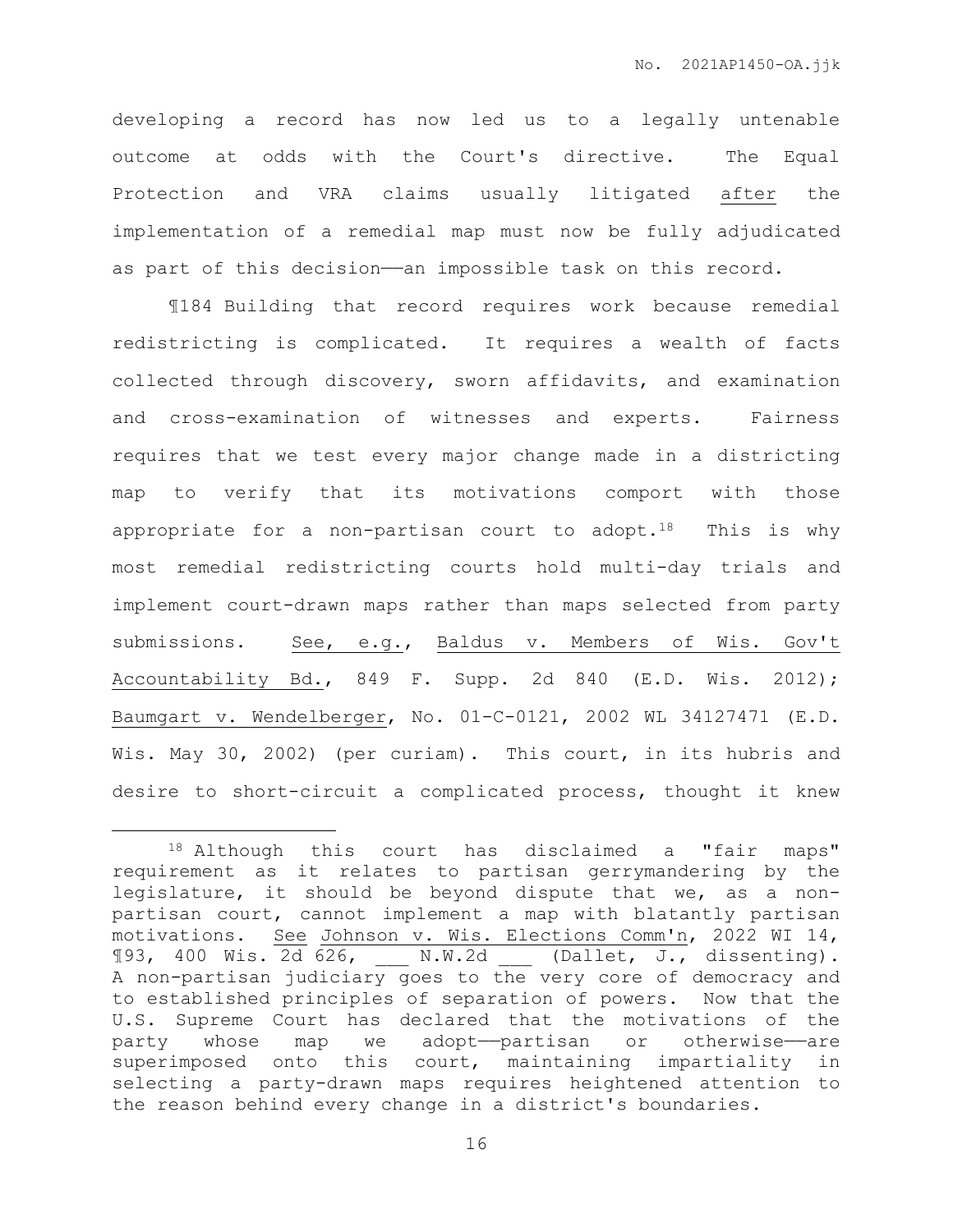better. By both adopting a process that aimed to adopt a partysubmitted map despite glaring partisan motivations and limiting the arguments to appellate-style briefs, written expert reports, and oral presentation to this court, we received too thin a record on which to make determinations with absolute certainty.

¶185 But we did not have to do it this way, as dissenters made clear at every point in our voyage. This court could have arranged for proper fact finding and examination of expert witnesses, either in front of all of the Justices or through a referee (sometimes referred to as a Special Master) under Wis. Stat. § 751.09. Now, following the U.S Supreme Court's reasoning in reversing our prior decision, one would think that we have no choice but to actually correct course and develop an appropriate record. Yet the majority is content to make the same two procedural mistakes. It bars proper fact finding and limits itself to our current pool of party-submitted, partisanmotivated maps rather than adopting a process by which we could create a judicially appropriate map.<sup>19</sup> The result, as the next

 $\overline{a}$ 

<sup>19</sup> Without "least change" to shield the court from party motives, all party maps——with the possible exception of the Citizen Mathematicians and Scientists' maps——fail to meet a standard that requires both race-neutrality (as is required under the majority's reasoning) and partisan-neutrality (as is required by the non-partisan nature of this court). But the majority continues to limit itself to the parties' previously submitted maps, concluding that "the Legislature's maps are superior to the available alternatives." Majority op., 121. It should go without saying, however, that a less illegal map is still illegal. This posture also ignores that other alternatives could have been made available to this court (for example, through a new round of party submitted maps adhering to the U.S. Supreme Court's decision) but were barred from consideration.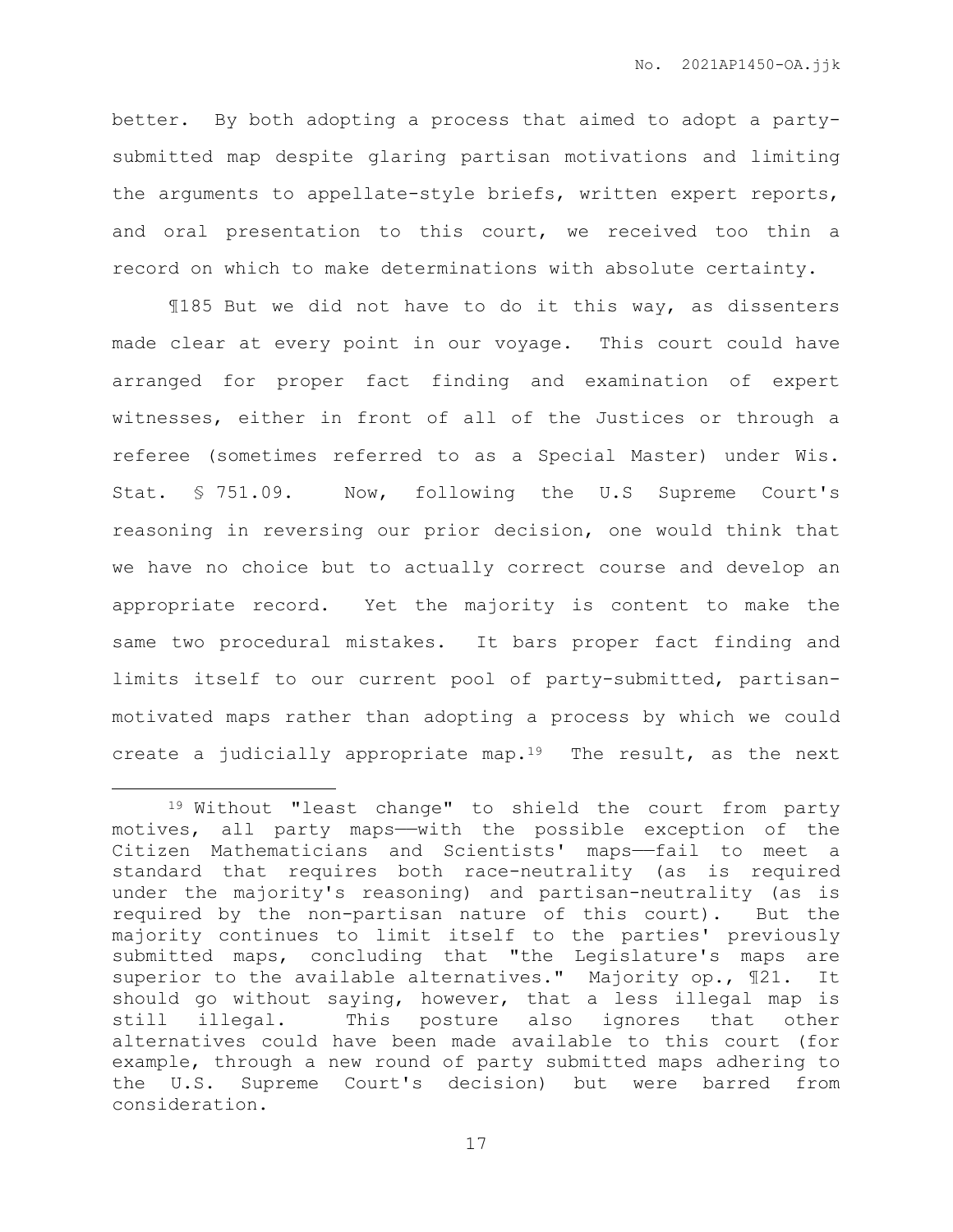section explains, are maps wholly unsuited for any serious court's approval.

#### III. THE LEGISLATURE'S MAPS

¶186 The Legislature's maps fail for two reasons: first, we are not to act as a gubernatorial veto override body; and second, the Legislature's maps show evidence of racially motivated packing and cracking that could violate both the Equal Protection Clause and the VRA.

## A. Failed Political Process

¶187 The Legislature's maps derive from a failed political process. In Wisconsin, the redistricting process follows the same process as the enactment of any law. Both houses of the legislature must pass a bill containing new maps, which is then presented to the governor who may approve or veto the bill, the latter of which the legislature may override with a supermajority vote. See Wis. Const. art. IV, § 17 & art. V, § 10. Here, the Legislature, having failed to override the gubernatorial veto, submitted the very same proposal to us. By now implementing that failed bill, this court judicially overrides the Governor's veto, thus nullifying the will of the Wisconsin voters who elected that governor into office. But our constitution provides only one avenue to override such a veto; no judicial override textually exists. See Wis. Const. art. V, § 10. Nor, historically, has this court ever exercised such a supreme power. By judicially enacting the very bill that failed the political process, a bare majority of this court, rather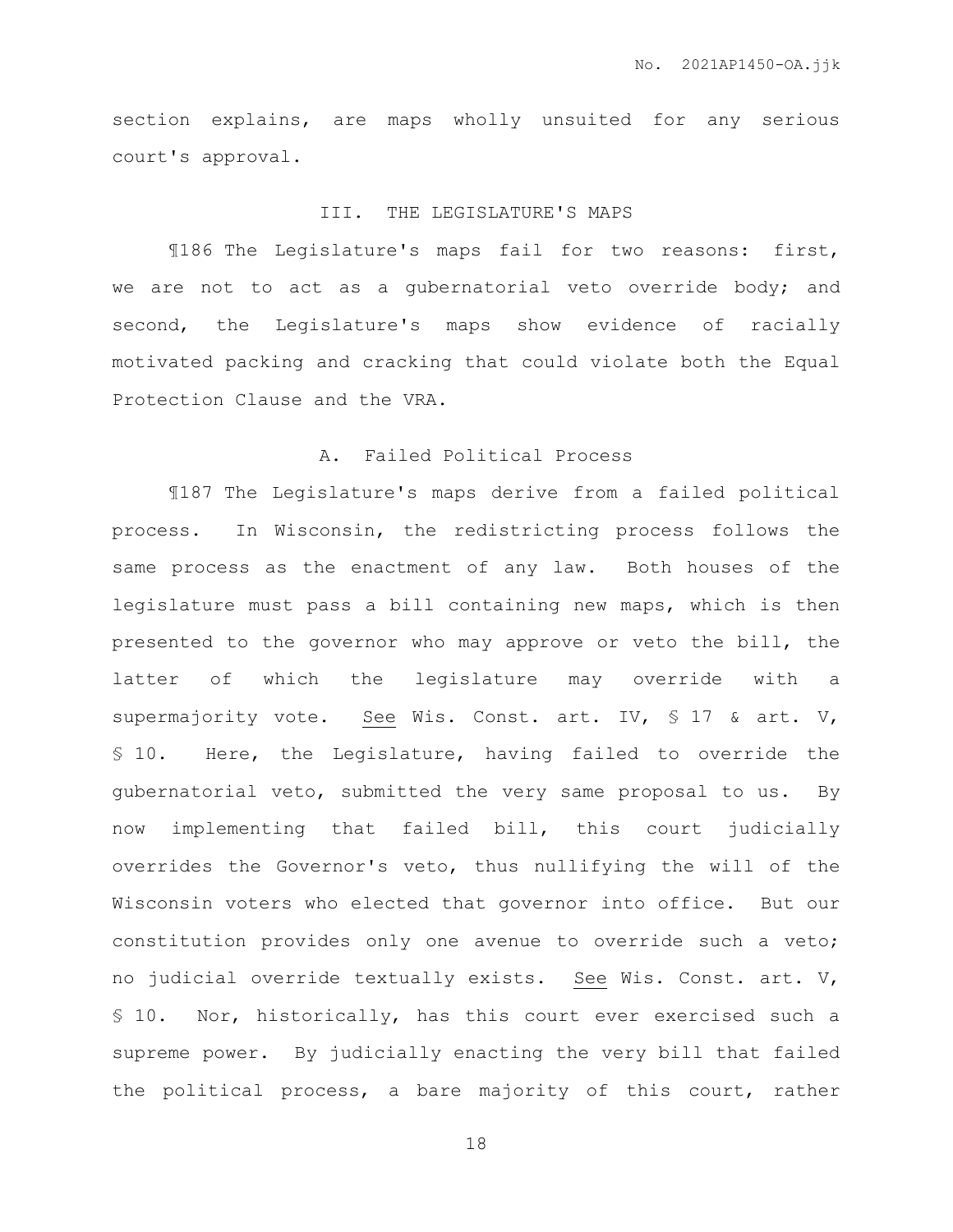than a supermajority of the legislature, has taken the unprecedented step of removing the process of lawmaking from its constitutional confines and overriding a governor's veto ourselves.

#### B. Signs of an Equal Protection Violation

¶188 In addition to being derived from a failed political process, the Legislature's maps show signs of violating the Equal Protection Clause. If, as the U.S. Supreme Court explained, the Governor's addition of a majority-minority district sufficed to show that race predominated its proposal, then equally, if not more, suspect is the Legislature's removal of a majority-minority district. Despite the majority opinion's assertions, the Legislature's maps do not appear to be raceneutral and calling the claim "indisputable" does not make it so. The Legislature's claim that it drew its maps without considering race, quite frankly, flies in the face of its transfiguration of Milwaukee's six current districts with a Black voting age population (BVAP) majority.20 In Milwaukee, the BVAP increased 5.5 percent while the White voting age population decreased 9.5 percent over the last decade. Those demographic changes make the Legislature's draw down of BVAP percentage in five out of six VRA districts—one by over 12 percent—with the

<sup>20</sup> The voting age population, rather than the general population, is the preferred number to review when dealing with voting districts. See, e.g., Cooper v. Harris, 581 U.S. 136 S. Ct. 2512 (2017) (analyzing a VRA claim using BVAP data).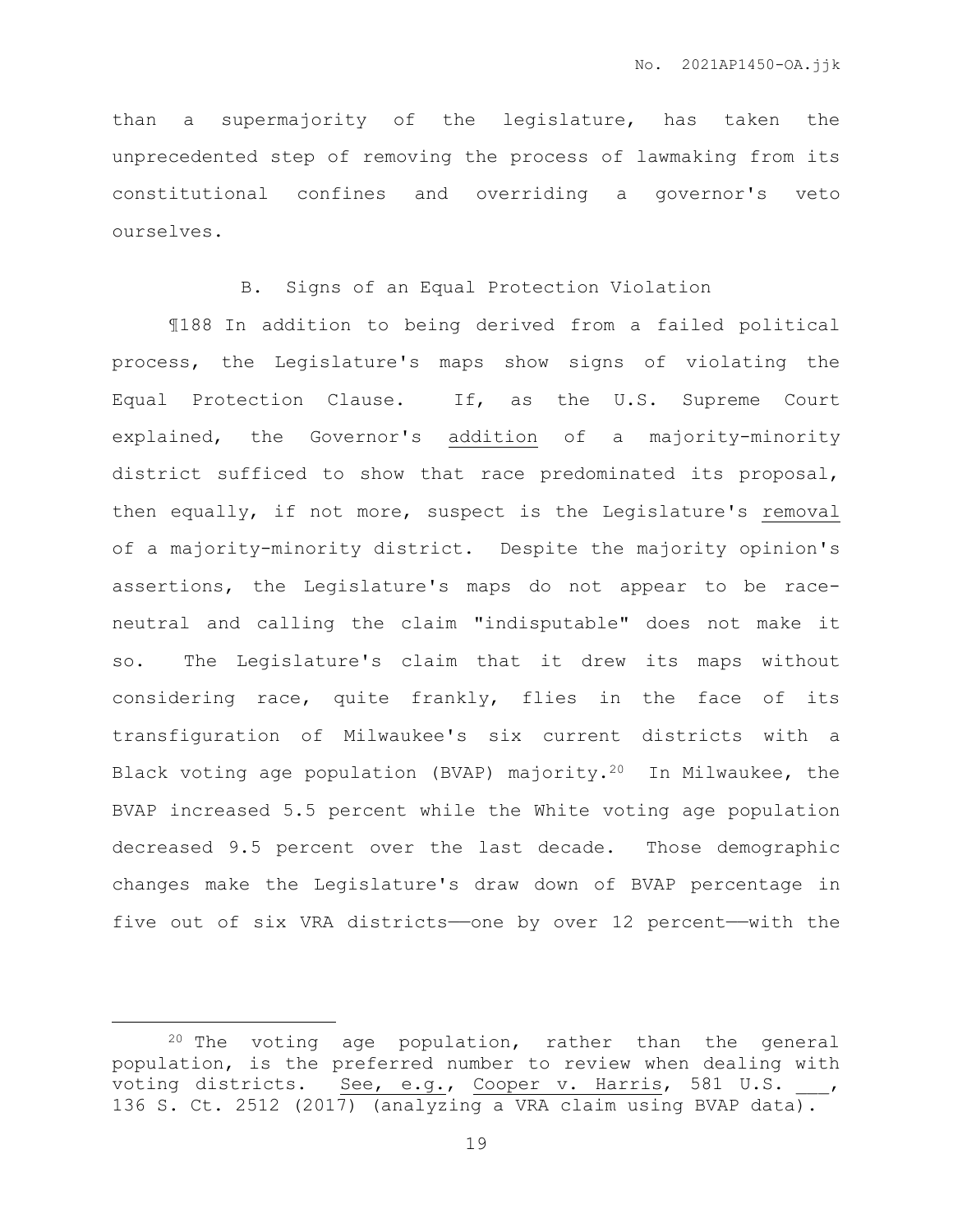remaining VRA district packed at 73.3 percent BVAP highly suspicious.<sup>21</sup>

¶189 This suspicion is not assuaged by the Legislature's expert report. That report sets out how none of the Milwaukee area's Black population was removed from existing VRA districts<sup>22</sup> (there was movement between existing VRA districts) and only 2,046 Black people were added to any VRA district from outside existing VRA districts——1,625 Black individuals were moved from AD24 to AD10 and AD12, and 421 Black individuals were moved from AD13 to AD18. See Wis. Legislature's Br., Expert Report of

<sup>21</sup> The Legislature's Assembly District (AD) 10 dropped from 59.4 percent BVAP in 2011 Wis. Act 43 to 47.2 percent; AD12 dropped from 60.6 percent to 57 percent; AD16 dropped from 55.6 percent to 54.1 percent; AD17 dropped from 68.4 percent to 61.8 percent; AD18 dropped from 60.7 percent to 52.6 percent; and, finally, AD11 increased from an already high 65.5 percent to 73.3 percent. See BLOC Resp. Br. 9.

<sup>22</sup> Evidence indicates that when drawing the 2011 district maps the legislature considered race for the purpose of creating six majority-Black districts that would "perform" under the VRA's standards. For example, in briefing for Gill v. Whitford, the State, which was defending the legislatively enacted maps in 2011 Wisconsin Act 43, affirmed that "[t]o comply with the VRA, the staffers paid special attention to Milwaukee's Assembly districts. After [the expert] and the lawyers had signed off on the Milwaukee districts, the staffers 'locked these districts' and then worked on maps of other areas of the State." (internal citations omitted). Br. For Appellants at 14, Gill v. Whitford, 585 U.S. \_\_\_, 138 S. Ct. 1916 (2018) (No. 16-1161) (Jul. 28, 2017). Likewise, in briefing for Baldus v. Members of Wis. Gov't Accountability Bd., 849 F. Supp. 2d 840 (E.D. Wis. 2012), defendants represented that "Act 43 shifted the lines of assembly district 12 to encompass additional African American voters, thereby creating a sixth African American Assembly District." Defs.' Br. Supp. Mot. for Summ. J. at 22, Baldus v. Members of Wis. Gov't Accountability Bd., 849 F. Supp. 2d 840 (E.D. Wis. 2012), 2012 WL 7682784 (Feb. 10, 2012).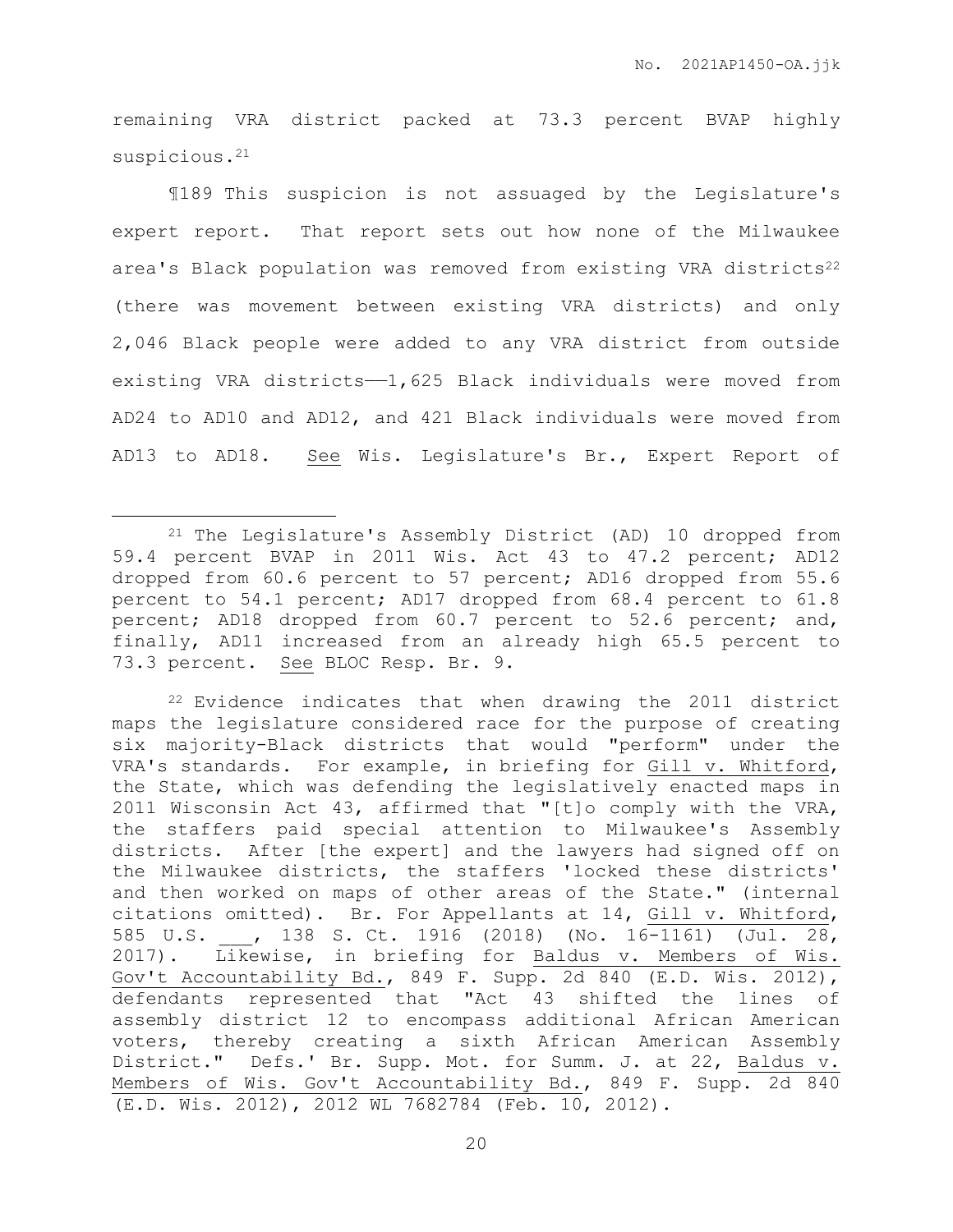Dr. John Alford 6-7 (Dec. 15, 2021). Collectively, Milwaukee's VRA districts needed to gain approximately 31,921 people to meet the ideal population after the 2020 census. See App. of the Wis. Legislature 18 (Aug. 23, 2021). This means that in adding the required population, approximately 6.4 percent of the people moved into the VRA districts were Black. While this number is reasonably consistent with Wisconsin's Black population percentage as a whole, it is low when compared to the Milwaukee area's percentage Black population. For example, the Legislature's AD23 is above 10 percent Black, AD19 is 7 percent Black, and AD7 is 7.9 percent Black (not including those who identify as more than one race). See Wis. Legislature's Resp. Br., Resp. Expert Report of Dr. John Alford 11 (Dec. 30, 2021). Both AD23 and AD19 were overpopulated and bordered existing VRA districts, but not one person was moved from either of those districts into underpopulated VRA districts. See Wis. Legislature's Br., Expert Report of Thomas M. Bryan 57 (Dec. 15, 2021). Over 7,500 people were swapped between AD7 and other districts (7,622 people were moved from AD7 to AD9 and 7,843 people were moved from AD 13 to AD7) but, likewise, not one person was moved into existing VRA districts. All of this could indicate that the Legislature targeted a certain quota of Black people to move into current VRA districts to keep those districts at "performing" VRA levels, just as they did with the 2011 maps.23 Importantly, this is precisely the same type of

<sup>23</sup> No direct examination of this kind of circumstantial evidence exists in the record because the procedural posture of this case and the court's "least change" approach did not lend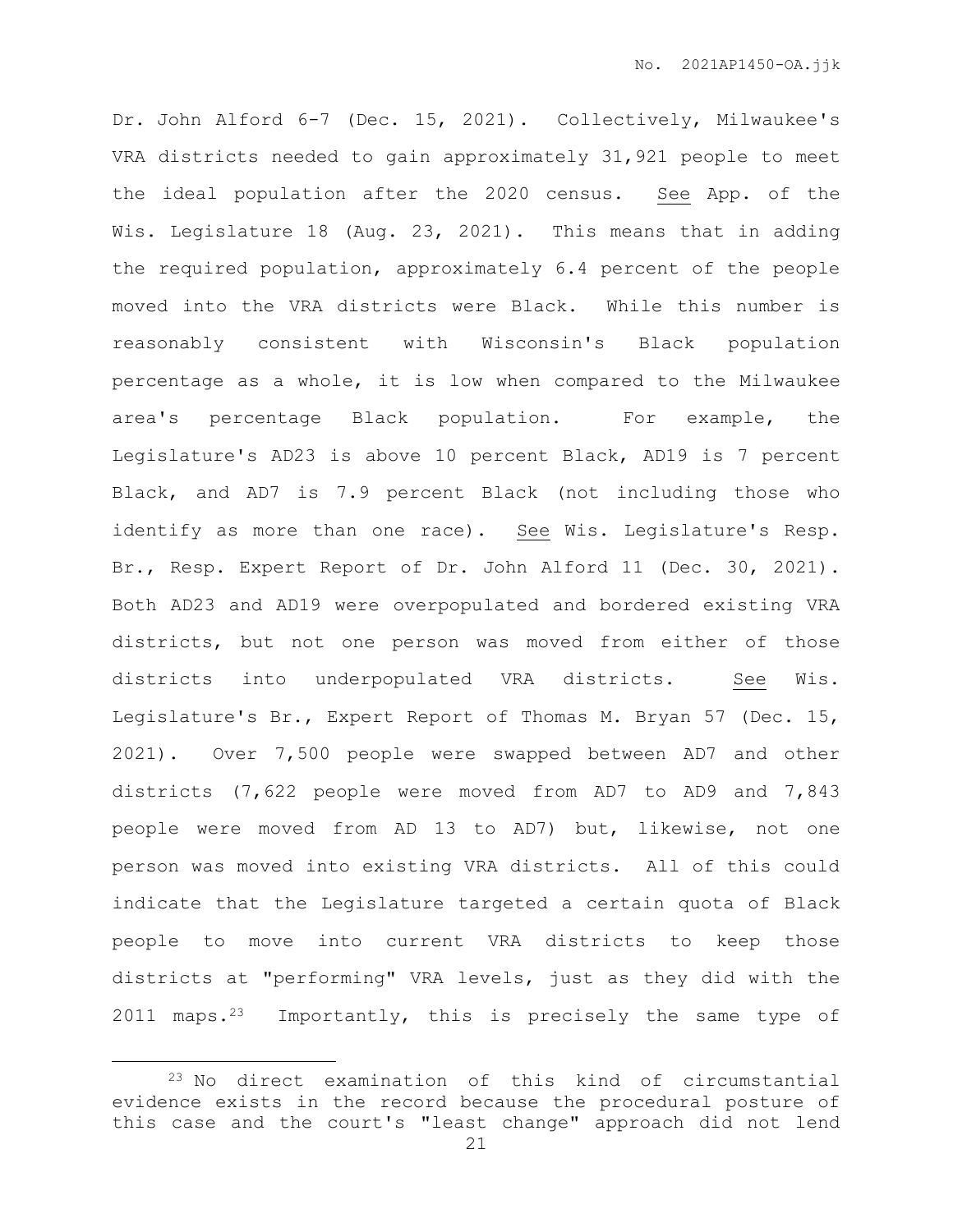racial consideration that the U.S. Supreme Court found violated the Equal Protection Clause when done in the Governor's map.

¶190 Moreover, the Legislature boasted that its Milwaukeearea core retention numbers exceeded their statewide core retention numbers. See Wis. Legislature's Reply Br. 11. Rather than bolstering its core retention claims, the fact that Milwaukee contains the highest concentration of minority populations<sup>24</sup> turns this admission into circumstantial evidence that the Legislature impermissibly considered race when deciding who to move between districts. Indeed, upon closer inspection, 16 of the Legislature's assembly districts show a discrepancy of over 10 percent between the district's overall core retention number and the Black-only core retention. And three of those districts (AD22, AD40, and AD92) exhibit a whopping discrepancy of over 35 percent.<sup>25</sup> See Wis. Legislature's Br., Expert Report of Thomas M. Bryan 56-64 (Dec. 15, 2021). Circumstantial evidence such as this can show an Equal Protection Clause violation, despite legislative professions of race-neutrality.

itself to a full adjudication of the merits of any Equal Protection or VRA claims. Even after the U.S. Supreme Court reversed because of this type of missing factual development, the majority of this court continues to bar the submission of any additional evidence from the parties.

 $\overline{a}$ 

 $24$  See U.S. Census Bureau, Wisconsin State Profile, https://www.census.gov/library/stories/state-by-state/wisconsinpopulation-change-between-census-decade.html.

 $25$  Expert analysis is needed to decipher what inferences, if any, can be drawn from these statistics, but the discrepancies certainly offer facially substantial reasons to analyze the Legislature's maps and their underlying motivations more fully.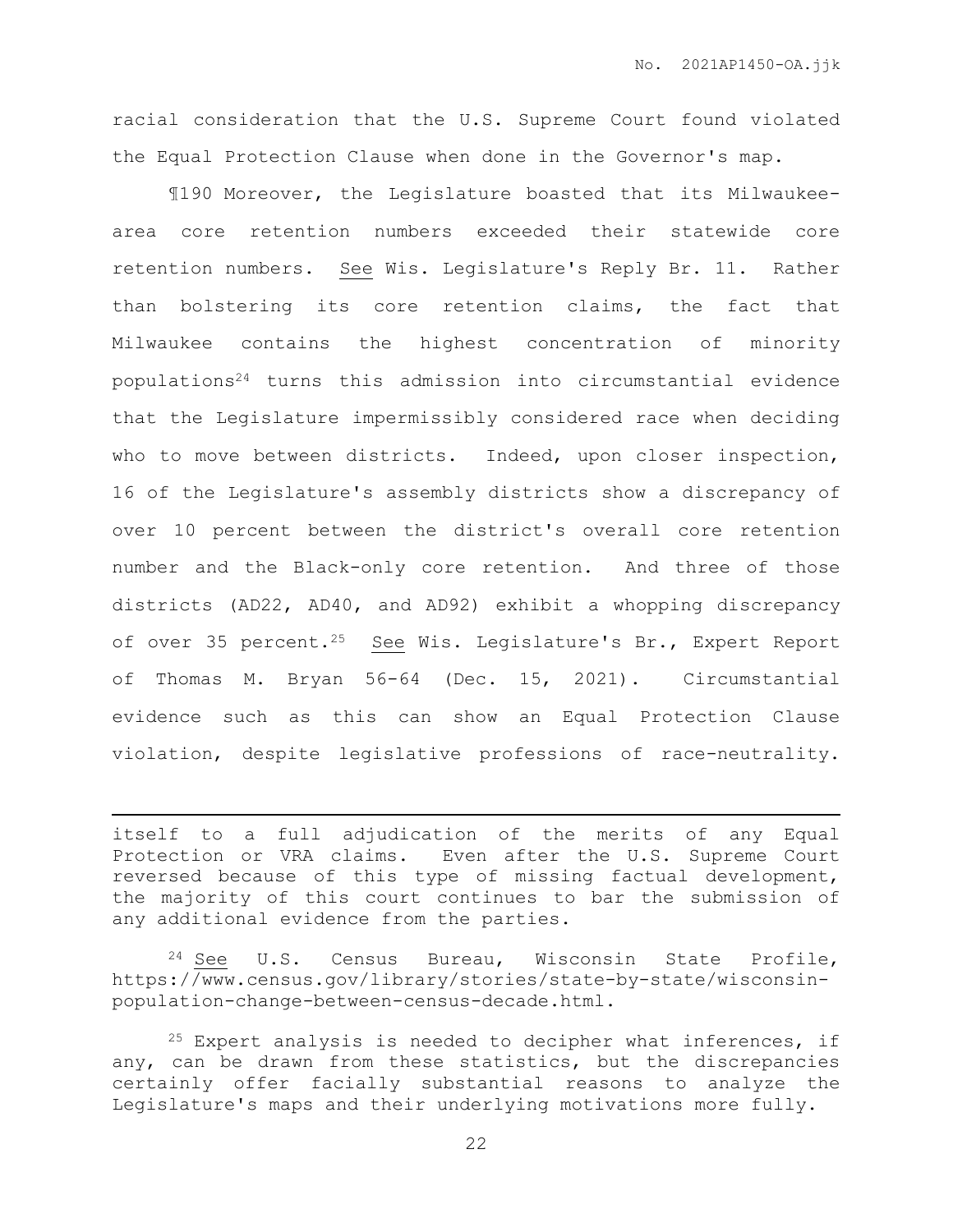See Cooper, 136 S. Ct. 2512 (affirming the district court's findings that racial considerations predominated the drawing of District 12 despite the State's profession that the subject district was drawn based on political data and that racial data was not even viewed by the map-drawer). With such evidence contradicting the Legislature's unsupported professions of raceneutrality, we are duty bound to investigate the actual focus race played in its proposed lines.

¶191 Self-serving professions of race-neutrality should also be ignored because the Legislature offered no alternative reasons for making decisions regarding Milwaukee's districts. The Legislature's "least change" pretext fails when it openly admits its Milwaukee-area changes substantially differed from its treatment of the rest of the state. Nor can the Legislature justify its unique redrawing of Milwaukee districts on a desire to keep municipalities whole; it split at least one relevant village, Brown Deer, by dividing its Black population between two districts. Respecting "communities of interest" also fails to justify the Legislature's actions because no party submitted evidence establishing such communities. That leaves the more nefarious partisan advantage reasoning—a reliable pretext for racial motivations. But a neutral judicial body cannot adopt a map on such a justification, especially now that the party's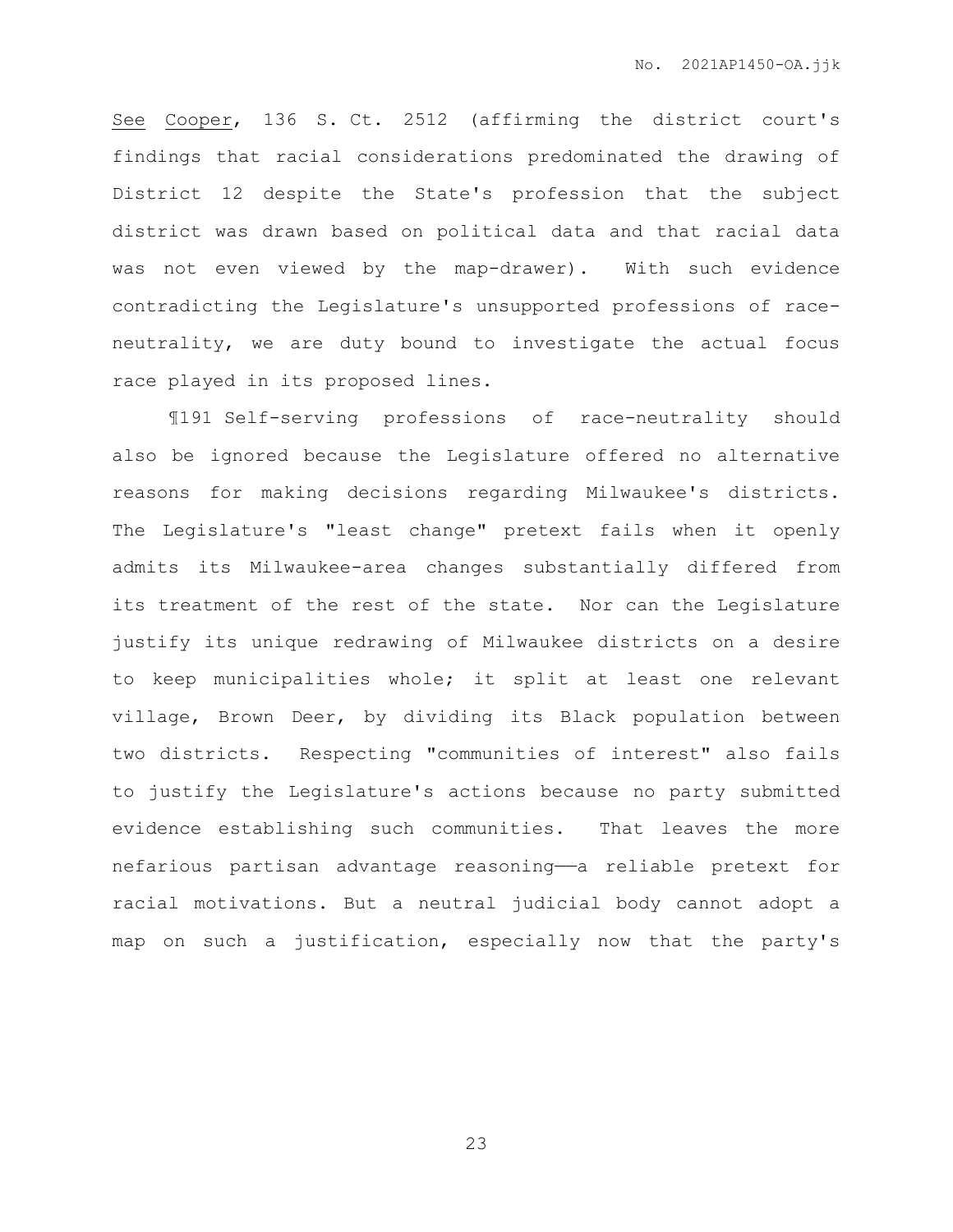motives are imputed onto the court.<sup>26</sup> The Legislature also has not, and could not, claim such a justification as this court barred consideration of partisanship in our redistricting process. As such, no judicially acceptable justification for the Legislature's Milwaukee-area redistricting decisions exists.

¶192 Finally, the majority fails to address how Milwaukee's two majority-Hispanic districts——ADs 8 and 9——play into their "race-neutral" approach. According to the Legislature, its "plan keeps intact 100 percent of existing Assembly District 8, more than 90 percent of existing Assembly District 9, and adds new Hispanic population to both Assembly District 8 and 9." Wis. Legislature's Br. 36 (Dec. 15, 2021). No VRA analysis as to those districts established that either would require racebased distribution of the population. Although under this court's original approach, all parties conceded that those districts were appropriate, the U.S. Supreme Court's decision made clear that relying on the parties' concessions cannot support a finding that the VRA required race-based decisions. Furthermore, while the 2012 Baldus decision set out the borders of those districts based on VRA analysis, that analysis was

<sup>26</sup> The majority opinion conflates a political-gerrymandering claim with the uncontroversial concept that a neutral, nonpartisan court cannot act in support of purely political interests. See majority op., ¶51 n.10. As explained before, Rucho is not at issue in this case. Rucho v. Common Cause, 588 U.S. , 139 S. Ct. 2484 (2019) (holding that claims of partisan gerrymandering stemming from legislatively enacted maps are nonjusticiable). We, as a court of law, cannot implement blatantly partisan maps.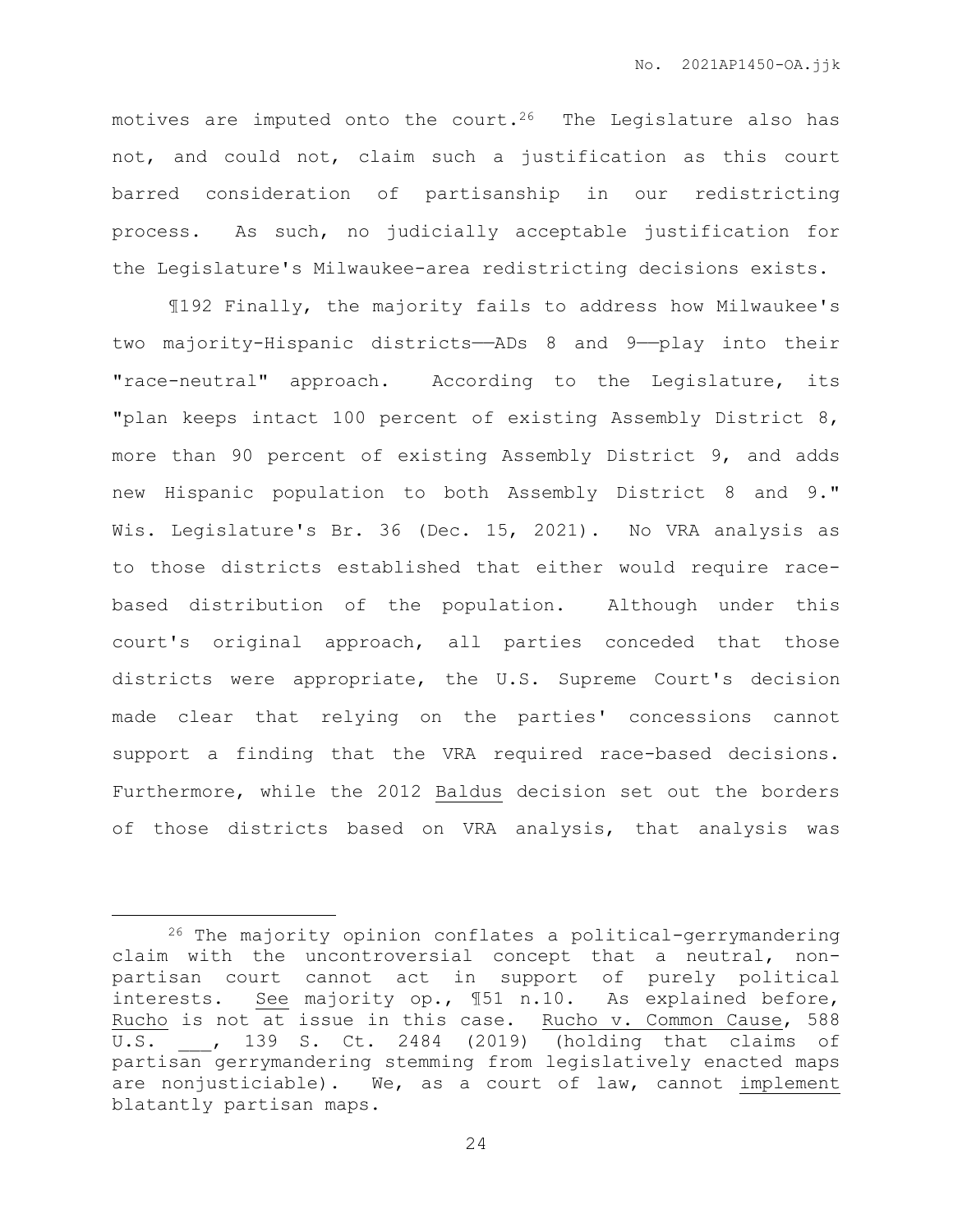based on the previous decade's information and cannot be carried over wholesale. See Baldus, 849 F. Supp. 2d 840.

### C. Signs of a VRA Violation

¶193 A majority of this court has already expressed that a plan containing only six majority-BVAP districts "could prove problematic under the VRA." Johnson, 400 Wis. 2d 626, ¶49. The Legislature's map contains only five majority-BVAP districts, which should give any court pause. The Legislature's plan leaves a significant number of Black voters dispersed into surrounding majority-White districts where their voting power is thus diluted. For example, as mentioned above, the Legislature's plan unnecessarily swaps population between AD23 and AD24, cracking Brown Deer's Black voters in the process. Additionally, the evidence above shows that only limited numbers of Black individuals were moved into existing VRA districts to keep them at "performing" levels while the remaining Black individuals were spread into surrounding, non-VRA districts such as AD7, AD19, AD23, and AD24 in insufficient numbers to be considered influential. This may violate the VRA even if that distribution was not intentionally race-based.

¶194 The VRA's applicability here turns, first, on the three Gingles preconditions, and second, on whether the totality of the circumstances shows the Legislature's lines deny minority voters the equal opportunity to participate in our democracy. Although members of this court have claimed that the three Gingles preconditions are not met in Milwaukee, the bulk of the evidence presented to this court supports the opposite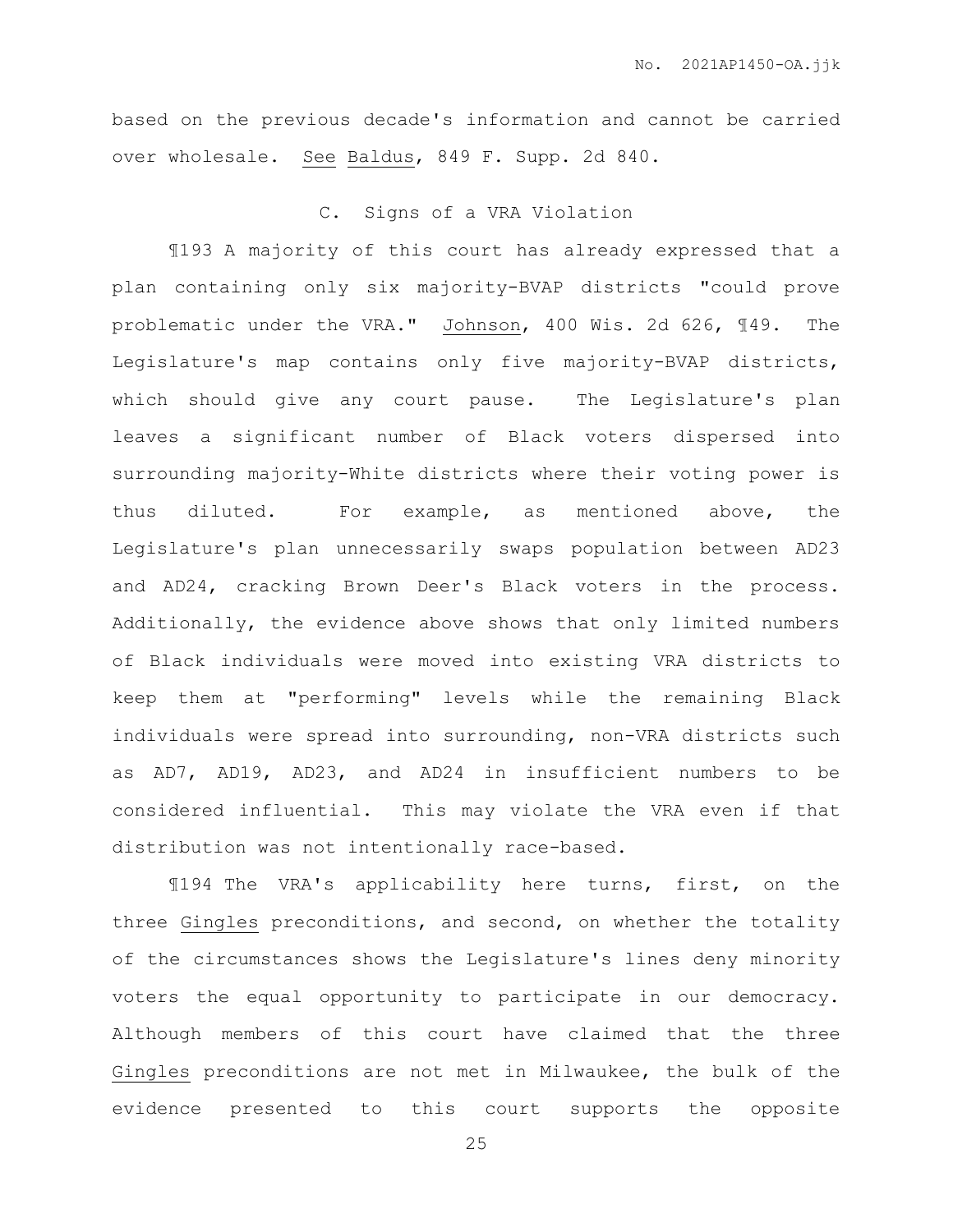conclusion. The Legislature itself argued that its proposed map did not violate the VRA because it contained five majority-Black districts and one Black-influence district. See Wis. Legislature's Br. 33 (Dec. 15, 2021) ("The Milwaukee area has always been an area of concern for the Voting Rights Act. The Legislature's plans for the Milwaukee area comply with the Voting Rights Act, both for Milwaukee's Black and Hispanic populations.").

¶195 Examining the record we do have, the three Gingles preconditions are likely met in Milwaukee. And the totality of the circumstances in Milwaukee show that Black voters do not have an equal opportunity to participate in the political process. Although this court's procedural decisions have barred the kind of tested expert testimony required to make definitive VRA determinations, that lack of evidence cuts both ways. If we cannot say that seven VRA districts are required, we equally cannot say, based on the evidence before us, that six are required, or that none are required. The majority nakedly proclaims that "on this record" no VRA violation can be proven, but this proclamation misunderstands our duty here. A majority of this court failed to adopt procedures that would have allowed the balancing of relevant facts required under the VRA and the Equal Protection Clause. Because of this failure, the majority opinion cannot fulfill its responsibility and determine what, as a matter of law, is the narrowly tailored remedy required under the VRA.

#### 1. The Gingles Preconditions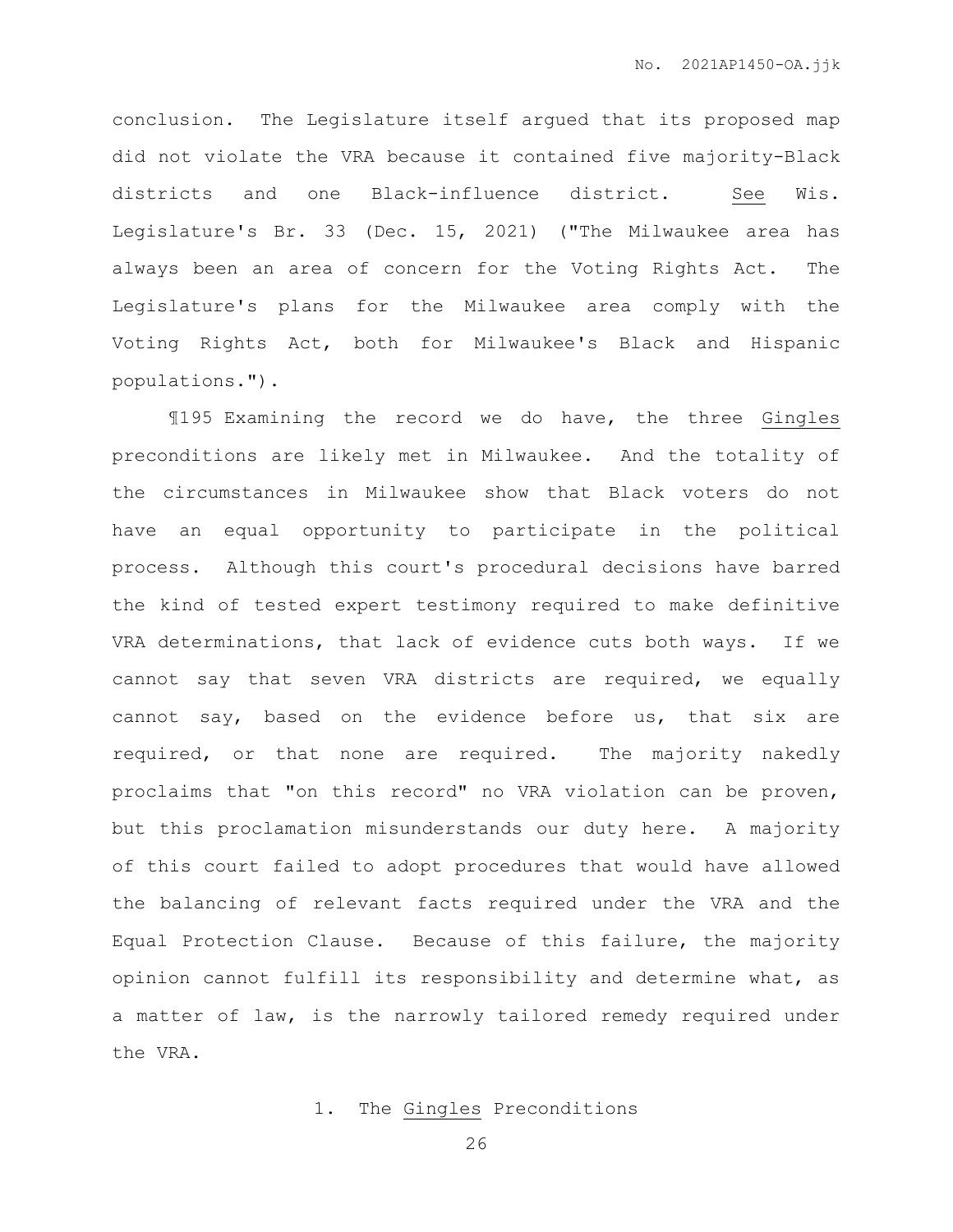¶196 In approaching the Gingles preconditions, only one expert provided the bulk of the past-election analyses required. And those analyses indicate that the Gingles preconditions are met in Milwaukee. However, members of this court, myself included, conclude that the evidence has not been sufficiently tested through a proper adversarial fact-finding process. Consequently, we cannot definitively say the Gingles preconditions are satisfied. This is an act of judicial restraint based on the deficiency of process, not a finding that other facts or expert analysis outweigh the facts and analysis as set out here.

¶197 The first Gingles precondition requires that there be a sufficiently large and compact minority population to constitute a district. See League of United Latin Am. Citizens v. Perry, 548 U.S. 399, 400-01 (2006). The U.S. Supreme Court criticized this court's March 3 analysis on the first precondition because this court deferred to the undisputed nature of the claim. In doing so, the Court failed to acknowledge that the Governor's maps necessarily proved that there is a sufficiently large and compact minority population to constitute seven districts by proposing maps that contain seven contiguous and compact districts, each with over 50 percent BVAP. The Governor's maps, in and of themselves, demonstrate a sufficiently large and compact Black population to constitute seven majority-Black districts. Satisfying the first precondition comes as no surprise given the reality that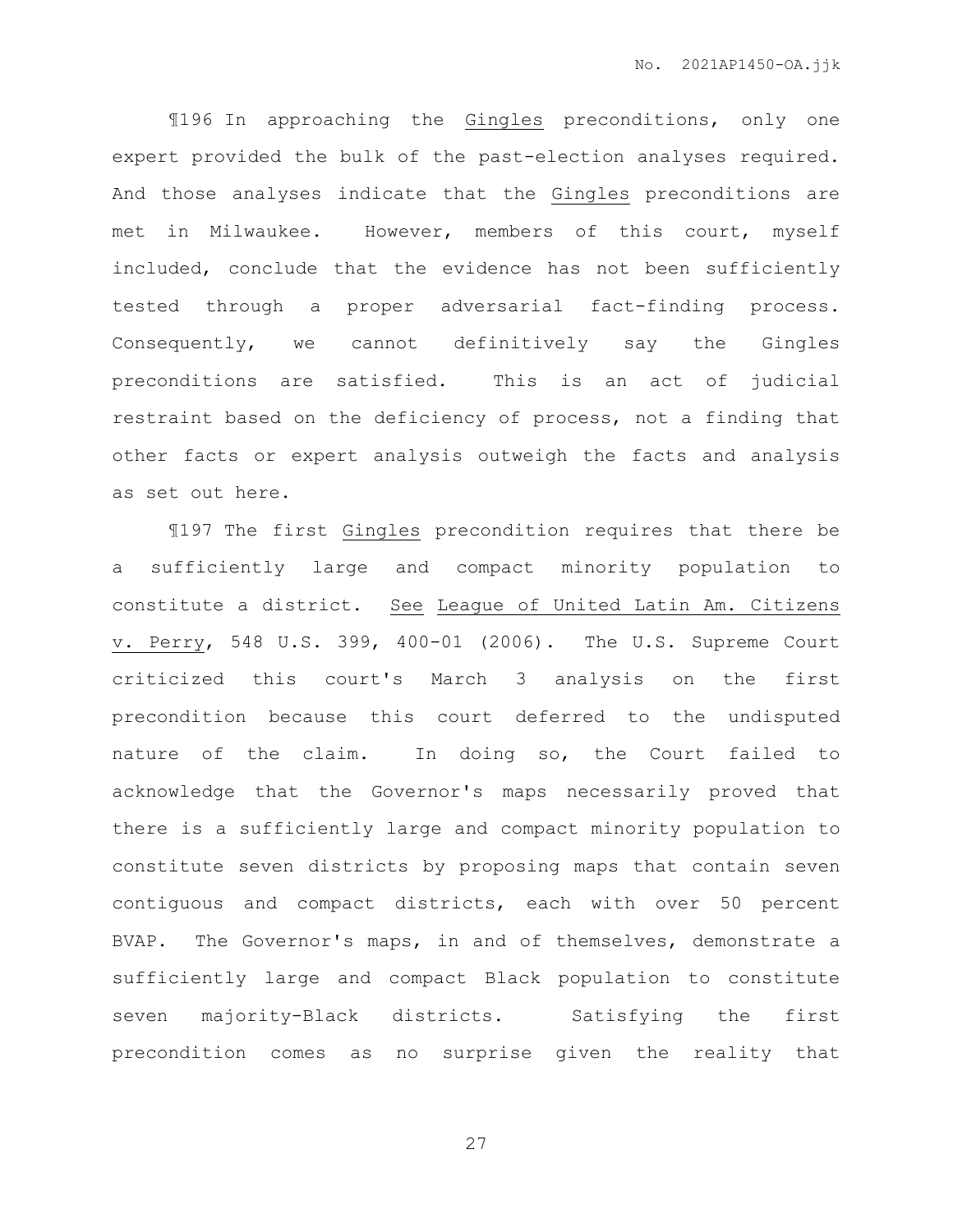Milwaukee is one of the most geographically segregated, and therefore racially compact, cities in the country.

¶198 The second and third Gingles preconditions, often discussed together as the need to show "racially polarized voting," were evidenced through an expert analysis of relevant elections. See id. (setting out that the second and third threshold conditions require that "the group must be 'politically cohesive'" and "the white majority must 'vote sufficiently as a bloc to enable it . . . usually to defeat the minority's preferred candidate.'"). While one dissent to our March 3 opinion took it upon itself to formulate the only significant alternative analysis of previous elections, the races cited lacked probative value as to the presence of racially polarized voting. The vast majority of the alternative elections involved incumbent candidates running entirely unopposed or involved major party candidates who did not face a major-party opponent in a general election.<sup>27</sup> These types of races are not relevant or informative regarding the question of

<sup>&</sup>lt;sup>27</sup> The record of candidates running for election comes from state public records and is therefore "capable of accurate and ready determination by resort to sources whose accuracy cannot reasonably be questioned." Wis. Stat. § 902.01. Gwen Moore was an established incumbent in her 2016 race and ran against only libertarian and independent candidates; Lena Taylor was an established incumbent in her 2012 race and ran against only an independent candidate; Lena Taylor ran unopposed in her 2016 general election and in 2020; La Tonya Johnson ran unopposed in 2016; and Justice Roggensack's dissent acknowledges that both Leon Young and Jason Fields ran unopposed in their respective races.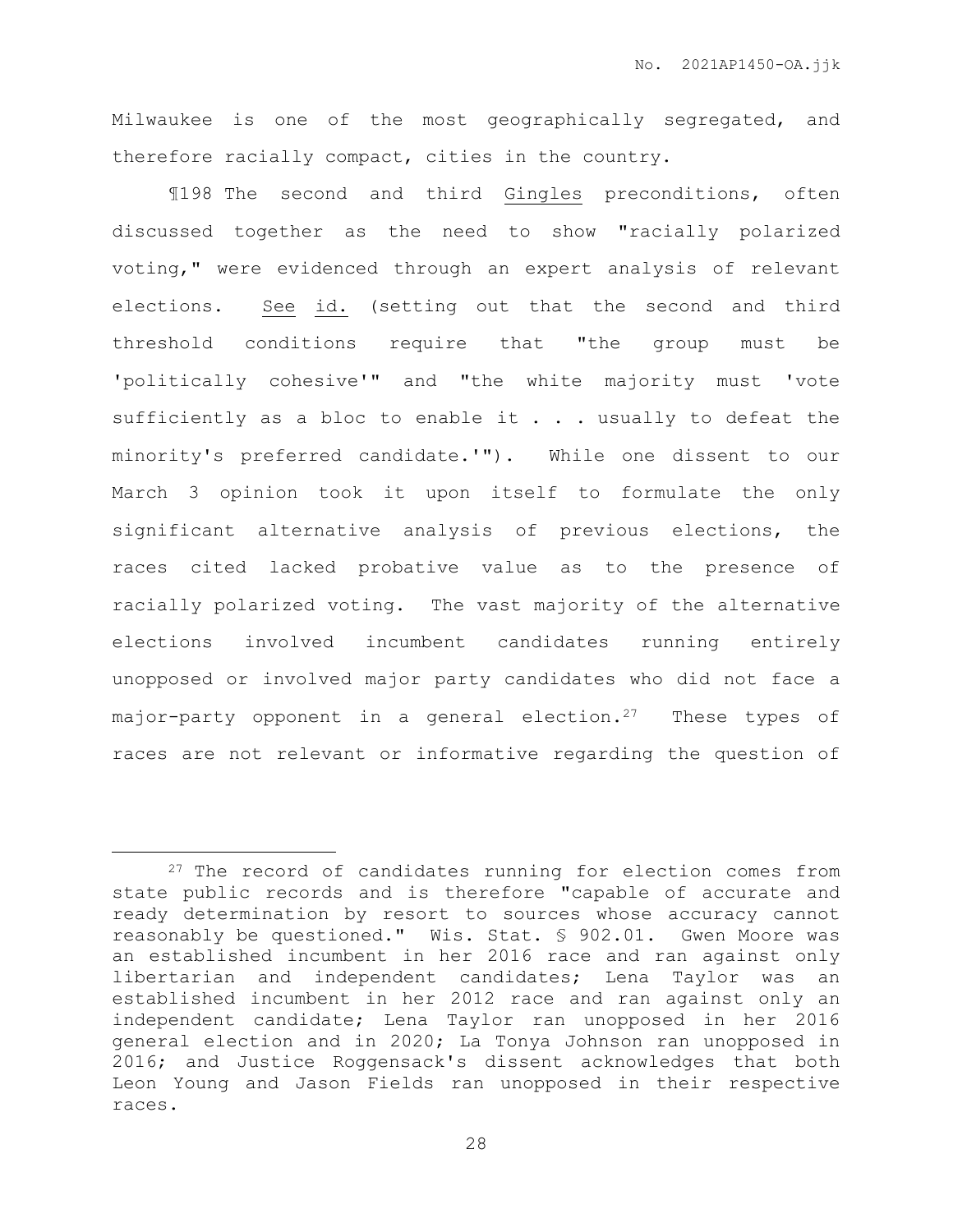racially polarized voting.28 Similarly, the majority opinion points to BLOC's lack of analysis of November general elections as a fatal flaw in its analysis of racially polarized voting, but VRA experts often exclude partisan general election data because it is probative only of partisan motives that mask underlying racial discrepancies. Thus, as one expert explained, in a strongly Democratic-voting district like those in the Milwaukee area, only non-partisan elections and Democratic primaries have the potential to reveal the presence of racially polarized voting. See BLOC's Br. App. 15 (Dec. 15, 2021).

¶199 That same expert relied on several methods to analyze the raw data surrounding eight such elections. The analyses all led to the conclusion that racially polarized voting occurred in seven of the eight elections.<sup>29</sup> Id. at 16. The single election of the bunch that showed substantial White cross-over voting was the Milwaukee County Sheriff Democratic Primary which featured a candidate, Schmidt, who had served as the second in command to former Sheriff Clarke, a conservative and polarizing political figure. It is likely that attitudes toward former Sheriff

 $\overline{a}$ 

<sup>28</sup> This highly technical analysis is generally performed by an expert subject to cross-examination for the very reason that it is difficult to sift through statistical noise. Careful selection of relevant and informative past races is key to a reliable "racially polarized voting" analysis. Again, the majority of this court barred the process needed to ensure such an analysis.

<sup>29</sup> Dr. Collingwood states he used ecological regression, ecological inference, and homogeneous precinct analysis to analyze ward-level vote returns to infer individual-level voting behavior. He also explains the various programs used to analyze the data.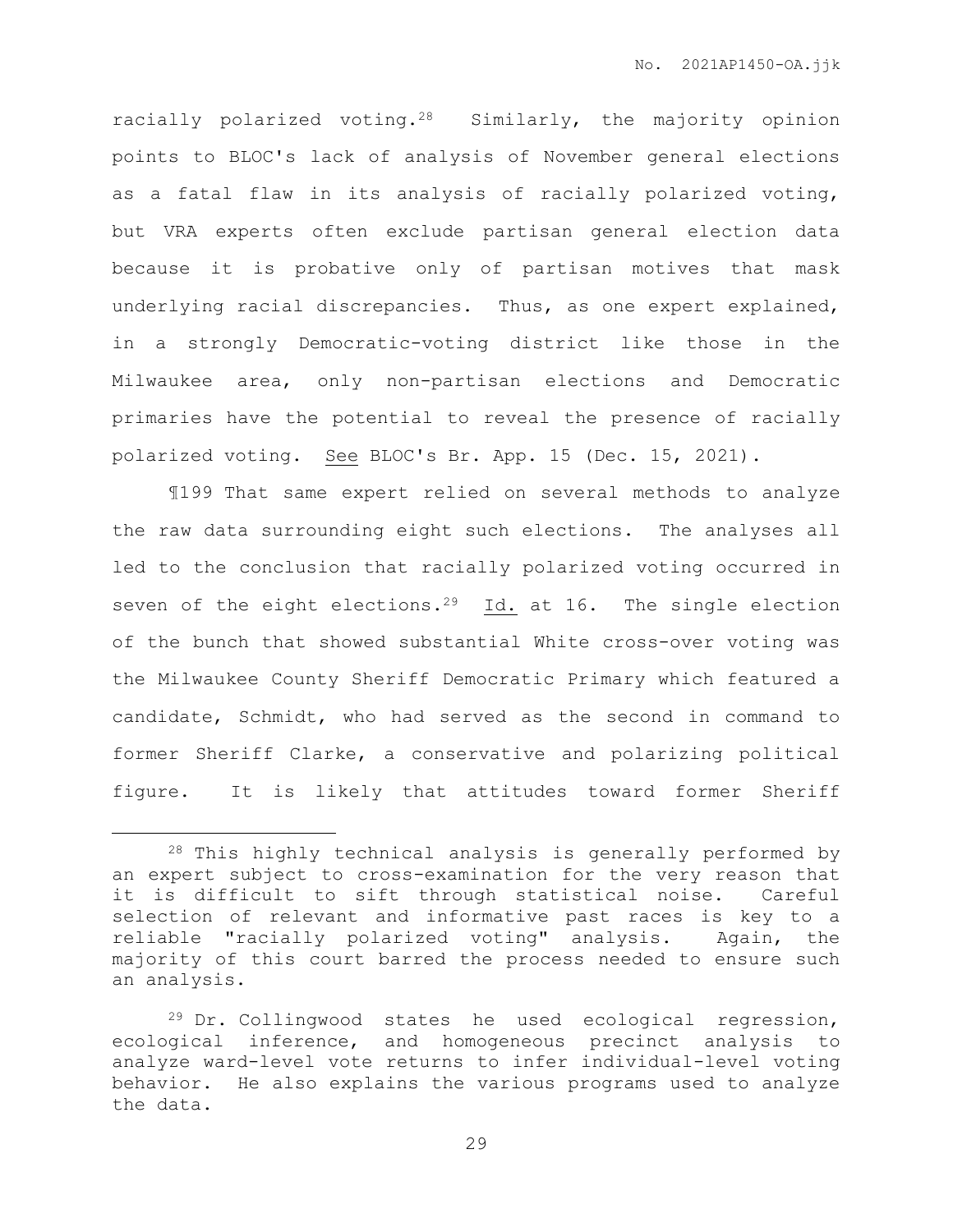Clarke lessened support for Schmidt, one of two White candidates, and increased cross-over support for the Blackpreferred candidate, Lucas. These distorting features mean that race may not be as probative of racially polarized voting as the other seven races. Those remaining races showed BVAP to Black preferred candidate correlation coefficients between .80 and .95, and White voting age population to White preferred candidate correlation coefficients between .55 and .89.30 These numbers show reliably high correlations between a voter's race and preferred candidate.<sup>31</sup>

¶200 The third Gingles precondition also requires that White bloc voting usually blocks Black voters from electing candidates of choice. This is, undoubtedly, the most difficult part of the analysis in our posture because, under a normal VRA challenge, it would usually require district-specific numbers. In some circumstances, it may not make sense to analyze majority-BVAP districts under this precondition because White voters cannot defeat a Black-preferred candidate so long as

<sup>&</sup>lt;sup>30</sup> The race with the lowest correlation coefficient, the State Superintendent primary with Jill Underly at .55, was low in part due to a split between support for three White candidates. The next lowest correlation coefficient is .68.

<sup>31</sup> Although all of the races analyzed included Black candidates as the Black-preferred candidate and White candidates as the White-preferred candidate, this is not necessarily always the case. A candidate's race does not need to reflect the same race as the minority voting population that prefers them.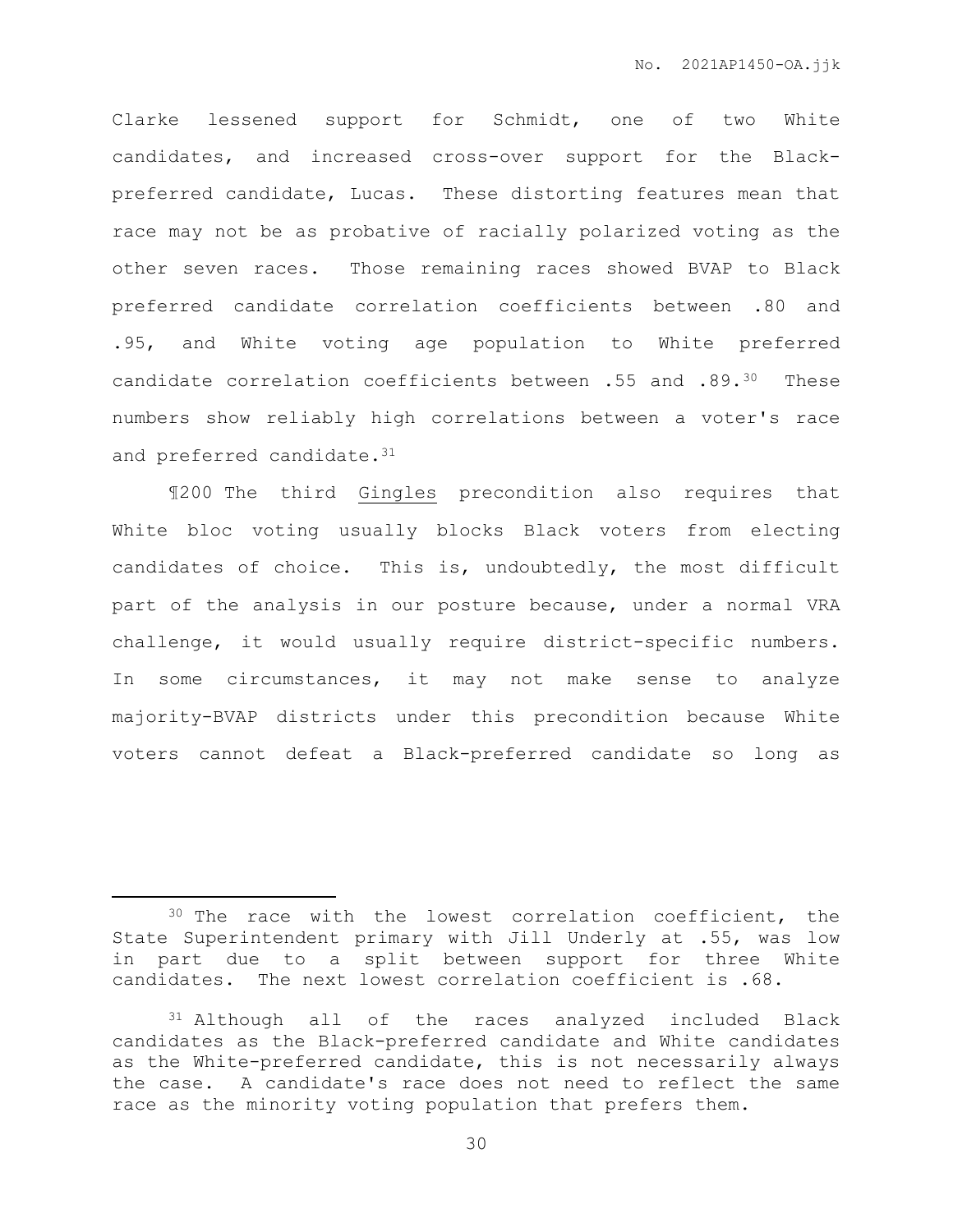voters come out in force.<sup>32</sup> More specific analysis of racially polarized voting in those districts may be relevant, but the outcomes of races in these districts do not indicate whether there is sufficient White-crossover voting to remove the need for race-conscious districting. This is why Dr. Collingwood did not analyze the AD12 Democratic primary election as part of his bloc voting analysis. AD12 is already a majority-BVAP district and so a minority-preferred candidate cannot be blocked by a White majority. Dr. Collingwood did separately find the existence of racially polarized voting in that election. Instead, Dr. Collingwood analyzed elections that cover the Milwaukee area and found that White bloc voting defeats the Black-preferred candidate in four out of seven races for a block rate of 57.14 percent. If the aberrant Milwaukee County Sheriff's election is removed from consideration, that block rate rises to 66.66 percent. This indicates that, in the Milwaukee area as a whole, White bloc voting does usually defeat the Black-preferred candidate.

¶201 The majority opinion points to the lack of "district specific" analysis as another fatal flaw, but, because this case was not a challenge to existing districts, there were no districts to specifically analyze. Thus, the experts worked with what they had and analyzed the Milwaukee area as a whole. The U.S. Supreme Court's decision appeared to set out a new

<sup>&</sup>lt;sup>32</sup> This is not a universal rule as other factors, such as high levels of non-citizen immigrant populations, disenfranchised populations, or populations facing other hurdles to voting could lower a district's minority voting force.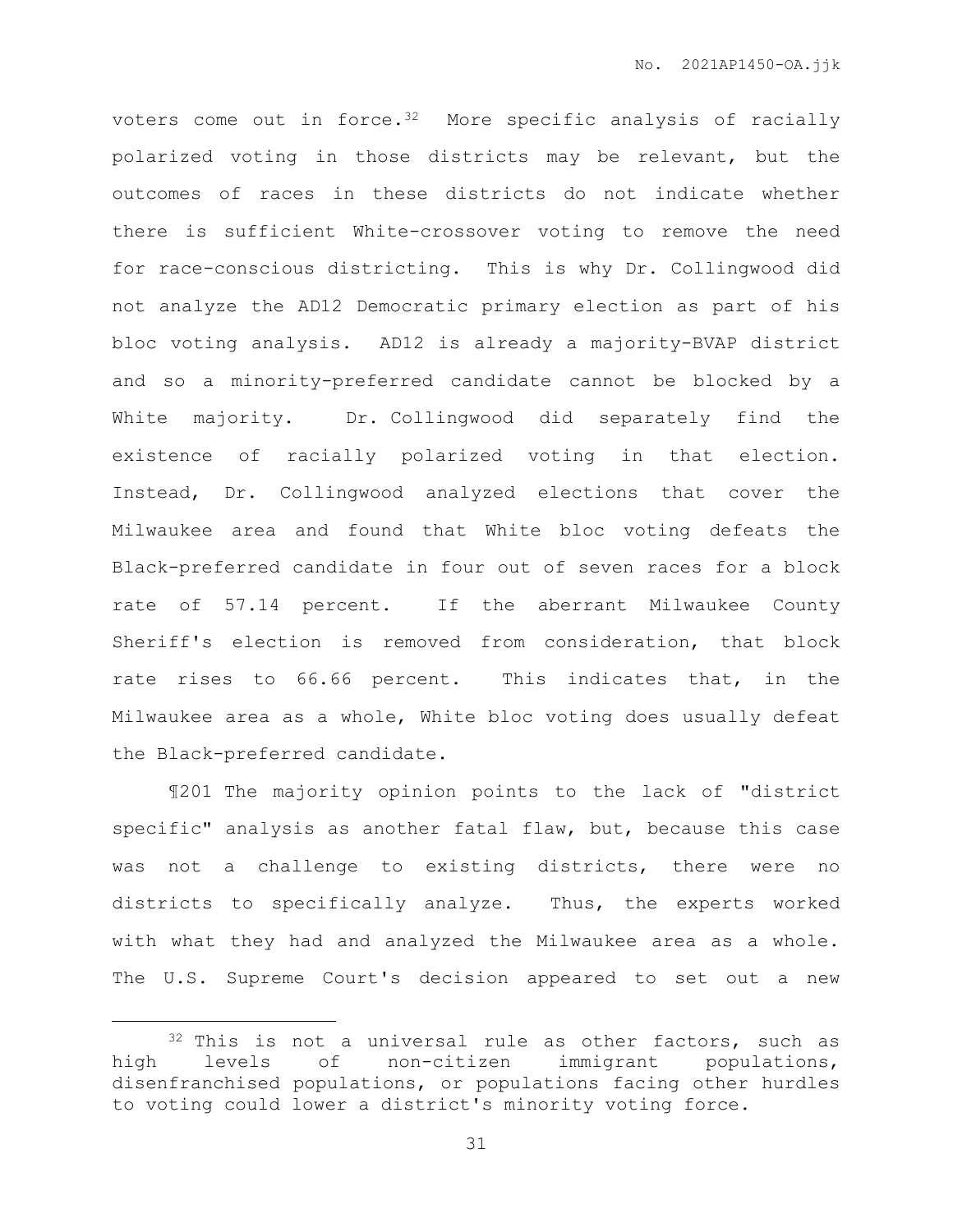standard for courts to follow in implementing remedial maps, but neither this court nor the parties knew that standard at the time of briefing. Yet since the Court voiced that standard, the majority of this court has barred all parties from submitting the necessary additional district-specific analysis of theoretical "race-neutral" maps.<sup>33</sup> That forced ignorance, though, does not erase the evidence we do have, all of which evinces each Gingles precondition.

2. Totality of the Circumstances

¶202 Professor David Canon set out a compelling totalityof-the-circumstances analysis showing that Milwaukee's Black voters lack an equal opportunity to participate in the political process. Some of the relevant circumstances, called "Senate Factors," include:

(1) the history of official voting-related discrimination in the state or political subdivision;

(2) the extent to which voting in the elections of the political subdivision is racially polarized;

<sup>33</sup> BLOC did analyze the Legislature's proposed AD10. Looking to what Dr. Collingwood described as the "most probative election," the 2018 Democratic gubernatorial primary, the Blackpreferred candidate, Mahlon Mitchell, garnered 39.3 percent of the vote while Governor Evers, one of multiple White candidates, received 29.3 percent. The combined vote total of Governor Evers and the next most popular candidate, Kelda Roys, would have defeated Mahlon Mitchell's plurality of votes. This evidence does not appear sufficient to say that AD10 would or would not reliably perform for Black preferred candidates. As explained previously, the Legislature's map is not reliably race-neutral and thus even a full analysis of that map's performance would not satisfy the U.S. Supreme Court's directive to review a race-neutral option.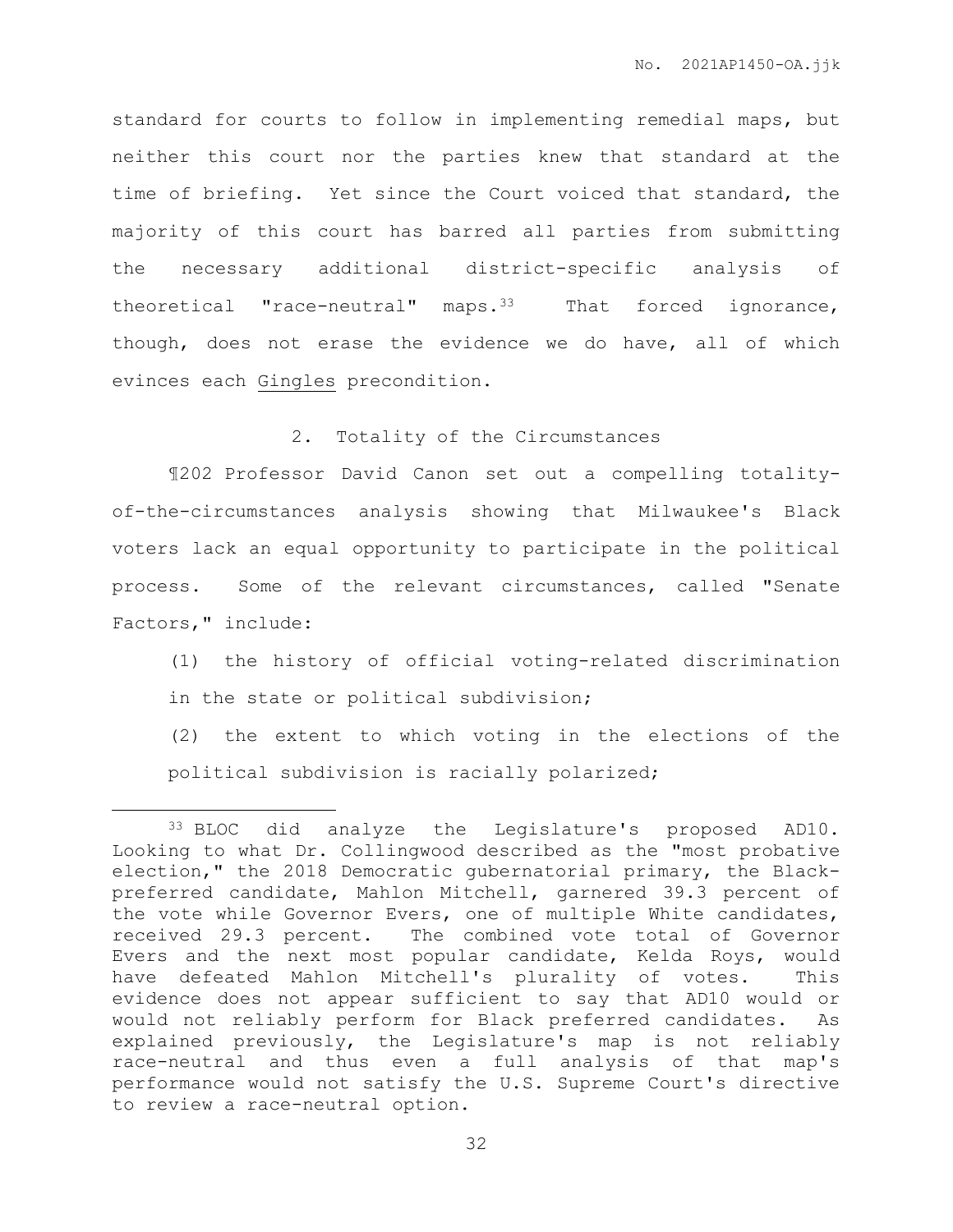(3) the extent to which the political subdivision has used voting practices or procedures that tend to enhance the opportunity for discrimination against the minority group; (4) the exclusion of members of the minority group from candidate slating processes;

(5) the extent to which minority group members bear the effects of discrimination in areas such as education, employment, and health, which hinder their ability to participate effectively in the political process;

(6) the use of overt or subtle racial appeals in political campaigns; and

(7) the extent to which members of the minority group have been elected to public office in the jurisdiction.

According to Professor Canon's unrefuted analysis, all Senate Factors except factor (4) show that Black voters have less of an opportunity to participate in the political process than White voters.

¶203 Wisconsin has a history of both official voting discrimination and voting practices that enhance the opportunity for discrimination (Senate Factors 1 and 3). While history of these practices is no doubt long, relatively recent instances of such practices paint a sufficient picture. First, in 2012, the Baldus court held that the Legislature's redistricting maps unlawfully diluted the voting strength of minority voters in the Milwaukee area. See Baldus, 849 F. Supp. 2d 840. Second, recent attempts to purge voter rolls of "inactive" voters would have disproportionately affected minority communities. See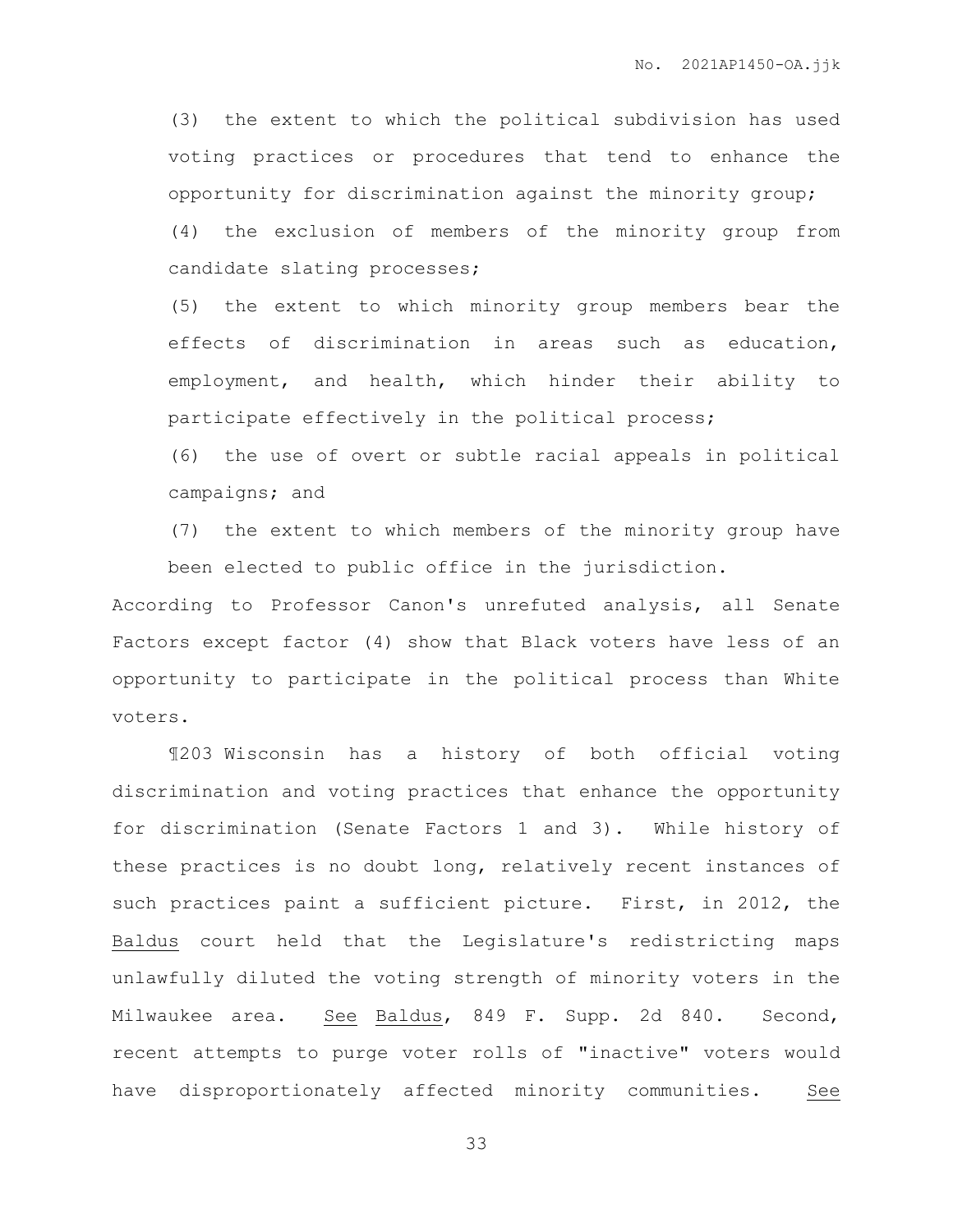Zignego v. Wis. Elections Comm'n, 2021 WI 32, ¶¶9-10, 396 Wis. 2d 391, 957 N.W.2d 208. In 2019 a circuit court ordered the "inactive" voters removed from registration lists before the effort was stopped on appeal. Notices were sent to individuals informing them that they would be removed from voter rolls if they failed to respond. Significantly, over one-third of those notices were sent to individuals in Milwaukee County and Dane County——those with the highest minority populations. Additionally, minority voters were almost twice as likely to be incorrectly flagged as having moved as White individuals.<sup>34</sup>

¶204 Third, during the April 2020 election, the early surge of the COVID-19 pandemic caused a state-wide poll worker shortage that necessitated polling places be consolidated. Milwaukee, which has the largest minority population in the state, was hit hardest by these consolidations. Only 5 out of a usual 182 polling sites for the entire city, or 1 polling place for every 103,000 registered voters, remained open to this large minority population. By contrast, Washington County, Ozaukee County, and Waukesha County each had 1 polling place for every 7,000 registered voters.35 Reports indicate that these disproportionate measures greatly affected voter turnout. One study found that approximately 16 percent of registered Milwaukee voters voted in the April 2020 primary compared to 42

 $\overline{a}$ 

<sup>34</sup> Subcomm. on Elections, 117th Cong., Voting in America: Ensuring Free and Fair Access to the Ballot 31-33 (Jul. 2021).

<sup>35</sup> Kevin Morris & Peter Miller, Voting in a Pandemic: COVID-19 and Primary Turnout in Milwaukee, Wisconsin, 58 Urb. Aff. Rev. 597, 598 (2021).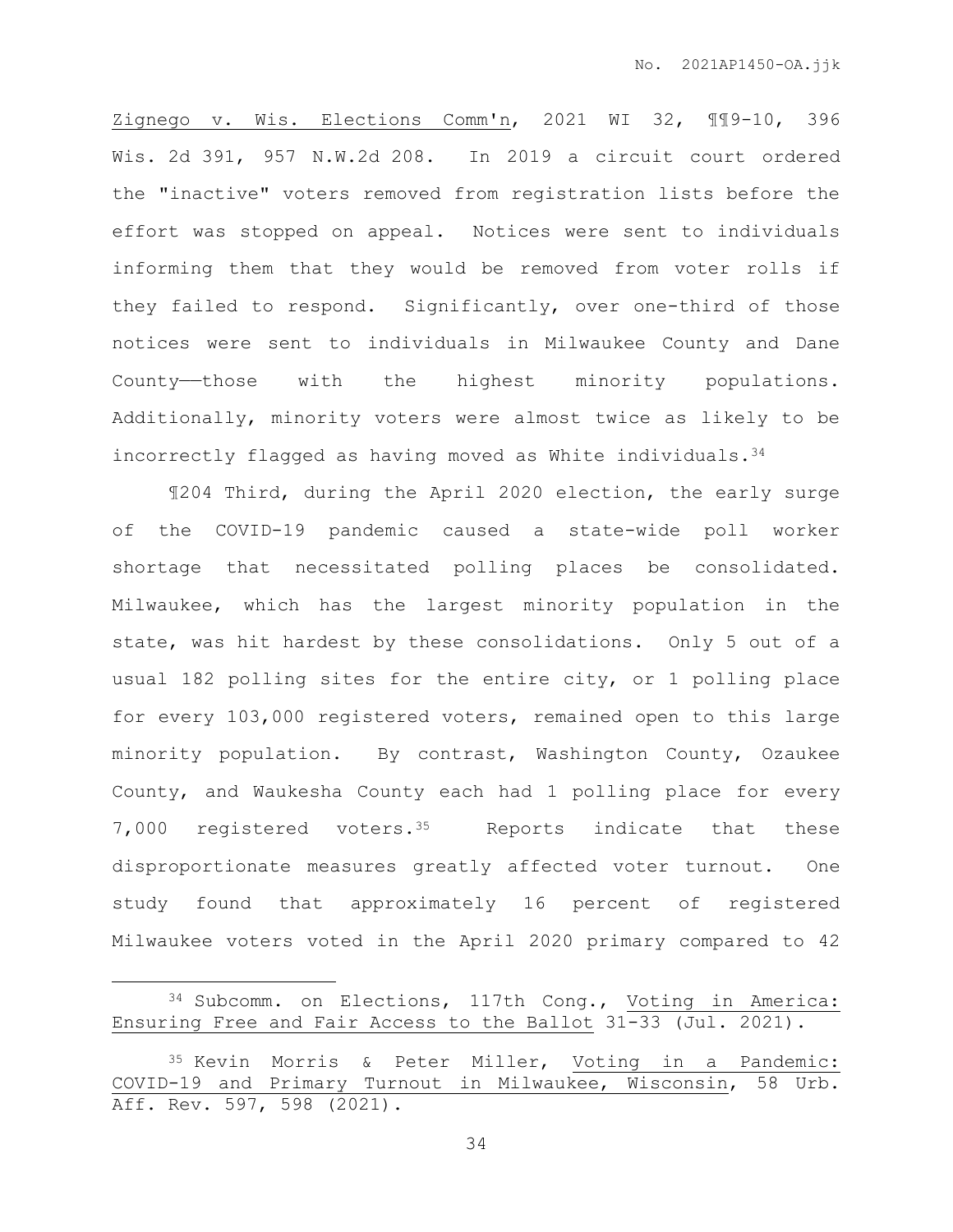percent of registered voters who turned out in the surrounding Washington, Ozaukee, and Waukesha Counties. Another study indicated that poll closures depressed voter turnout in Milwaukee by 8.6 percentage points with a disproportionate effect on Black voters.<sup>36</sup> Within Milwaukee County, more polls were closed in the areas with the highest percentage of non-White voters. $37$  Fourth, Wisconsin has required IDs to vote since 2011. While voter ID laws have been upheld under the federal constitution as lawful, voting data shows such laws disproportionately deter racial minorities from voting.<sup>38</sup>

¶205 Disparities in other socioeconomic categories between Wisconsin's White population and Milwaukee's minority populations, driven by racial discrimination, also hinder the ability of minority populations to effectively participate in the political process (Senate Factor 5). This dissent opened by acknowledging Milwaukee's history of racial discrimination and the lasting racial disparities that history engendered. To reiterate, Milwaukee's history of forced segregation created a historical racial gerrymander, limiting minority populations from the opportunity to exert influence outside of a limited geographic area. Additionally, the low rates of Black

<sup>36</sup> Id.

<sup>37</sup> John A. Curiel & Jesse T. Clark, Disparities in Poll Closures in the Age of COVID-19: A Case Study of Wisconsin, 20 Election L. J. 345 (2021).

<sup>38</sup> Michael G. DeCrescenzo & Kenneth R. Mayer, Voter Identification and Nonvoting in Wisconsin——Evidence from the 2016 Election, 18 Election L. J. 342 (2019).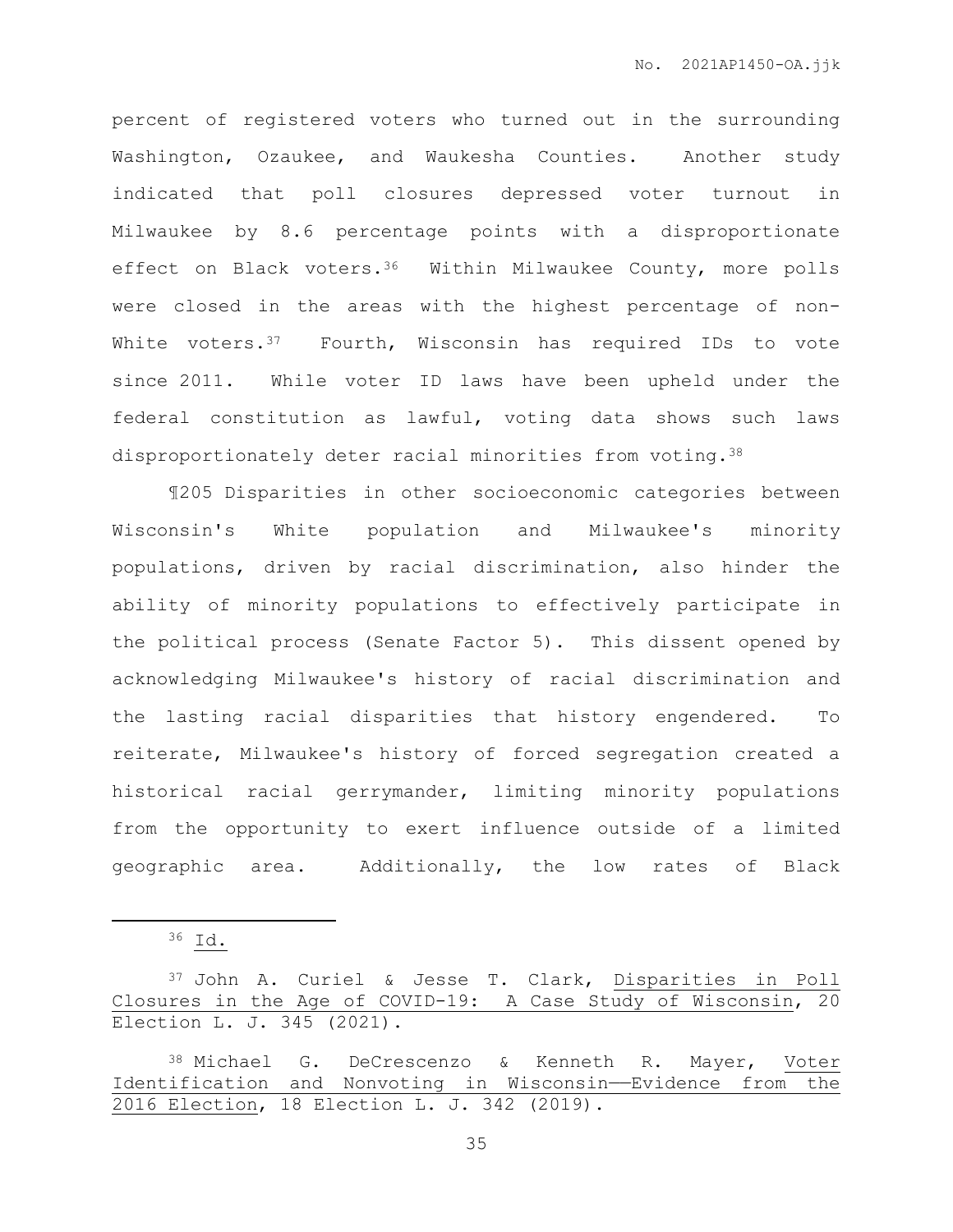homeownership and high rates of evictions in Black communities result in more transient populations that change addresses frequently. These populations may face difficulties staying registered under the proper address and providing necessary proof of address under voter ID laws. Homeless people face barriers that result in as few as 10 percent of the homeless population showing up to the polls.<sup>39</sup>

¶206 Wisconsin's high disparity between Black and White incarceration rates (the Black incarceration rate is 11.9 times greater than the White incarceration rate) directly affects opportunities to participate in the political process. Felons are disallowed from voting until they have completed their entire sentence, which includes release from probation, parole, or extended supervision. See Wis. Stat. §§ 6.03(1)(b) & 304.078. In 2020, 22,371 Black Wisconsinites were disenfranchised because they were incarcerated or on probation, parole, or extended supervision.<sup>40</sup> Even after an ex-felon's

<sup>39</sup> Dora Kingsley Vertenten, As Few As 1 in 10 Homeless People Vote in Elections—Here's Why, U.S. News (Oct. 15. 2020, 10:41 AM), https://www.usnews.com/news/cities/articles/2020-10- 15/as-few-as-1-in-10-homeless-people-vote-in-elections-hereswhy.

<sup>40</sup> Chris Uggen et al., The Sent'g Project Locked Out 2020: Estimates of People Denied Voting Rights Due to a Felony Conviction 17 (Oct. 30, 2020), https://www.sentencingproject.org /publications/locked-out-2020-estimates-of-people-denied-votingrights-due-to-a-felony-conviction/.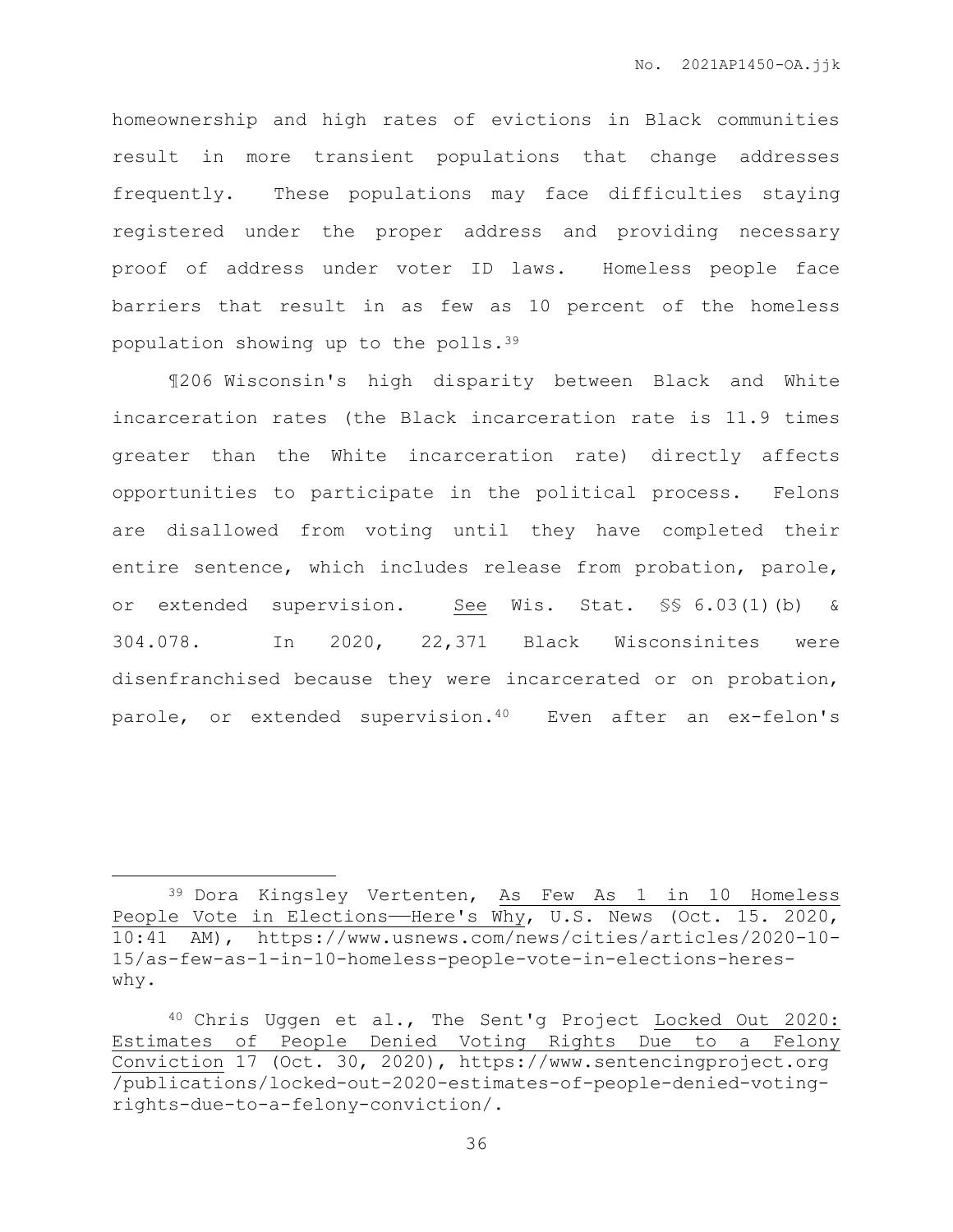voting rights are restored, evidence shows most will vote at much lower rates than the general public.<sup>41</sup>

¶207 The myriad of other examples of racial disparity in Wisconsin may also account, in part, for the historically limited success minority candidates have had in city- and county-wide elections (Senate Factor 7). Cavalier Johnson just became the first Black person elected to be Mayor of Milwaukee and only the second Black person elected to be mayor anywhere in Wisconsin.42 In 2020, David Crowley became the first Black person elected to be Milwaukee County Executive. At the time of briefing, no Black office holder held a state representative, alderperson, or supervisor seat in any Milwaukee-area districts outside majority-Black districts. While we can hope that the very recent successes of some city and county-wide candidates is an indication of long-needed change, history and common sense tell us that one successful minority candidate does not erase a long history of discrimination and racial disparity.

¶208 The procedural posture of this remedial redistricting case (specifically that no Equal Protection or VRA challenge was before this court) coupled with the lack of rigorous expert analysis of past elections by any party other than BLOC and the lack of expert cross-examination, hampered this court's ability

 $\overline{a}$ 

<sup>41</sup> Jeff Manza & Christopher Uggen, Punishment and Democracy: Disenfranchisement of Nonincarcerated Felons in the United States, 2 Persps. on Pol. 491 (Sept. 2004).

<sup>42</sup> Marvin Pratt became the first Black mayor of Milwaukee in 2004, but only as acting mayor following Mayor Norquist's resignation.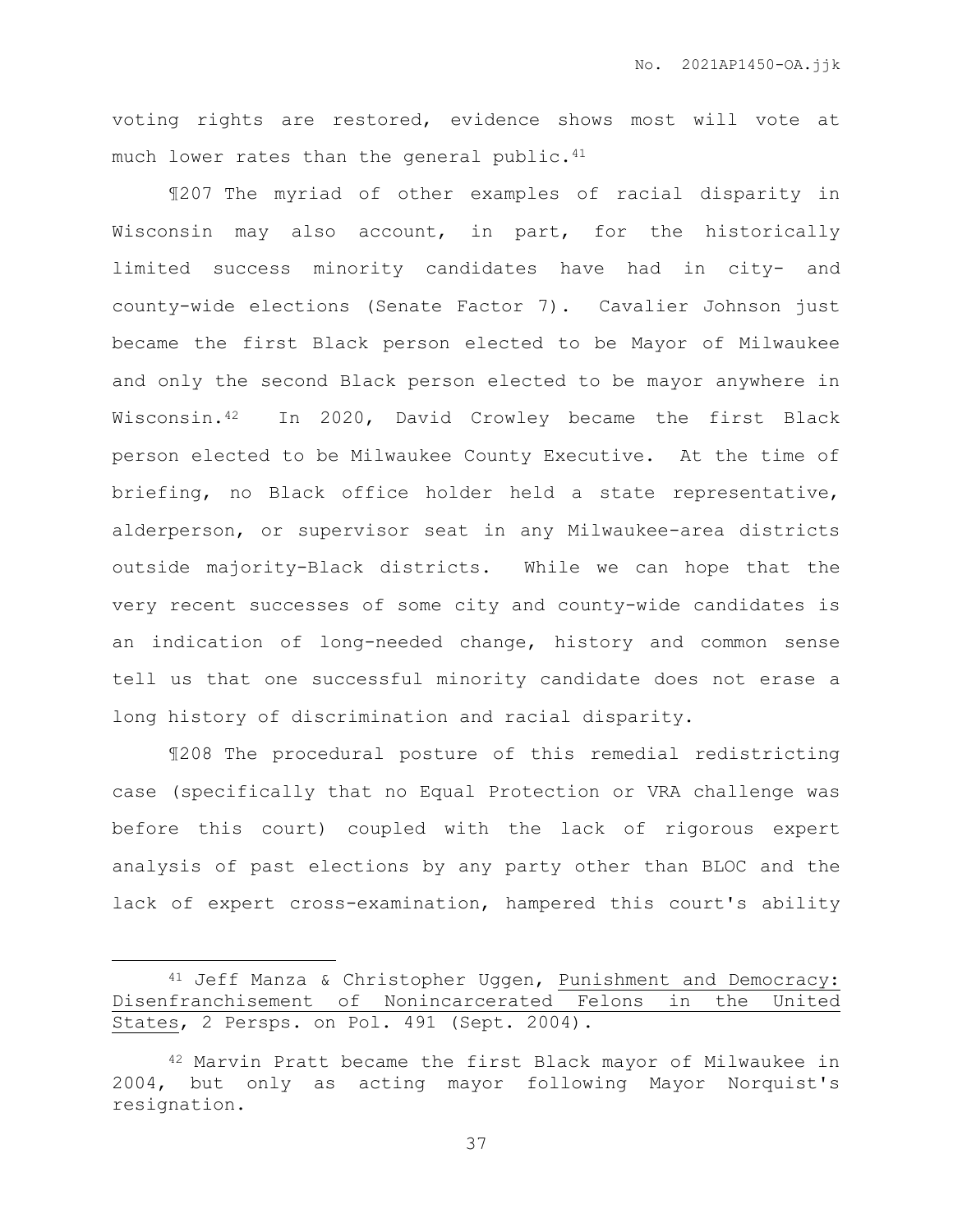to definitively decide the VRA issues in our March 3 decision. That said, the evidence and expert analysis before us certainly indicates that minorities in the Milwaukee area continue to bear the effects of discrimination in ways that limit their opportunity to participate in the democratic process.

## IV. LESSONS TO BE LEARNED

¶209 This has been a profoundly disheartening odyssey. The unavoidable political nature of remedial redistricting plagued us every step of the way. Too rarely did this process present true questions of law-this court's only area of expertise. At every change in the tide, this court seemed to choose what it hoped to be a short-cut to streamline our voyage, only to find ourselves lost and unable to do our work as a non-partisan court of law. But the redistricting process is likely to stalemate and come before this court again in the future. And when it does, I hope that we have learned our lesson. I hope that we will permit a politically insulated federal court to manage the task. Federal courts are better able to conduct extensive factfinding through trial-style litigation, a task for which we proved ill equipped.

¶210 If this court does, however, cast off upon this odyssey again in the future, we cannot shy away from the demands of the process. We must hear and test the facts. We must acknowledge our responsibility to implement the best, judicially appropriate maps possible and to fully justify our decisions rather than pawning that responsibility off to party participants. We can and should do so much better.

38